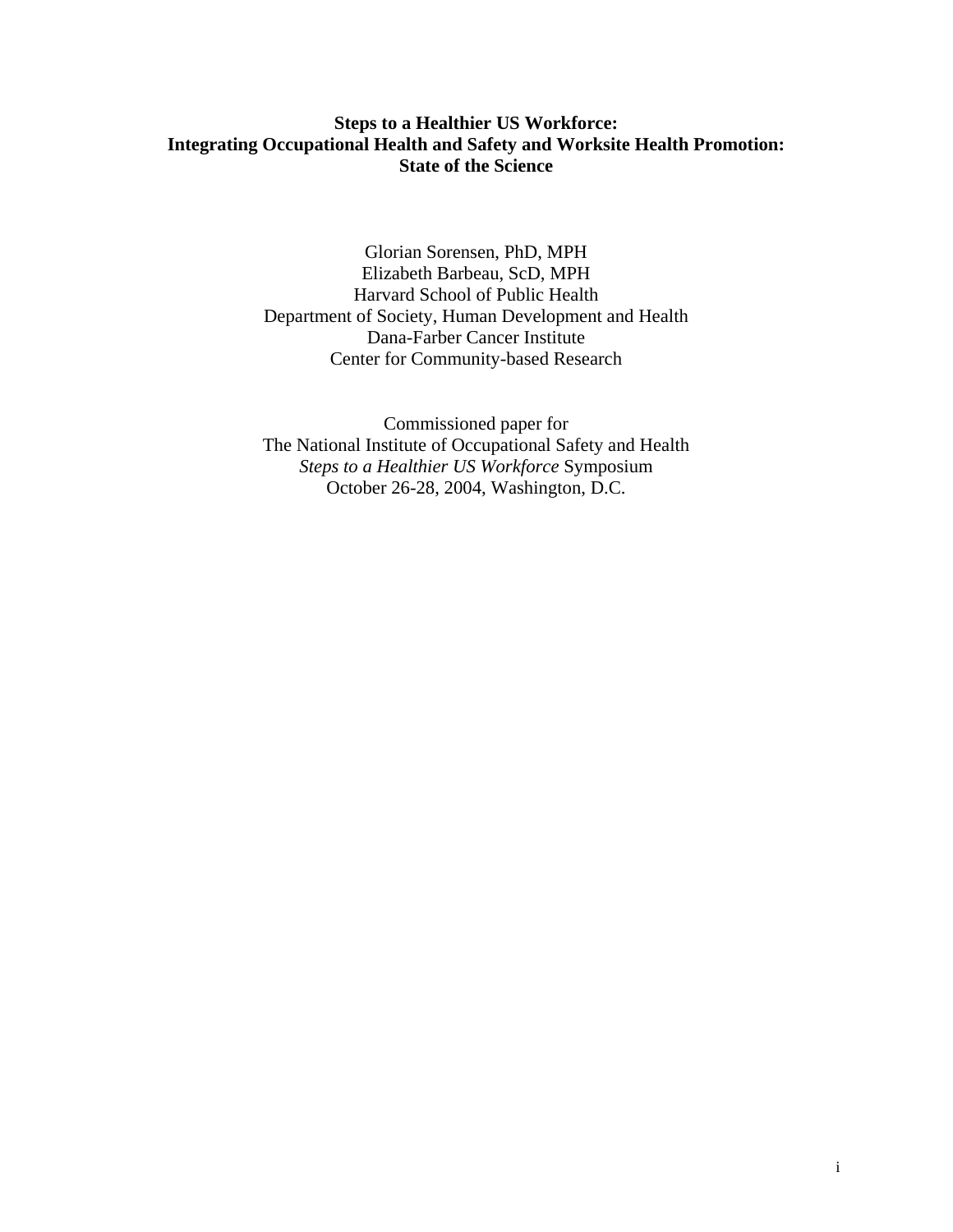### **Acknowledgements**

We greatly appreciate the dedication, persistence, and thoroughness of Christopher Speed, who made important contributions to this paper in the role of research assistant. We also thank Kerry Kokkinogenis for her work in production of the manuscript. We are indebted to the comments of reviewers on a draft of this manuscript, including Drs. Paul Landsbergis, Charles Levenstein, Margaret Quinn, and Gregory Wagner. Our thinking on this topic has been greatly informed by our collaborators, among them, Karen Emmons, Elizabeth Harden, Mary Kay Hunt, Anthony LaMontagne, Deborah McLellan, Anne Stoddard, Lorraine Wallace, and Richard Youngstrom, and by the worksites and unions collaborating on our research. We additionally appreciate the thoughtful comments of discussants of this paper at the NIOSH Symposium, including Drs. Joan Eakin, Laura Linnan, and James Merchant.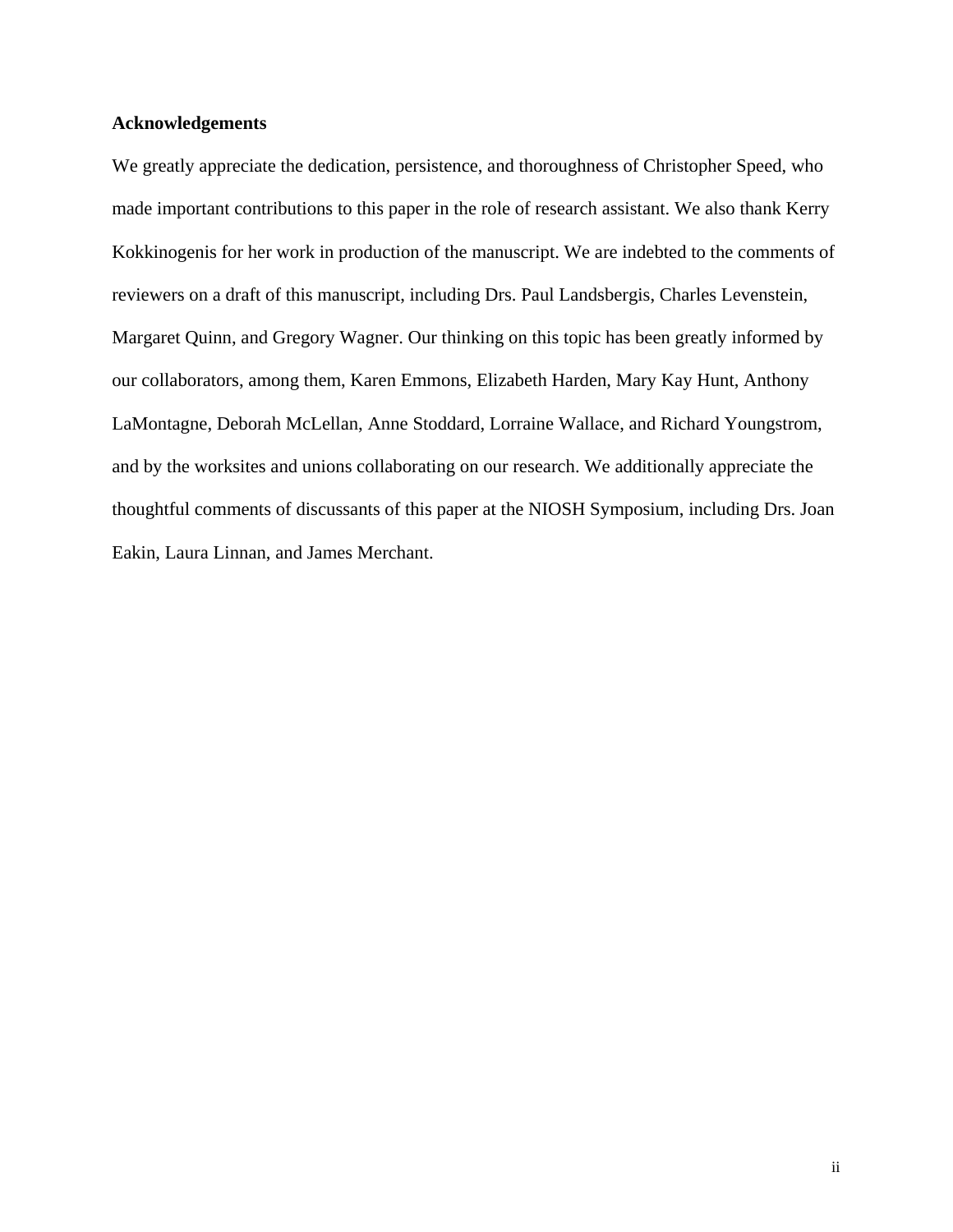# **Table of contents**

| Section                                                                                   | Page         |
|-------------------------------------------------------------------------------------------|--------------|
| Abstract                                                                                  | iv           |
| A. Introduction                                                                           | $\mathbf{1}$ |
| B. Rationale for integrating occupational health and safety and worksite health promotion | 5            |
| C. Occupational safety and health programs                                                | 10           |
| D. Worksite health promotion programs                                                     | 16           |
| E. Integrated Occupational Safety and Health/Worksite Health Promotion                    | 23           |
| (OSH/WHP) Programs                                                                        |              |
| F. Worker health in a changing economy                                                    | 29           |
| G. Research agenda: Gaps in current literature and key issues to be addresssed in         | 33           |
| future research                                                                           |              |
| G.1. Social epidemiological research                                                      | 6            |
| G.2. Methods development research                                                         | 39           |
| G.3. Assessing intervention efficacy                                                      | 44           |
| G.4. Assessing intervention effectiveness                                                 | 48           |
| G.5. Process evaluation                                                                   | 50           |
| G.6. Dissemination and durability research                                                | 53           |
| G.7. Barriers to research                                                                 | 57           |
| H. Conclusions                                                                            | 58           |
| I. Literature cited                                                                       | 62           |
| J. Figures and tables                                                                     | 79           |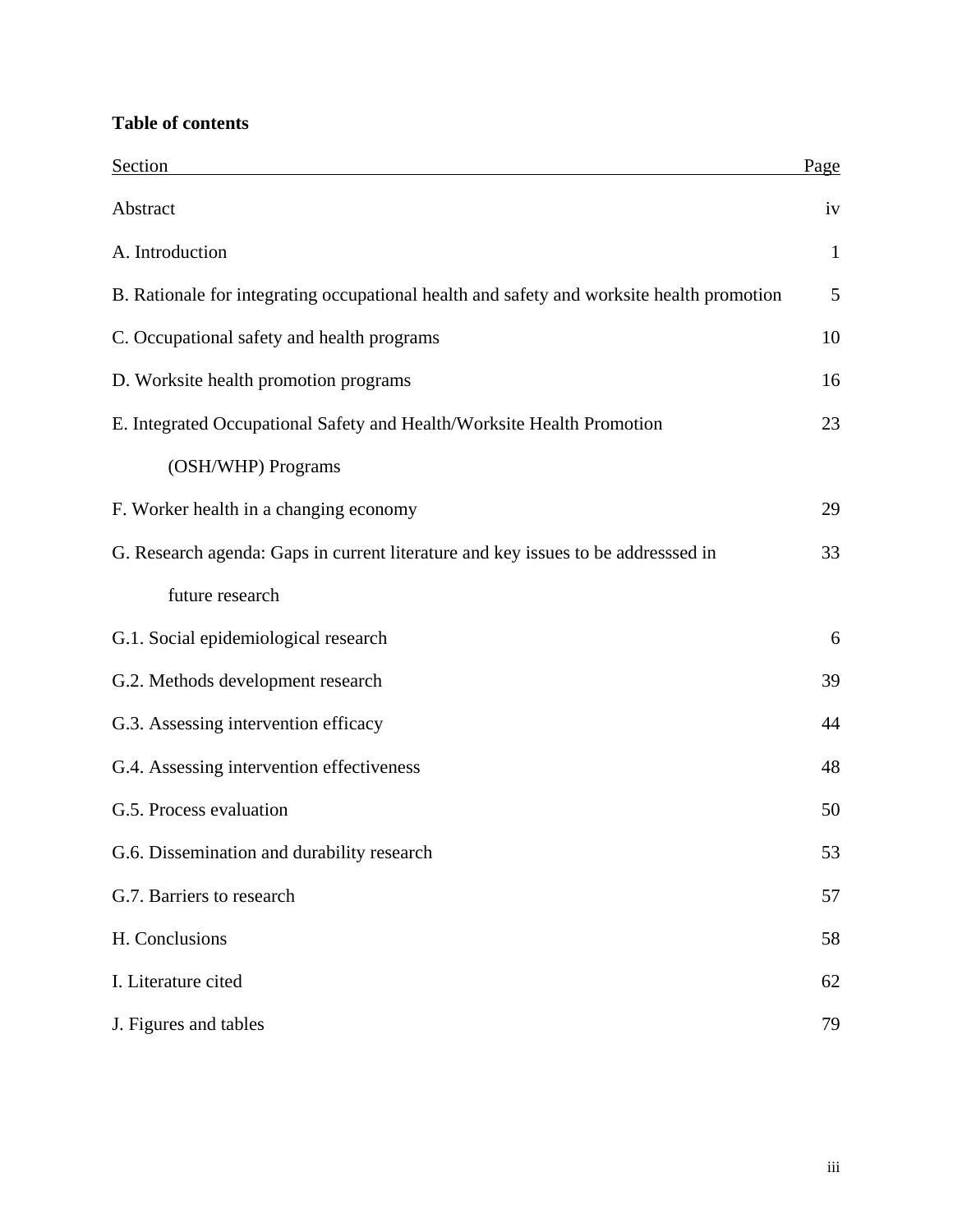### **Abstract**

This paper presents the rationale and scientific evidence for coordinating and integrating worksite health promotion and occupational health and safety as a means of enhancing the effectiveness of efforts to promote and protect worker health. Commissioned by NIOSH for its 2004 Steps to a Healthier US Workforce Symposium, this paper is intended to stimulate discussion and improve communication between the fields of worksite health promotion and occupational safety and health. We describe the parameters of each approach and suggest common goals and areas to increase coordination, with special attention to the implications of a rapidly changing labor market on future research priorities. We present recommendations for future research, barriers to be overcome to advance knowledge in this area, and suggestions for creating additional opportunities for scientists from a broad range of disciplines to engage in integrated occupational health and safety/worksite health promotion research aimed at improving worker health.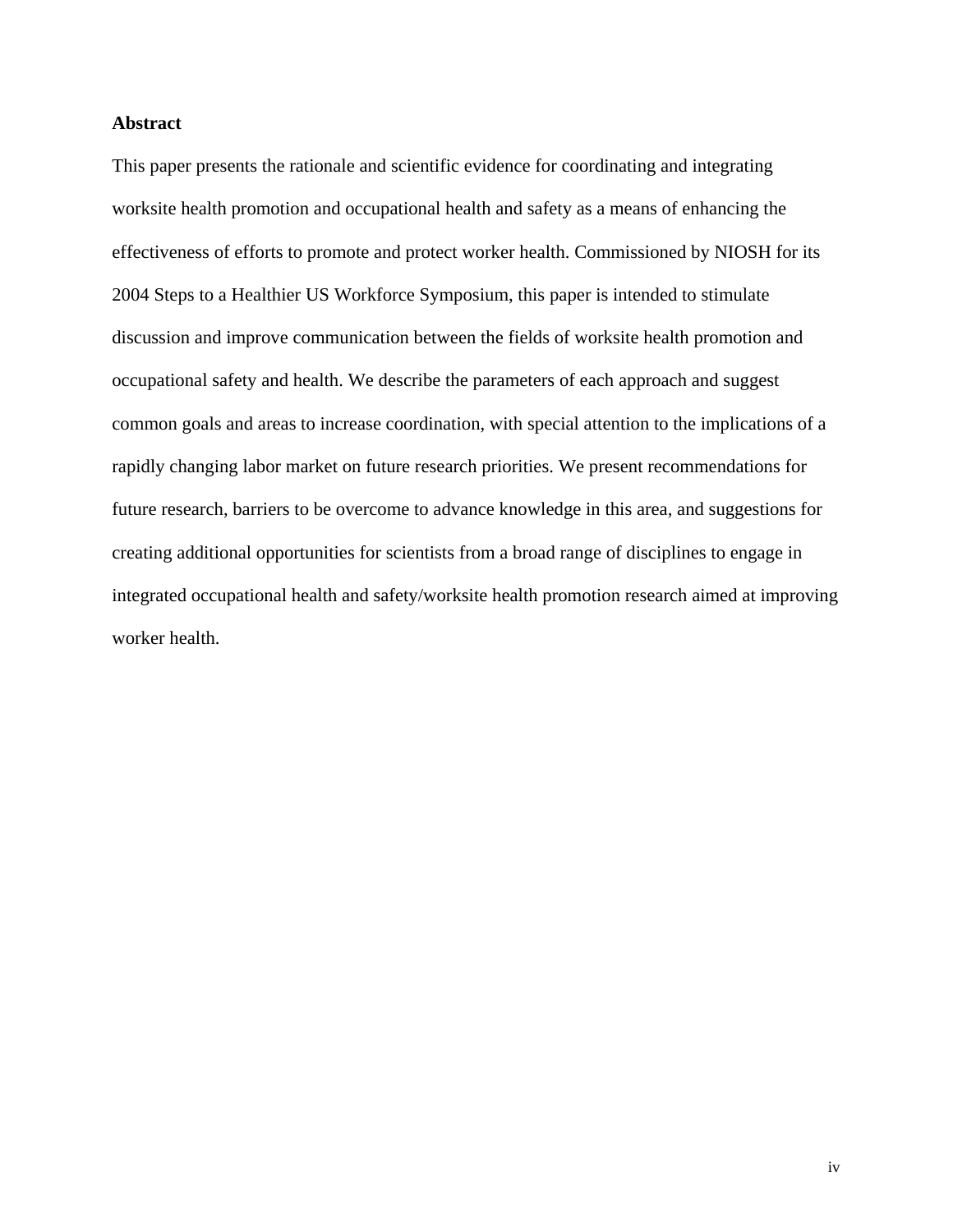### **A. Introduction**

In this paper, we review the scientific evidence for coordinating and integrating worksite health promotion and occupational health and safety as a means of enhancing the effectiveness of efforts to promote and protect worker health. The overall aim of this paper is to introduce the parameters for a research agenda aimed at improving worker health through such integrated and coordinated efforts.

Specifically, we summarize here the rationale for integrating occupational safety and health (OSH) and worksite health promotion (WHP). As a basis for considering integration of these fields, we briefly examine the types of research conducted to date examining the efficacy of occupational health and safety interventions and of worksite health promotion interventions, although we note that a full review of these literatures is beyond the scope of this paper. We review the emerging evidence on the efficacy of integrated interventions targeting occupational health and safety and worksite health promotion together. We hope that this paper might serve as a bridge to improve communication between the fields of worksite health promotion and occupational health and safety. With that in mind, we have sought to clarify the parameters of each approach and suggest common goals and areas to increase coordination. We use this review as the foundation for recommended research priorities and future directions.

As we described in an earlier paper,<sup>1</sup> the National Institute for Occupational Safety and Health (NIOSH) concluded in 1984 that simultaneously addressing worksite occupational safety and health and worksite health promotion would "make possible a 'synergism of prevention' to improve the health of workers through comprehensive risk reduction."<sup>2</sup> As illustrated in Figure 1, in this paper we define occupational safety and health and worksite health promotion as the content being addressed by intervention efforts potentially aimed across multiple levels of influence.<sup>3, 4</sup> At the individual/interpersonal level, interventions aim to educate individual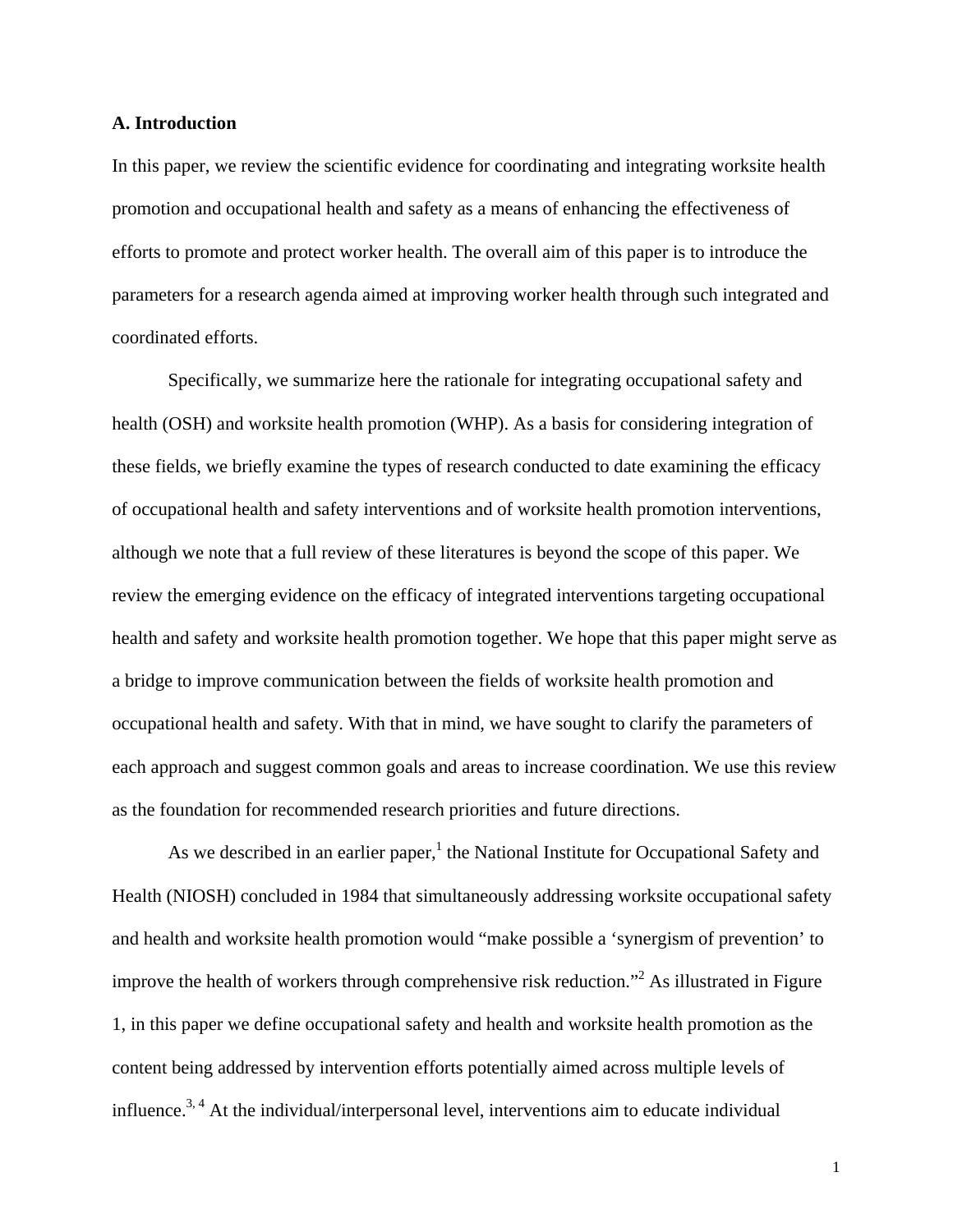workers and build social norms supportive of worker health, for example through educational classes or one-on-one training programs. Interventions at the environmental/organizational level of influence aim to modify the work environment or organization in support of worker health outcome. By the term "environmental/organizational," we mean to encompass both the work environment or organization, including for example work climate and organizational policies, and the physical environment, including for example the potential for exposures to dusts, fumes, vapors, noise, ambient temperature, and other potential hazards. Increasingly, interventions are coordinating efforts across the individual/interpersonal and environmental/organizational levels in recognition of the mutually reinforcing capabilities of comprehensive approaches to worker health, which we term here multi-level interventions.<sup>5, 6</sup>

### Figure 1 about here

Occupational safety and health (OSH) interventions are designed to minimize workers' exposures to job-related risks, including exposures to physical, biological, chemical, ergonomic and psychosocial hazards.<sup>7</sup> These interventions may include changes in the organization and environment, such as the use of product substitution, engineering controls, and job re-design, as well as through individual efforts, including use of personal protective equipment, generally seen as a supplemental measure. These interventions are predominantly within the domain of management decisions, rather than of individual worker actions,  $8.9$  and may also be the subject of joint decision-making by labor and management through collective bargaining or less formal means.

Individual health-related behaviors are the prime target of worksite health promotion (WHP), which aims to promote healthy behaviors such as not using tobacco, weight control, a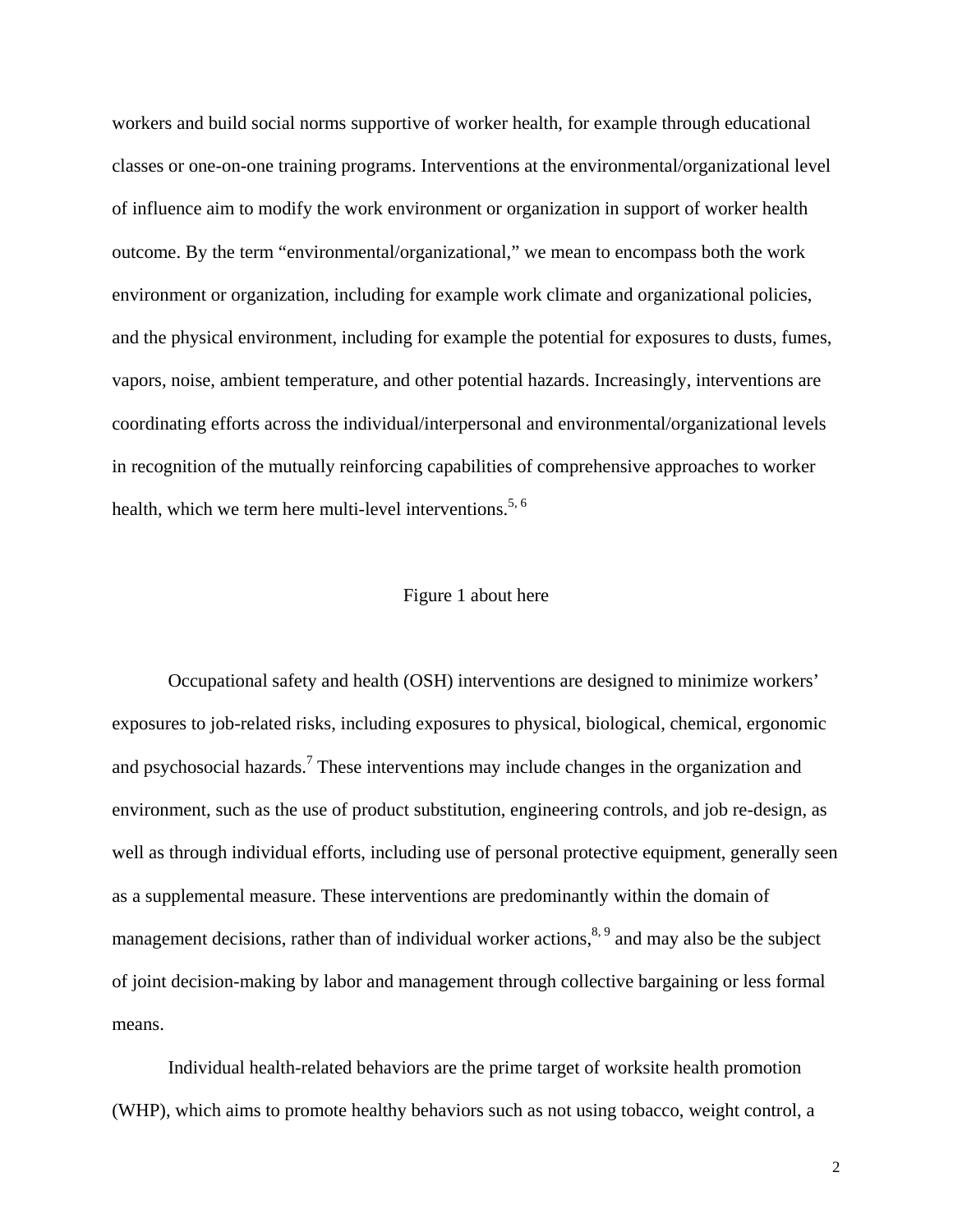healthy diet, physical activity, seat belt use, influenza vaccinations, adherence to screening guidelines (e.g., mammography screening, blood pressure, cholesterol), substance abuse prevention, case management (e.g., diabetes), and sun exposure prevention, as key examples.<sup>10-12</sup> In a classic article, Walsh and her colleagues termed behavioral or personal exposures "life risks," to be differentiated from occupational exposures they termed "job risks."<sup>13</sup> Worksites provide an important setting for influencing life risks through educational efforts designed to reach large numbers of workers not accessible through other channels. Worksites offer the potential for support of long-term behavior changes, mobilization of peer support, use of environmental supports, and the possibility of offering comprehensive multi-level interventions repeatedly over time as a means of building and sustaining interest in behavior changes.<sup>9, 14-17</sup> In general, corporate interest in and support for worksite health promotion has been considerable.<sup>4,</sup> 18

Despite addressing differing subject matter and aims, occupational health and safety and worksite health promotion clearly share the common goal of promoting worker health, with complementary functions in protecting and enhancing the health of workers, and thereby provide an important opportunity for coordinated and integrated efforts.<sup>1, 5, 19, 20</sup> Coordination between occupational health and safety and health promotion in the workplace has not been the norm in the United States, however. The two fields approach their objectives with differing assumptions, set differing priorities, and utilize different methods. Understanding the distinct underpinnings of these two fields may shed light on historic and present-day tensions associated with the integration of occupational health and safety and worksite health promotion, and can set the stage for productive dialogue toward a shared goal of improving worker health.

Flourishing worksite health promotion efforts over the last two decades have often spawned concerns and suspicions within the field of occupational safety and health that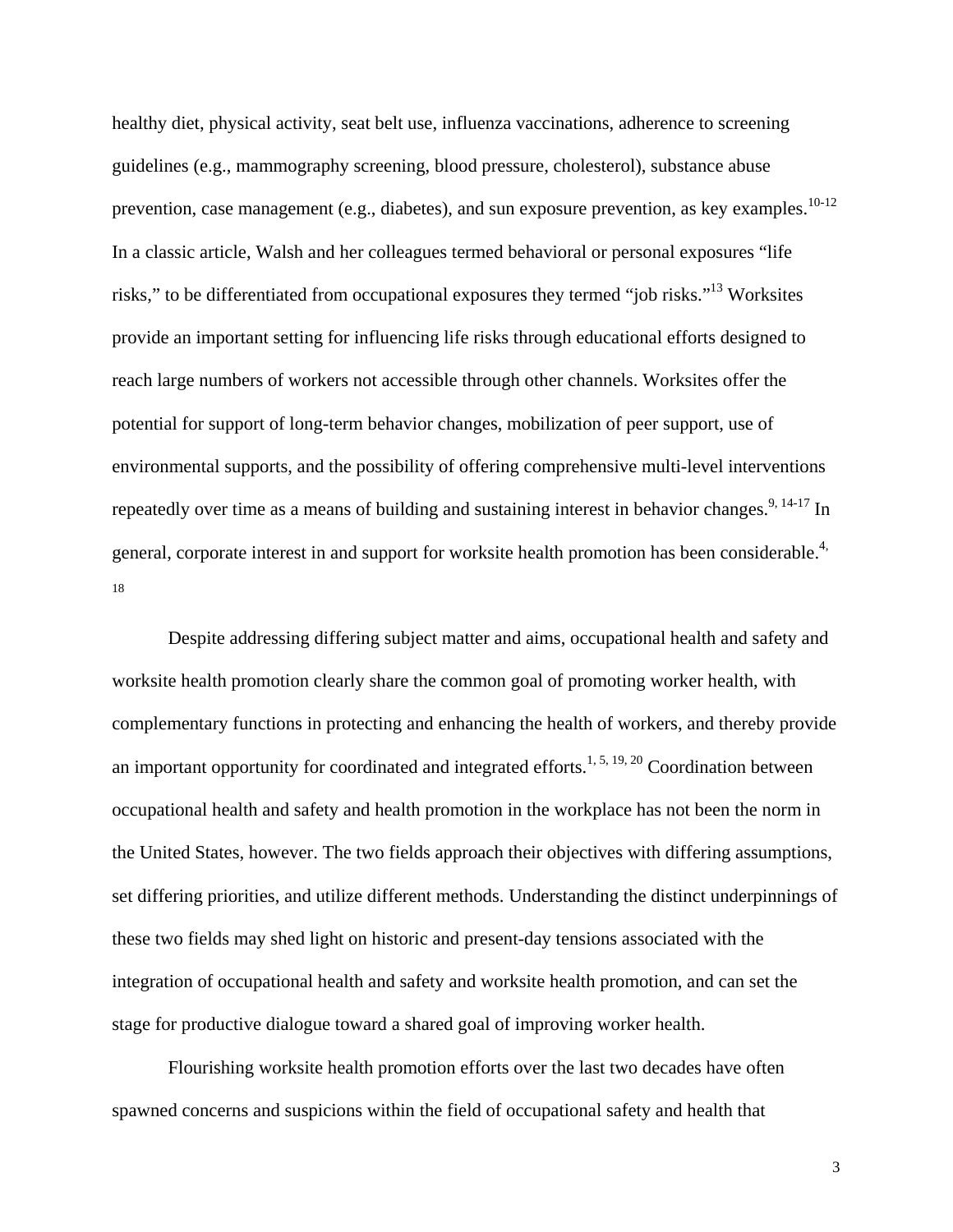employers are shifting the burden for worker health away from management to individual workers.<sup>8, 13, 21-23</sup> This trend may reflect a shift in public health practice away from environmental/organizational determinants of disease to a focus on individual risk-taking behaviors, indicative of a broader political movement toward reducing corporate social and environmental responsibility.<sup>23</sup> In this vein, resources for workplace public health practice have been increasingly directed toward improving workers' personal health behaviors, such as smoking, diet, and exercise, while de-emphasizing traditional occupational health and safety issues such as physical exposures and stressful working conditions. Even within the field of occupational safety and health, behavior-based safety programs have become prominent, directing attention toward "accident-prone" workers rather than redesigning hazardous processes.23 Thus, for example, while many unions and working people recognize that smoking is a health threat, they may be mistrustful of worksite health promotion programs that provide smoking cessation services but ignore workplace safety concerns. It is therefore not surprising that relationships between health promotion professionals and those in occupational health and safety may be strained, particularly in situations where there might be competition for scarce resources devoted to worker health. $8, 13, 22, 24$  The result has all too often been a fragmented approach to worker health.<sup>16, 20</sup>

Despite these tensions, there have been increasing calls for a comprehensive approach to worker health, based on multidisciplinary, integrated methods aimed at creating healthpromoting workplaces.<sup>5, 9, 13, 15-17, 19, 20</sup> Integrating worksite health promotion and occupational health and safety is a core principle of numerous international efforts and declarations in support of worker health.25-29 Evidence is beginning to accumulate, documenting the potential benefits of interventions integrating efforts to reduce behavioral risks with OSH initiatives, particularly for worker health behaviors.<sup>5, 30-32</sup>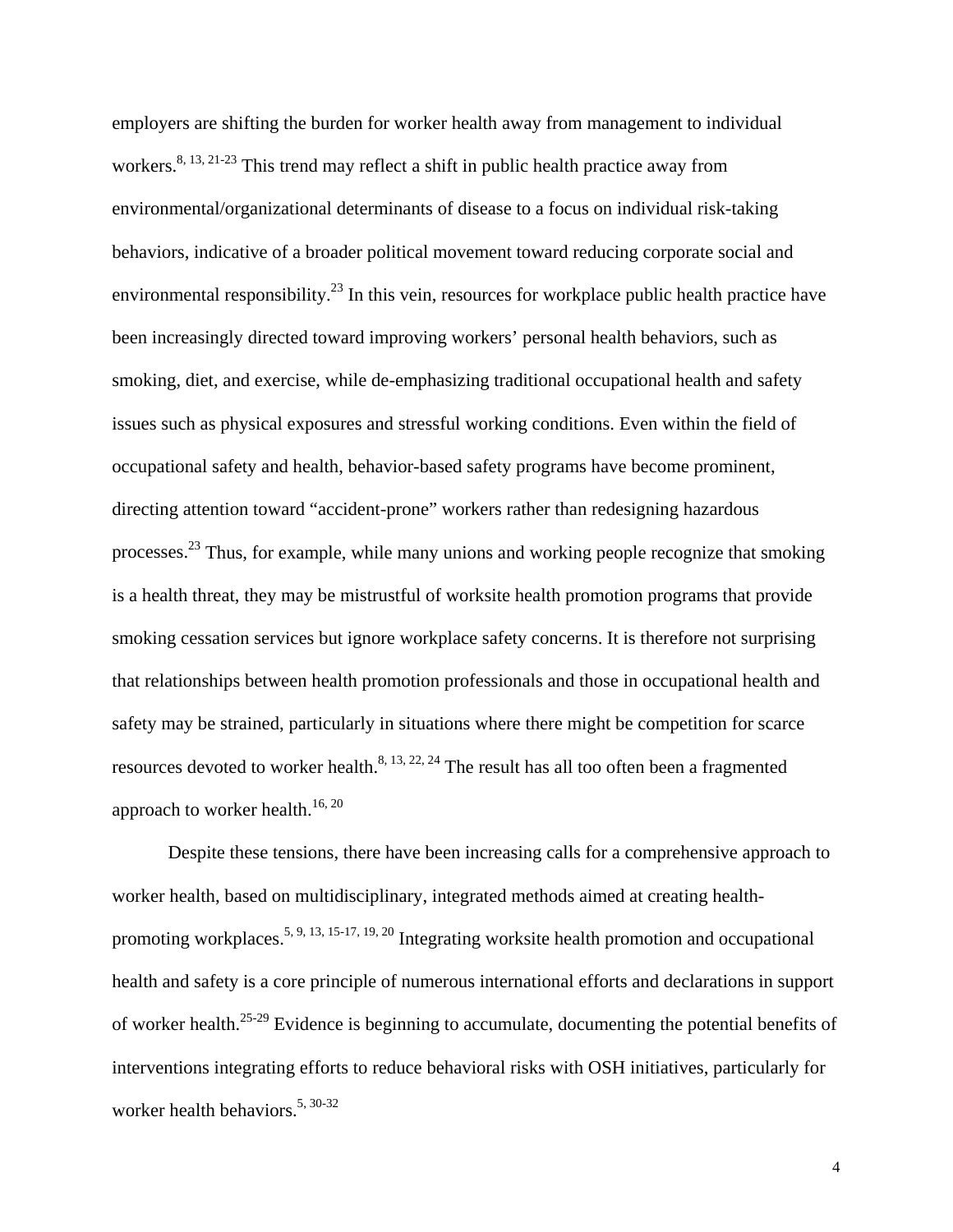**B. Rationale for integrating occupational health and safety and worksite health promotion**  Worksite health promotion and occupational health and safety provide two parallel pathways for promoting worker health within healthy workplaces. The argument we make in this paper is that these parallel efforts will be strengthened when they are coordinated and integrated, rather than separate and independent. We outline here four overarching reasons for integrating these two parallel approaches. These reasons provide a balance between the "business case" for integrated programs – focusing on potential cost savings and productivity gains for employers – with the "worker case" for integrated programs – focusing on clear benefits for workers as a result of a holistic approach to worker health. As we recognize the potential benefits, we are cognizant, too, that there are potential risks associated with integrated approaches. For workers, creating opportunities for management to gather personal information about health behaviors may present concerns that managers could misuse this information. For example, ill-intentioned managers could allow information about workers' health habits to unfairly influence decisions about raises and promotions, or as evidence to argue against work-relatedness of illnesses in workers' compensation disputes. It is essential, therefore, as we contemplate the integration of health promotion and health protection, that we recognize the vast potential value as well as the risks to be guarded against.

1. Workers' risk of disease is increased by exposures to both occupational hazards and risk-related behaviors. Occupational disease and injury continue to account for a considerable proportion of the burden of disease in the US. Current occupational health and safety surveillance data indicate that 6.1 million illnesses and injuries occurred in 1997 in private-sector employment settings; 6,238 workers died of occupational diseases in that same year. Between 1973 and 1997, the number of lost workdays attributable to occupational illnesses and injuries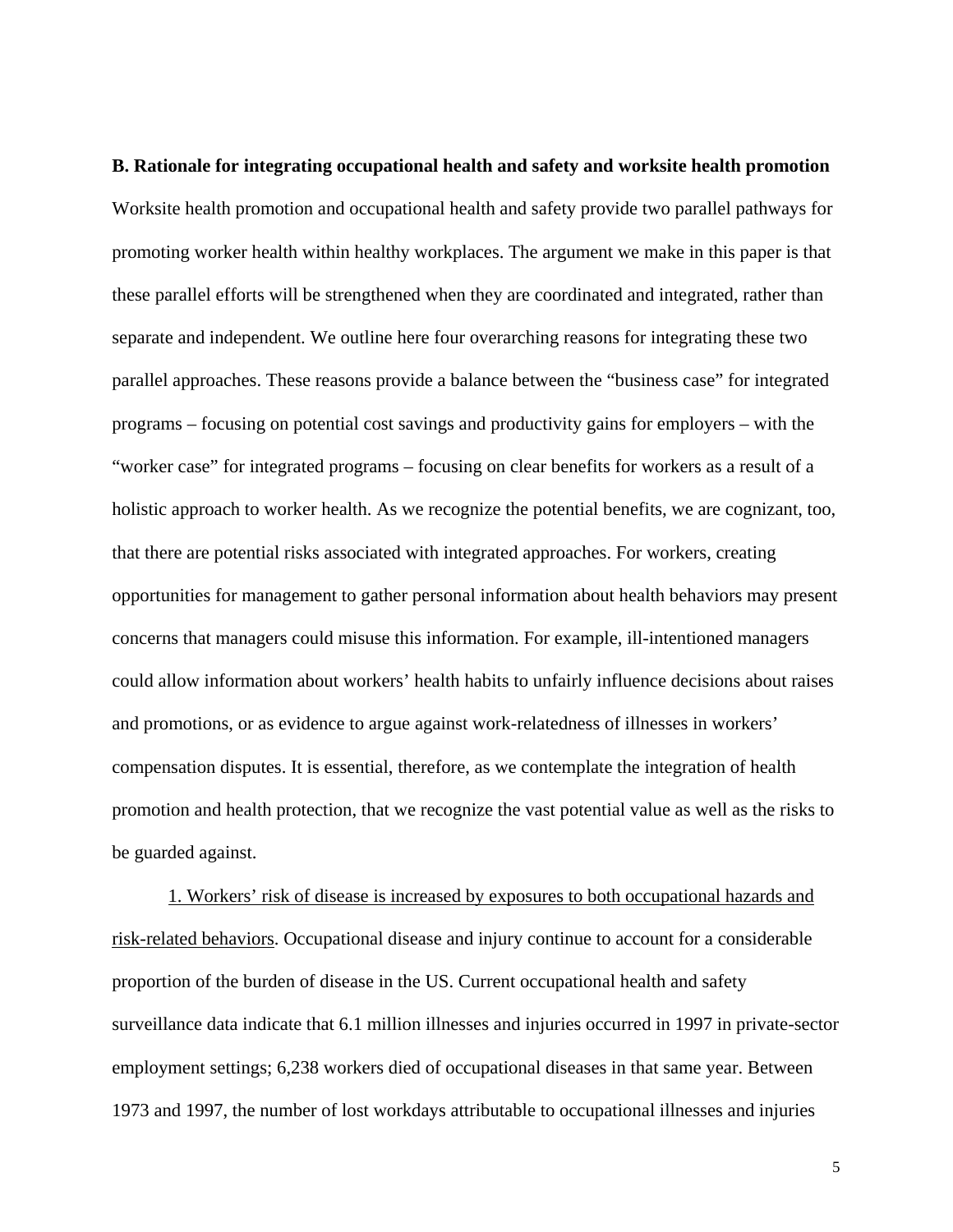rose from 1.9 million to 2.9 million per year.<sup>33</sup> Health behaviors also play a significant role in a range of health outcomes; for example, according to a recent assessment of contributors to overall mortality in the US, tobacco accounts for 18% of total mortality, and diet and physical activity,  $17\%$ .  $34$ 

The effects of these life risks and job risks are not independent of one another.<sup>35</sup> Take, as an example, exposure to tobacco.<sup>5</sup> Some of the same toxic agents present in tobacco smoke are also hazards in the worksite (e.g., benzene), and thus, workers who smoke may be doubly exposed through their exposures on the job. In addition, tobacco smoke and toxic agents found in the worksite may interact synergistically, increasing the profound effect beyond the simple addition of the two exposures alone (e.g., asbestos). Workplace chemicals may also be transformed into more harmful agents by smoking. For example, the heat generated by burning tobacco may increase the toxicity of other chemicals inhaled as smoker inhales a cigarette. Similarly, tobacco use has been associated with another type of occupational risk, stressful work organization, such as low job control.<sup>36, 37</sup>

2. The workers at highest risk for exposure to hazardous working conditions are also those most likely to engage in risk-related health behaviors. Exposure to both job and life risks are concentrated among those employed in working class occupations, meaning those employed in blue-collar or service occupations as typically defined in US studies<sup>38, 39</sup> or in lower supervisory, technical, semi-routine or routine occupations, as defined by the United Kingdom's new National Statistics Socio-Economic Classification System (NS-SEC).<sup>40</sup> Workers in these occupations are more likely to be injured or become ill due to workplace hazards than are professional employees. For example, 1997 data indicate that truck drivers and laborers were the occupations with the most injuries and illnesses involving days away from work, followed by nursing aides and orderlies.<sup>33</sup> Life risks also are concentrated in working class occupations and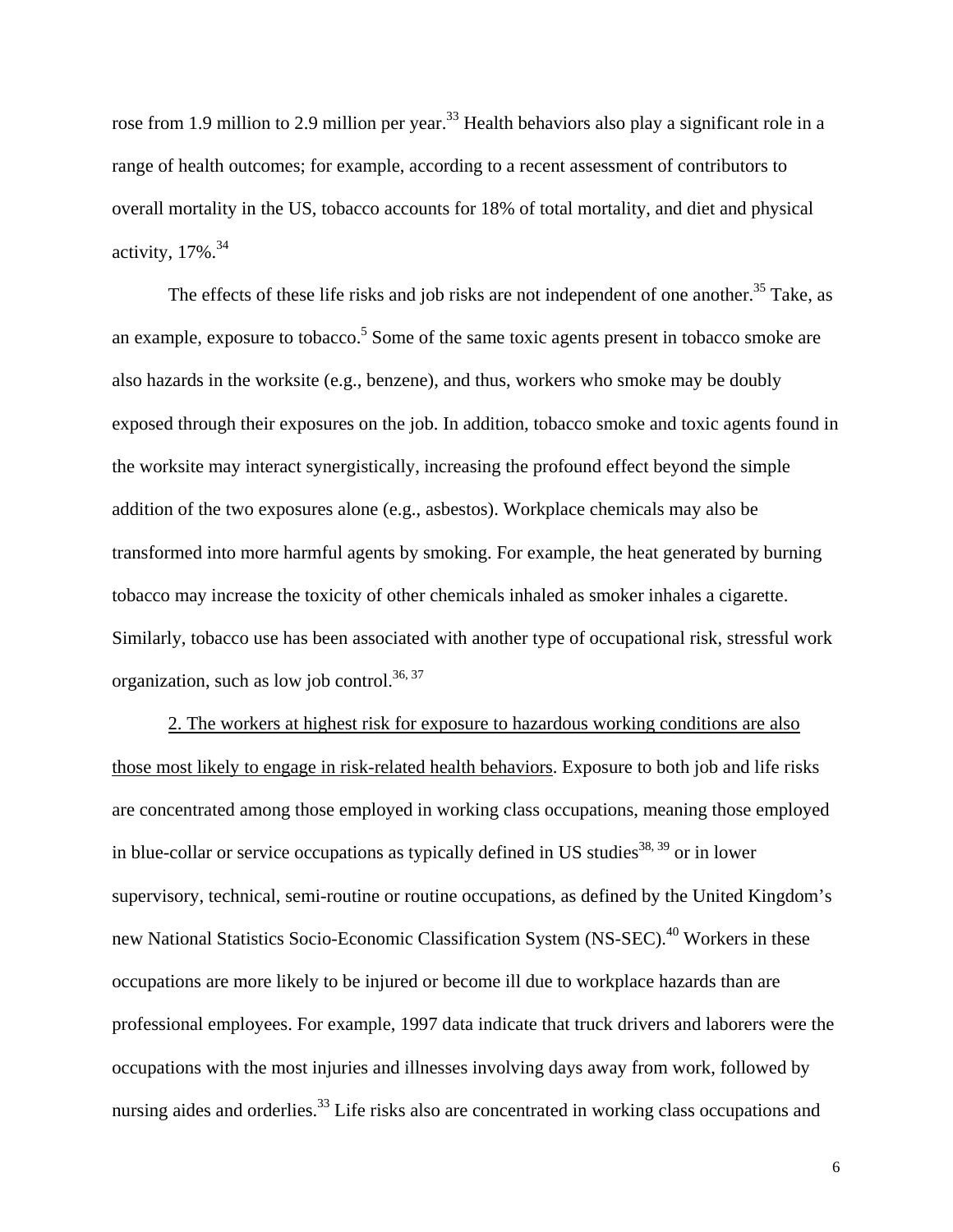workers with lower levels of education. The smoking prevalence among blue-collar workers (including craftspersons and kindred workers, operatives, transportation operatives, and laborers) is 37% for men and 33% for women,<sup>38</sup> compared to 23% for the population overall.<sup>41</sup> *National Health Interview Survey* data for 2000 indicates that smoking prevalence is highest for persons employed in working class jobs, with less education, and with low incomes, and that while there is no socioeconomic gradient in quit attempts, those with the most socioeconomic resources are most successful with quitting. Similarly, overweight status is inversely associated with education level<sup>42-45</sup> and occupation.<sup>42, 43</sup> According to the 2001 Behavioral Risk Factor Surveillance System, prevalence of obesity among adults ranges from 16% for person with greater than a college education to 23% for those with high school and 27% for those with less than high school.<sup>45</sup>

There is evidence as well that exposures to job hazards and health behaviors are correlated. For example, we found that blue-collar workers exposed to hazards on the job were more likely to smoke than their unexposed counterparts.<sup>46</sup> Similarly, increased exposure to hazards on the job has been linked by others with unhealthy dietary habits among blue-collar workers<sup>47, 48</sup> and with binge drinking.<sup>49</sup>

These dual exposures are associated with a range of short-term adverse outcomes. Walsh and her colleagues<sup>13</sup> surveyed workers and managers from a large manufacturing firm about their occupational risks and health behaviors. Workers with high levels of job risks and life risks missed an average of three additional absence days per year, and reported five times as much psychological distress, including depression, anxiety and sleep disturbances, as workers in the low-risk group. In addition, they reported more symptoms of physical pain, poorer general health, and lower job satisfaction than the sample overall.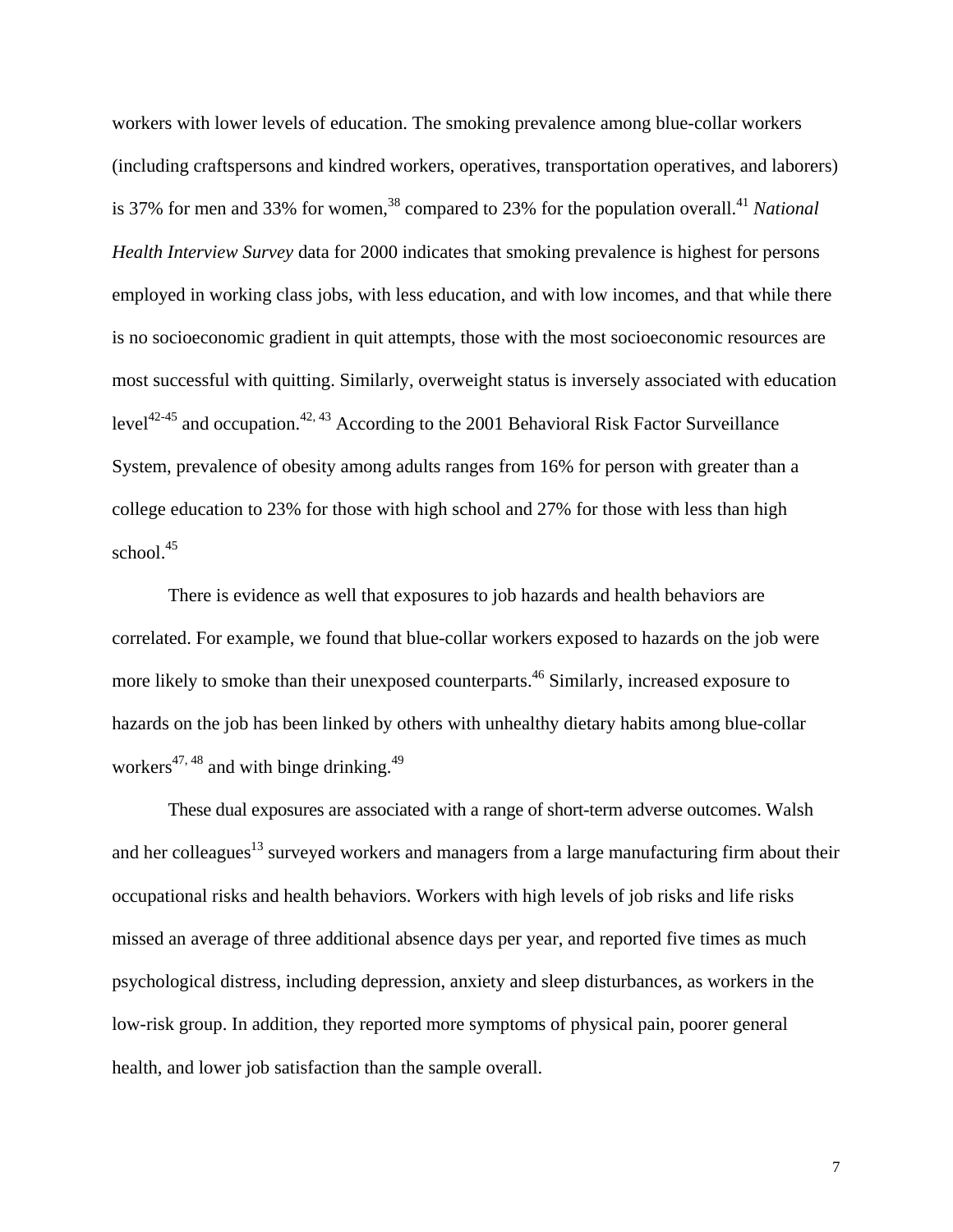3. Integrating worksite health promotion and occupational health and safety may increase program participation and effectiveness for high-risk workers. Workers at highest risk for job exposures may be more likely to participate in integrated OSH/WHP than in worksite health promotion programs alone. There is evidence from the risk communication field that people place highest priority on those risks that are involuntary, outside personal control, undetectable, and that seem unfair,<sup>50-52</sup> features that often characterize occupational hazards. Accordingly, workers may perceive management actions to reduce workers' exposures to occupational hazards as of greater importance than personal health behavior changes, and may feel that the benefits of individual health behavior changes are insignificant in the face of exposures to workplace hazards.<sup>5</sup> Skepticism about management's commitment to improve worker health may reduce workers' interest in participating in health promotion programs at work.<sup>20, 53, 54</sup> Conversely, employer efforts to create a safe and healthy work environment may foster a climate of trust and thereby enhance workers' receptivity to messages from their employer regarding health behavior change. In a study of blue-collar workers, we found that workers who reported that their employers had made changes to reduce hazardous exposures on the job were significantly more likely to have participated in smoking cessation and nutrition programs than workers not reporting management changes.<sup>55</sup> Reduction of job risks may be required to gain credibility with this audience, and to increase its receptivity to health education messages about individual health behaviors.<sup>22, 31</sup>

In addition, programs integrating messages about job risks and risk-related behaviors may increase workers' motivations to make health-behavior changes. For example, one study found that blue-collar smokers exposed to chemical hazards on the job were more than three times more likely than those unexposed to be thinking of quitting smoking or taking action to quit.<sup>46</sup> Wellness programs that fail to address the hazards of work miss significant sources of health-related problems and costs, both to individual workers and employers. At the same time, occupational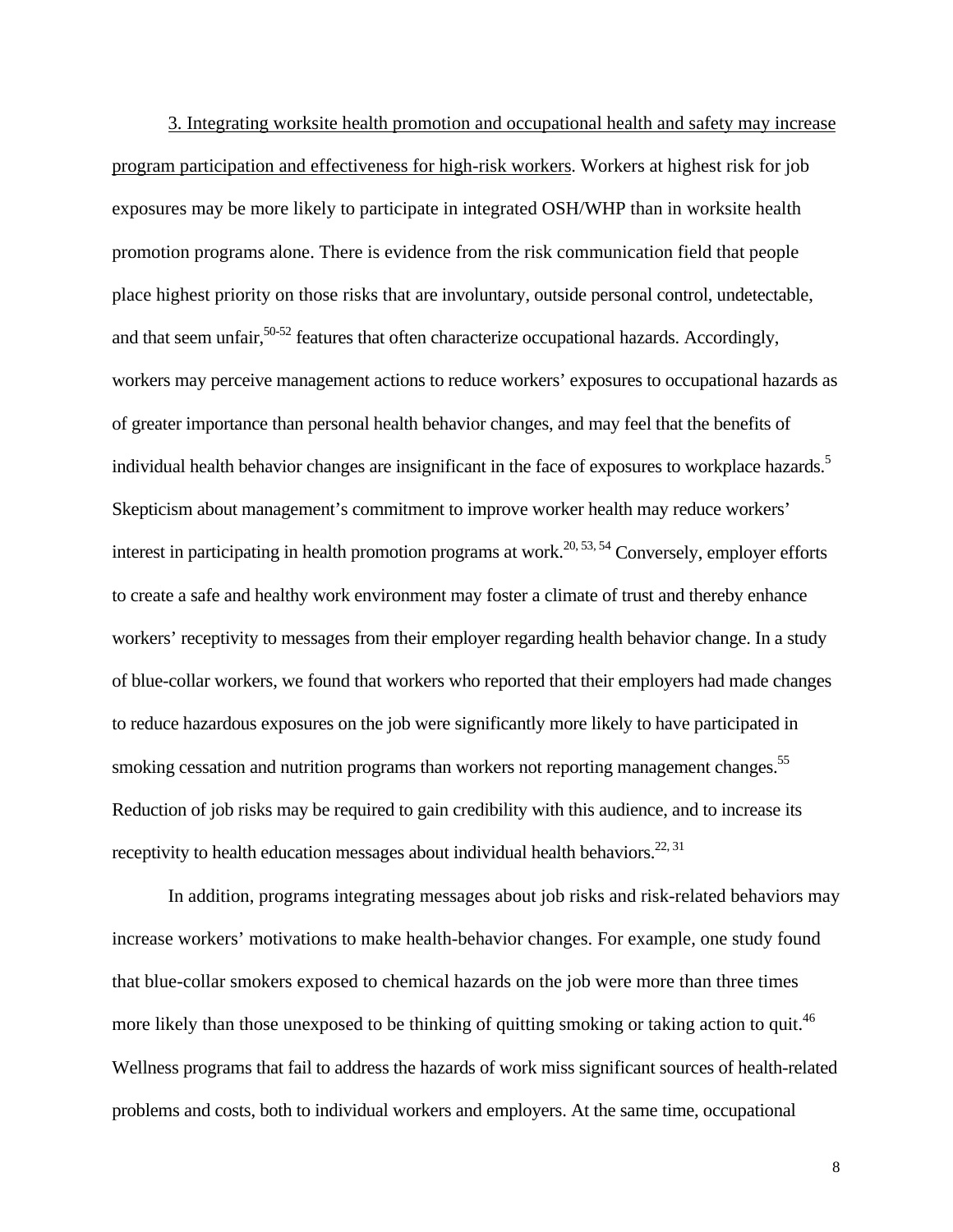health and safety programs that ignore life risks may be underestimating workers' understanding of the complexities of health and well-being.<sup>13</sup>

We describe findings of the efficacy of interventions integrating worksite health promotion and occupational health and safety for high-risk workers in Section E.

<span id="page-12-0"></span>4. Integrated occupational health and safety/worksite health promotion efforts additionally may benefit the broader work organization and environment. A growing literature demonstrates the benefits of worksite health promotion programs in terms of both direct costs (e.g., reduction in health care costs)<sup>56-58</sup> and indirect costs (e.g., reductions in costs resulting from lost production as a result of reductions in productivity or increases in work absence).<sup>57, 59-65</sup> In addition, research is also indicating the cost effectiveness of OSH interventions to prevent occupational diseases.66-69 As an indicator of the mounting interest in this area of research, a recent supplement to the *Journal of Occupational and Environmental Medicine*[‡](#page-12-0) devoted an entire issue to effects of disease on workplace productivity. Within this growing literature, comprehensive programs integrating employee wellness, disability management, employee assistance, and occupational medicine have been shown to result in long term savings in medical care utilization and expenditures<sup>56</sup> and reductions in sickness absence.<sup>30</sup> These findings are underscored by other papers prepared for this NIOSH Symposium.<sup>70, 71</sup> In addition, some experts have posited that the overall success of the organization is enhanced through coordination of rather than competition for resources.<sup>6, 9, 15, 27</sup> For example, the World Health Organization's Regional Guidelines for the Development of Healthy Workplaces defines a healthy workplace as one that aims to create a healthy and safe work environment, ensure that worksite health promotion and occupational health and safety are an integral part of management practices, foster work styles and lifestyles conducive to health, ensure total organizational participation, and extend the positive impacts to the surrounding community and environment.<sup>27</sup> This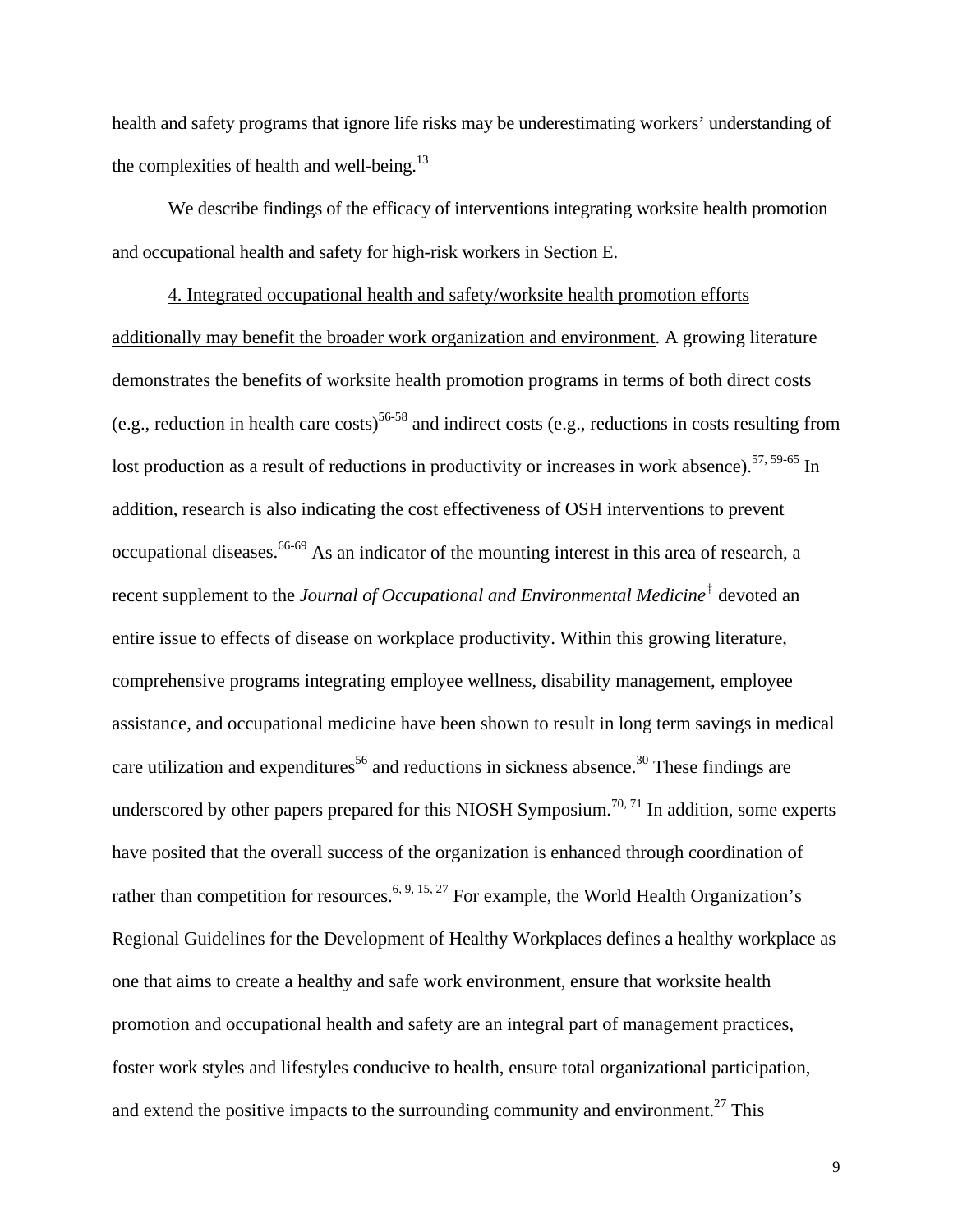document further underscores the benefits of such coordinated efforts, including their contributions to a positive and caring image for the company, improvements in staff morale, reduced turnover and absenteeism, and improved productivity.<sup>27</sup> It is imperative that future research document ways in which integrated OSH/WHP programs may further the mission of the organization through support for a healthy and productive workers within a healthy work organization.

## **C. Occupational safety and health programs**

Occupational safety and health (OSH) programs have traditionally been concerned with reducing hazardous exposures at work that can lead to work-related injury, illness and disability, and also may include emergency response programs.72 The US Department of Health and Human Services has defined national health goals to be reached by the year 2010 in its *Healthy People 2010 Report*, 10 including several objectives related to OSH. Two broadly-stated goals are to reduce deaths from work-related injuries from 4.5 to 3.2 deaths per 100,000 workers aged 16 and older per year across all industries, and to reduce work-related injuries resulting in medical treatment, lost time from work, or restricted work activity 6.2 to 4.3 injuries per 100 full-time workers per year aged 16 and older. Additional OSH objectives relate to reducing injury and illness associated with overexertion or repetitive strain, deaths from pneumoconiosis, workrelated homicides, elevated blood lead levels from work exposures, occupational skin diseases and disorders, work-related stress, occupational needle-stick injuries among health care workers, and work-related noise-induced hearing loss.<sup>10</sup>

 $\overline{a}$ 

<sup>‡</sup> *Journal of Occupational and Environmental Medicine*, June 2004 46(6).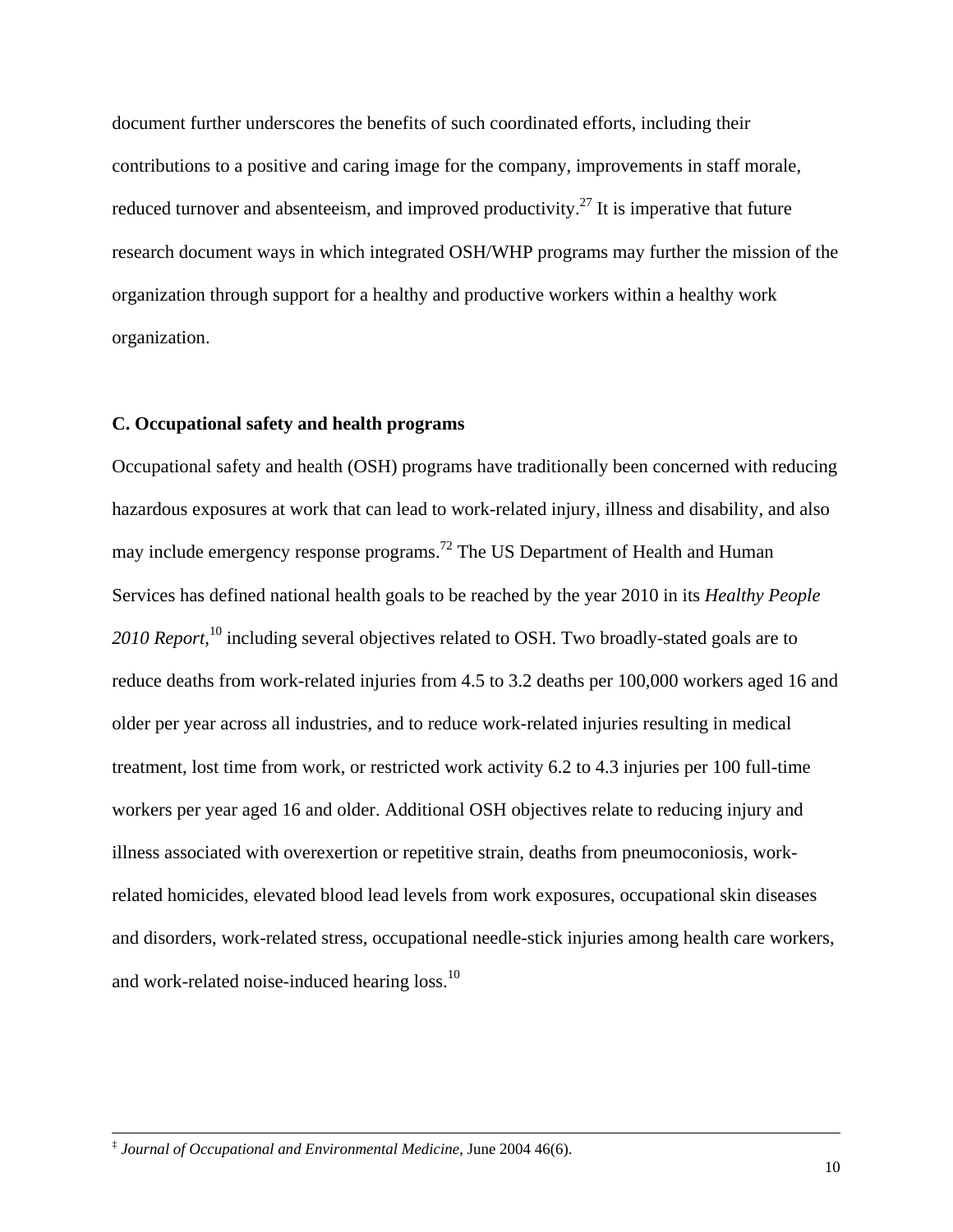## *Prevalence of occupational safety and health activities*

To our knowledge, there have been no national surveys of employers to determine the prevalence of OSH initiatives, though measuring such initiatives may prove infeasible given the varied nature of hazards across industries, occupations, and worksites. Furthermore, unlike health promotion activities, which employers choose to offer on a voluntary basis, OSH activities may either be initiated because employers are required to do so to comply with specific Occupational Safety and Health Administration (OSHA) standards that apply to their industry (e.g. cotton dust standard), or because they choose to go beyond regulatory requirements to provide additional health and safety measures. Even attempts to determine the prevalence of health and safety practices based on OSHA compliance or violations would yield incomplete and inaccurate data, because worksites are not routinely inspected. In 1996, 1,200 OSHA inspectors were assigned protection of 105.8 million workers at 6.4 million workplaces.<sup>73</sup> One crude and incomplete estimate of the prevalence of OSH activity is the number of worksites that have achieved Voluntary Protection Program (VPP) status. This program provides regulatory relief for companies meeting OSH performance criteria.<sup>74</sup> In 2002, OSHA reported 864 VPP sites in the US,<sup>75</sup> a very small proportion of the total number of worksites in the US and a reflection only of the number of worksites that apply for and receive this status.

#### *Selected frameworks for occupational safety and health interventions*

Occupational health and safety initiatives can take many different forms in different types of worksites, depending not only on the hazards present, but also on management practices. In unionized worksites, unions may also play a role in determining how hazards are addressed. Interventions to protect workers' health can operate at multiple levels of influence (individual, organizational, or both), as depicted in Figure 1. Many occupational health practitioners would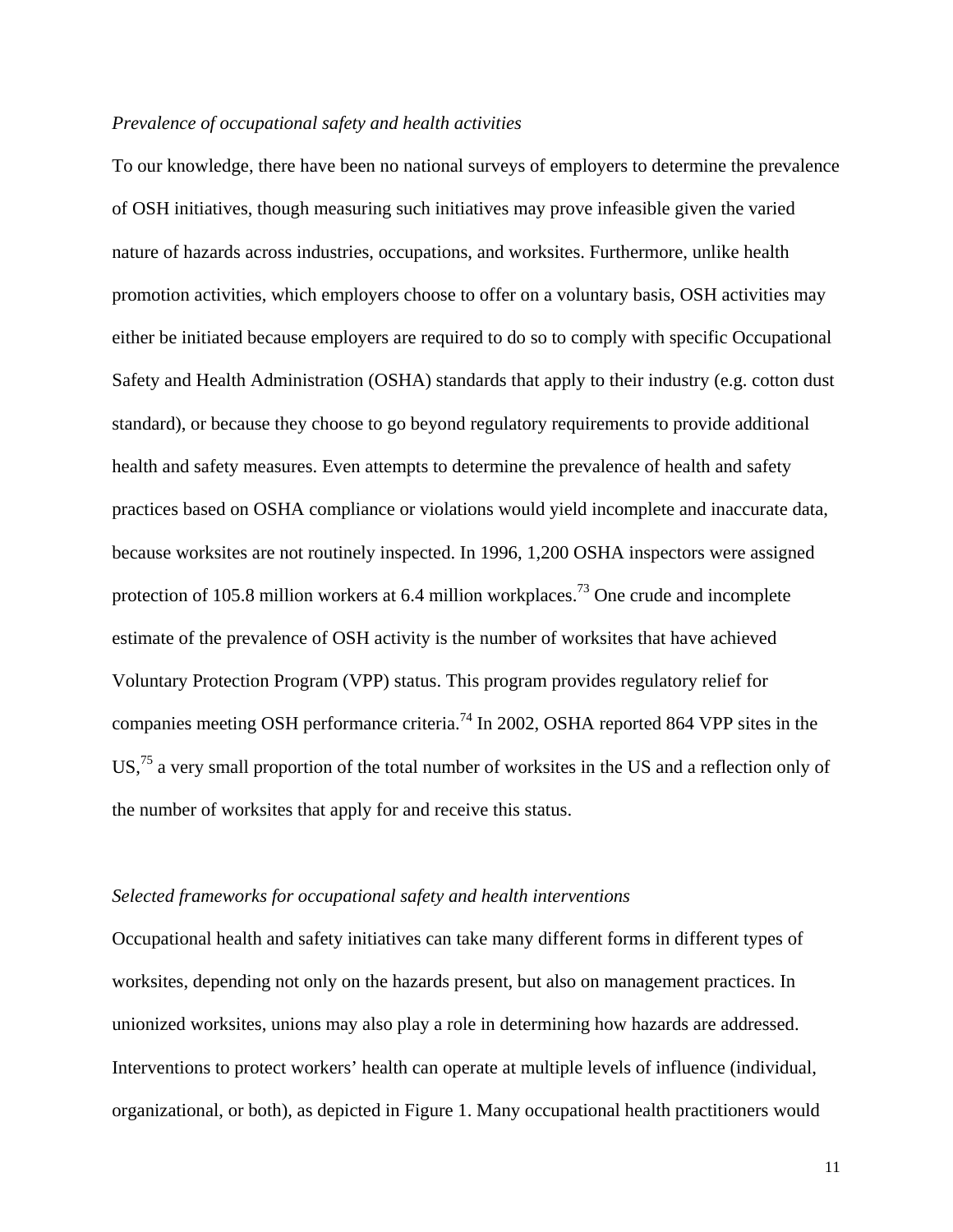argue for an approach that targets organizational-level change over individual worker behavior, following a well-recognized "hierarchy of controls" model. This model calls for adherence to a recommended sequence for control of hazards beginning with control as close to the source as possible.76 The ideal choice is the substitution of safer substances for those that are hazardous, thereby removing the potential hazard. Engineering controls provide a second line of defense for the control of hazards, followed by administrative controls, such as job redesign or job rotation. Personal protective equipment used by workers is recommended only as a last line of defense when substitution or engineering controls are not possible. By itself, it is not an acceptable method of control because its effectiveness is highly variable and not reliable. In a manufacturing setting, for example, a hierarchy of controls model would call first for elimination of substitution of a chemical that gives off toxic fumes, followed by engineering efforts to provide ventilation to reduce workers' exposure to fumes, and then by administrative controls such as rotating workers on and off jobs that involve the chemical so as to reduce total exposure to any one worker, and finally by personal protective equipment such as respirators. Another example might be addressing medical errors in a health care setting by focusing at the organizational-level to assess whether the staffing plan is adequate to avoid excessive worker overload, rather than at the individual level to educate workers how to cope with stress and overwork.

Useful as it is, the model was not intended to address other important aspects of OSH, including the role of managers and workers in creating "programmatic" or "systematic" approaches to occupational safety and health. Such approaches are rapidly emerging internationally as the preeminent strategy for employers to reduce occupational illness and injury.<sup>77</sup> Several countries have developed OSH program regulations or guidelines,<sup>78</sup> including the US. OSHA has promoted a set of voluntary guidelines for OSH programs since 1989,<sup>79</sup> and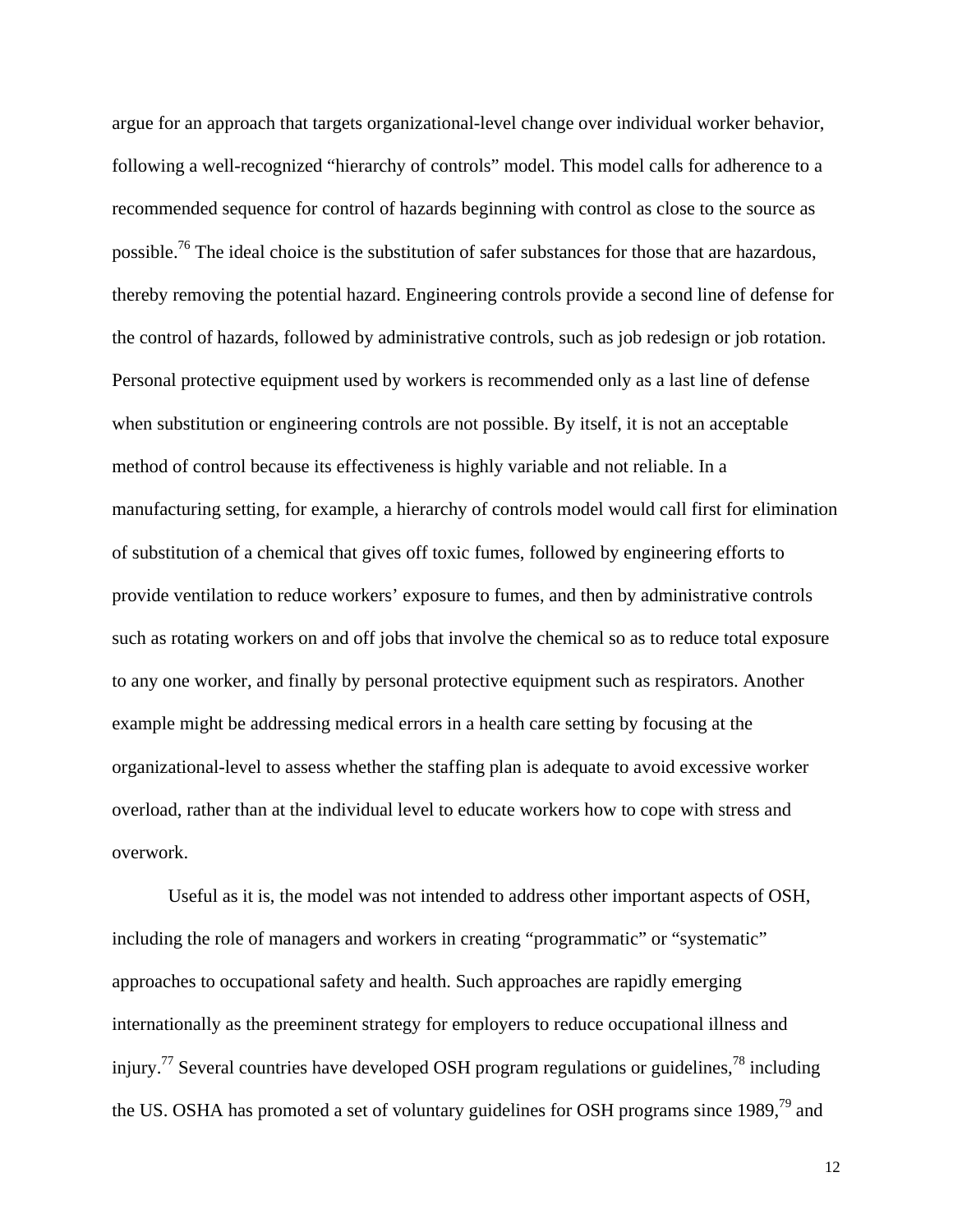released a draft OSH program rule to the public in  $1998$ <sup>80, 81</sup> Despite the rising prominence of the OSH program approach as a strategy for reducing occupational illnesses and injuries, there are few peer-reviewed empirical research reports about OSH programs or methods for assessing them,  $77, 82, 83$  yet these programs provide a useful framework for discussing such initiatives. The four program elements defined by OSHA are: (1) *management commitment to and employee participation in OSH activities* (e.g., management sets health and safety goals for company on regular basis; company allocates money specifically for health and safety, managers directly accountable for health and safety in their areas; employees participate in health and safety committees; means available for employees to report health & safety hazards, problems, concerns); (2) *workplace analysis* (e.g., new processes, machinery, methods, materials reviewed for health and safety before being introduced in work environment; health and safety audits; investigations of injuries, property damage, near misses); (3) *hazard prevention and control* (e.g., specific time deadlines set for correction of identified hazards; follow-up inspections made to determine whether corrective action taken; engineering controls designed to eliminate or substitute hazards are considered before adopting personal protective equipment or administrative controls; and (4) *education and training* (e.g., health and safety training provided to all employees; additional training provided to employees that might encounter new hazards when changing jobs in company; training provided to contract or part-time employees).

The description of these two OSH intervention frameworks is presented here in the hope of providing a structure for readers outside the discipline of occupational safety and health, in order to provide a basis for conceptualizing OSH interventions beyond addressing a particular hazard.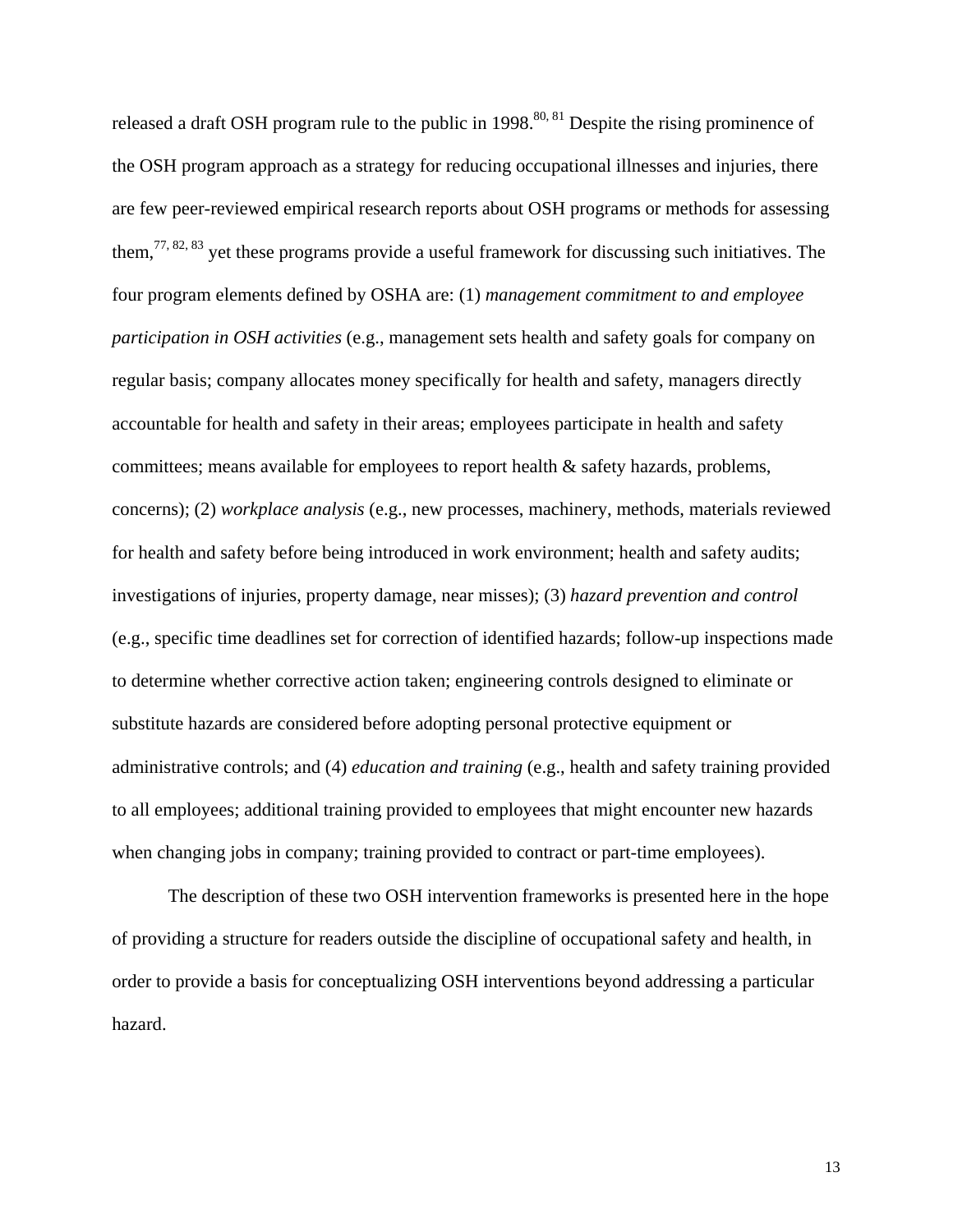### *Intervention effectiveness research in occupational safety and health*

Before reviewing intervention research in OSH, we describe the political and economic context in which such interventions are undertaken in the US, primarily intended for readers less familiar with the field. The patterns of worker morbidity and mortality flow directly from the choices of technology made by employers.<sup>84</sup> Employer choices, at least in the US, are structurally driven by market forces that aim to maximize profit and minimize costs, the latter of which can include the costs of materials, technology, and systems to protect workers' health.<sup>85</sup> Intense competition may force firms to cut the costs of production and increase productivity as much as possible, which in many cases, may pit resources for health and safety against corporate profits, and may additionally increase worker stress. These are structural factors that shape decisions made by employers, regardless of their individual dispositions toward the health of their workers. This phenomenon explains, in part, why businesses and worker organizations, such as labor unions, battle intensely with one another over regulatory standards proposed by the Occupational Safety and Health Administration (OSHA), in addition to their ideological clashes about the appropriate role of the state in governing private employers.<sup>84, 85</sup> This is to say that interventions to improve worker health and safety – whether undertaken voluntarily by employers or imposed upon them by regulatory standards – are situated in a political and economic context that must be considered when planning for interventions in worksites – be they OSH-specific or integrated OSH/WHP.

The aim of intervention effectiveness research in OSH is to evaluate the impact of interventions to prevent work-related injuries and illnesses. This type of research is relatively new to the OSH field compared to the worksite WHP field. The historical roots of occupational safety and health practice and research in the US can be found in factory inspections performed at the start of the twentieth century by politically and socially progressive occupational physicians such as Alice Hamilton, who called attention to lead dust and other hazards.<sup>86</sup> For the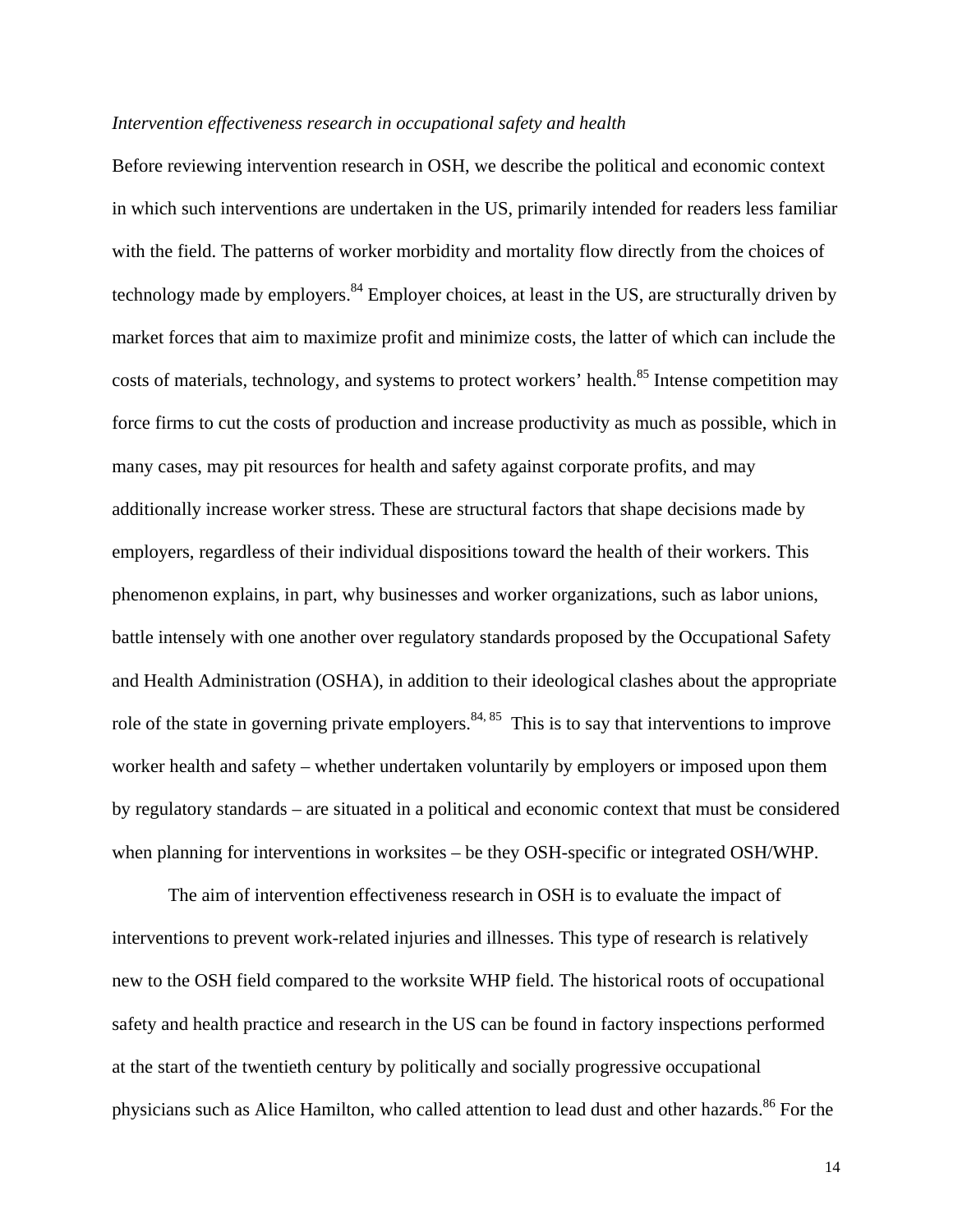<span id="page-18-0"></span>next several decades, occupational health researchers engaged mainly in surveillance-oriented research, using epidemiologic and exposure assessment methods. This research attempted to determine associations between working conditions and worker illness and injury, which in turn provided a scientific basis for addressing hazardous exposures through regulation or other means, on the assumption that removing or reducing certain hazards would result in fewer injuries and illnesses. More recently, the field has begun to embrace research aimed at determining the efficacy and effectiveness of interventions to prevent or ameliorate hazards.<sup>87</sup>

The peer-reviewed literature contains only a limited number of intervention effectiveness studies conducted in the 1980s and early 1990s, which have been reviewed by others.  $88-94\frac{1}{4}$  Most reviews to date have concluded that OSH intervention studies were more likely to focus on improving workers' knowledge and behavior of hazards than on engineering or administrative improvements in the work environment – priorities that are at odds with the hierarchy of controls model described above. Inherent in any such review is identification of methodologic limitations, which for some studies included small sample sizes of workers within a single worksite, quasiexperimental or non-experimental study designs, lack of a theoretical framework to guide intervention and evaluation, and outcome measures based solely on worker self-reports rather than additional and perhaps more objective outcomes, such as reductions in hazardous exposures. Similar such concerns have been raised in reviews of worksite health promotion intervention studies. (See Section D.) As is also the case in worksite health promotion research, most OSH studies have been conducted in large businesses. With a few exceptions, small businesses have been largely understudied, $83,95$  despite their centrality in the US economy: 99% of employers employ less than 500 workers and approximately 50% of all workers.<sup>96</sup>

In 1996, the National Institute for Occupational Safety and Health (NIOSH) and its partners announced the National Occupational Research Agenda (NORA), as a guide for OSH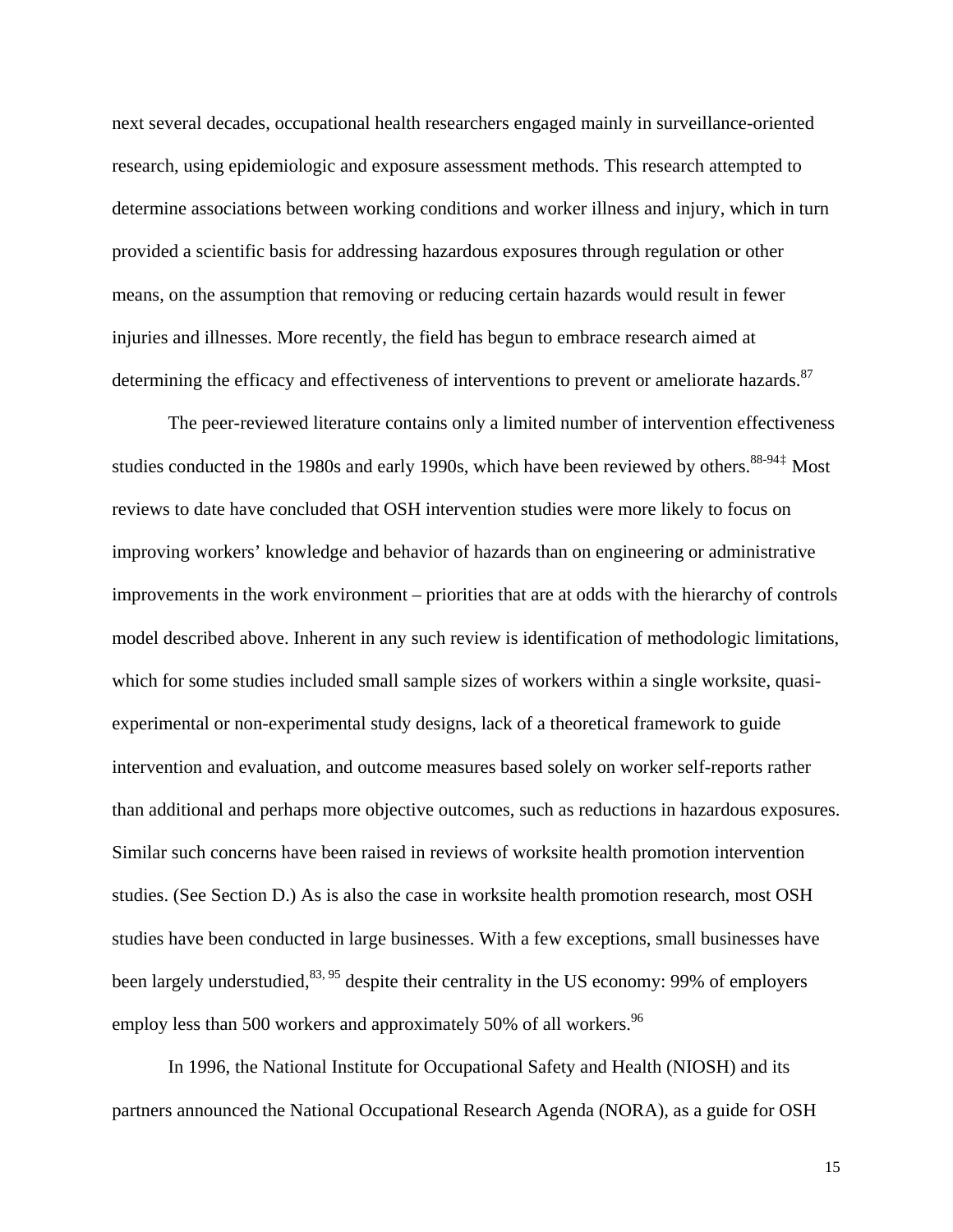research into the future, not only for NIOSH but for the entire occupational safety and health community.<sup>97, 98</sup> NIOSH sought the input of a approximately 500 organizations and individuals from the OSH community at large to develop the Agenda, which was the first such research guide in the field.<sup>99</sup> The NORA process resulted in identification of 21 research priorities, including intervention effectiveness research. The NORA intervention effectiveness website<sup>100</sup> lists some 40 current intramural and extramural projects designed to assess the effectiveness of a wide range of interventions, such as: a machine guarding intervention to reduce injuries in metal stamping and machine shops; ergonomic and work organizational interventions to reduce arm and hand pain, reduce lost time, and improve hand function in computer-based customer service work; crime prevention strategies to protect cab drivers; and training interventions targeting injuries occurring among small business workers.

### **D. Worksite health promotion programs**

1

Historically, worksite health promotion (WHP) has focused on promoting worker health through reduction of individual risk-related behaviors such as tobacco use, substance use, a sedentary lifestyle, poor nutrition, stressors and reactions to them, reproductive risks, and other preventable health behaviors.<sup> $6, 101$ </sup> WHP may incorporate or be coordinated with employee assistance programs, clinical prevention services, disease management programs, and other health benefits.<sup>101</sup> Worksites may plan programs with worker input, and may set priorities based on their own assessment of needs, and/or emphasizing those behaviors associated with the largest decrements in mortality and morbidity, increases in disability, decreases in work productivity, or potential for cost savings relative to health impact.<sup>102-104</sup>

Healthy People 2010 defines two specific goals for worksite health promotion: to increase the proportion of worksites offering a comprehensive employee health promotion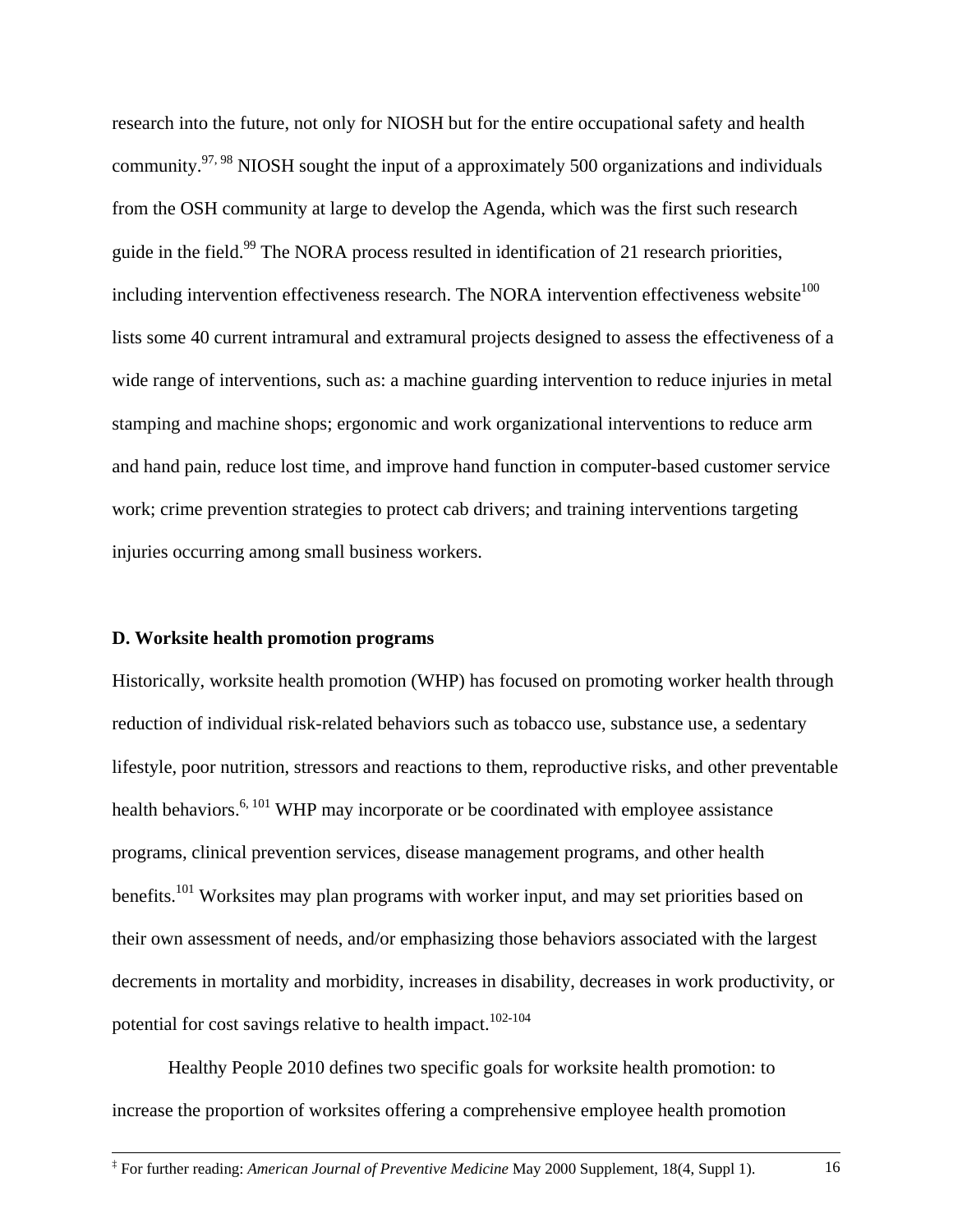program to their employees, targeting 75% participation by the year 2010; and to increase the proportion of employees who participate in employer-sponsored health promotion programs, again, targeting 75% participation rates by the year  $2010$ .<sup>10</sup> These recommendations include five elements in defining a comprehensive worksite health promotion program: (1) health education, including a focus on skill development for health behavior change, and information dissemination and awareness building, preferably tailored to employees' interests and needs; (2) supportive social and physical environments, including implementation of policies that promote health and reduce risk of disease; (3) integration of the worksite program into the worksite's organizational structure; (4) linkage to related programs**,** such as employee assistance programs and programs to help employees balance work and family; and (5) worksite screening programs, ideally linked to medical care to ensure follow-up and appropriate treatment as necessary.<sup>105</sup>

### *Prevalence of and participation in worksite health promotion programs*

The 1999 National Worksite Health Promotion Survey found that a third (34%) of employers with 50 or more employees offered comprehensive health promotion programs that met Healthy People 2010 criteria, and that these programs were offered by half of the nation's largest employers (those with  $750+$  employees).<sup>10</sup> This survey also found that over 90% of surveyed worksites offered at least one health promotion activity, providing a solid foundation for future efforts.

As noted above, the Healthy People 2010 goals also aim to increase the proportion of workers participating in health promotion programs. According to the National Health Interview Survey, in 1994, 61% of U.S. employees aged 18 years and older in 1994 took part in employer sponsored health promotion activities, defined to include one or more elements of a comprehensive worksite health promotion program.<sup>106</sup>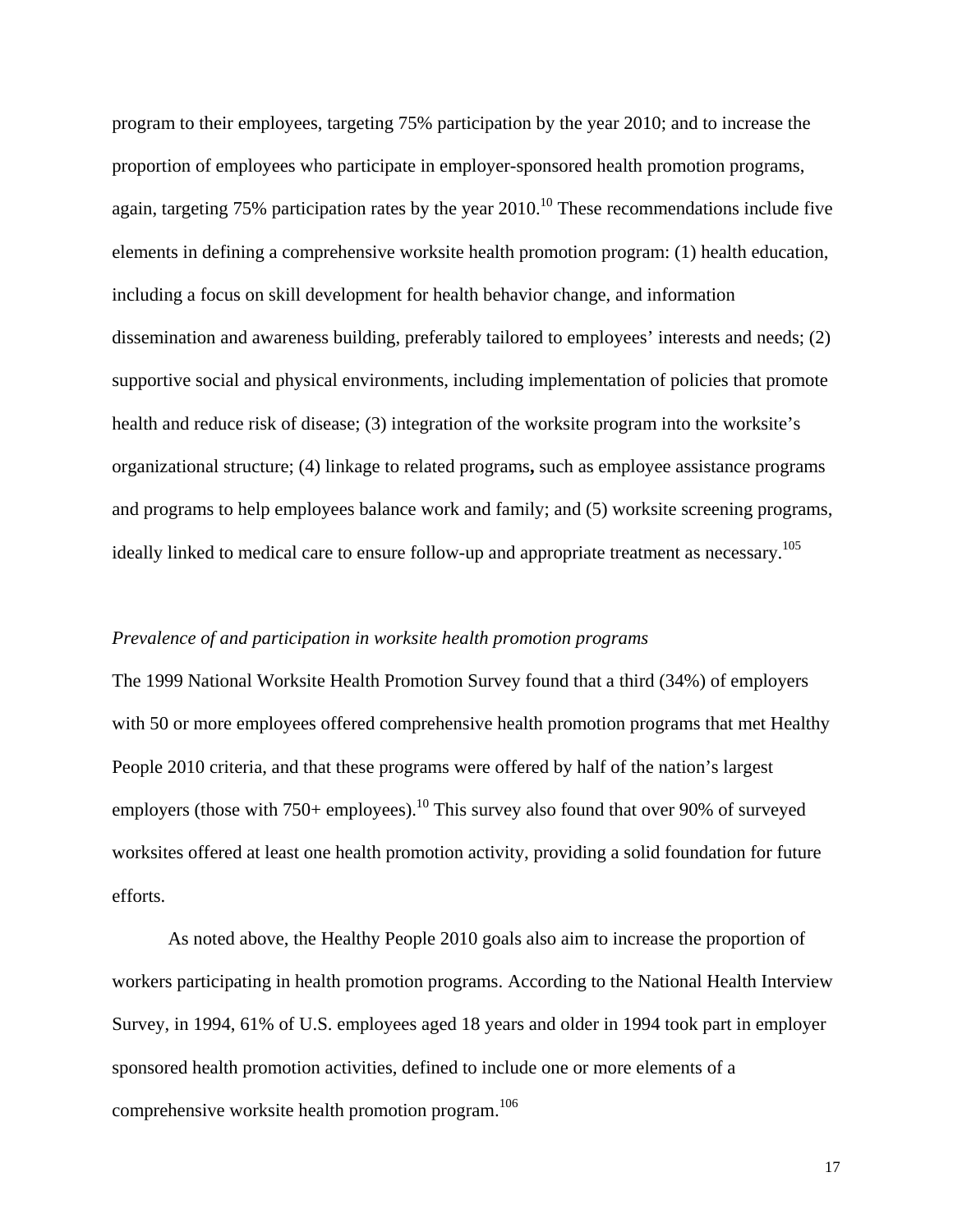Worksite health promotion programs are not equally available to all workers. Using results from the 1994 National Health Interview Survey, Grosch et al found that nonprofessionals, blacks, and individuals with lower education levels were less likely to work in worksites that offered some type of health promotion programming.<sup>107</sup> Even when programs are available, participation rates are not equivalent across workers. Participants are likely to be salaried, white-collar employees whose general health is better than average.<sup>108</sup> Blue-collar workers are less likely to participate in worksite health promotion programs than are white-collar workers.<sup>10, 54, 55, 109-112</sup> Low participation also is associated with lack of access to and extent of health insurance coverage.<sup>10, 113</sup> Low participation may be in part a consequence of ineffective "marketing" of programs to these workers, $10, 113$  as well as structural barriers to participation. For example, supervisors often function as gatekeepers controlling worker access to worksite health promotion activities, and may be reluctant to allow workers to attend programs on work time in order to keep production lines moving, thus presenting the greatest barriers for those workers with the least amount of discretion over their time.<sup>54, 114</sup> Further barriers may include working over-time, shift work, having a second job, car-pooling to work, long distances between the plant and the employee's home, and responsibilities at home.<sup>115</sup>

# *Frameworks for worksite health promotion interventions: Programs across multiple levels of influence*

WHP programs are delivered at multiple levels of influence, as illustrated in Figure 1. At the individual and interpersonal levels of influence, worksite health promotion programs aim to help individual workers make health behavior changes. These interventions include intensive programs for high-risk individual workers, as well as worksite-wide programs designed to reach a breadth of the workforce. Intensive programs are likely to attract workers most interested in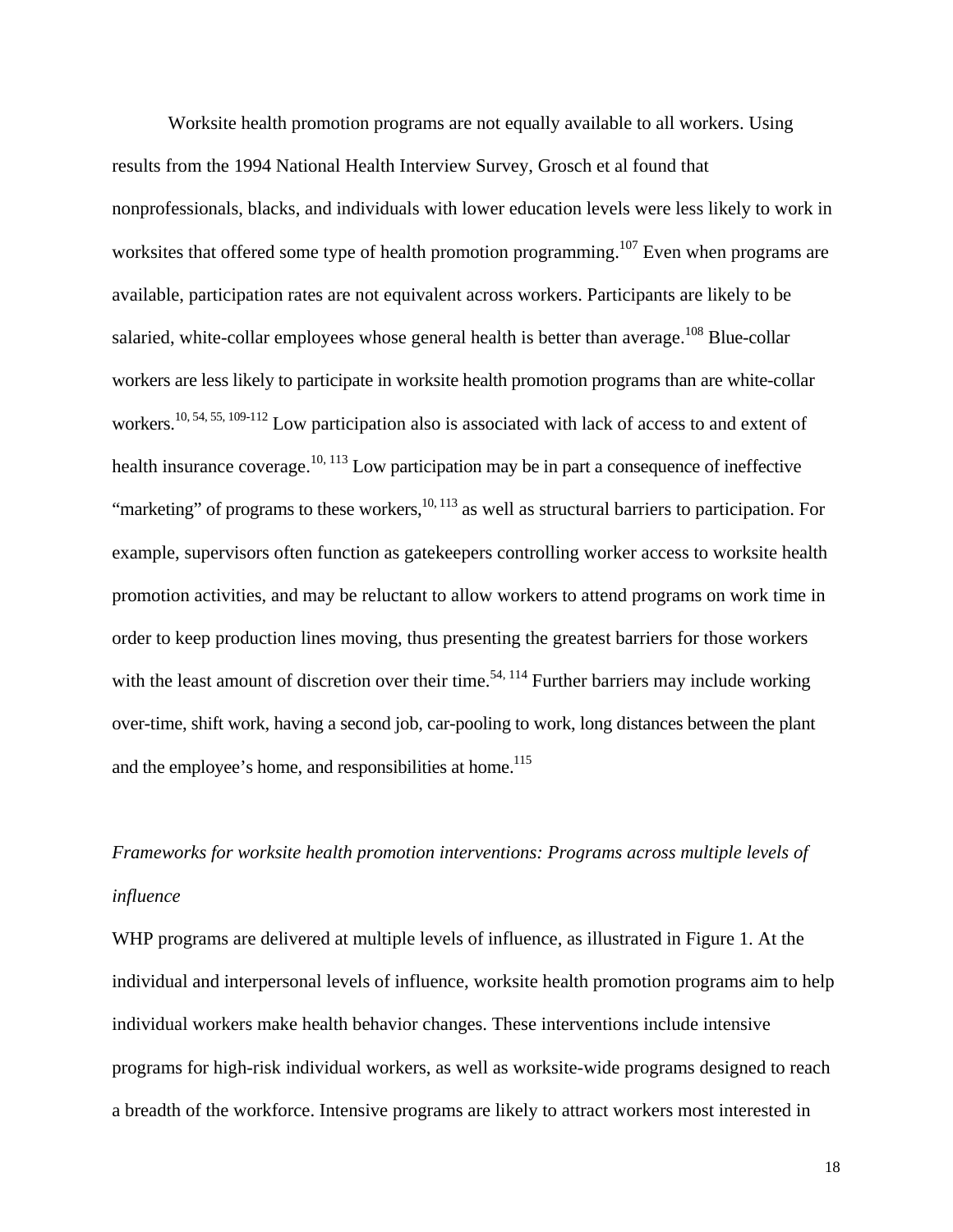health behavior change, and thus most motivated to change behavior. Worksite-wide programs instead generally aim to influence health behaviors among workers at varying stages of readiness for health behavior change. Not surprisingly, these two types of programs differ in their ability to change behaviors. For example, smoking cessation studies have found that more intensive programs, with multiple sessions and multiple components, yield higher quit rates than shorter term, less intensive interventions.<sup>18, 116, 117</sup> It is important to keep in mind, however, that because these programs are designed for highly motivated volunteers who are ready to commit to a behavior change program, they may miss important segments of the working population who are not interested in participating in intensive programs. From a public health perspective, the "*impact*" of an intervention is a product of both its *efficacy* in changing behavior and its *reach,*  meaning the proportion of the population reached either through their direct participation, or indirectly through diffusion of intervention messages throughout the community, worksite or school.<sup>118, 119</sup>

One promising avenue for individually-focused interventions is the growing area of tailored interventions. Moving away from the one-size-fits-all approach to interventions, "tailoring" is one strategy for increasing the intensity of interventions delivered to at-risk populations. Tailored interventions typically use print communication<sup>120-122</sup> or telephone counseling<sup>123</sup> to enhance the relevance of interventions to the daily lives of the target population, thereby increasing the likelihood of achieving short-term or sustained intervention effects.<sup>118, 124</sup> Individually tailored interventions are typically algorithm-based and utilize expert systems or computer-based programs to match a large library of messages to individuals' varying information needs and levels of motivation to change, combining specific statements and graphics into personalized interventions for specific individuals.121, 123, 124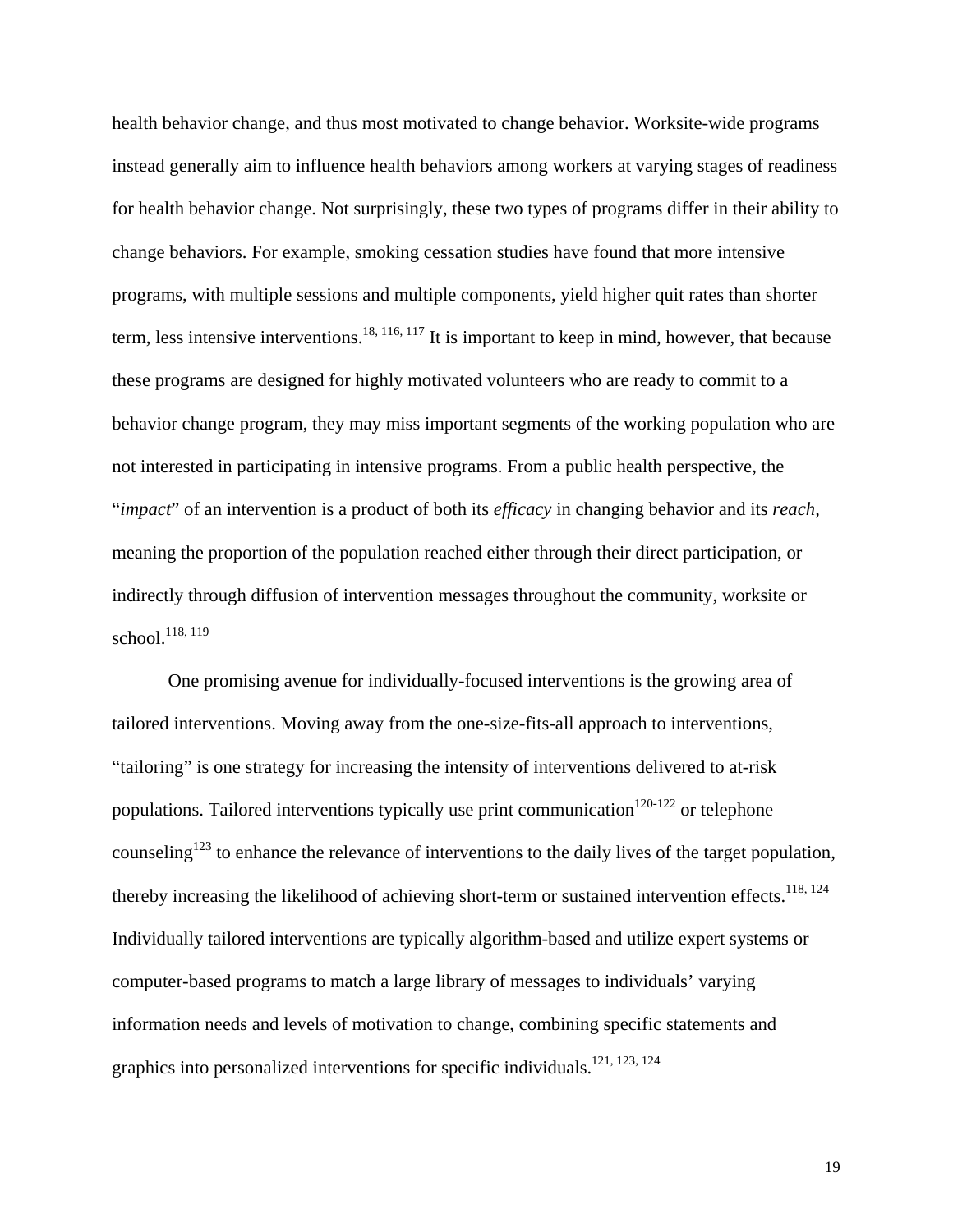WHP programs also target the worksite environment, for example through tobacco control policies aimed both at protecting non-smokers from the hazardous effects of environmental tobacco smoke and promoting an environment supportive on non-smoking; by increasing the availability of healthy foods in worksite cafeterias; or by modifying the built environment to promote physical activity. For example, worksite policies on tobacco have been shown to decrease worker exposure to environmental tobacco smoke<sup>125-127</sup> and contribute to worker reductions in smoking, including quitting.<sup>116, 128-133</sup> Employer efforts to promote compliance with smoking policies can contribute to an overall climate supportive of nonsmoking.134 Similarly, studies have examined the effects of cafeteria-based programs, for example through point-of-choice food labeling, as a location for media-based nutrition education, and through increasing the variety of foods and reducing prices; while these programs hold promise for changing food purchasing patterns at work, it is less clear whether changes extend to dietary patterns outside work.<sup>135, 136</sup>

Increasingly, WHP programs are focusing on multiple levels of influence, and growing attention is being placed on comprehensive programming, as illustrated in the Healthy People 2010 described above. The definition for "comprehensive" programs has not been consistent across reviews; for example, Pelletier defined comprehensive programs as "those programs that provide an ongoing, integrated program of health promotion and disease prevention that integrates the particular components (i.e., smoking cessation, stress management, lipid reduction, etc.) into a coherent, ongoing program that is consistent with corporate objectives and includes program evaluation."<sup>137</sup>

As noted in the previous section on OSH, laws and regulatory standards, such as those issued by federal or state OSHA agencies, can have an important impact on health and safety conditions at work. These are, by definition, policy interventions to protect workers' health and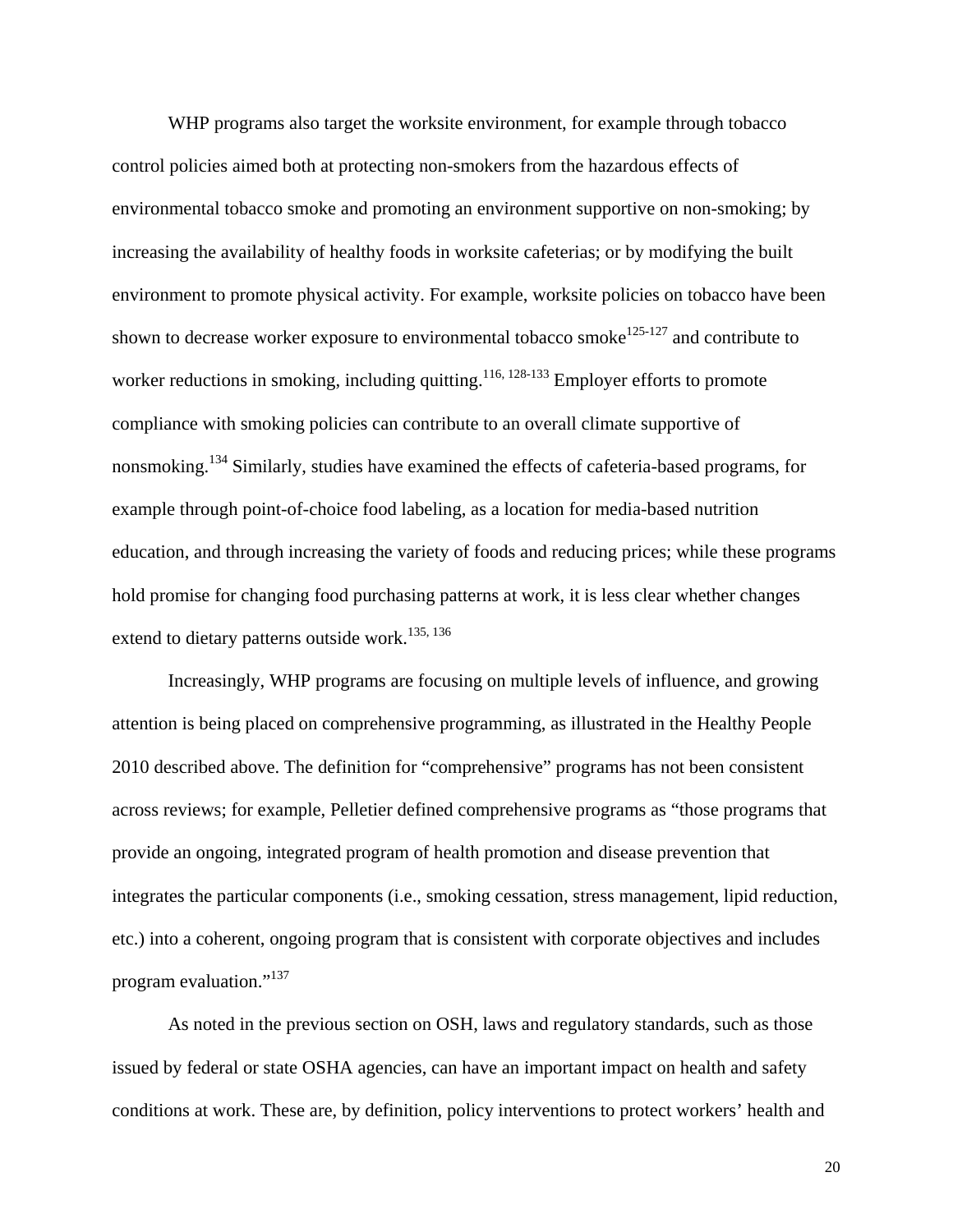that fall outside of the discretion of individual employers and worksites. Likewise, in the health promotion field, laws and regulations, such as the smoke-free worksites bills passed in several states, serve as environmental cues for workers to quit smoking as well as protect workers from exposure to second-hand smoke on the job.

### *Efficacy of worksite health promotion interventions*

WHP research has documented the efficacy of these programs across a wide array of outcomes, including changes in anthropometric measures, health behaviors, life satisfaction indicators, and measures of morbidity and mortality. In general, results from randomized studies of worksite health promotion have found modest yet promising effect sizes.<sup>4, 108, 138-140</sup> Figure 2 summarizes the results of meta-analyses of programs targeting physical activity, nutrition/cholesterol, smoking cessation and tobacco control policy, alcohol use, stress, and cancer risk factors, as well as multi-component programs. The studies included in these meta-analyses represent a range of study designs; although authors of these meta-analyses place the most weight on the results on randomized controlled studies, other study designs were included. Methodological limitations to the studies included in these meta-analyses are not dissimilar to those described in Section C for studies of OSH interventions, including inadequate sample sizes; the use of non-randomized designs; differential attrition across study groups; analysis at the individual level failing to take into account of group randomization; and the use of inadequate measures, including sole reliance on worker self-reports rather than additional objective measures, such as biochemical assessments.

Insert Figure 2 about here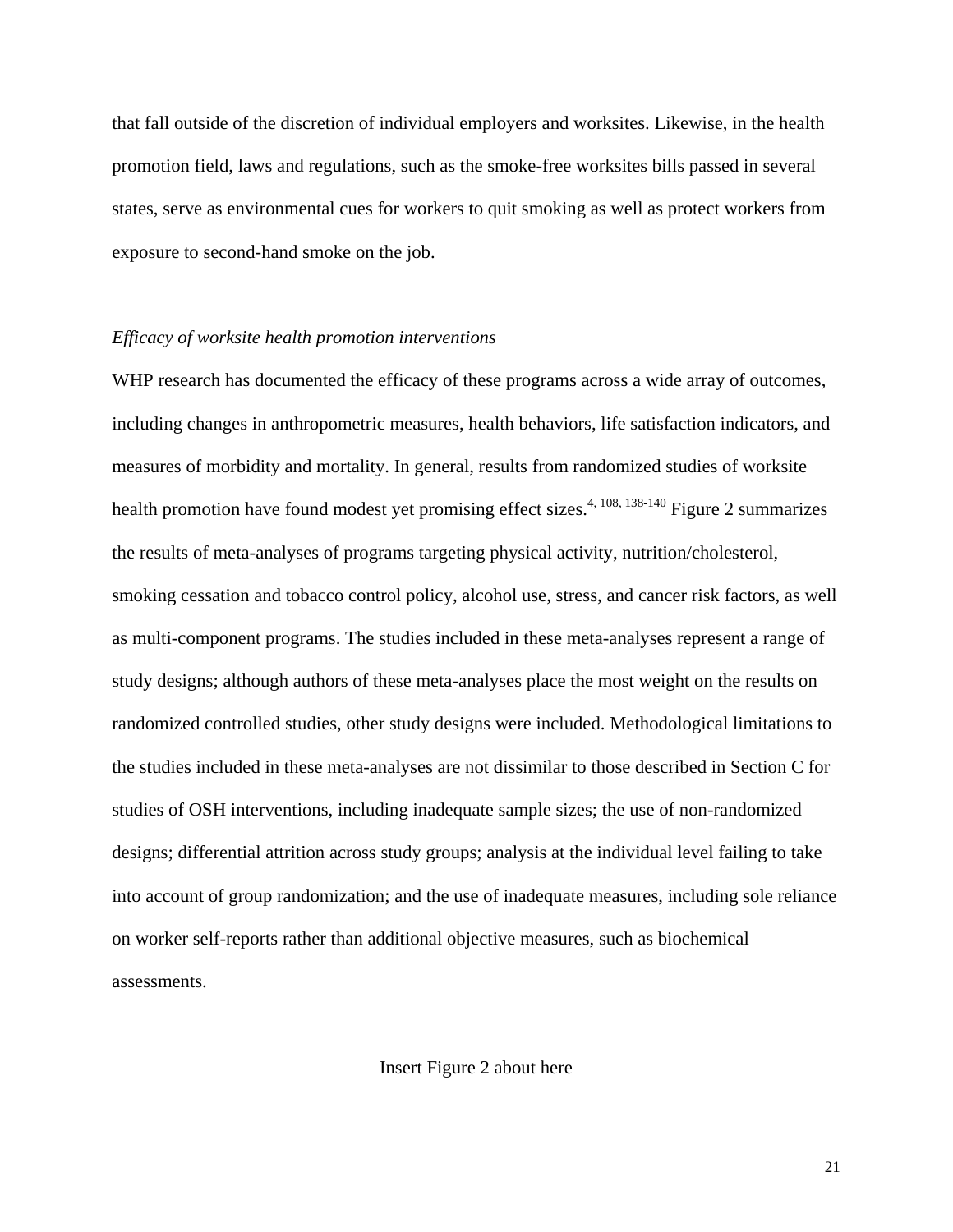One concern sometimes raised in the interpretation of the results of these studies has been the magnitude of effect sizes, even when statistically significant changes in behavior are found. Some observers continue to apply the standard of clinical significance in assessing the value of the magnitude of the results of these trials. Yet as Rose noted,  $141, 142$  small changes in behavior observed across entire populations are likely to have large effects on disease risk. For example, Tosteson and colleagues<sup>143</sup> estimated the cost-effectiveness of population-wide strategies to reduce serum cholesterol, and found that community-based interventions to reduce serum cholesterol are cost-effective if serum cholesterol is reduced by only two percent or more.<sup>143</sup> It is important that the standards used for interpretation of the results of worksite intervention studies be based on the public health significance of the effects.

*A key challenge: Identifying interventions to reduce class-based disparities in health behaviors*  This research provides an important foundation for future worksite health promotion endeavors. A key priority for future research in this arena is attending to the persistent, and in some cases growing class-based disparities in health behaviors. These disparities point to an important gap in current worksite health promotion efforts and suggest a critical need for new approaches to behavioral interventions for working class populations. These disparities may be due, in part, to less access to worksite health promotion programs for blue-collar and service workers, $107, 144$  less participation by these workers in programs when they are available,  $108$  lower efficacy of interventions among blue-collar and service workers compared to white-collar workers, and/or increasing stress among blue-collar and service workers.<sup>145</sup> Integrated OSH/WHP approaches, as we describe in the following section, are designed to attend to workers' dual concerns about life risks and job risks. Promising results suggest that in comparison with tradition worksite health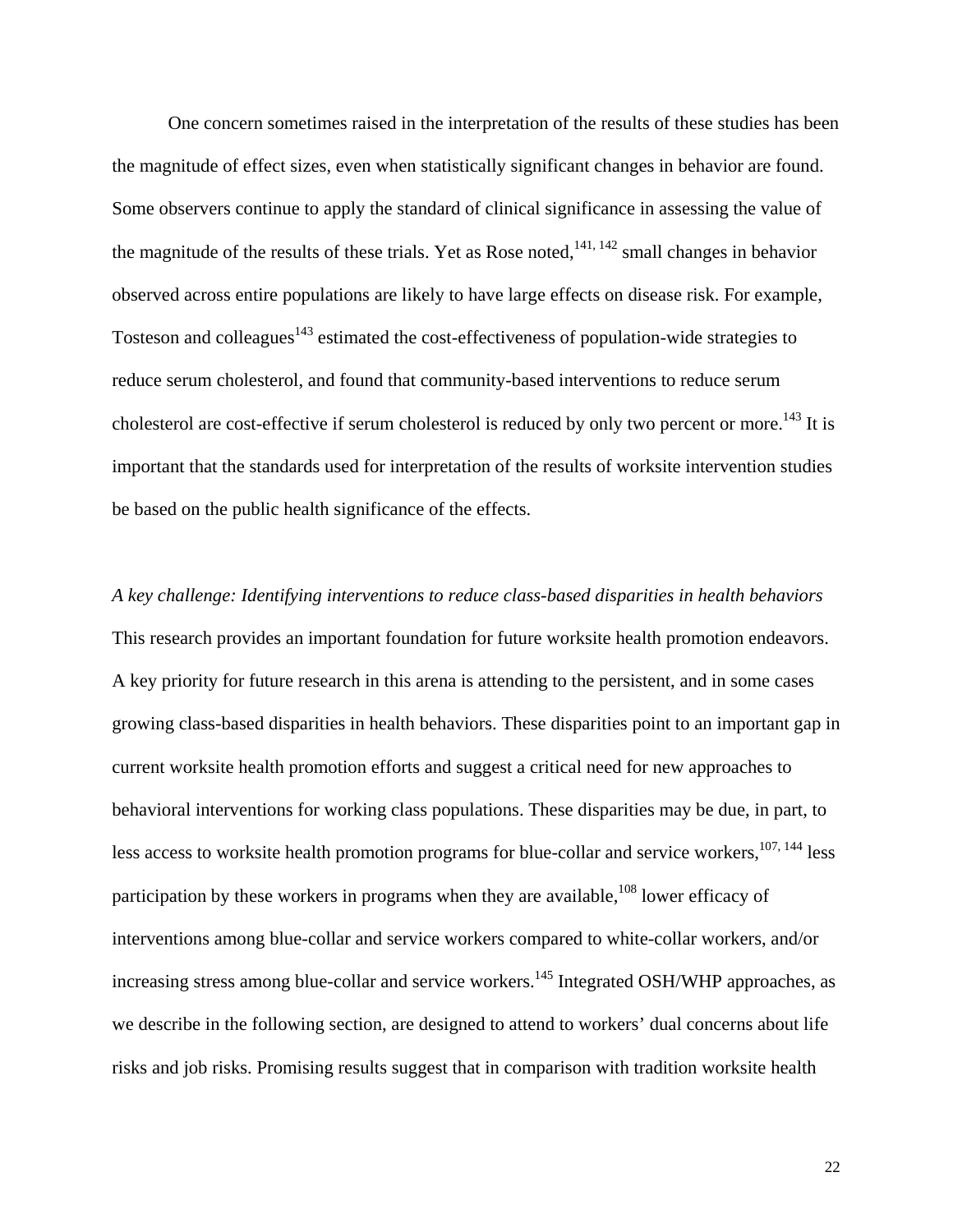promotion approaches, these interventions can lead to greater worker participation and improved health outcomes than among blue-collar manufacturing workers.

### **E. Integrated Occupational Safety and Health/Worksite Health Promotion (OSH/WHP)**

### **Programs**

Despite a clear rationale for integrating and coordinating worksite occupational health and safety and worksite health promotion and increasing discussions of the benefits of integrated OSH/WHP interventions,  $6, 9, 15-17, 146-150$  as described in Section B, empirical evidence supporting the promise of this approach is only beginning to emerge. Early research in this area focused on worker surveys simultaneously assessing job risks and life risks, $151, 152$  and small scale studies<sup>153-</sup> 156

There are a growing number of reports of best practice within single worksites. For example, Johnson and Johnson "Live for Life" program encompasses health promotion, occupational health and safety, employee assistance, disability management and other benefits.<sup>157</sup> Administrative systems were established to promote cross-utilization of resources rather than "silos of service." A financial impact study found that this effort resulted in a cost savings on employee health care and administrative costs of about \$8.6 million per year. Other companies have similarly reported the benefits of worker health programs that integrated health promotion, occupational health and safety and other benefits supporting worker health, among them UAW-GM,<sup>158</sup> Chevron,<sup>159</sup> 3M,<sup>160</sup> Glaxo Wellcome,<sup>161</sup> and Citibank.<sup>162, 163</sup> These initiatives by vanguard companies have begun to change the dialogue about approaches to employee health, increasing to focus on integration within companies.

In addition, there is a growing literature reporting results of studies that have systematically assessed the efficacy and effectiveness of integrated OSH/WHP interventions.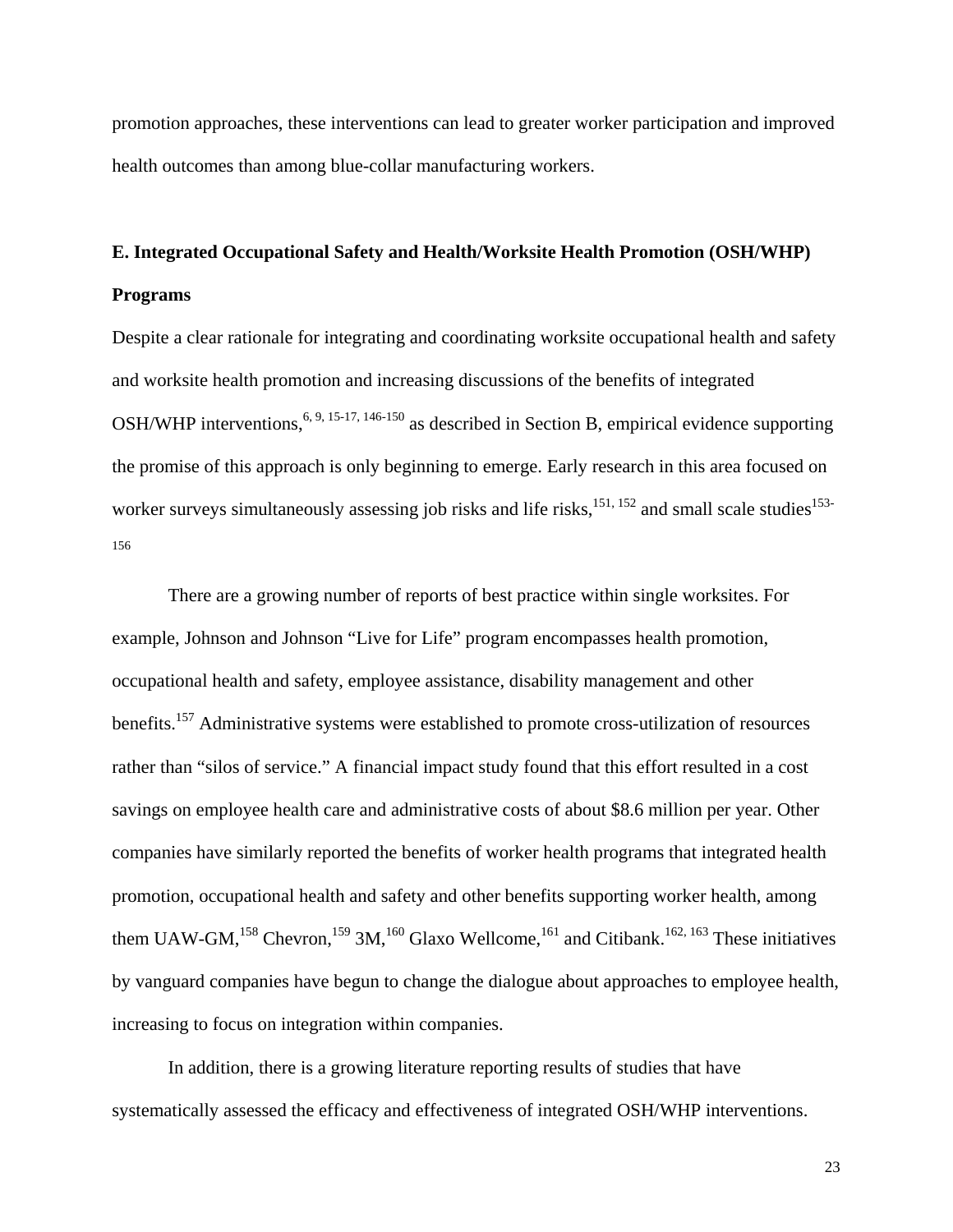The strongest evidence available, summarized below, supports the efficacy of this intervention model in promoting smoking cessation, particularly among blue-collar workers; some evidence additionally indicates significant effects for other health behaviors. Little evidence is available to date documenting the impact of these programs on occupational health and safety outcomes.

### *Defining integrated OSH/WHP programs*

As illustrated in Figure 1, integrated OSH/WHP studies may be conducted across multiple levels of influence – targeting individual workers, the worksite organization and environment, or across multiple levels. Because reductions in job risks rest heavily on employers while individual workers must be included in any efforts to reduce life risks, integrated interventions are most likely to be aimed at multiple levels of influence. There are circumstances, nonetheless, where interventions may separately target individual or organizational/ environmental levels of influence, as we illustrate below.

Ideally, integration of OSH and WHP requires a change from the traditional organizational structure, in which OSH and WHP are situated in different locations within the organization, with little communication between these functions. In some cases, it may be possible for worksites to unify these functions within the organization, with a single budget and reporting structure, thereby integrating roles and responsibilities related to worker health. In other cases, it may be more likely for worksites to increase coordination across these functions, allowing for joint decisions about such key issues as priority-setting and resource allocation. This coordination across previously-disconnected functions provides a foundation for bringing various groups together within the organization, including those representing benefits/employee relations, employee assistance, health promotion, medical services, and occupational safety and health.<sup>9</sup>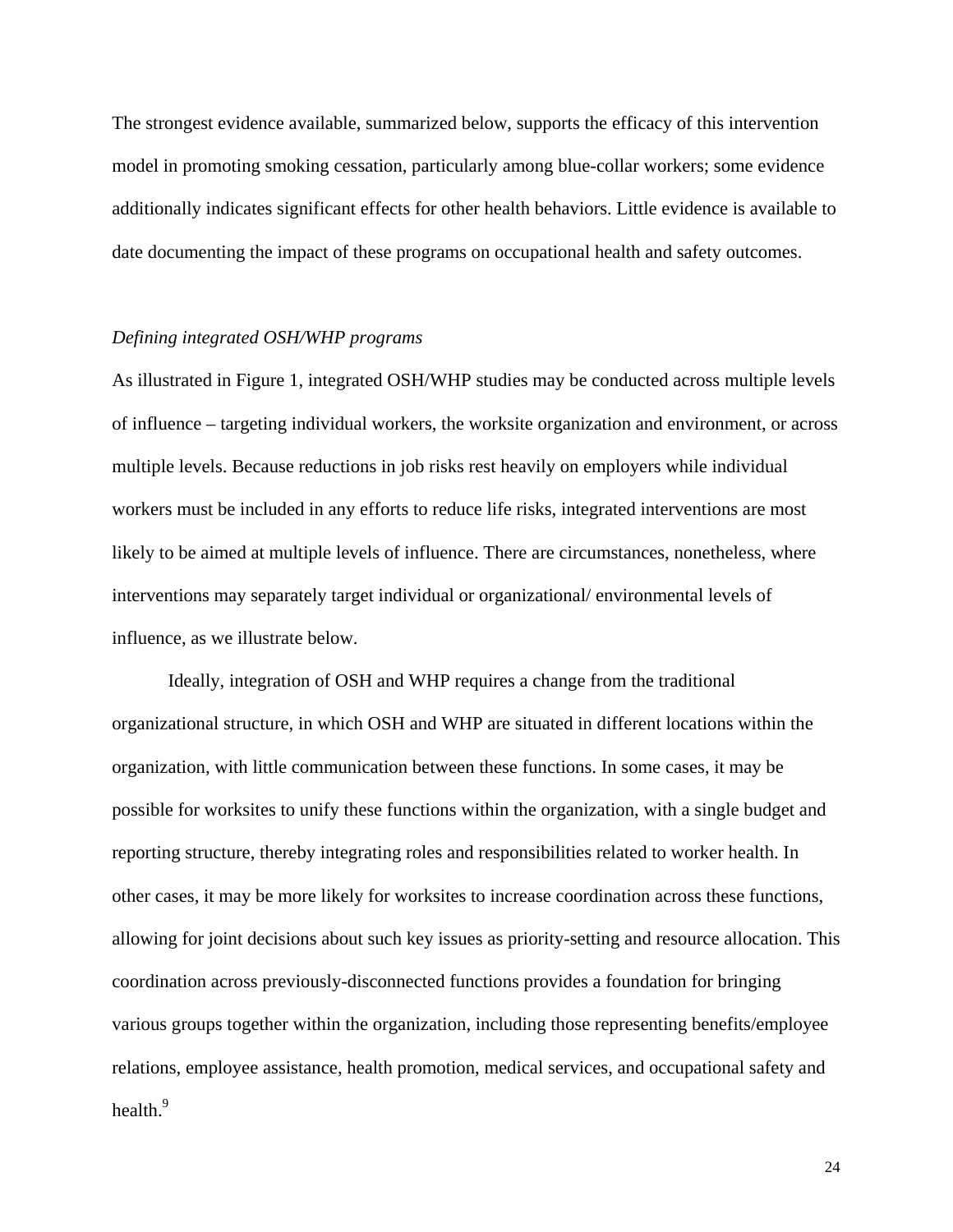Following standards for rigorous testing interventions, optimal assessment of the efficacy of integrated OSH/WHP programs generally relies on random assignment of worksites to the intervention, in order to control for secular trends in worksite initiatives and in worker health behaviors. Yet there are some research questions that cannot be effectively addressed in randomized trials, such as the impact of interventions that change the structure of OSH and WHP within the worksite organization, given the need for management initiative and commitment to such structure changes. Research to date has tested the efficacy of integrated OSH/WHP programs delivered by researchers; there remains a significant need for observational research to estimate the effects of structural changes in the operations and functioning of OSH and WHP.

### *Research assessing integrated OSH/WHP programs*

Table 1 summarizes key studies assessing the effectiveness of integrated OSH/WHP interventions. Included in this table are summaries of a series of studies we have conducted to examine the efficacy of interventions integrating worksite health promotion and occupational health and safety across multiple levels of influence. The first of these studies, WellWorks-1, was conducted as part of the Working Well Trial, in which four research intervention sites tested the effects of a comprehensive worksite cancer prevention model aimed at nutrition and smoking; this study found statistically significant effects for smoking cessation and smoking cessation.164

### Insert Table 1 about here.

Our second study, WellWorks-2, asked the question: Does the addition of worksite occupational health and safety increase the effectiveness of worksite health promotion only?<sup>164</sup>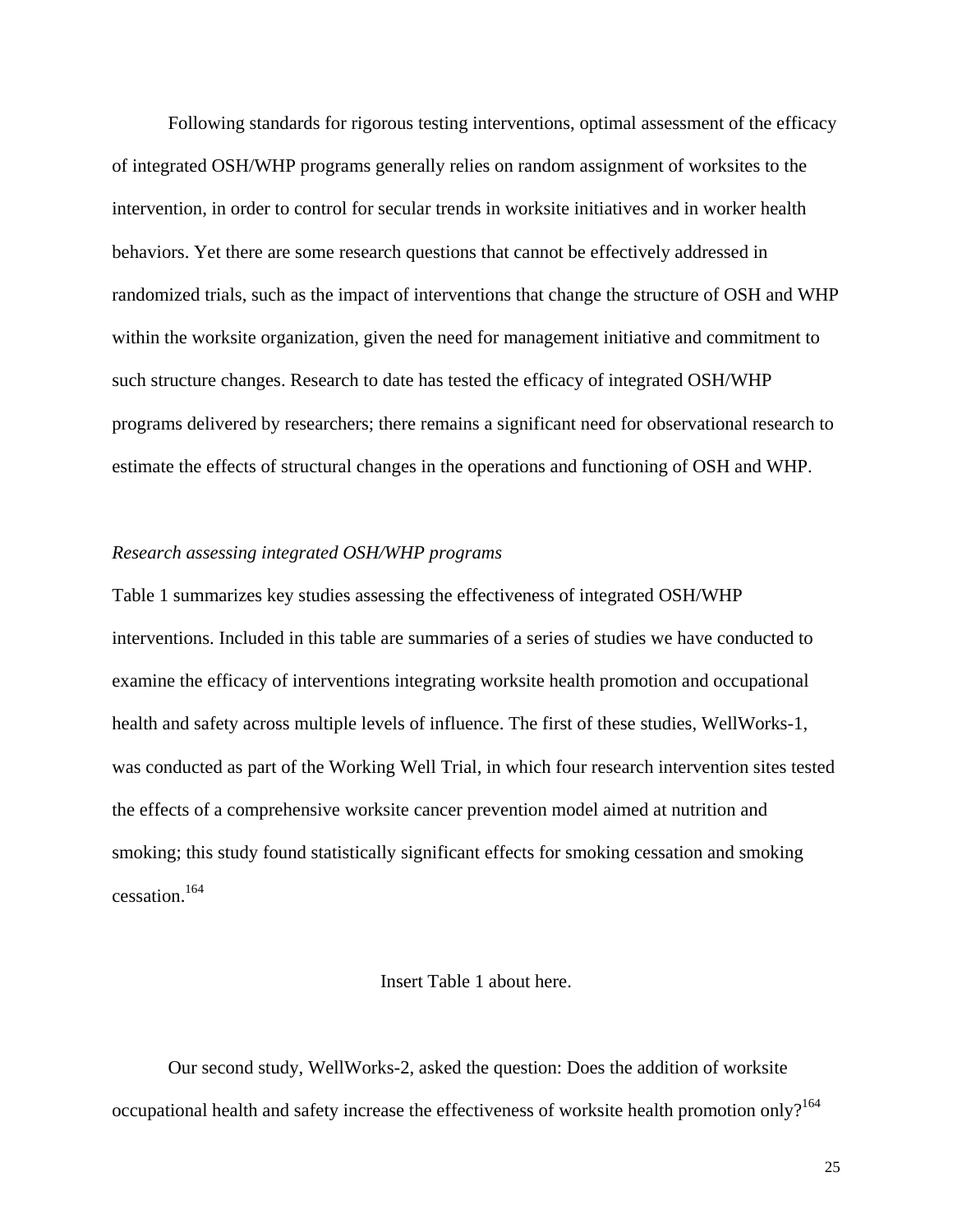Using a randomized, controlled design, 15 mid- to large-size manufacturing worksites were randomly assigned to receive either worksite health promotion only (WHP Group, eight worksites); or worksite health promotion plus occupational safety and health (WHP/OSH Group, seven worksites). The intervention components are summarized in Table 2. This comparison tested the integrated intervention, which aimed to reduce occupational hazards.

### Insert Table 2 about here

We hypothesized *a priori* that the integrated OSH/WHP intervention would have the most relevance to workers in hourly positions where exposures to hazards on the job were more common than among salaried jobs. Results of this study for tobacco use cessation for blue-collar (hourly) and white-collar (salaried) workers are presented in Figure 3. Smoking quit rates among hourly workers in the OSH/WHP condition more than doubled relative to those in the WHP condition (11.8% vs 5.9%; p=0.04), and were comparable to quit rates of salaried workers. We found no differences in quit rates between groups for salaried workers. We found no significant changes changes in fruit and vegetable consumption, either in the sample overall or by job type. These findings nonetheless indicate the potential significant contribution of an integrated OSH/WHP intervention in promoting smoking cessation among blue-collar workers.

### Insert Figure 3 about here

Turning to OSH results, we found (1) worksites in the HP/OSH condition made statistically significant improvements in their health and safety programs compared to HP only sites, $82$  and (2) significant improvements in an exposure prevention summary rating (developed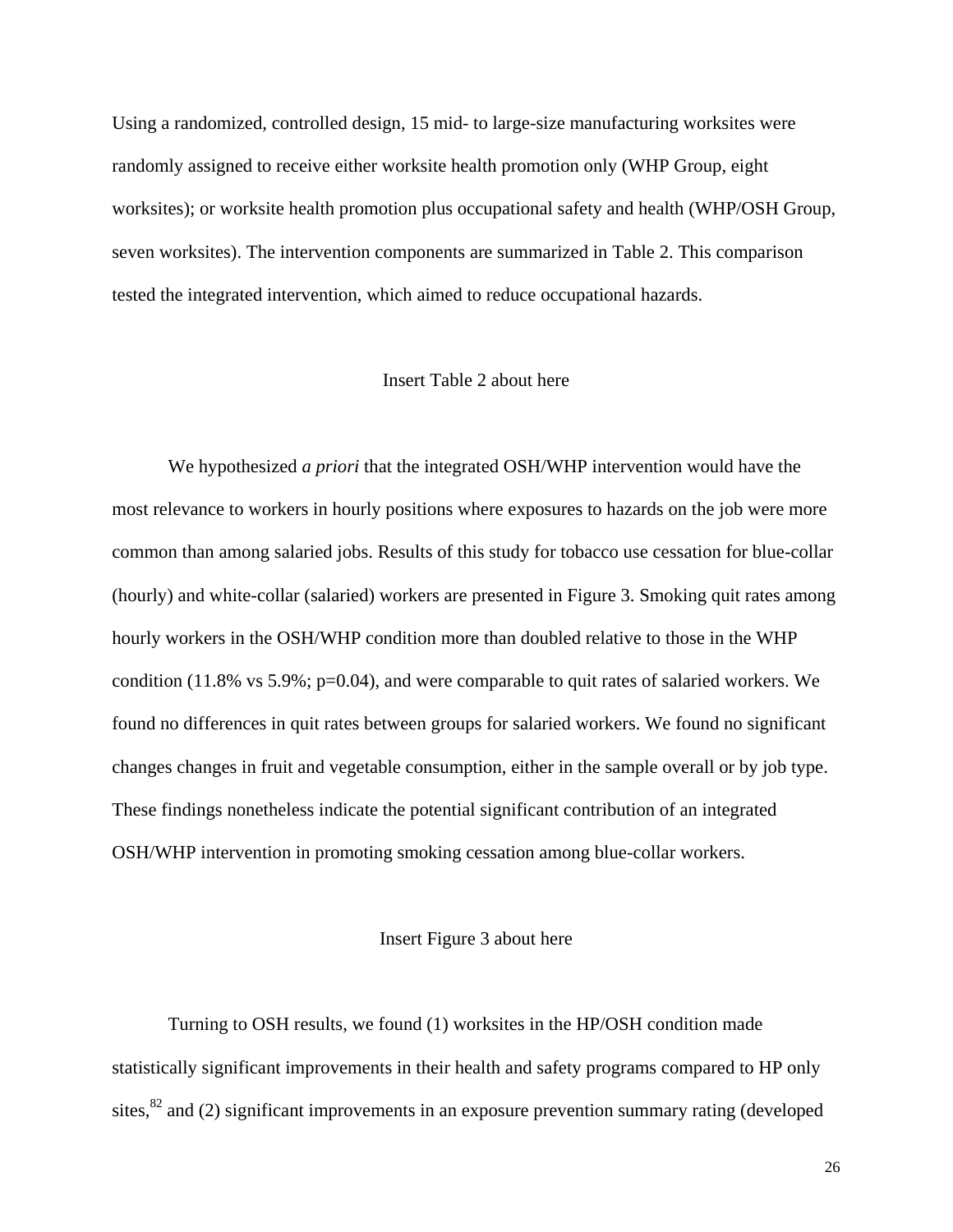as part of this study)<sup>165</sup> in the intervention worksites, which was offset by a smaller and nonsignificant improvement in the control worksites, rendering the pattern of results promising but not statistically significiant.<sup>166</sup> We also found that worker participation in intervention programs was significantly higher in the OSH/WHP condition than in the WHP condition,<sup>167</sup> as measured by process tracking of the intervention "dose" delivered in intervention sites. According to estimates by Colditz, if this intervention was disseminated to the population of blue-collar smokers in Massachusetts, an estimated 2,880 cases of lung cancer could be avoided, with additional benefits expected to accrue in other tobacco-related diseases.<sup>168</sup>

We have additionally recently completed a study testing the efficacy of an integrated OSH/WHP intervention in small manufacturing businesses employing working class, multiethnic workers.<sup>32</sup> This study provides evidence of the efficacy of integrated interventions in improving physical activity and diet among working class, ethnically diverse workers employed in small manufacturing businesses. Two additional studies still underway are testing the efficacy of integrated OSH/WHP interventions delivered at the individual/interpersonal level of influence. In one study, designed to promote tobacco use cessation and increased consumption of fruits and vegetables among construction laborers, a one-on-one telephone counseling intervention was based on motivational interviewing and a set of written materials designed specifically for this audience, and messages around occupational hazards and fitness for work were incorporated into the intervention.<sup>169</sup> In a second study, we are promoting tobacco use cessation among building trade apprentices during on-site training programs; again, messages about occupational health and safety are incorporated into the intervention. These interventions were designed to target the individual/interpersonal level of influence because the intervention is not delivered at a specific worksite setting, as is appropriate for construction workers who often move from job to job. Nonetheless, messages about job risks are clearly incorporated into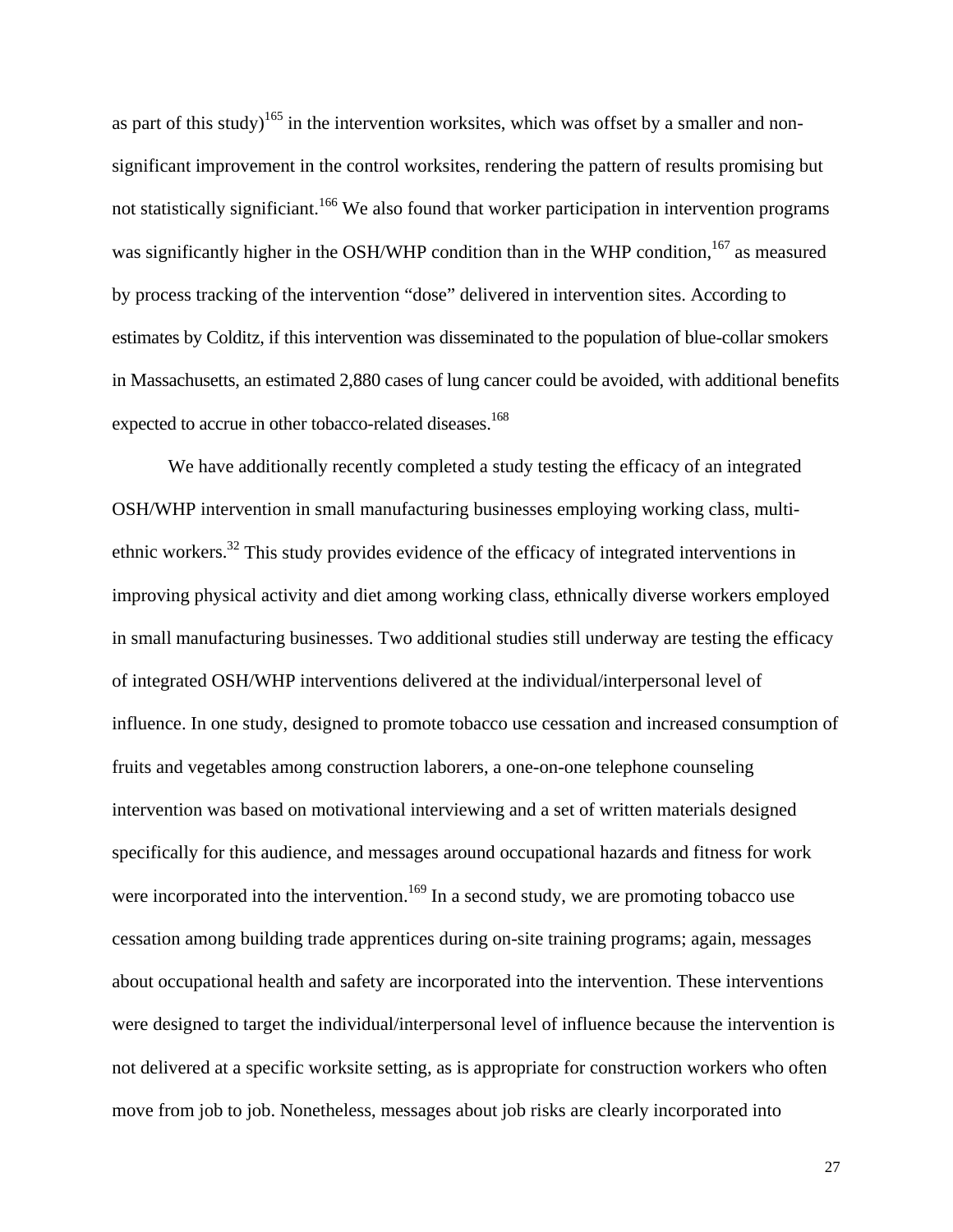intervention messages. Preliminary results of these studies suggest promising intervention findings.

A final study included in Table 1 provides important evidence on the promise of integrated interventions targeting work organization factors as part of the OSH focus.<sup>30</sup> This study found that manufacturing employees in the intervention condition made significantly greater changes than those in a non-intervention control groups on key outcomes, including reduction in ergonomic risks, cardiovascular health risk, and job stressors such as psychological job demands and low job control. Overall, sickness absence in the intervention dropped (15.5% to 7.7%) versus control (14.3% to 9.5%) groups, which yielded a positive financial return on its investment in the project.

To summarize, although research testing the efficacy of OSH/WHP interventions is only in its infancy, emerging evidence to date suggests that these interventions hold significant promise for improving worker health behaviors, especially among working class populations, and have the potential to contribute to OSH programs and outcomes. This research provides a useful foundation for future research in this area.

### **F. Worker health in a changing economy**

As we begin to define a research agenda to explore the integration of WHP and OSH, it is important to consider several key changes that have influenced the nature of work in the U.S. over the last few decades. These labor market trends have important implications for future research aimed at interventions integrating worksite health promotion and occupational health and safety, recognizing that "one size doesn't fit all." Interventions may need adaptation and retooling to fit specific worksite settings as well as changes in the overall labor force.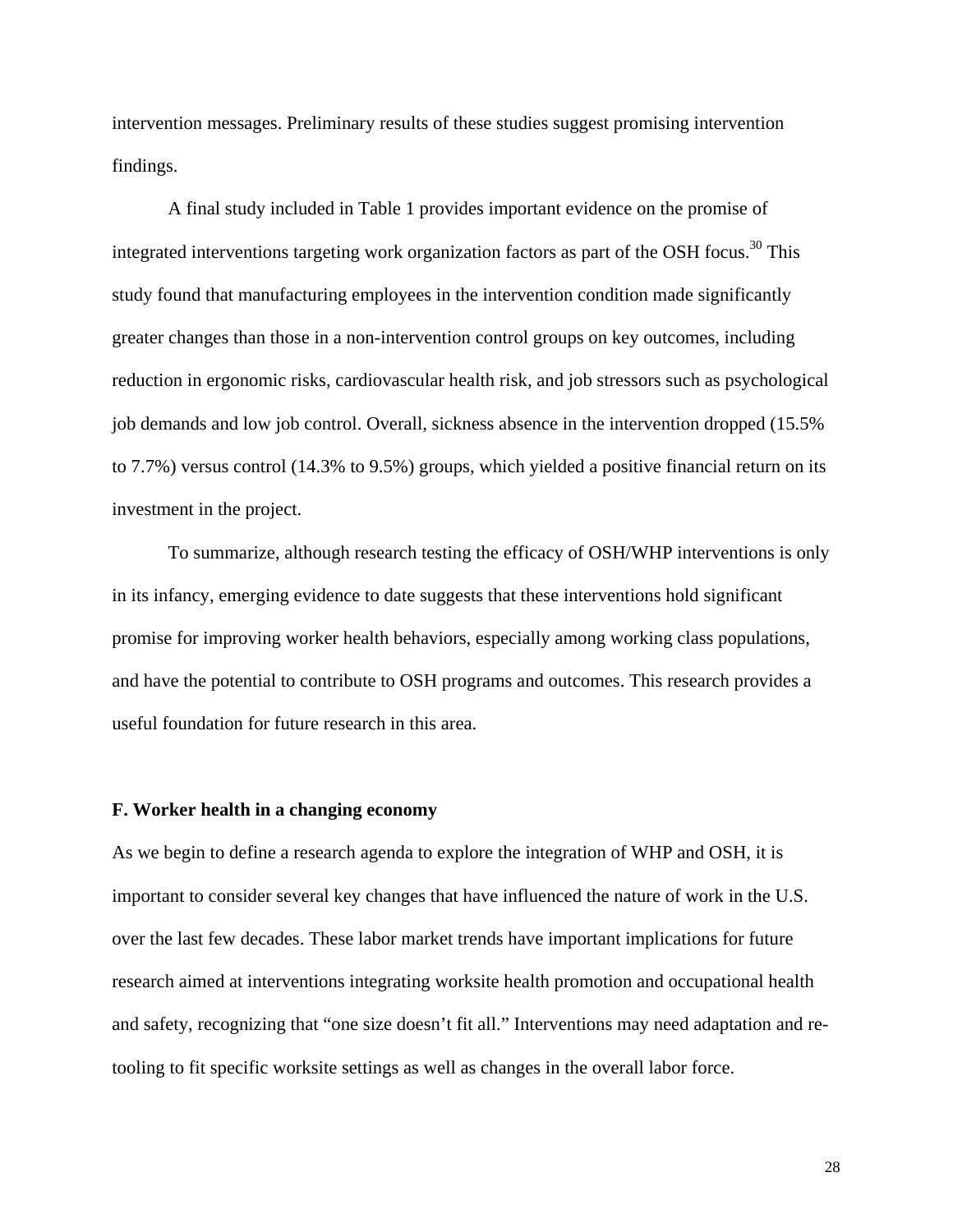First, there are important shifts in the proportions of workers employed across sectors of the labor market. Importantly, the proportion of workers in manufacturing jobs has decreased from 26.1 % in 1960 to 12.3% in 2003, and over the same period, the proportion in agricultural jobs has decreased from 8.4% to 1.7%. Meanwhile, employment has shifted to the service sector; the proportion of employment in the service sector in 2003 was 78.3%, up from 58.1 % in 1960.170 The integrated WHP-OSH studies presented above were conducted mainly in manufacturing settings; additional studies testing the integrated model are needed to assess its effectiveness in service sector jobs.

Second, a growing number of workers are affected by corporate restructuring, mergers and acquisitions, and downsizing.<sup>171</sup> For example, Fortune 500 companies alone reduced their total workforce from 14.1 million employees to 11.6 million between 1983 and 1993. With approximately 500,000 U.S. employees facing job loss each year as a result of these transitions, job security in this population as well others around them is affected.<sup>172</sup> Job insecurity may result in job dissatisfaction,  $173, 174$  increasing work withdrawal behaviors,  $175$  an increase in negative physical health outcomes,<sup>176-178</sup> and higher reports of psychological distress,<sup>175, 179</sup> and risk of heart disease.<sup>180, 181</sup> In addition, workers with perceptions of low job security commonly report lower organizational commitment, leading to greater employee turnover.<sup>173, 174</sup> Another trend is towards the implementation of new systems of work organization, such as lean production, $182$ which can increase employee stress and health risks. Finally, national surveys in the US, Europe and Japan over the past 20 years have shown large increases in job demands and "time constraints."145 These trends point to the importance of understanding the influence of job insecurity and work organization on health behaviors, and of addressing related stressors within integrated OSH/WHP interventions.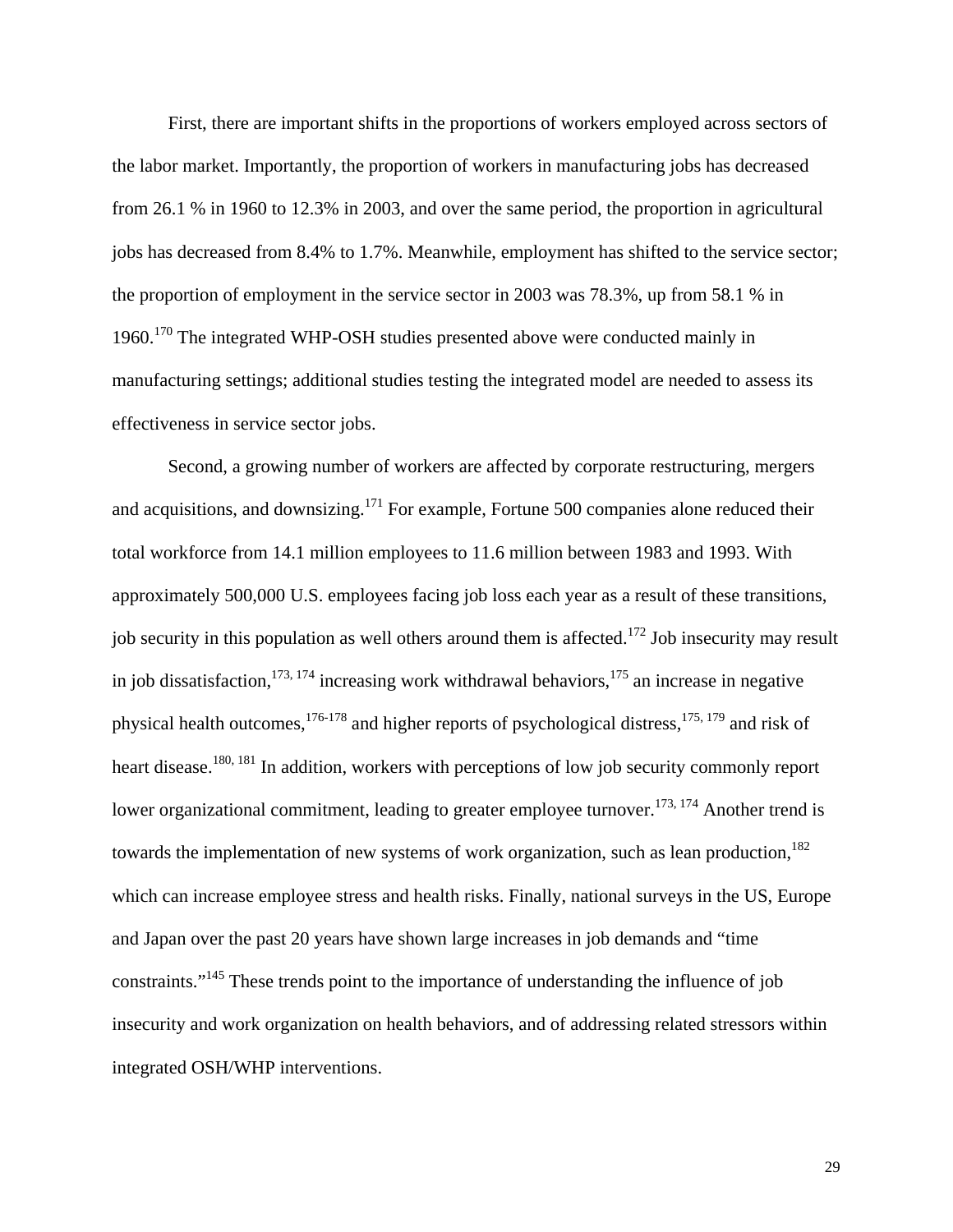Third, employers have increased their reliance on contingent labor, in order to reduce costs through short-term hiring of employees, to provide employers greater flexibility to adjust to downturns in the business cycle, and to provide employers with a means of assessing new employees prior to making a full commitment to hiring them on a permanent basis.<sup>183, 184</sup> Many companies are hiring contract managers to meet their rapidly changing needs for new and unique managerial perspectives and talent.<sup>185</sup> The 1995 Bureau of Labor Statistics Report (BLS) revealed that the number of workers in contingent jobs ranged from 2.7 to 6.0 million employees, representing between 2.2% and 4.9% of the total U.S. Labor Force.<sup>186</sup> While some have noted these trends as a means of increasing the flexibility of the workplace,<sup>184</sup> others have expressed concerns with consequent reductions in employee rights<sup>187, 188</sup> or increased illness risks among temporary employees.189 These trends have important implications for research on integrated OSH/WHP interventions. With short job tenures, workers may have less exposure to interventions and measurement of behavioral changes associated with interventions is likely to be difficult. In addition, managers may be less committed to contingent workers, as evidenced by the lower level of benefits these workers are often given. In designing integrated OSH/WHP interventions, it is important that contingent workers have the same access to programs and meet the same OSH training requirements as regular workers, in order to promote and sustain worksite health promotion and health protection across all workers in a setting.

Fourth, employer coverage of health care benefits for employees has declined, and payment has shifted significantly from employers to employees.<sup>190, 191</sup> From 1979 to 1998, the percentage of private sector workers receiving coverage from their employers declined sharply across almost all industries and occupations, with the largest declines among low-income workers, blue-collar and service workers and for workers employed in large firms. In 1983, 45.5 percent of private-sector employees had coverage paid in full by their employer, compared to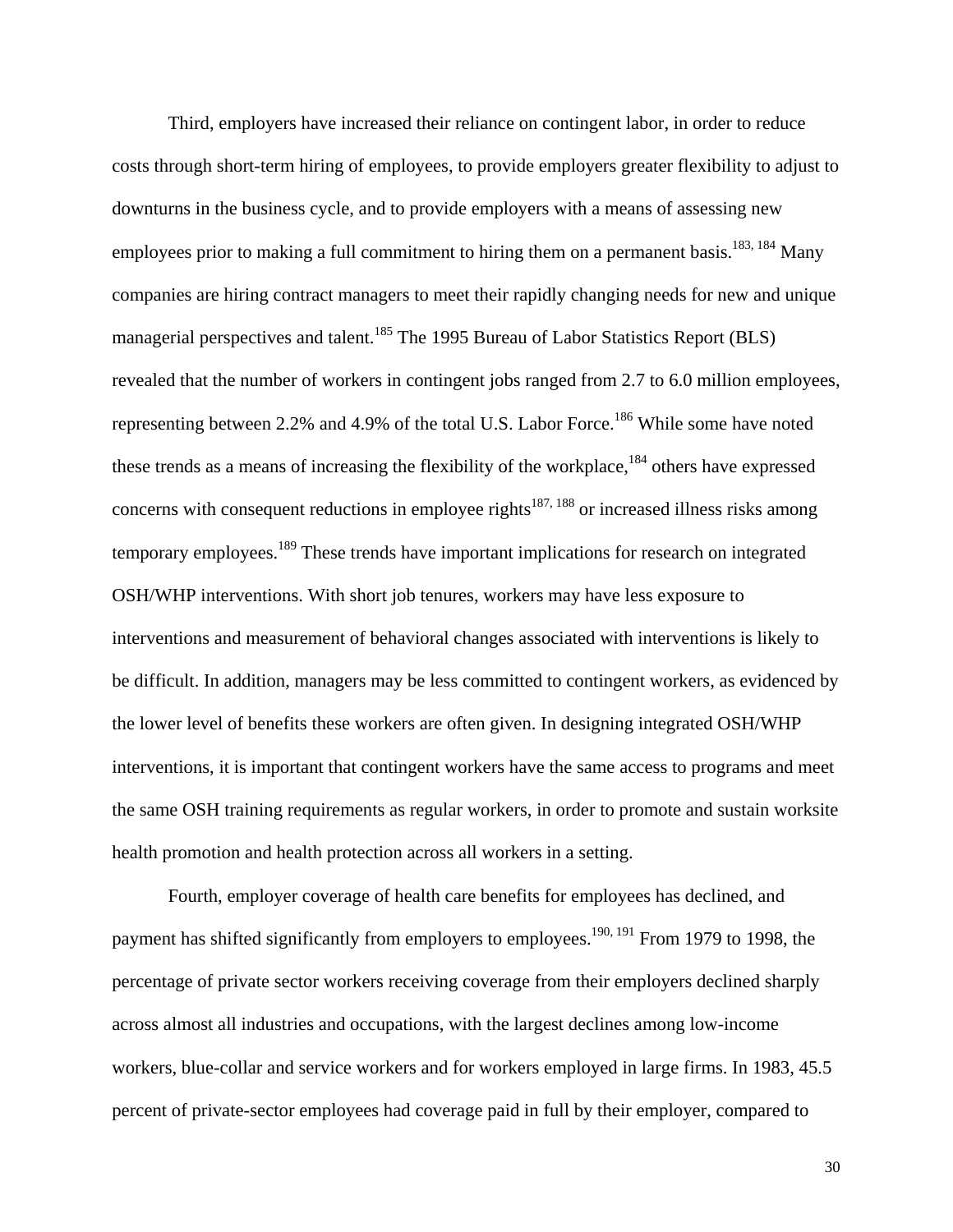26.6% in 1998.190, 191 Benefits coverage has particular implications for health promotion interventions; limited financial coverage of services supporting health behavior changes, such as for nicotine replacement therapy or gym memberships, may reduce workers' success with health behavior change.

Fifth, income inequality is increasing and wages are falling for many workers.<sup>192, 193</sup> Between 1979 and 2000, the real income of households in the lowest fifth grew 6.4%, while that of households in the top fifth grew 70%, with the top 1% increasing 184%. Over three-fourths of those who started out in the low end of the income scale in the late 1980's remained at the low end of the income scale ten years later. Since 2000, unemployment has been high, with slow recovery in the jobs lost in the recent economic downturn. The average hourly wage of bluecollar workers in 2001 was \$13.73 per hour (equivalent to \$28,558 per year), <sup>194</sup> placing them at only 1.6 times (i.e., 100-199% of) the 2001 poverty line of \$17,960 for a family of two adults and two children.<sup>195</sup> Unemployment disproportionately affects minority workers and those with lower levels of education.<sup>193</sup> The fact that many workers are at the low end of the pay scale is of importance given the long-standing recognition of the relationship between social class and health outcomes.<sup>196-198</sup> As we describe in Section B, point 2, integrated OSH/WHP programs may be particularly salient in addressing the concerns of workers at highest risk due to their dual exposures to job risk and life risks.

Sixth, rates of unionization are declining. In 2002, 13.2% of all workers in the US belonged to a labor union, down from 20.1% in 1983, the first year for which comparable data are available.<sup>199</sup> Labor unions have played a significant role in advocating for the health of workers. The private health care system in the US was developed largely as a result of collective bargaining.200 Unions have been strong allies in efforts to promote healthy and safe working conditions.<sup>84</sup> More recently, several unions have become active on worksite health promotion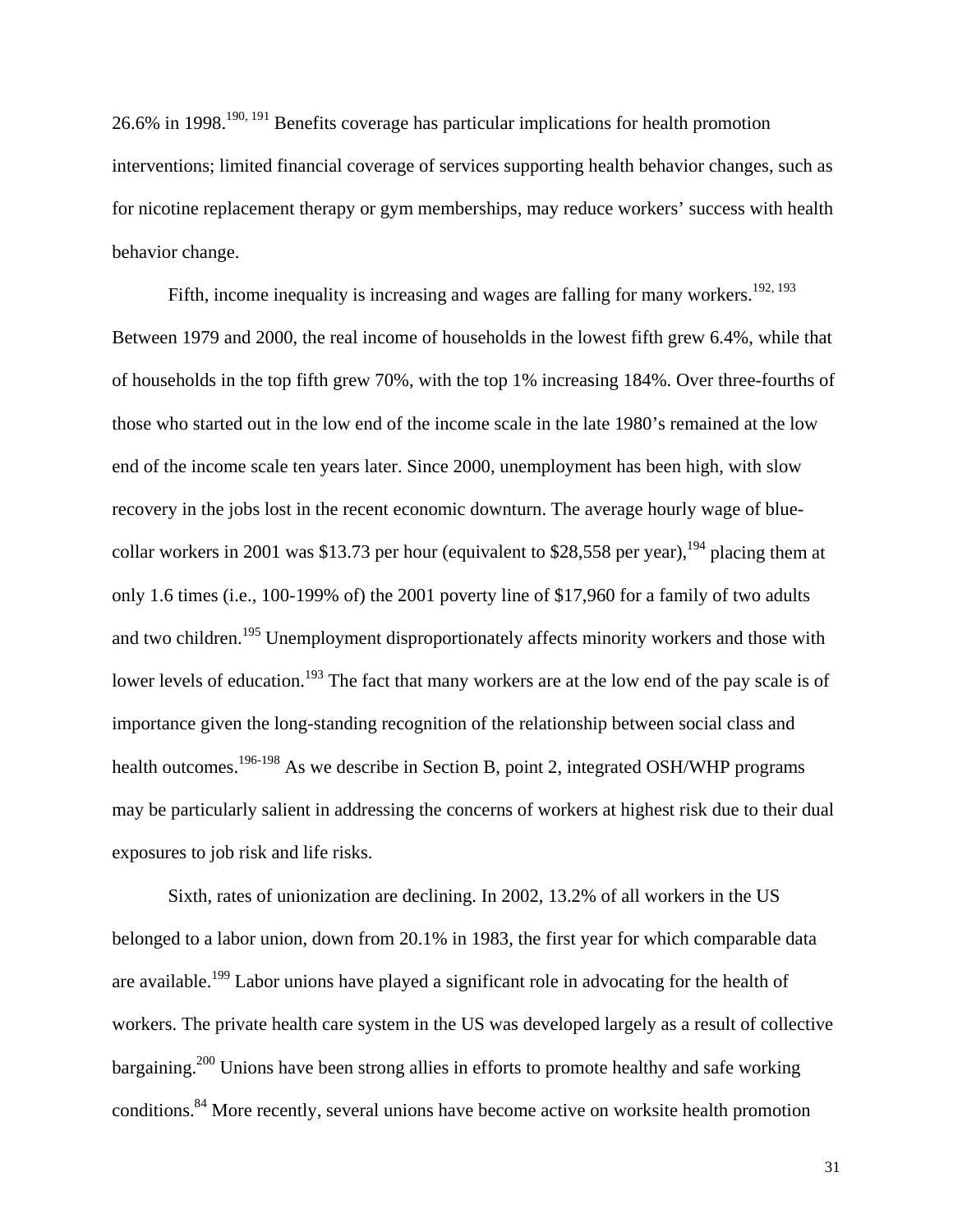issues such as smoking cessation.<sup>83</sup> Despite their falling membership, unions can be powerful allies for interventions to protect and promote workers' health, particularly among blue-collar and service workers, who are more likely than white-collar workers to belong to a union. The declining union membership additionally underscores the ongoing need for representation of and responsiveness to workers' concerns in the design of broad-based initiatives to protect their health.

Additional changes are on the horizon. The proportion of workers who are immigrants is likely to increase in the coming decades, as has already been observed. Immigration is expected to continue to account for a sizable part of population growth and will further diversify the labor force. Projections suggest that the Hispanic and Asian population will rise from 14% in 1995 to 19% in 2020. Women's projected share in the workforce is expected to increase slightly (46% to 48% between 1998 and 2008). The racial/ethnic mix is also expected to change across this timeframe, with decreases in the percentage of whites, little or no change for blacks, and increases for Hispanics (of any race), Asians and other races.<sup>33</sup> Thus, it is important that integrated OSH/WHP interventions attend not only to working class populations, but also be designed in recognition of the increasing racial/ethnic diversity in workforce, and with attention to cultural differences, the implications of acculturation, the potential for discrimination, and related social contextual issues. Of course, race and class are inextricably linked in the US; in many cases, interventions designed for working class populations are likely also to reach racial/ethnic minority groups, who are over-represented among working class groups. Notwithstanding, it is essential to examine efficacy of OSH and WHP interventions among racial-ethnic subgroups.

In addition, it is expected that the proportion of older workers in the labor force will increase. In contrast to prior decades, in which most of the growth in the labor force was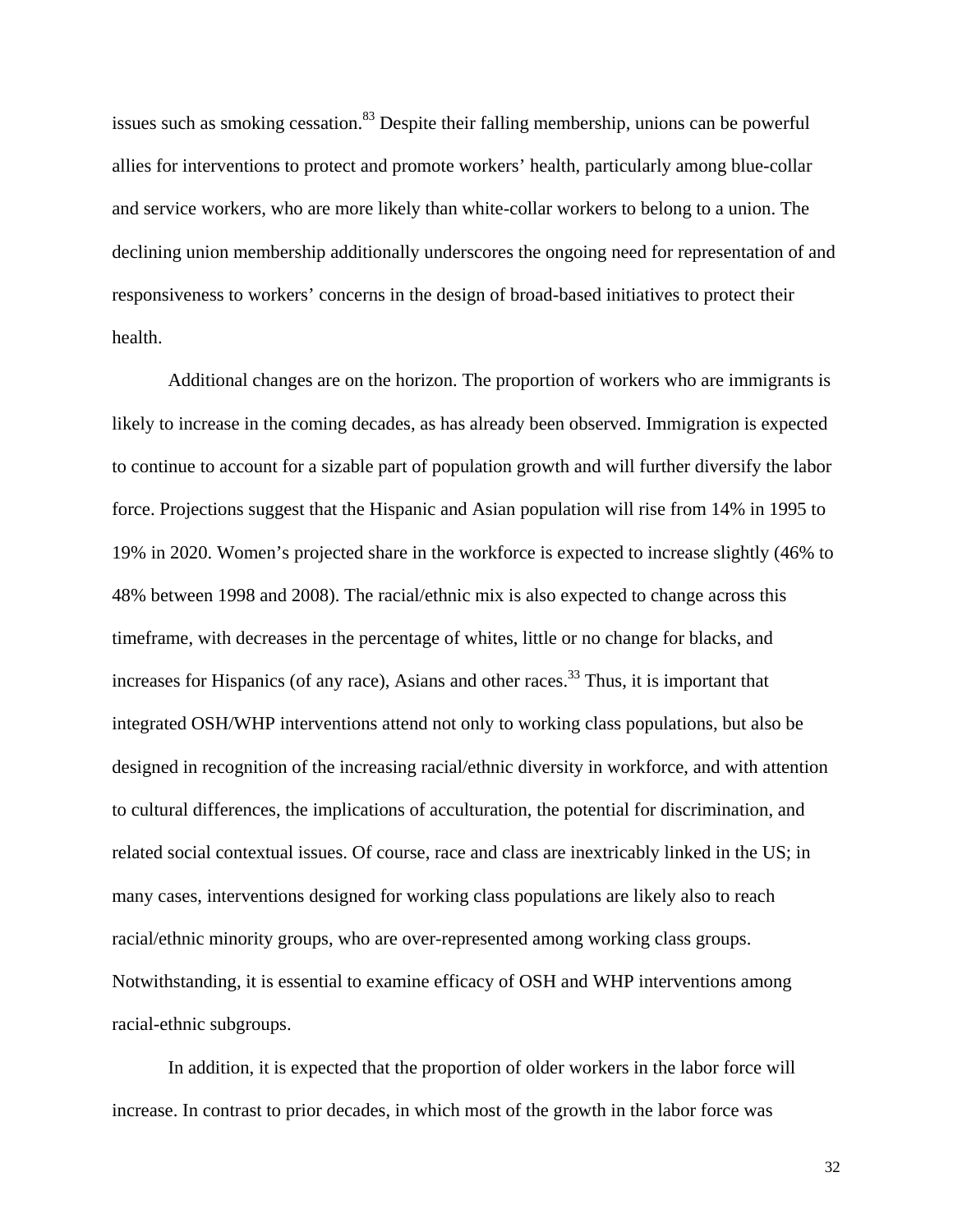accounted for by workers between 25 and 54 years of age, over the next decade fewer than one in three (31%) of the added workers will be in this category. Instead, nearly half of the additional workers will come from the 55-and-older category, while about one in five will come from the youth labor force.<sup>201</sup> By 2008, the percentage of workers aged 45 and older is expected to increase from 33% to 40% of the workforce, and those aged 25 to 44 to decrease from 51% to 44%<sup>33</sup> It is important that the design of future integrated OSH/WHP interventions take into account the specific needs of older workers. $202, 203$ 

## **G. Research agenda: Gaps in current literature and key issues to be addresssed in future research**

This review provides promising evidence about the potential importance of integrating and coordinating worksite health promotion and occupational health and safety as a means of enhancing worker health. This research, however, is in its infancy, and there remains a broad range of research questions needing to be addressed in order to maximize the potential impact of these interventions. Figure 4 presents an organizing framework for our discussion of five overarching research directions, and specific recommendations are summarized in Table 3. This outline follows research frameworks describing the appropriate sequencing of research within cancer prevention and control<sup>204</sup> and cardiovascular disease prevention.<sup>205</sup> Such research does not always proceed in a linear fashion, but may require circling back to "earlier" steps in the process to address newly-defined research questions.<sup>204, 206</sup> We begin with two key foundations for intervention research. First, social epidemiological research is needed to identify key workrelated factors associated with hazardous occupational exposures and risk-related behaviors, and to identify the underlying causes of social disparities in worker health. Second, there is a need for methods development research aimed at developing both appropriate measurement tools and new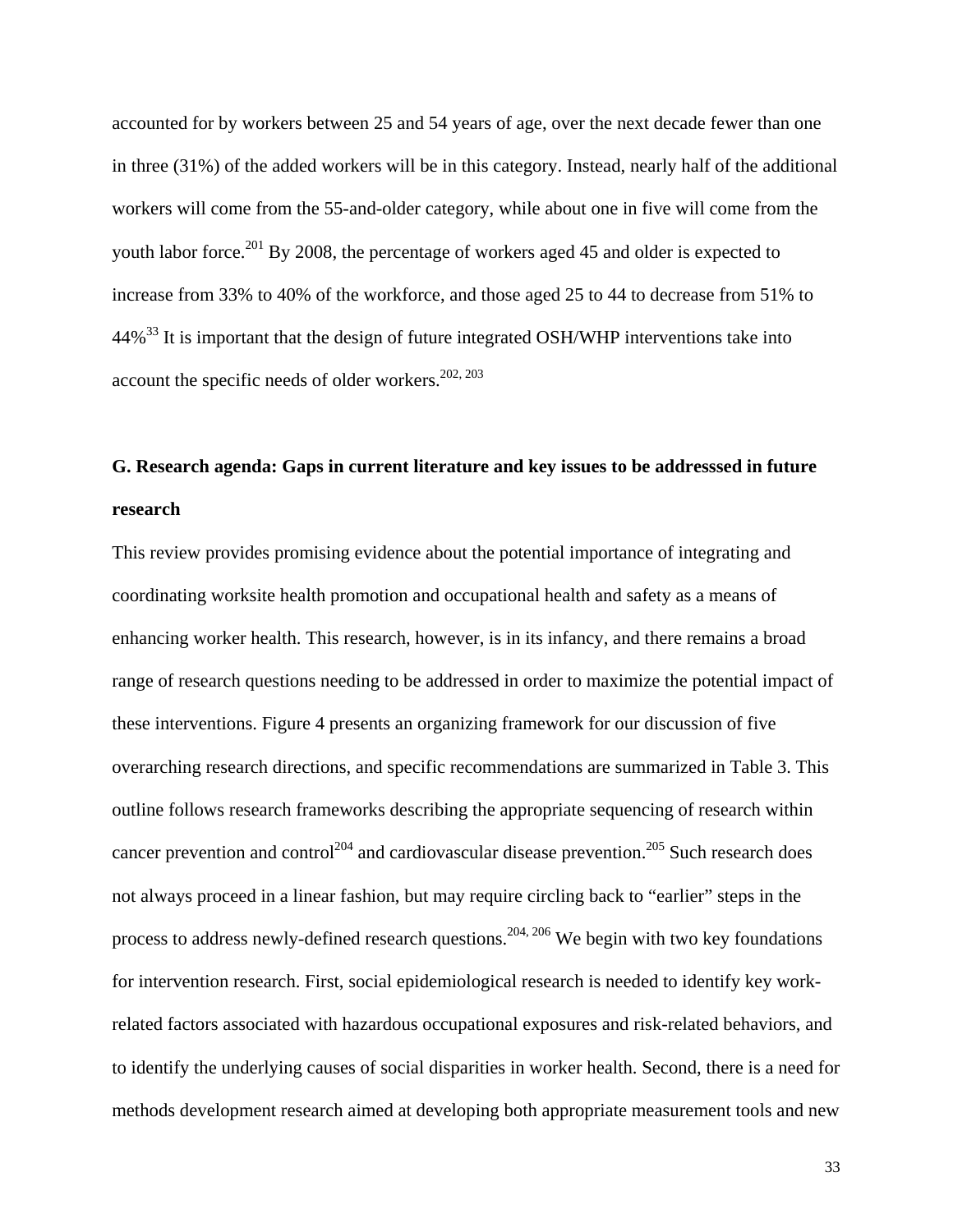intervention approaches to integrating worksite health promotion and OSH. We describe key directions for testing integrated OSH/WHP interventions, focusing, third, on efficacy studies examining the effects of integrated interventions on both occupational health and safety outcomes as well as health behavior changes, and fourth, on effectiveness studies aimed at evaluating the generalizability of tested interventions to new settings or with new populations. Fifth, we describe research to address the need for assessing the process of intervention implementation, including intervention implementation evaluation, cost assessments, and process-to-outcome assessments. Finally, we look at ways to assess the long-term applicability of these intervention approaches through dissemination and durability research, that is, testing methods to promote the sustainability and dissemination of programs where sufficient evidence is available to indicate that an integrated intervention is efficacious, and to promote maintenance of changes in health behaviors and the work environment resulting from interventions.

This sequence of research phases will necessarily be conducted in a political, economic, and social context that surrounds worksite-based research.<sup>84, 207</sup> Researchers from the WHP and OSH fields are certainly aware of the challenges of this terrain, replete with power differences between managers and workers; management's interest in controlling costs and increasing productivity, and how these factors play into their support or lack thereof for OSH and WHP; and workers' concerns about maintaining privacy and other essential rights, and their resistance to management-initiated efforts to 'correct' workers' 'poor' health behaviors.<sup>108, 208</sup> Acknowledgement and articulation of these realities is not only critical to conducting sound research in the workplace, but also helps to clarify the very questions we pose and the assumptions underlying them. By questioning these basic assumptions – the "taken-for-granted 'truths,'" to use Eakin's phrase, we are able to shed light on ideologies underlying our research questions.<sup>207</sup> For example, we recognize that for employers, it is critical to have information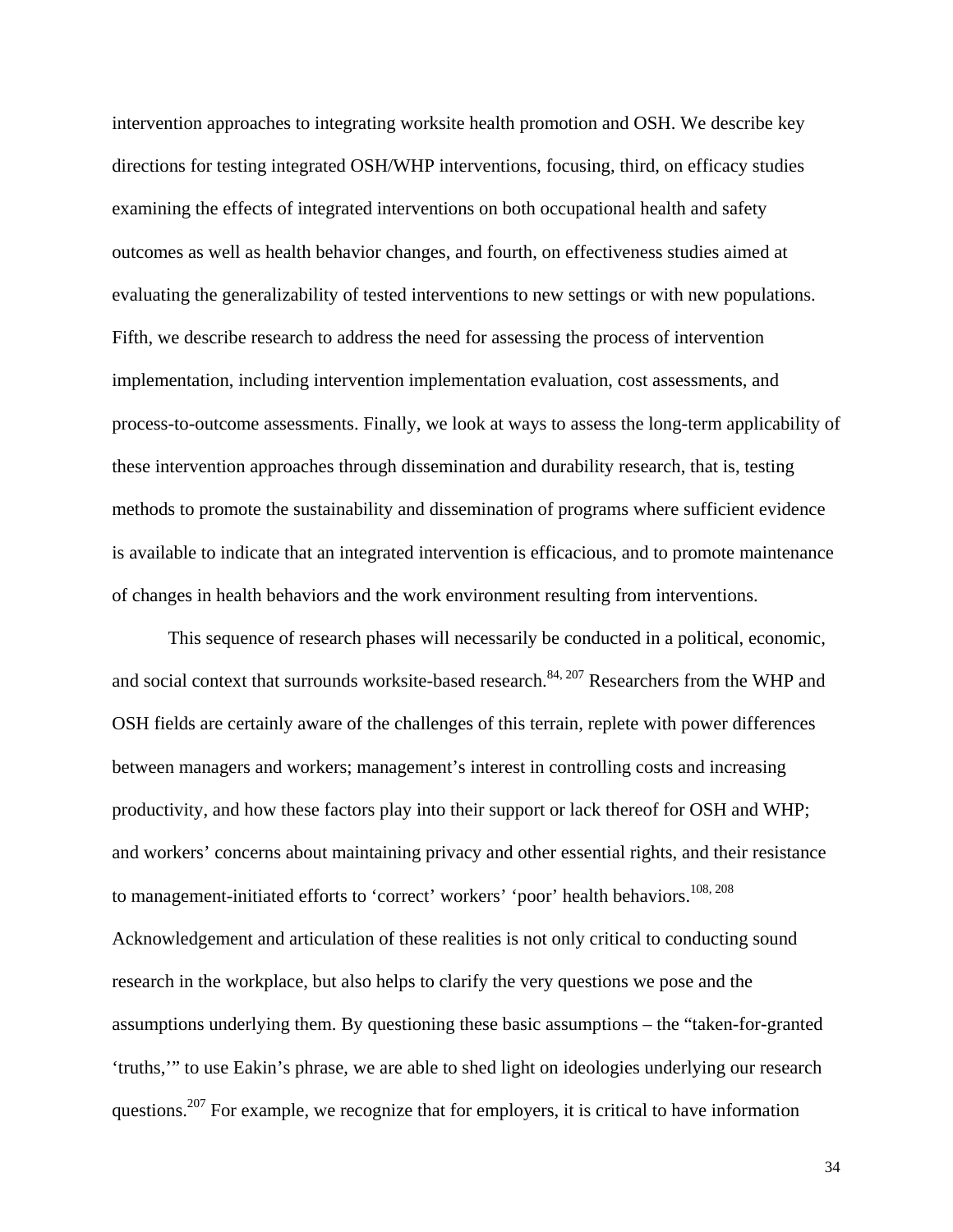about the economic implications of integrated approaches for the 'bottom line,' and several WHP and OSH studies have calculated outcomes such as cost-effectiveness and return-oninvestment.<sup>66, 70, 71</sup> Equipped with this information, employers can determine whether and how to pay for WHP or OSH interventions in the overall economic context of their businesses. By addressing these questions through our research, however, it is essential to acknowledge the limited scope of these research questions from a public health perspective. In addition, costbased research could be characterized by workers and their advocates as a callous calculation of what workers' health is *worth* to the business. Being clear on our questions, assumptions, and methods is particularly critical for scientists attempting to work across disciplines. Within our own disciplines, we often take for granted many shared assumptions and fail to challenge one another. There is, thus, an inherent set of challenges in inter-disciplinary collaboration, as well as an enormous opportunity to pause, question, and reflect on comfortable assumptions held by individual disciplines.209

In this section, following the framework in Figure 1, we describe key directions for future research aimed at integrating OSH and worksite health promotion, with the hope that this framework and discussion will provide a structure for delineating additional research priorities. We additionally examine barriers to accomplishing this research agenda.

Insert Figure 4 here

Insert Table 3 here

## **G.1. Social epidemiological research**

Other research frameworks have noted that a first phase of research progresses from hypotheses development aimed at understanding the basic etiology of the health issue of concern.<sup>204-206</sup>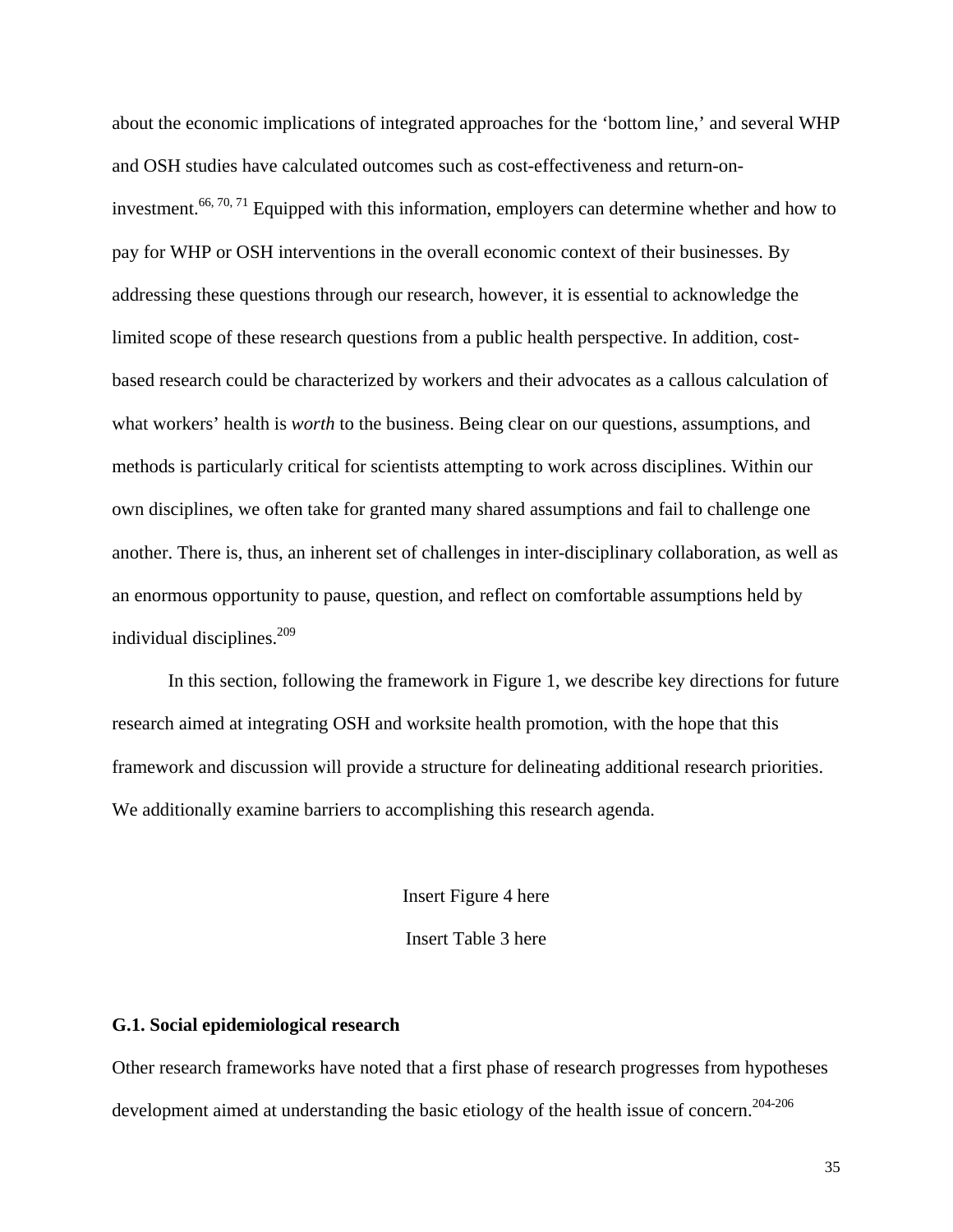Interventions to improve worker health must be solidly based on an understanding of the patterns and distributions of worker illnesses and injuries in the population, including attention to differences in hazardous exposures and health outcomes by race/ethnicity, gender, and occupational class.  $210-212$  and of the broader social, cultural, economic and political processes underlying these disparities.<sup>213</sup> Setting priorities for integrated approaches requires a thorough understanding of the populations that are at greatest risk for adverse health events.

As we examine underlying work conditions influencing worker health, it is important to consider the role of a range of social toxicities in the workplace – including, for examples, workplace-based discrimination and harassment, organizational factors like hierarchical and authoritarian authority structures, and systemic disrespect.<sup>208</sup> Ascribing worker health risks to either the field of WHP (smoking, diet exercise) or OSH (dust, safety hazards, job strain) poses the risk of keeping these other threats to worker health off the radar screen of our research endeavors. Social epidemiological inquiry is needed that broadly examines a range of influences on worker health, and that additionally explores how 'traditional' OSH and WHP health risks intersect with these types of social hazards at work.

## *Lack of OSH data by race/ethnicity and gender*

In the WHP field, there is a deep literature on the distribution of risk-related health behaviors by race/ethnicity, gender, and various dimensions of social class. By contrast, there is a dearth of data on the distribution of occupational hazardous exposures, illnesses, and injuries by race/ethnicity or gender. What literature does exist, however, indicates that workers of color and low-paid workers, both men and women, suffer disproportionate exposures to workplace hazards. For example, in a review of the literature on workers of color, Frumkin et  $al^{212}$ assembled data from the mid-1990s confirming the persistence of historical trends in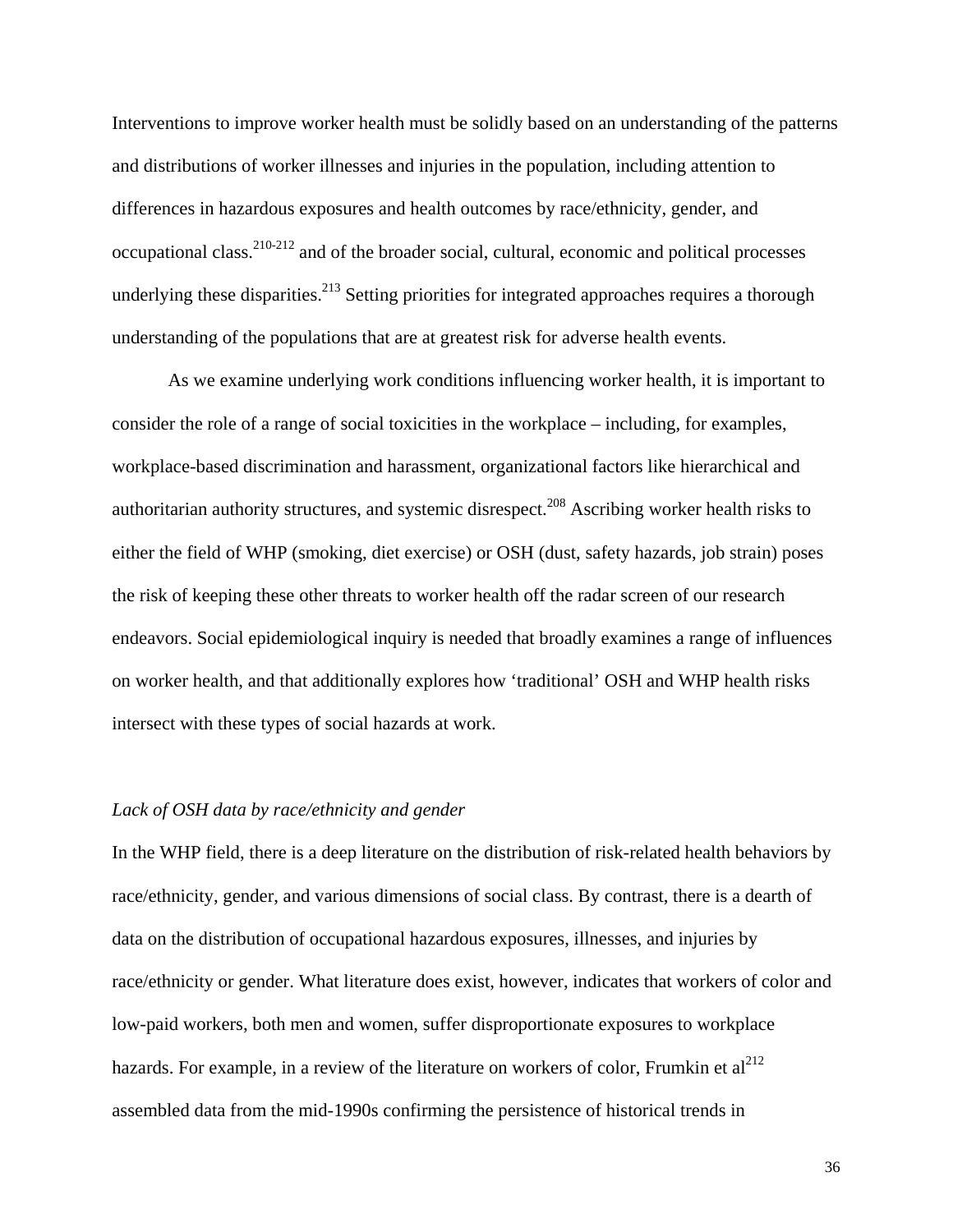racial/ethnic disparities in occupational exposures, with occupations employing the most black and most Hispanic workers being more hazardous and having higher rates of job-related injuries and illnesses than occupations employing mostly white workers. Work-related illness and injury rates, in cases per 100 full-time workers per year, are 4.34 and 2.16 in occupations with the most black and Hispanic workers, respectively, compared to 0.85 for occupations with the most white workers.<sup>212</sup> Little data are available to describe the distribution of exposure to job-related hazards among working women, or comparisons of their exposures to those among men.<sup>33, 212</sup> Additional research is needed to document the distribution of OSH hazards by socio-demographic characteristics in order to determine priorities for integrated interventions.

# *Need for expanding our understanding of social contextual determinants of worker health outcomes*

In addition to examining the nature of workers' exposures to occupational hazards, understanding the nature and extent of social conditions at work and the ways in which these exposures influence health behaviors and other worker health outcomes is critical to efforts to improve worker health. In addition, it is important to improve our understanding of the ways in which these factors vary across important worker socio-demographic characteristics, as a basis for addressing disparities in worker health outcomes. To guide research on the social determinants of worker health outcomes, we have suggested a social contextual conceptual framework aimed at illuminating the "black box" through which population characteristics influence worker health, focusing initially on health behaviors while also considering the role of occupational exposures within this framework.<sup>5, 214</sup> This framework examines the influence of workers' socio-demographic characteristics and socioeconomic position on health behavior outcomes through social contextual factors considered across multiple levels of influence. For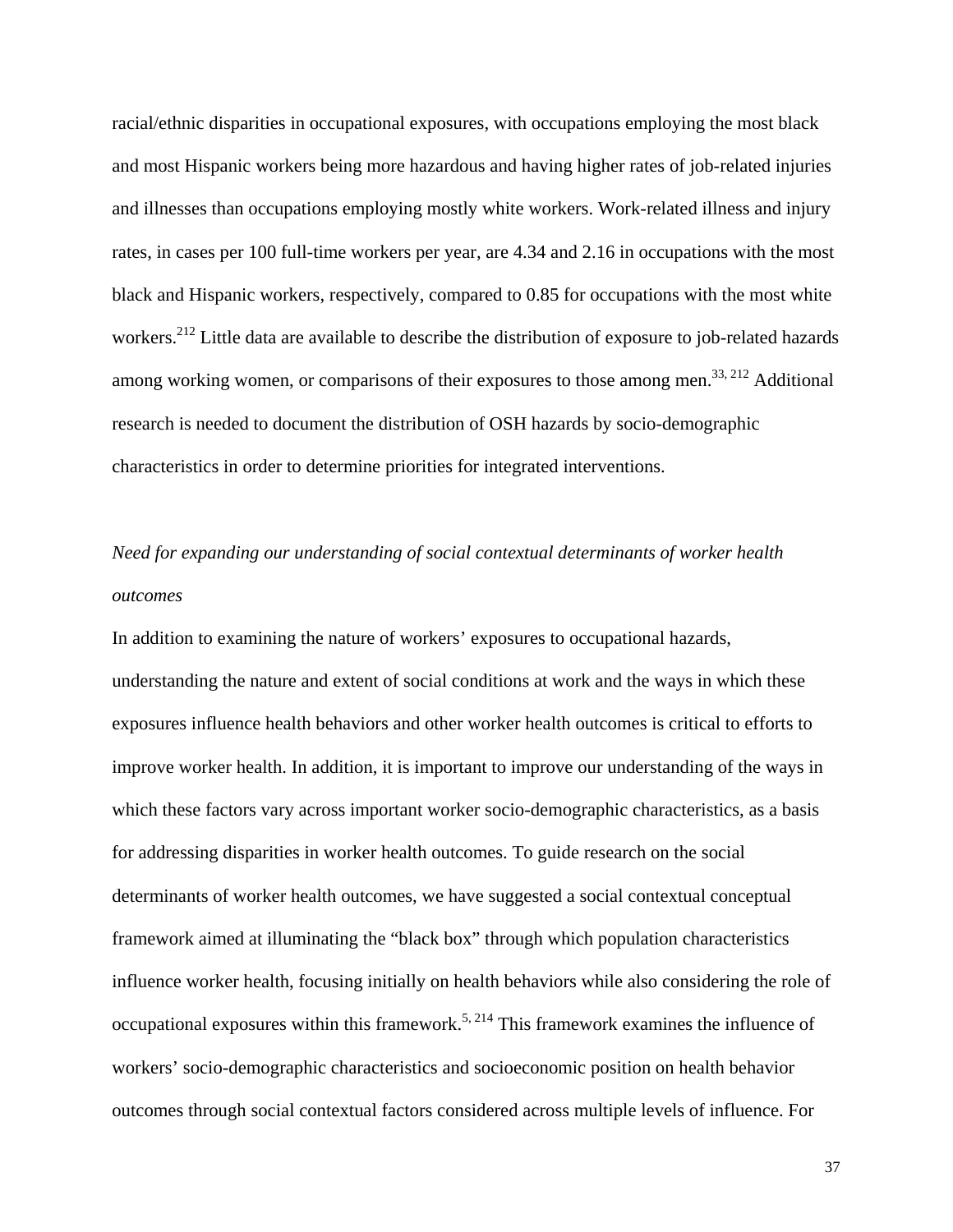example, at the individual level, following the work of Graham,  $215-217$  we might hypothesize that tobacco use prevalence will be highest among workers with the most numerous and complex role responsibilities; responsibilities at home may have important intersections with workload or job strain (i.e., high demand-low control work) in influencing behavioral outcomes. At the organizational level, it is important to understand the complex interplay between workers' potential occupational exposures and other characteristics of their work (e.g., shift work),job setting (e.g., industry or size of worksite),<sup>146</sup> and the social environment of the work setting.<sup>144</sup> Likewise, Devine, et al, found that food choice strategies in low- and moderate-income urban households were differentiated by experiences of work. Individuals who felt their work was demanding but manageable viewed food choices for themselves and family members as a source of pride and satisfaction (positive spillover of work to home), whereas those who felt their work was demanding and limiting characterized food choices as a source of guilt and dissatisfaction (negative spillover).<sup>218</sup> Such information can guide intervention development by identifying modifiable elements of the social context that may be addressed through interventions, and can enhance the relevance of intervention messages by incorporating an understanding of the day-today realities of workers experiences.

## *Need for understanding the dual impact of job and life risk exposures over the life course*

There have been increased calls for epidemiologic research that addresses health risks accumulated across the life-course, from infancy to old age.<sup>219, 220</sup> Within WHP and OSH, as in other public health scientific fields, most studies capture workers' health burden at a given point in time through cross-sectional surveys, or at best over a series of cross-sectional surveys that spans the life of a typical three- to five-year grant period. Attempts to capture life-course experiences through survey questions that ask respondents to recall events from childhood can be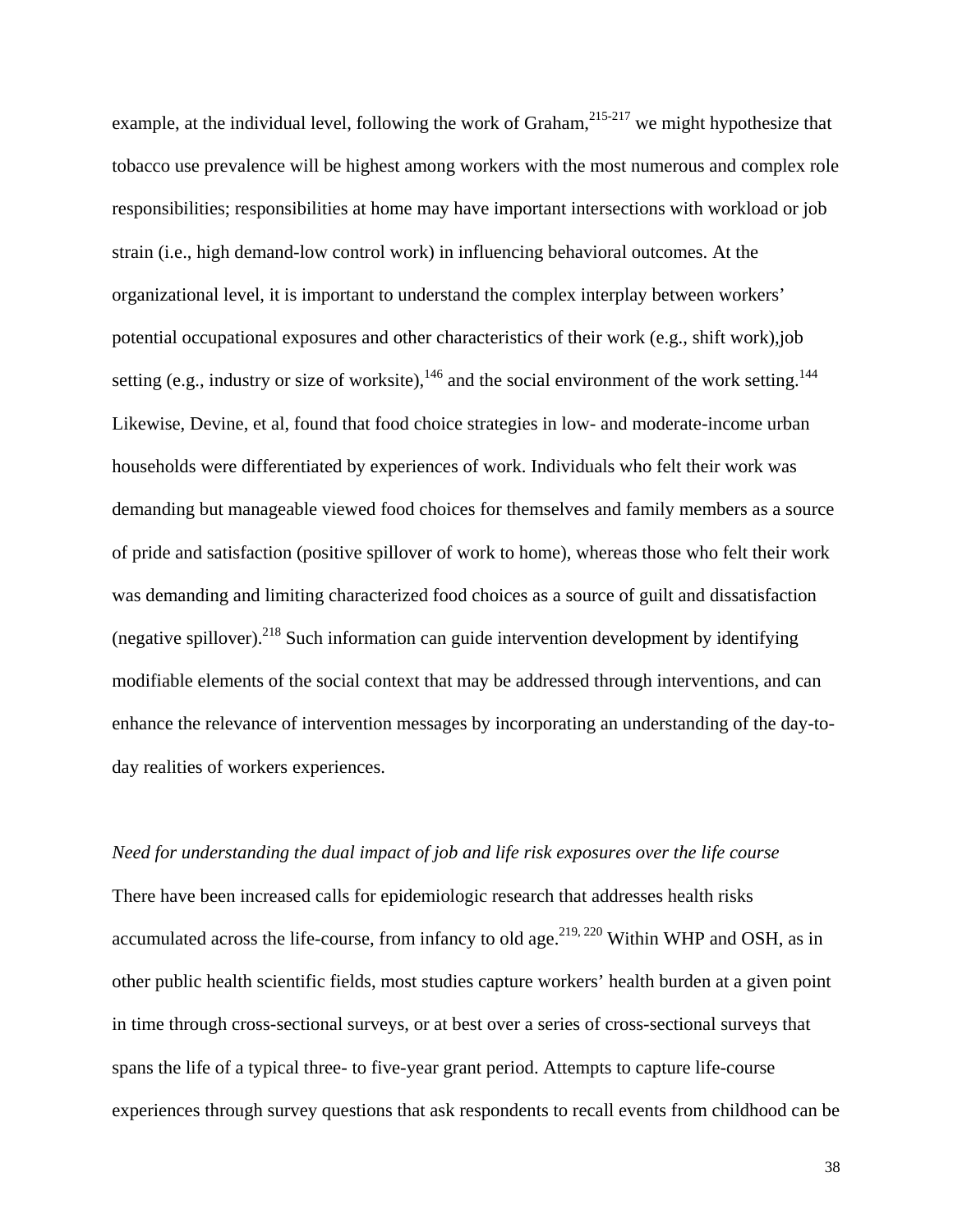fraught with threats to validity. There is a need for long-term cohort studies focused on workers' health that can measure and disentangle the complex web of risks encountered over the lifecourse and their resulting health impacts. Prospective studies would be able uncover the joint roles of work exposures and health behaviors in early life on later health outcomes, and the intersections of these exposures with a range of job experiences.

## **G.2. Methods development research**

A second phase of research is aimed at methods development, including the development of intervention tools and research methods. $204-206$  Before large scale, randomized controlled trials can be appropriately launched, important challenges must be addressed, such as identification of the overall risks and risk perceptions of this population; assessment of the feasibility and acceptability of the intervention in a specific population; assessment of potential participation in an intervention study; development and testing of reliable, valid measures for assessing outcomes within the defined setting; and preliminary small-scale tests of planned interventions.204 We have identified two broad categories of methods development research that are likely to facilitate integrated OSH/WHP interventions: intervention development and measures development.

#### *Need for further specification of integrated interventions*

There is a need for further development and articulation of intervention methodologies that effectively integrate WHP and OSH. Critical issues include: (1) development of interventions for various occupational contexts and groups of workers within those contexts, (2) development of interventions for a broad cadre of occupational exposures and health behaviors, and (3) further specification and operationalization of "integrated interventions." Beginning with the first issue,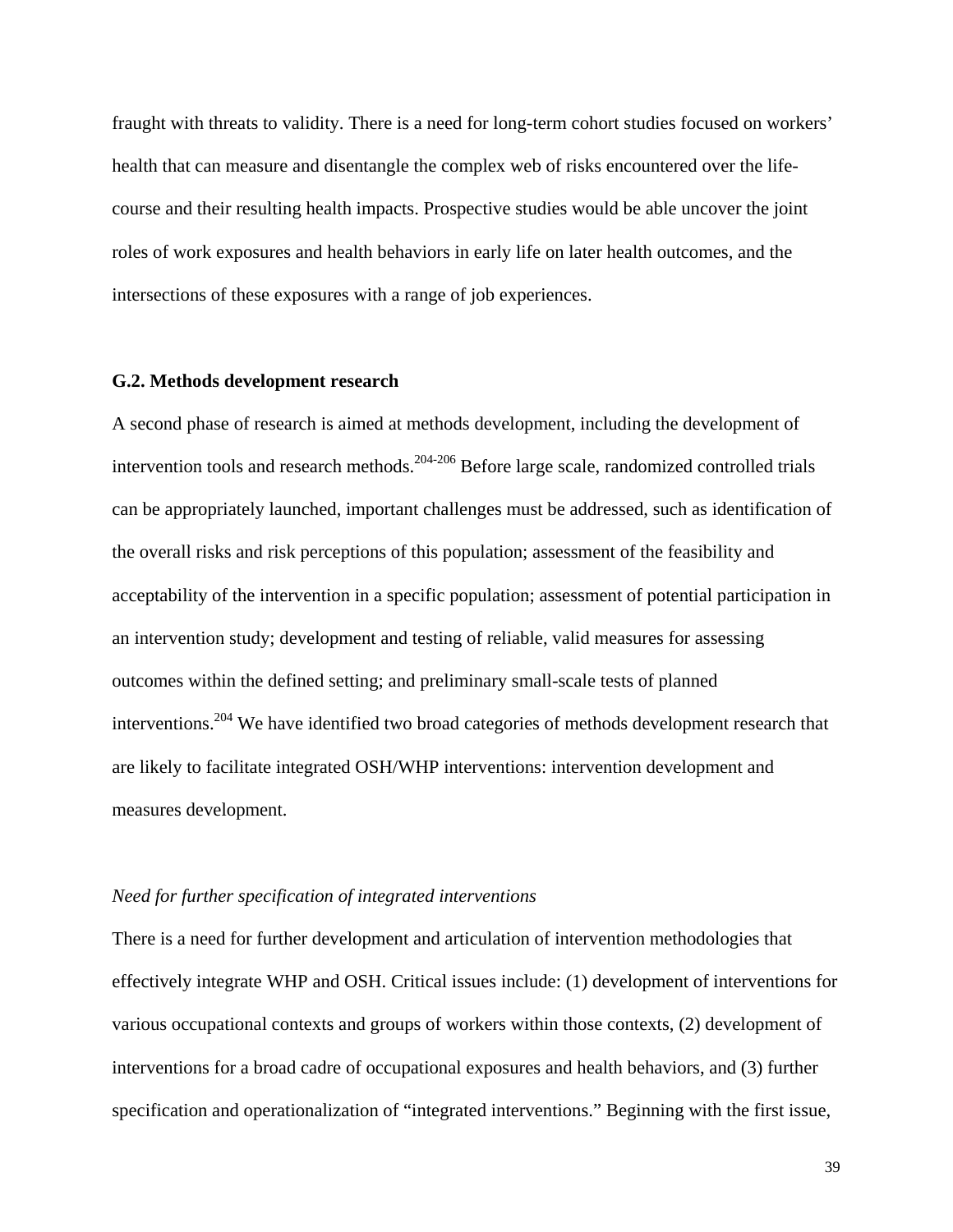we note that interventions conducted for a specific worksite context and audience of workers – such as blue-collar workers in manufacturing settings (where much of the research to date has been conducted) – cannot be directly applied to other contexts and/or types of workers. For example, interventions in manufacturing worksites would need to be adapted and tested in service sector settings, such as restaurants or retail stores. Likewise, one cannot assume that within a particular worksite context all workers will benefit equally from the intervention, as was shown in the Wellworks-2 study, in which the integrated intervention made a difference in increasing smoking cessation among blue-collar but not white-collar workers. Looking ahead, research findings on the social contextual determinants of worker health provide an important foundation for the development and refinement of integrated interventions designed in response to the work experiences and broader life experiences of diverse settings and groups of workers in those settings.

Second, integrated intervention studies need to investigate additional behavioral and OSH outcomes. Most such studies to date have focused on manufacturing-related job hazards and select health behaviors (e.g., tobacco, physical activity, and diet). Additional studies are needed to examine a broader range of health behaviors and occupational exposures, such as the development and preliminary testing of intervention methods to reduce job strain and identify methods for integrating such interventions with health behavior interventions. In methods development studies, it is critical to pre-test and refine intervention protocols, including process measures to assess implementation (see G.5), because subsequent efficacy and effectiveness studies will rely on careful articulation and implementation of these of standardized intervention protocols in order to assess changes associated with the intervention. Pre-testing intervention protocols allows for assessing management's and workers' receptivity to the interventions; for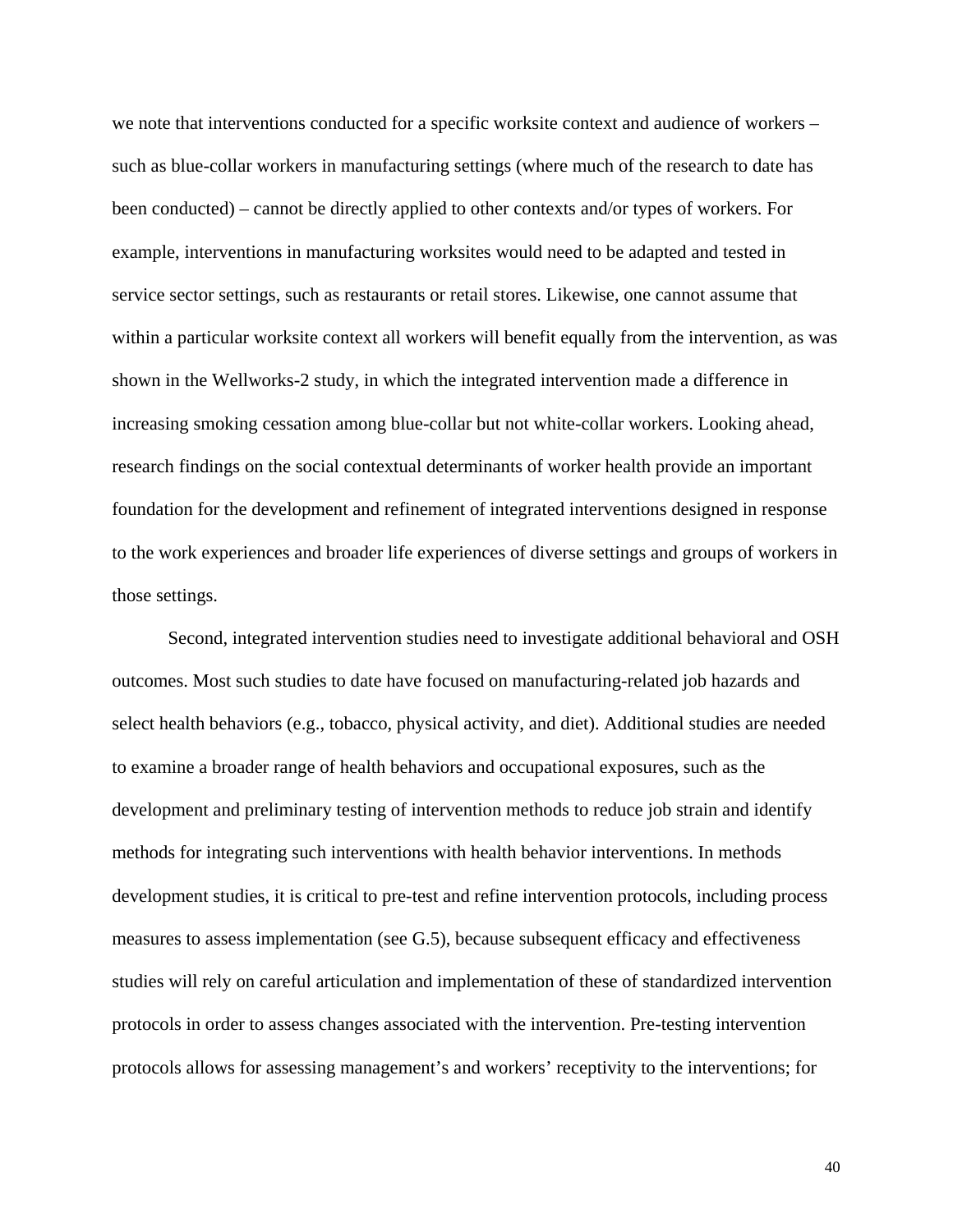example, workers may provide feedback regarding the extent to which the materials are usable, understandable, relevant, attention-getting and memorable, and credible.

And third, it is essential that in conducting these types of studies that researchers be explicit in their definition and operationalization of "integrated interventions." According to Figure 1, integrated interventions, by definition, address both life and job risks. Important to note, however, is that the unit of intervention can either be at the individual or organizational level, or both. For example, the Wellworks-2 intervention described above targeted both the individual worker and at the organizational level for managers. At the individual level, we provided educational messages to workers about the importance of smoking cessation in the context of hazardous job exposures, which together could increase risk for adverse health events, for example. At the managerial level, we attempted to change management behaviors, focusing on developing systematic approaches to reducing job hazards, as well as policies that would promote healthy behaviors (e.g., providing healthful food options in the cafeteria). In a more recent pair of studies currently underway (see Section E) with unionized building trades workers and apprentices, we are intervening only at the individual level with workers, but integrating messages about how OSH conditions can increase health risks associated with smoking and poor diet. Researchers need to consider and define the unit of intervention for integrated messages.

In addition to defining the level of intervention, it is likewise critical to determine what is actually meant by "integration." As noted in Section E, a worksite may make organizational changes to fuse OSH and WHP within a single box on an organizational chart, assigning responsibility for worker health to a single department or other organizational unit. In other instances, worksites may make organizational changes to structure improved collaboration and communication among those responsible for OSH and WHP. For researchers implementing an integrated OSH/WHP intervention from outside the work organization, it may be necessary to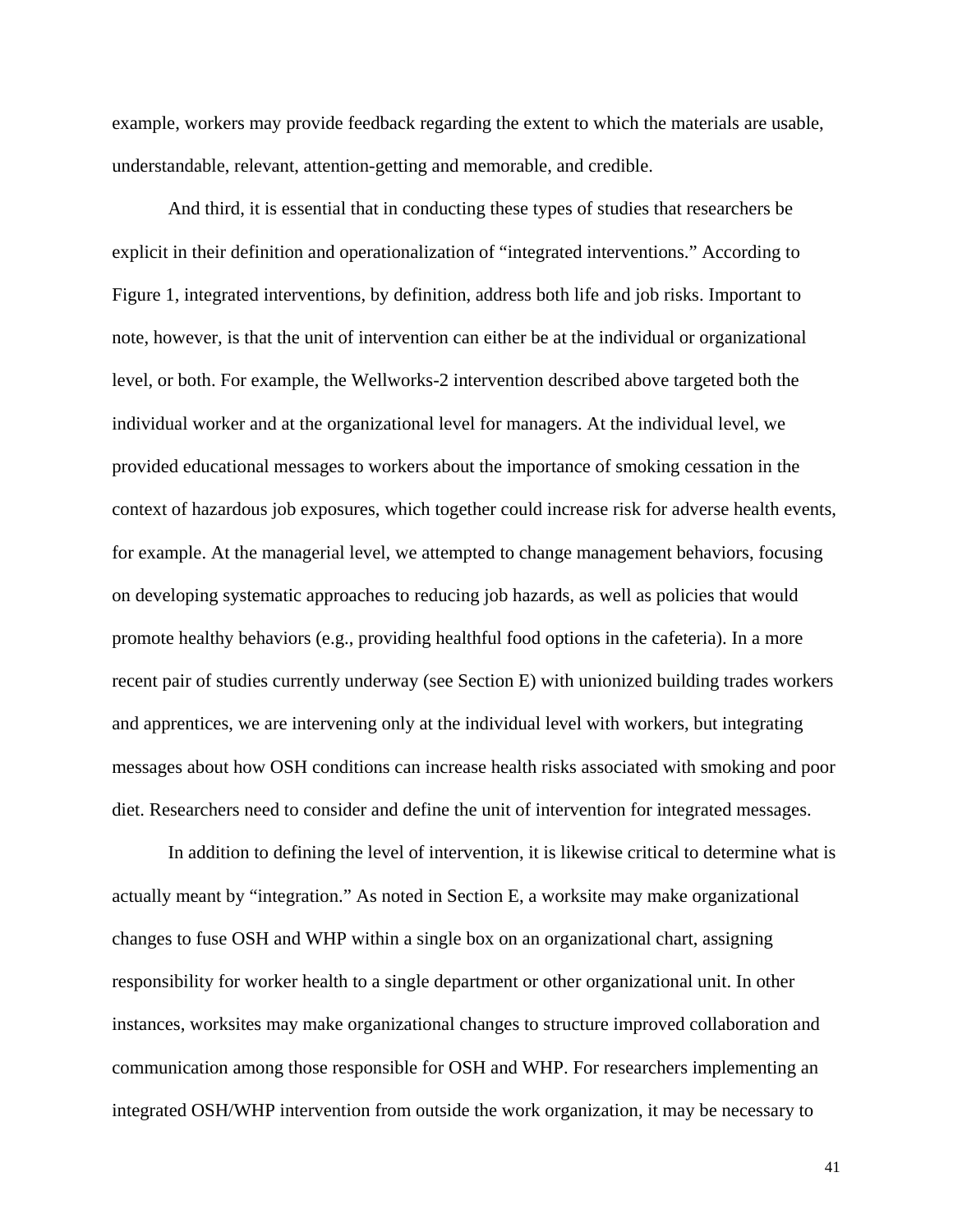grapple with such questions as: if OSH and WHP initiatives are being undertaken in a worksite – in parallel – should that be considered an "integrated approach" to worker health? Or is some deeper level of intersection required, such as *embedding* smoking cessation messages and programs in the context of efforts to reduce exposure to toxic fumes, for example? And what would "embedding" actually look like within a given setting? Implied in such a question is whether the 'whole' of an integrated approach is greater than or equal to the sum of its WHP and OSH parts. Can we, in fact, achieve a 'synergism of prevention' with integrated approaches – a notion proposed by NIOSH twenty years ago and endorsed in a recent speech by current NIOSH director, John Howard.<sup>2, 221</sup>

## *Need for further development of measurement tools*

There is a crucial need for development of valid measures that permit testing of the efficacy of interventions. Of highest priority is the need for measures of change in occupational health and safety outcomes that can be used across types of settings/exposures. In designing integrated OSH/WHP interventions, it is critical to set priorities for OSH intervention targets and to select appropriate outcomes that can be reliably and accurately measured. In OSH research, quantitative exposure assessment, using such measures as air sampling techniques, is the gold standard for assessing intervention effectiveness; in integrated interventions, however, this type of assessment may not be feasible for a few reasons.<sup>165</sup> First, quantitative exposure assessment may be best applied in settings where only one or a few hazards are being assessed (e.g., the recent Minnesota Wood Dust Study<sup>222</sup>) and is less feasible in settings with multiple exposures, regardless of whether outcomes are measured using exposure assessment methods or by selfreport through worker surveys. In contrast, it is feasible to measure health promotion outcomes across a range of worksites and different types of occupations using the same measures, whether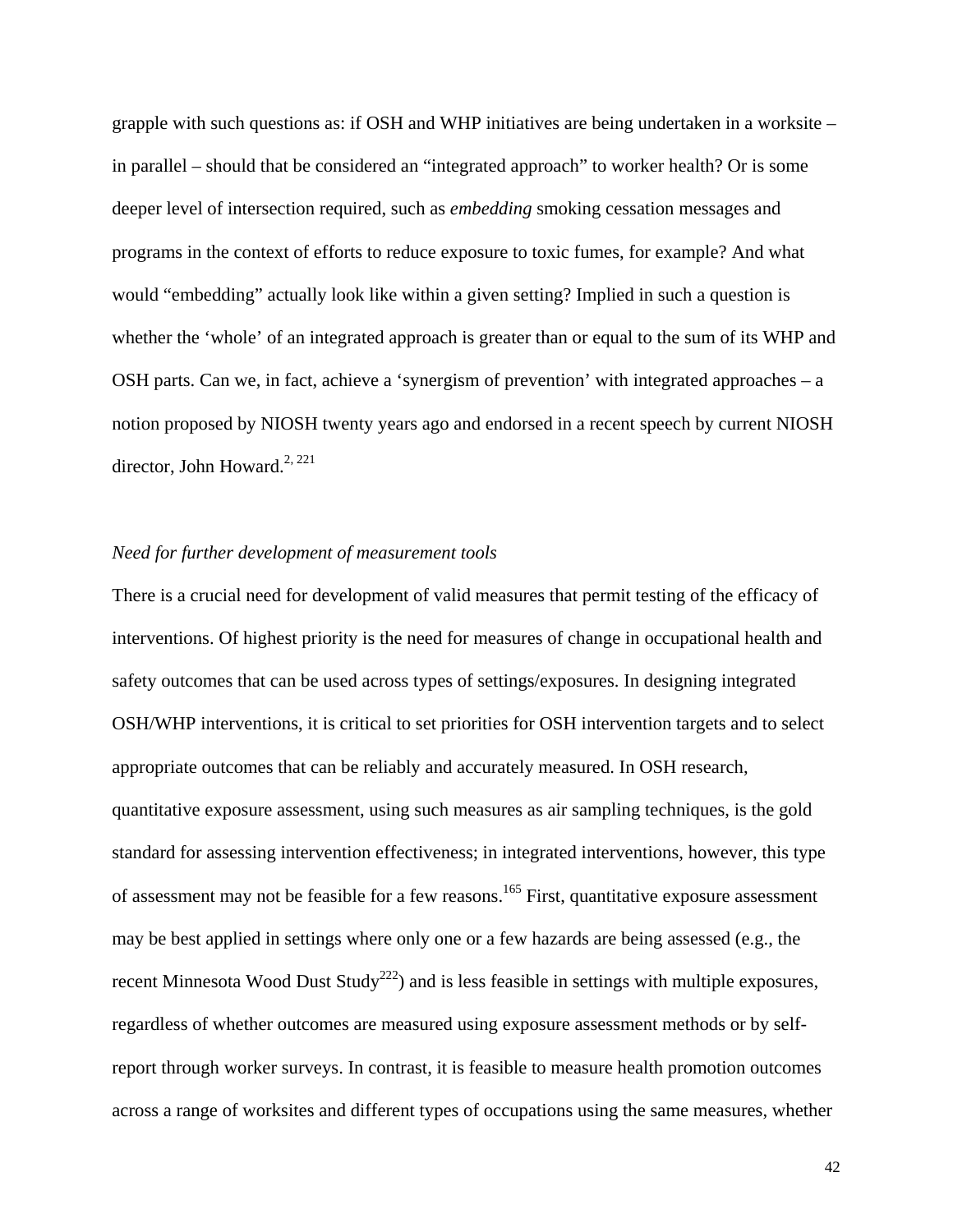through self-report on surveys or through more objective measures, such as biological samples to verify presence of a nutrient.

Second, statistical power issues must be considered. Assessing intervention effectiveness for OSH outcomes at the worksite level requires that many worksites be included in the study in order to detect intervention-related changes, depending on the type of intervention. Consider, for example, the type of OSH intervention applied in the WellWorks-2 study described above, which aimed to assess efficacy by comparing the extent to which worksite management in the control and intervention conditions made voluntary improvements in OSH conditions and programs at the urging of the intervention researchers, as measured at organizational and environmental levels. The sample size of 15 worksites may have been too small to detect statistically significant differences in the mean changes in outcomes (OSH program score and exposure prevention rating) between the two conditions. On the other hand, classic industrial hygiene interventions that aim, for example, to test whether an intervention such as installing a ventilation system reduces workers' exposure to levels of airborne contaminants, would require fewer worksites to demonstrate the efficacy of the intervention. In the case of the WellWorks-2 type of intervention, conducting quantitative exposure assessments across many worksites, and many different hazardous exposures within and across worksites, would have been difficult and very costly.

In an attempt to advance methods research in this area, as part of the WellWorks-2 study, LaMontagne et al<sup>165</sup> developed an exposure prevention rating method for the purposes of  $(1)$ setting priorities for interventions on hazardous substance exposures in manufacturing worksites, and (2) evaluating intervention effectiveness. Theoretically grounded in the "hierarchy of controls" model,<sup>76</sup> the rating method includes indicator variables to assess the potential for and prevention of exposures at three levels: *materials* (source of the hazard), *process* (path between source and worker), and *human interface* (worker). Initial field application of this rating method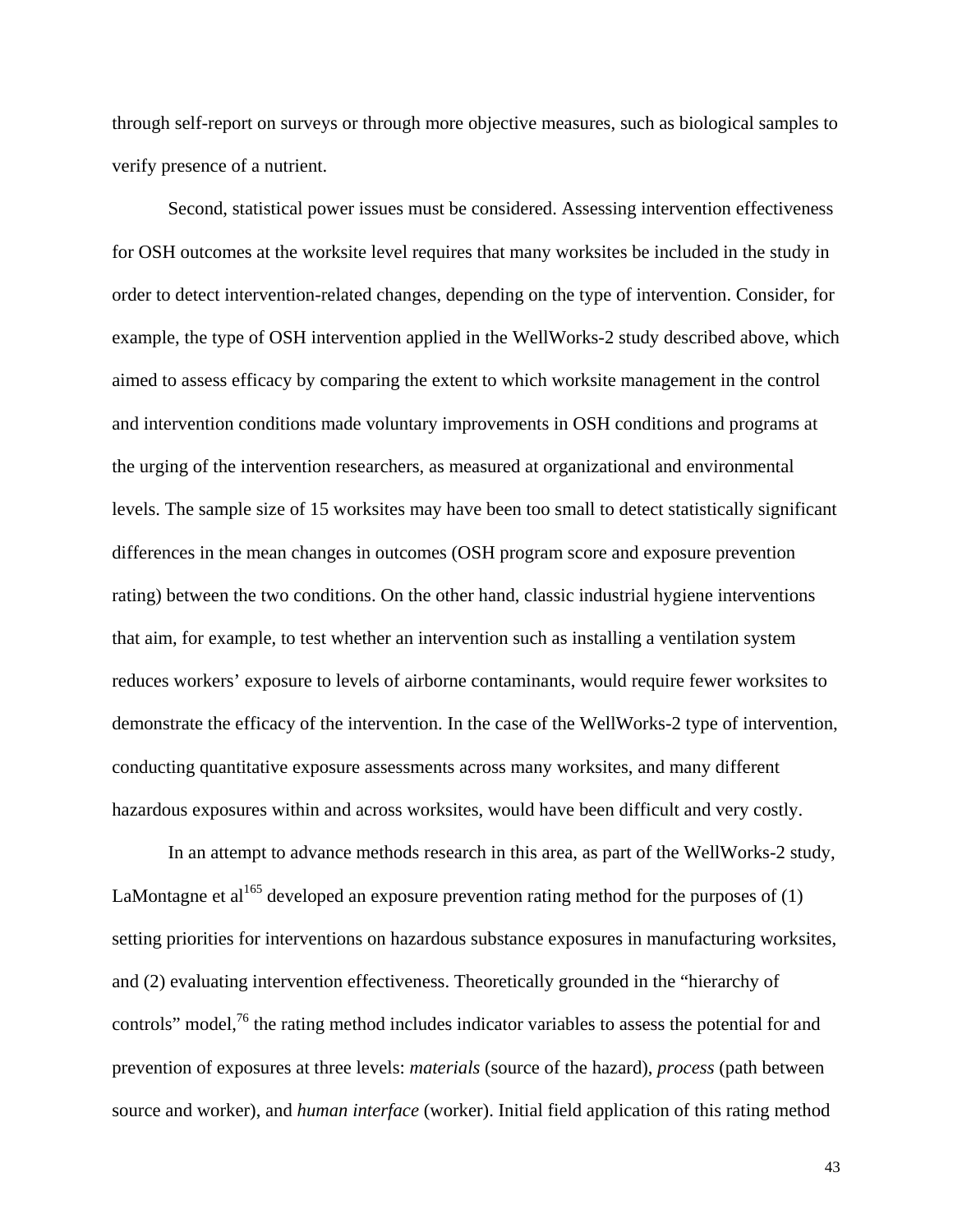in the Wellworks-2 study demonstrated its capability of providing common metrics across various hazardous substances encountered in 131 separate work processes in the study worksites. Additional research on this instrument is needed to refine indicator variables, validate the rating method against quantitative exposure assessment methods and other exposure metrics, and modifying the instrument for non-manufacturing settings.<sup>165</sup>

## **G.3. Assessing intervention efficacy**

The third phase in our research framework is the testing of intervention efficacy. A distinction is generally made between efficacy trials, which provide tests of an intervention under "optimal" conditions, and effectiveness trials, where testing is conducted under "real world" conditions.<sup>204,</sup>  $206$  Although the distinction between these phases may be blurred in some tests of public health interventions, we maintain this distinction here to underscore the need for full examination of the generalizability of an intervention to a range of populations and settings, as would be the focus of an effectiveness study (see Section G.4). An efficacy trial provides a test of a well-specified intervention, made available in a uniform manner and standard settings, to a specified target audience.206 Here, the test would aim to determine an intervention's ability to reduce the potential for workers' exposures to job hazards and/or to produce changes in targeted health behaviors. As outlined in Sections C and D, in the past two decades an increasing number of studies have assessed the efficacy of workplace interventions targeting health behaviors; a growing number of studies have been initiated to assess OSH outcomes. In general but not always, the randomized controlled design is the accepted standard for assessing the efficacy of these interventions, with change being assessed from baseline to follow-up and compared between conditions, as a means particularly of controlling for secular trends.<sup>31, 223-225</sup>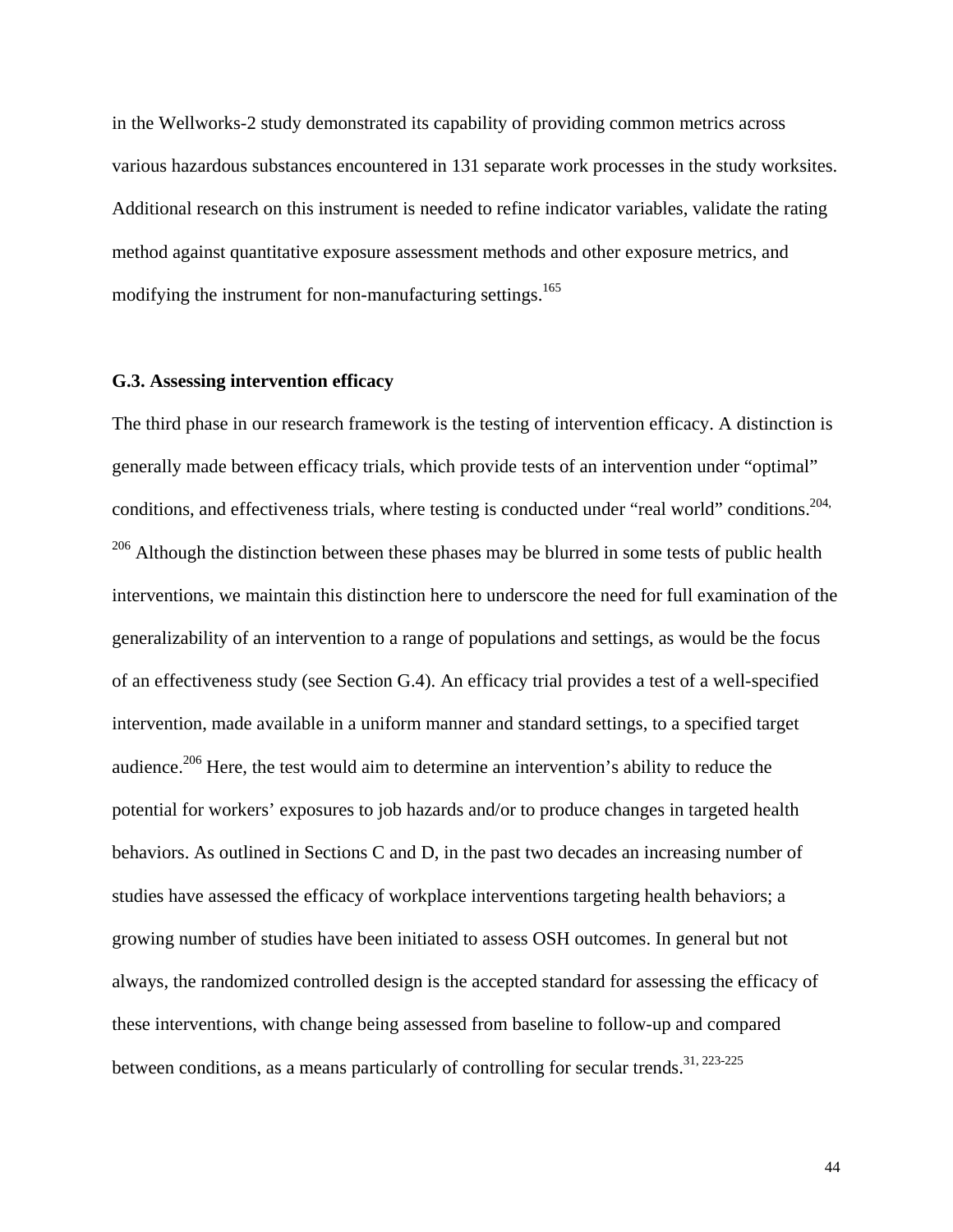These recommendations build on research conducted separately on worksite health promotion interventions and OSH interventions, as well as on the nascent research evaluating integrated interventions. As we described in Section E, few randomized controlled studies have assessed the efficacy of worksite interventions integrating worksite health promotion and occupational health and safety. The studies conducted to date have focused particularly on assessing change in cancer risk-related behaviors, with particular emphasis on tobacco; and among blue-collar workers, particularly in manufacturing settings. To move the field forward, we need to know if integrated OSH/WHP interventions are efficacious in changing both workers' health behaviors and their potential for exposures to hazards on the job. Following the description in Section G.2 above, integrated interventions need to be designed to address a range of job exposures and health behaviors, and the breadth of these interventions needs to be tested, in comparison to both traditional health promotion programs and standard OSH programs.

*Need for assessment of intervention efficacy for OSH and worksite health promotion outcomes*  Following Figure 1, it is important that we test the efficacy of integrated OSH/WHP interventions in terms of both occupational health and safety and health behavior outcomes, at both the individual and organizational/environmental levels.

Occupational health and safety outcomes: In addition to issues of measurement across a range of worksites and types of hazards, as described above, researchers must also consider the level at which to measure effects of interventions on OSH conditions, and among whom. For example, there is a need for assessing the effectiveness of integrated programs in terms of OSH outcomes at both the worksite and individual levels. At the individual level, measures may include the use of self-report surveys, injury and illness records, or biomarkers for exposures among workers. At the worksite level, outcomes may be measured using quantitative exposure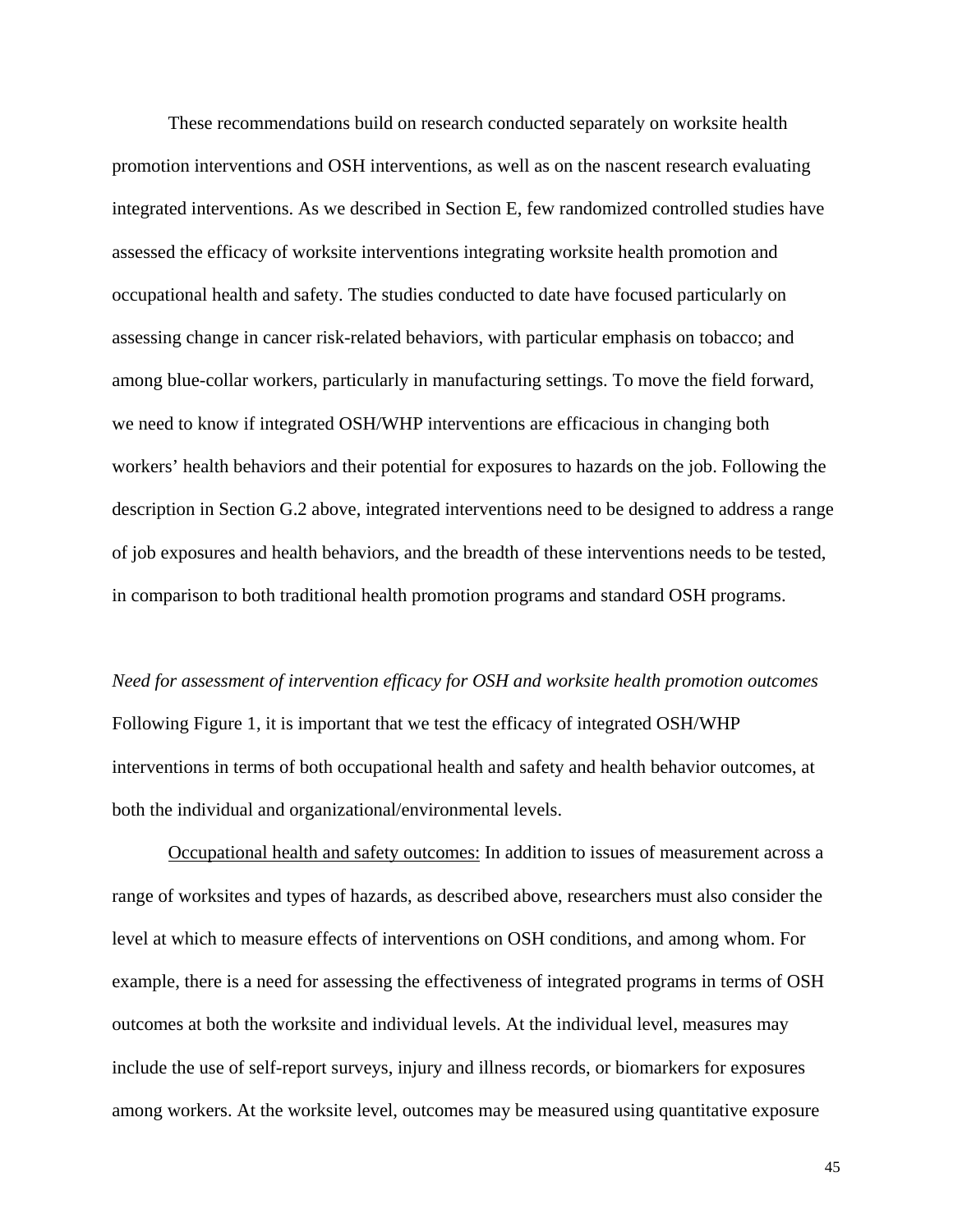assessment, visual inspections, record audits, a rating method such as one reported by LaMontagne et al,  $165$  or surveys of a single or multiple representative of the worksite.

Health behavior outcomes: As we describe in Section E, to date the strongest available evidence supports the efficacy of integrated OSH/WHP interventions in promoting smoking cessation, with emerging evidence pointing to additional significant effects for physical activity and diet. There is a need to examine the efficacy of integrated interventions in influencing a range of other behavioral outcomes. For example, in light of the growing epidemic of overweight and obesity in the US,  $34$  a high priority among these outcomes is the ability of integrated interventions to influence weight control and weight management.

Health behavior outcomes are usually assessed by measuring change in worker health behaviors, either through surveys of workers or through other tracking measures (e.g., use of pedometers to measure changes in physical activity or through review of medical records to validate self-reports of participation in prevention screening). As noted in Figure 2, worksite health promotion research has also looked at a range of other individual outcomes, including biological outcomes such as blood pressure, or changes in serum cotinine to verify smoking cessation. In addition, there are measurement instruments to detect worksite-level changes to promote healthy behaviors<sup>226, 227</sup> For example, the Heart Check<sup>226</sup> is a 226-item instrument that uses a dichotomous scoring system, with points awarded for favorable characteristics, such as a worksite smoking ban. It has been shown to be sensitive to detecting pre-post intervention changes.

*Need for assessment of the efficacy of diverse types of integrated OSH/WHP interventions*  In addition to assessing the efficacy of integrated interventions on an expanded breadth of OSH and health behavior outcomes, across multiple levels of influence (see Figure 1), it is necessary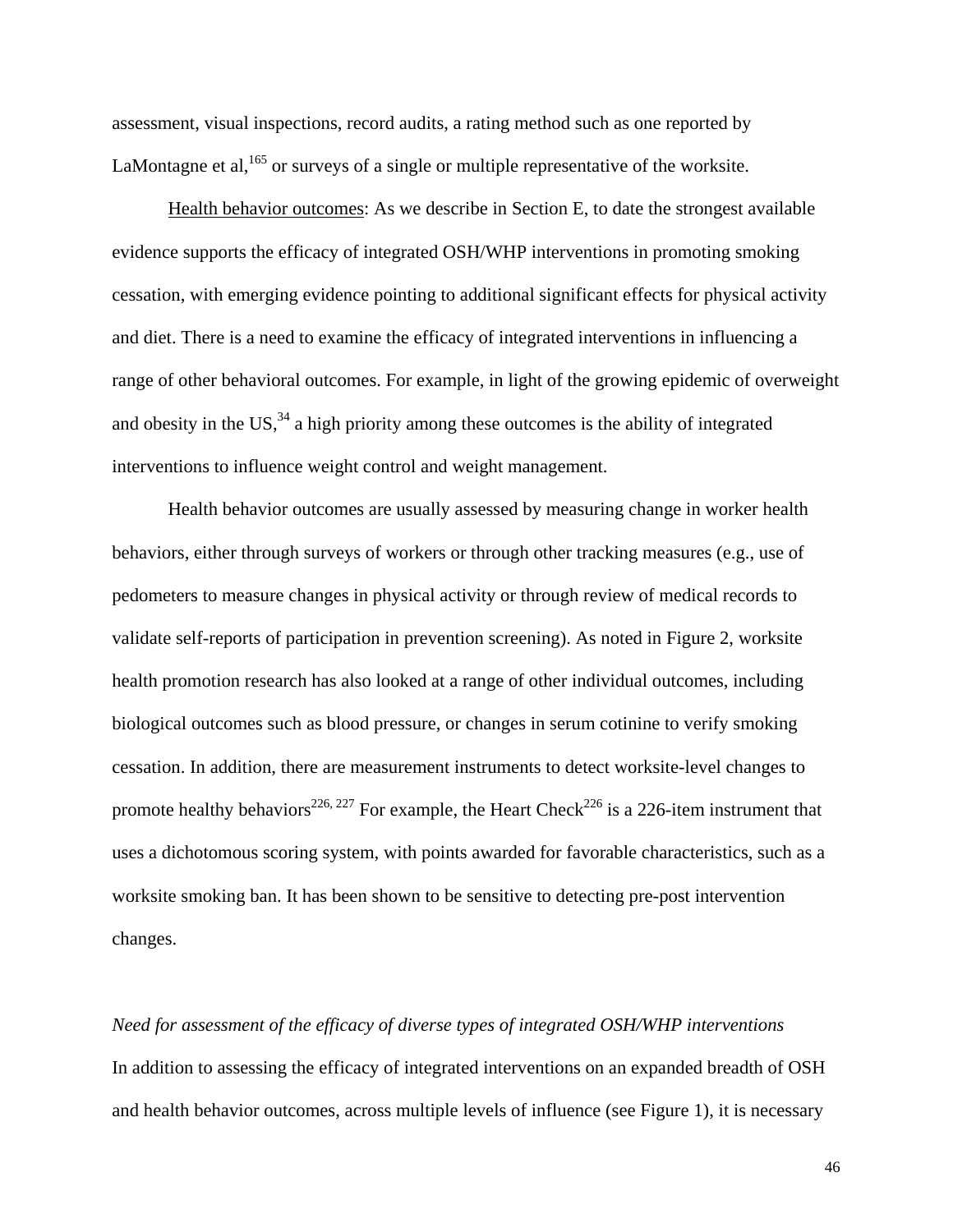to design studies with careful attention to the comparison point of an intervention assessment, as we illustrate in Figure 5. Comparison of integrated OSH/WHP interventions against controls that offer no intervention addresses one key element in understanding the potential of these interventions. It is important, in addition, that we understand the contributions of integrated OSH/WHP interventions *over and above* the effects of either worksite health promotion alone, or OSH programs alone. The integrated OSH/WHP studies described in Section C were primarily intended to address whether the addition of OSH helped to boost the effectiveness of WHP outcomes. WellWorks-2, for example, compared the results of an integrated OSH/WHP intervention with results of worksite health promotion alone. Additional research is needed to examine the question: Does the integration of OSH and health promotion help to improve OSH outcomes compared to OSH alone? It may also beneficial to examine health behavior change within the context of this comparison. It bears noting that powering a study to detect change at the worksite-level requires a substantially larger number of worksites than studies for which the individual-level outcomes drive the sample size.

#### Inset Figure 5 about here

#### **G.4. Assessing intervention effectiveness**

Effectiveness studies provide validation of the generalizability of interventions whose efficacy has already been tested. Effectiveness trials require thorough assessments of program implementation, availability and acceptance, in order to allow researchers to determine if the lack of effectiveness is the result of inadequate program delivery, insufficient participation, or an inefficacious intervention.<sup>206</sup> Here, we focus on the need to understand how the integrated OSH/WHP programs work for diverse populations of workers when implemented in a range of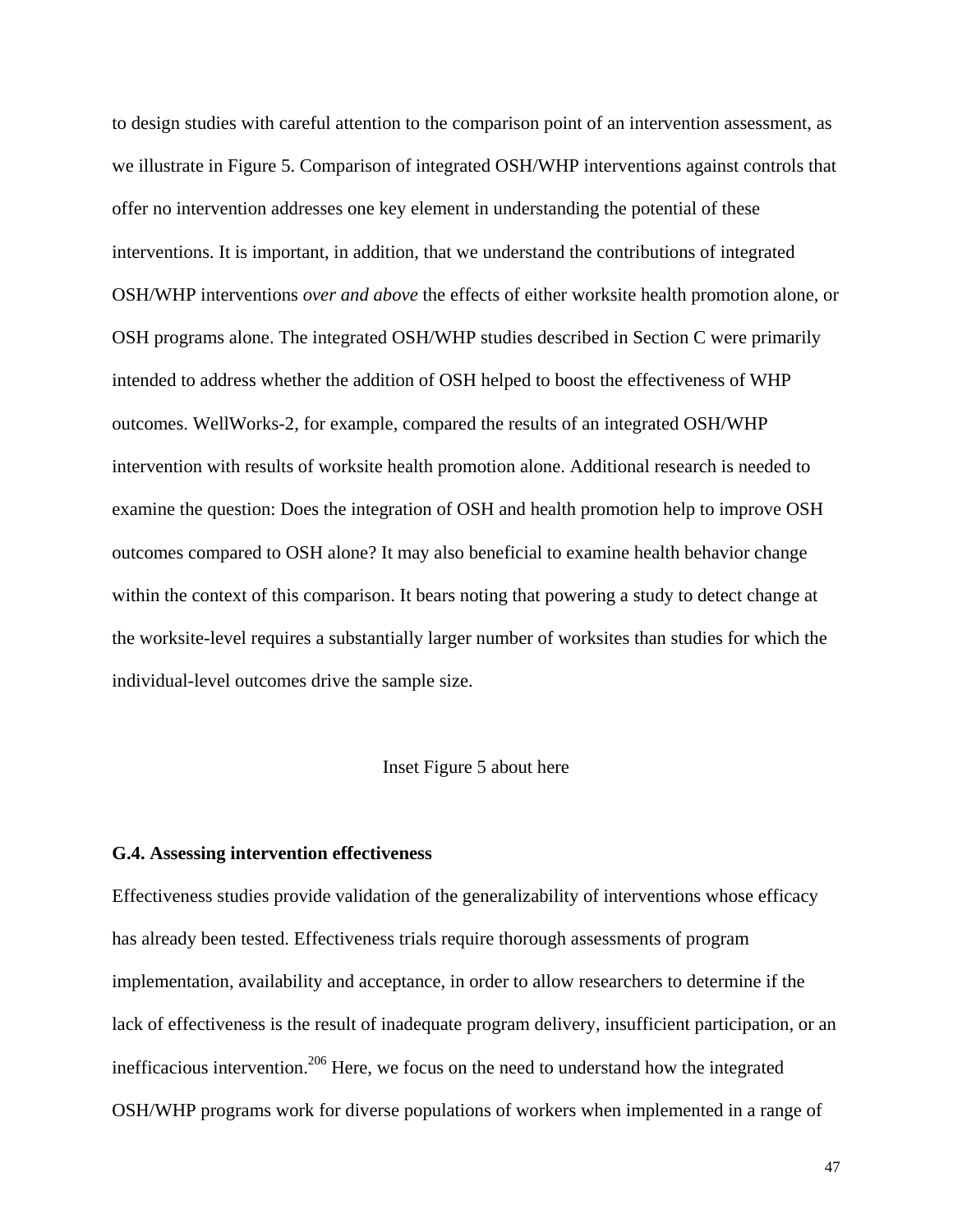worksite settings. We also recommend the application of a range of research methodologies, in order to maximize the lessons to be learned from different study designs.

#### *Need for assessment of the efficacy of interventions for diverse groups of workers*

In Section G.2, we recommended development of interventions for various occupational contexts and groups of workers within those contexts. It is important that we examine the generalizability of evidence-based integrated OSH/WHP interventions, based on adapting interventions for new settings and with different populations, using as a foundation lessons learned from prior research. As we describe in Section F, the changing trends in the workforce and the social inequalities in the distribution of workers' risks provide important information for setting priorities for this replication research. To summarize, key changes in the labor force that have implications for future adaptation and testing this intervention model include: (1) the growing service sector, and the increasing number of contingent workers; (2) the changing demographics of the workforce, including the growing number of immigrant workers and older workers; (3) increasing job insecurity arising from corporate downsizing, mergers, and acquisitions; (4) rising income inequalities and related social disparities in risk-related behaviors and hazardous occupational exposures; and (5) declining unionization rates. These changes point to key priorities for future research, to assure that integrated OSH/WHP interventions are generalizable across a range of industry settings, to workers in different occupations and representing diverse backgrounds, and addressing key job and life risks for these settings and populations.

## *Consideration of a range of research methodologies*

As future studies are designed to examine the efficacy and effectiveness of integrated interventions, it is important that the pros and cons of different study designs and methods be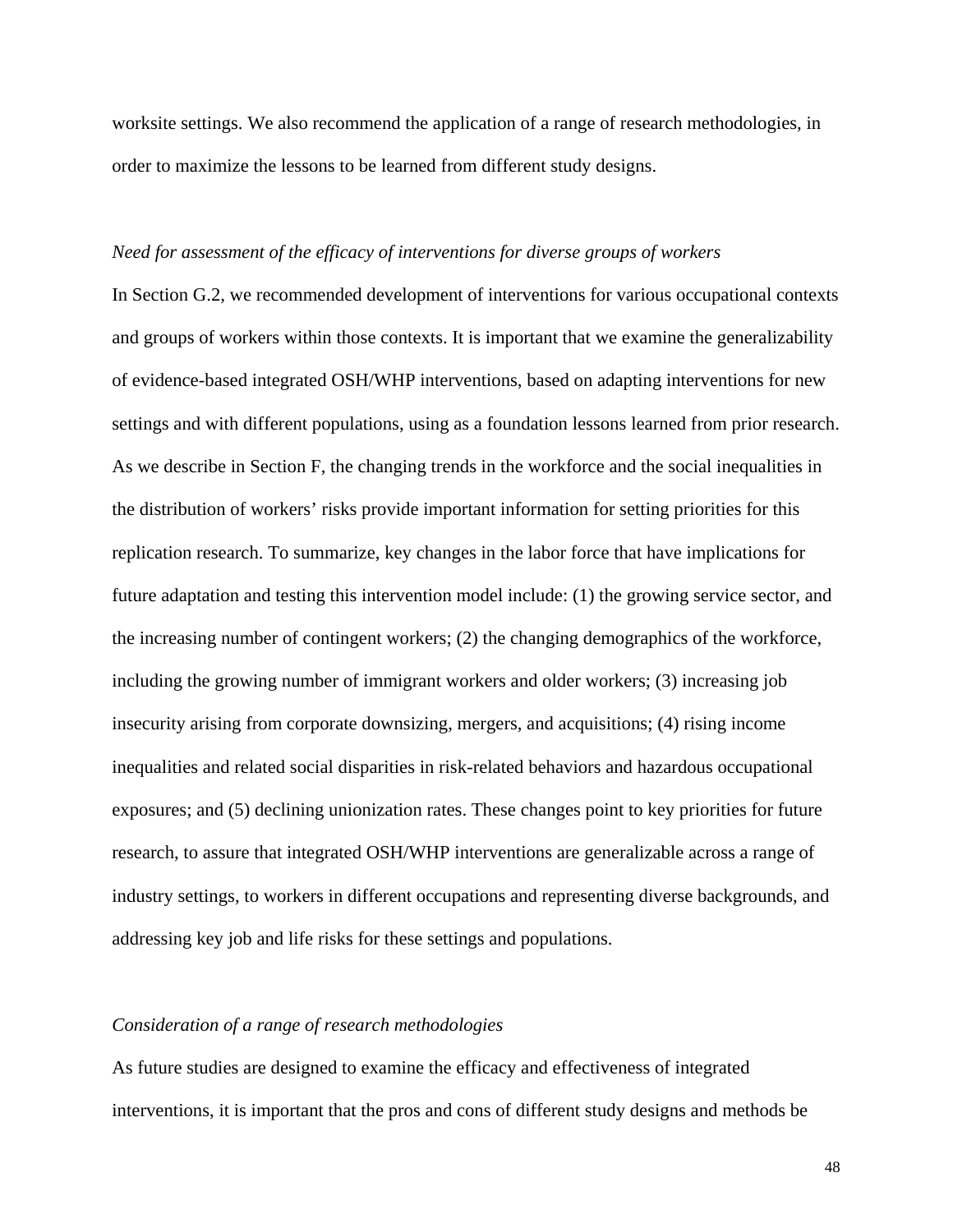considered. In the field of community intervention research, some have raised concerns that exclusive application of the randomized controlled design may restrict our ability to consider the complexity of social settings such as worksites.<sup>224, 228</sup> For example, as noted in Section E, the randomized controlled trial may not be an appropriate research design for assessment of the effects of the structural changes in the workplace, that clearly require management's leadership and initiative. The randomization of worksites to condition raises further challenges for intervention research in terms of both expense and statistical power.<sup>229-231</sup> The required standardization of the intervention in the randomized controlled trial may limit the intervention's effectiveness by failing to tailor to the needs of the site and to provide a vehicle for incorporating worker input.<sup>232</sup> In addition, it may not be feasible to randomize; indeed, full-scale implementation of integrated OSH/WHP programs must by necessity be initiated by management in collaboration with labor, thereby assuring that programmatic efforts can by systemically incorporated throughout all levels of the organization. Research on the effectiveness of such efforts may need to rely on non-randomized studies, including demonstration research conducted among convenience samples of worksites. Through the diversification of research methods, including observational studies, qualitative research, and participatory action research, it may be possible to address broader range of questions that will contribute to improved effectiveness of integrated OSH/WHP interventions.<sup>233-235</sup>

#### **G.5. Process evaluation**

We suggest four overarching aims for process evaluation: intervention implementation evaluation; cost analyses; assessment of worksite characteristics associated with participation; and process-to-outcome analyses.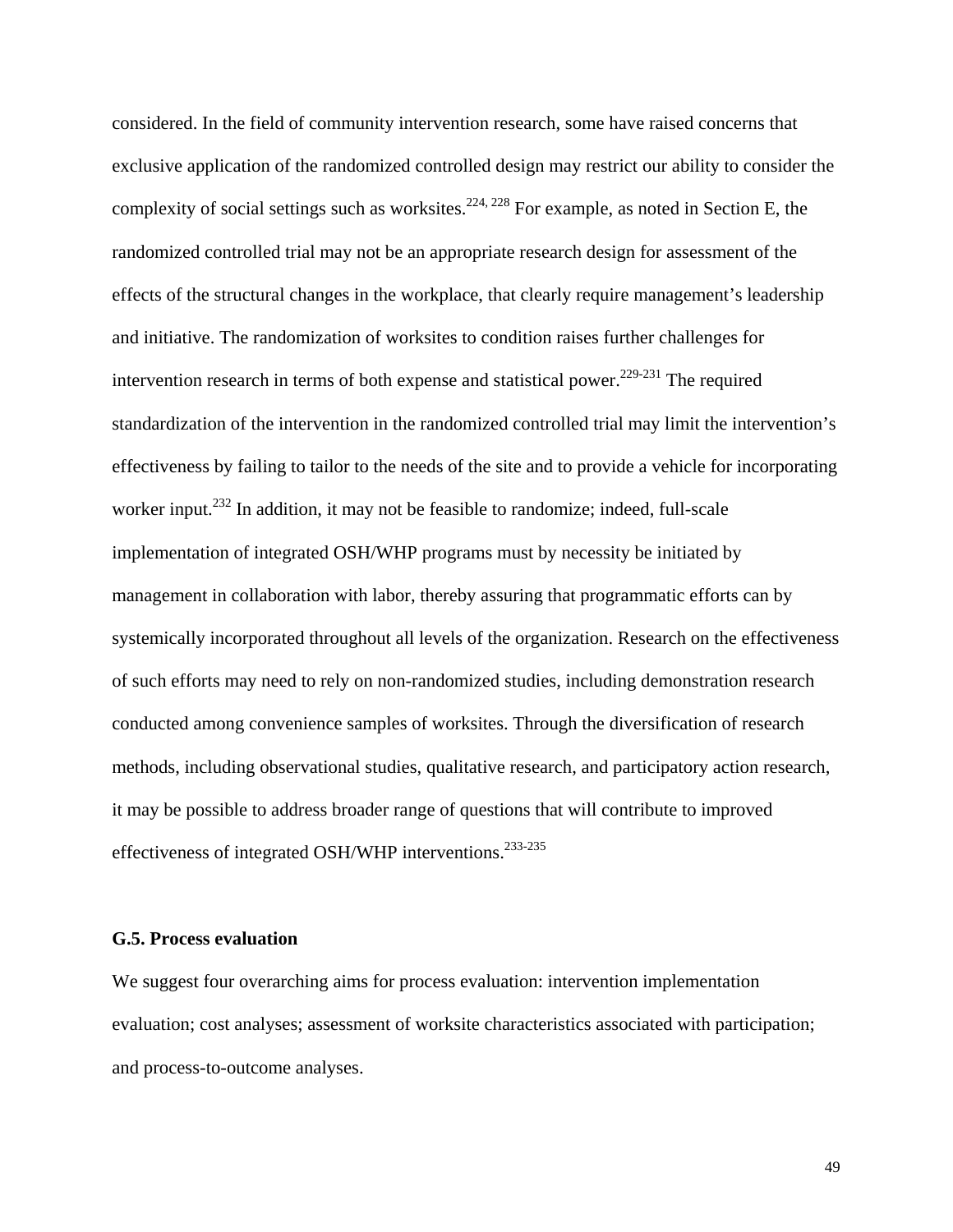## *Need for intervention implementation evaluation*

The parameters of implementation evaluation have been defined to include assessment of how a program is implemented, what intervention is provided, under what conditions, with delivery by whom and to whom.<sup>206</sup> It is important that future intervention research examine program implementation issues. Recent worksite health promotion trials have included rigorous assessments of the implementation of interventions through process tracking systems measuring such indicators as dose, or the amount of intervention delivered; fidelity, or the extent to which the intervention was delivered as planned; and program coverage, including participation in programs and awareness of environmental changes.236-243 Likewise, in OSH aspects of the intervention, it is critical to systematically document how an intervention was carried out.<sup>225</sup> These data provide important information that enhances the ability to interpret outcome assessments, identify competing explanations for observed effects, and measure exposure to the intervention.<sup>228, 243-246</sup> For example, it is important to determine the dose of intervention necessary to achieve the targeted changes in health behaviors and potential for hazardous occupational exposures. Through intervention implementation evaluation, it may be possible to identify the minimum amount of intervention needed to have an impact, thereby defining costeffective strategies that efficiently maximize intervention outcomes without sacrificing intervention quality. $247$ 

## *Need for cost and related analyses*

Second, there is a need for future research to include cost analyses and related measures (e.g., productivity, absenteeism) to assess costs, effectiveness, and benefits of integrated interventions. These findings will provide a basis for decision-making by employers and regulatory agencies, and may be useful in meeting the aim of creating the "business case" for integrated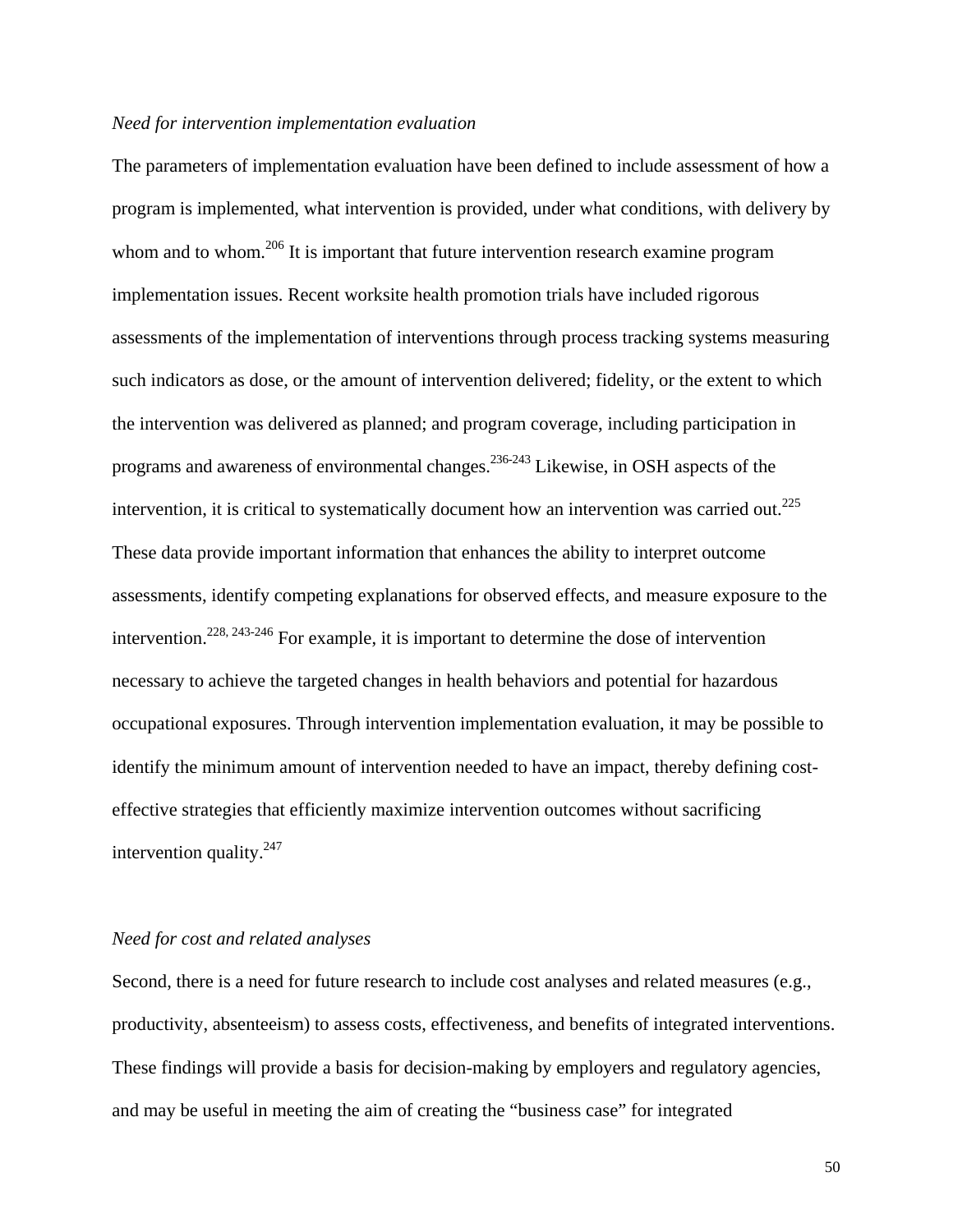interventions.<sup>9</sup> Such analyses can make use of new systems that allow for tracking costs via insurance claims and disability claims, with links provided to data on program participation and program costs.

## *Assessment of worksite characteristics associated with participation*

It is necessary to gain an understanding of the full range of factors that would promote and inhibit employer participation in integrated programs, as a first step toward developing strategies to engage employers in evidence-based OSH/WHP programs. Glasgow and colleagues have provided a framework for this research through their RE-AIM model, describing several components of intervention impacts.<sup>119</sup> They recommend that studies assess adoption, or the percent and representativeness of worksites that are willing to adopt a program. Within the context of worksite intervention research, for example, we might assess adoption rates in terms of the proportion of worksites that agree to participate in the study among those meeting study eligibility criteria, and compare the characteristics of adopters and non-adopters. In this way, it is possible to assess the external validity of worksite-based studies, that is, the extent to which worksites recruited into trials represent other worksites.<sup>55, 248, 249</sup>

Surveys of management may provide further information on factors influencing management interest and willingness to participate in integrated programs.<sup>250</sup> While it is clear that cost assessments can help to make the "business case" for employer participation based on an identification of potential savings in direct and indirect costs as a result of these programs, such research additionally can help to understand other motivators, such as employer concern for employee well-being, ability to recruit personnel and reduce turnover rates by offering comprehensive approaches to worker health, and positive community public relations. A better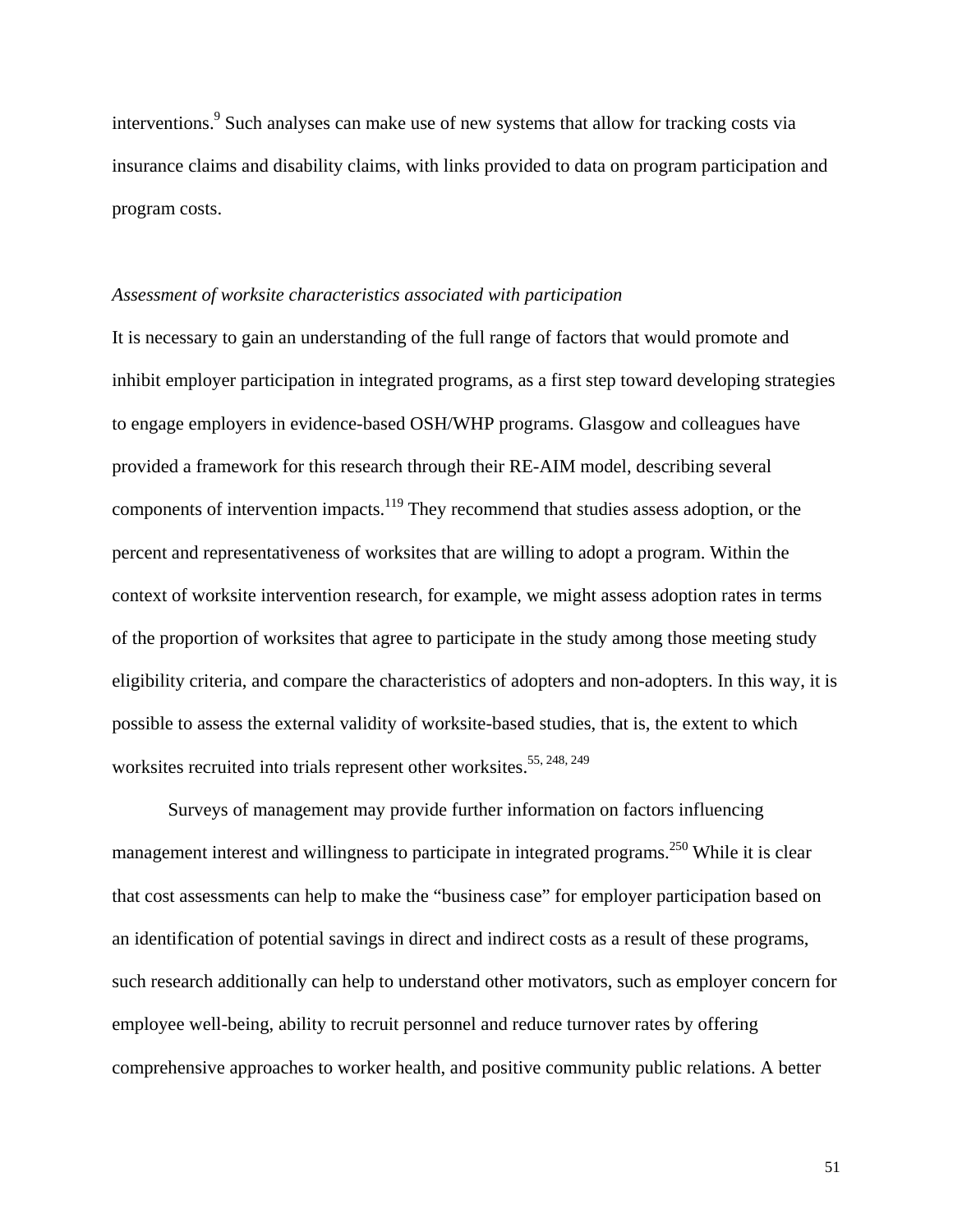understanding of the full range of motivators would help to identify strategies to promote participation in research and eventual adoption of programs shown to be effective.

## *Need for process-to-outcome analyses*

Third, there is a need for process-to-outcome evaluations in order to improve specification of effective intervention methods through assessment of the pathways through which interventions operate. That is, understanding-centered research that goes beyond an exclusive focus on outcomes to explore mechanisms and processes by which the outcomes occur. As we outline in Section G.1., clear specification of the theoretical or causal model guiding the intervention is needed in order to clarify the ways in which the "black box" of the intervention is expected to work.<sup>223, 251</sup> We have suggested a social contextual framework, as described in Section G.1, which specifies mediating mechanisms, meaning the pathways by which the intervention will influence the outcomes, such as social support; and modifying conditions, or the factors that are not influenced by the intervention but can independently influence outcomes, such as social class.<sup>5</sup> Mediating mechanisms and modifying conditions are specified according to a defined theoretical framework. This theory-driven approach offers numerous advantages, including the ability to identify pertinent variables and how, when, and on whom they should be measured; the ability to evaluate and control for sources of extraneous variance; and the ability to develop a cumulative knowledge base about how and when programs work.<sup>252-255</sup> When an intervention is unsuccessful at stimulating change, data on mediating mechanisms can allow investigators to determine whether the failure is due to the inability of the program to activate the causal processes that the theory predicts, or to an invalid program theory.<sup>255</sup>

This understanding–centered research is likewise able to elucidate the benefits and downsides of integrated OSH/WHP programs for workers as well as employers. Cost and related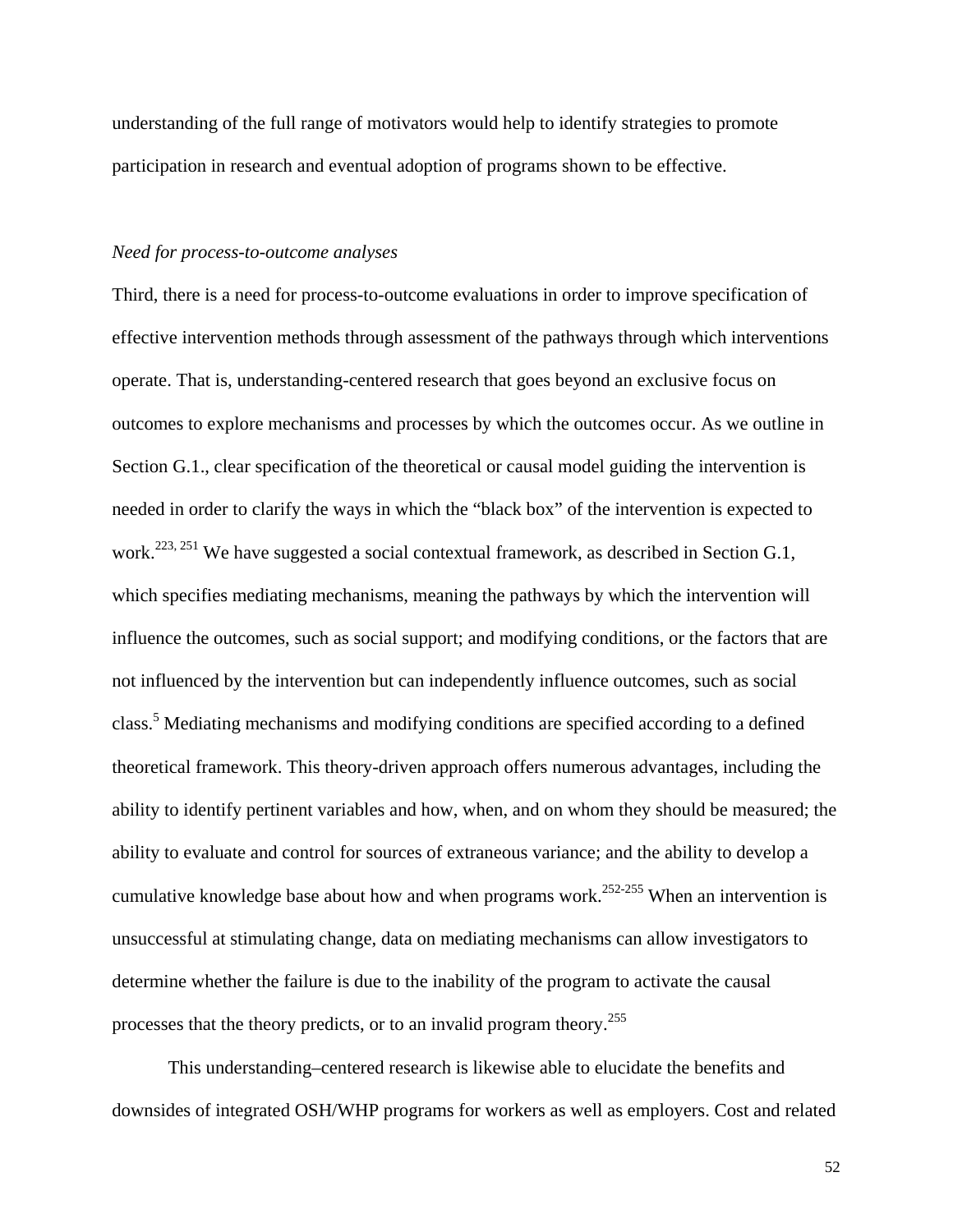analyses described above contribute to our ability to make a business case for these programs. In addition, we need to understand incentives and benefits for workers to participate in programs and to change health behaviors as a result, and to explore disadvantages and costs to their participation.

There is a need as well to consider the implications of a given intervention for secondary outcomes, determined based on the nature of the intervention. For example, work organization strategies designed to improve productivity and product quality (e.g., total quality management, reengineering, team concept, lean production, and patient-focused care) also impact on levels of employee participation, job stress and health risks.<sup>182, 225</sup>

## **G.6. Dissemination and durability research**

The overarching aim of this research agenda is broad-based dissemination of evidence-based interventions that can be effectively sustained in worksites across the nation, thereby contributing to long-term improvements in worker health. In general, however, there remains a sizable gap between prevention science and prevention practice.<sup>256, 257</sup> Research in the final phase can inform this process by identifying, for example, effective dissemination processes, programmatic characteristics most likely to be adopted and sustained over time, and organizational characteristics associated with readiness for change.

## *Need for research on the sustainability of organizational and behavioral changes*

Research is needed to examine the sustainability of a program within a worksite, as well as the maintenance of health behavior changes and OSH-related changes over time. For example, at the organizational level, it is important to consider: (1) the durability of the effects of the program on health benefits (e.g., worker illnesses, injuries, health behaviors) over time, beyond the initial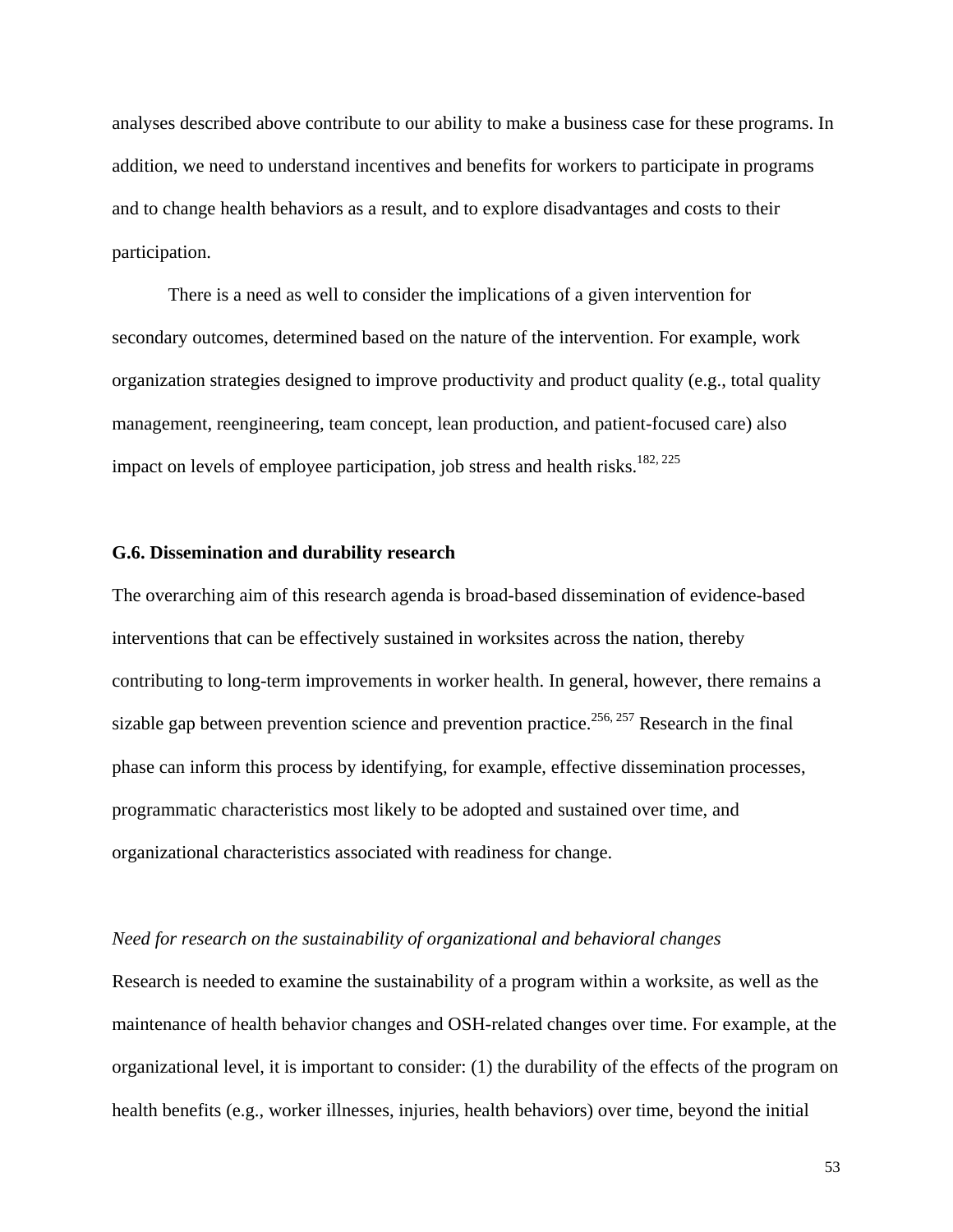program; (2) continuation of the program activities within the organizational structure (e.g., continuation of engineering controls to reduce job hazards, continuation of worksite smoking policies); and (3) building the capacity of the worksite to sustain the intervention (e.g., training workers and managers to identify and ameliorate job hazards; increasing knowledge of community-based health promotion resources). <sup>258</sup> Assessing organizational/environmental changes only at the completion of the intervention may reflect a mismatch between the research timeline and the timeline of change as it occurs in workplaces, and therefore may underestimate intervention impact. Thus, there is a need for studies that examine changes well beyond the intervention period, bearing in mind that the validity of extended follow-up assessments relies on the capability of obtaining high response rates beyond the completion of the intervention. Theories of organizational change and innovation provide a conceptual approach for how new programs ("innovations") become incorporated or "institutionalized" within organizations.<sup>258-264</sup> Institutionalization reflects a process of mutual adjustment whereby changes are made in both the intervention and the organization.<sup>265</sup> Accordingly, the innovation loses its separate identity and becomes embedded within organizational structures and a routinized part of the organization's regular activities.259, 260, 266

#### *Need for research on the process of dissemination of tested interventions*

To bridge the gap between research and implementation of evidence-based research, researchers and practitioners need to assure that the intervention has been shown to be effective, and that employers and workers are prepared and ready to adopt, implement, disseminate and institutionalize the intervention. Planning for dissemination must be structured into intervention design and made an integral part of planning from program inception, rather than a post-hoc consideration.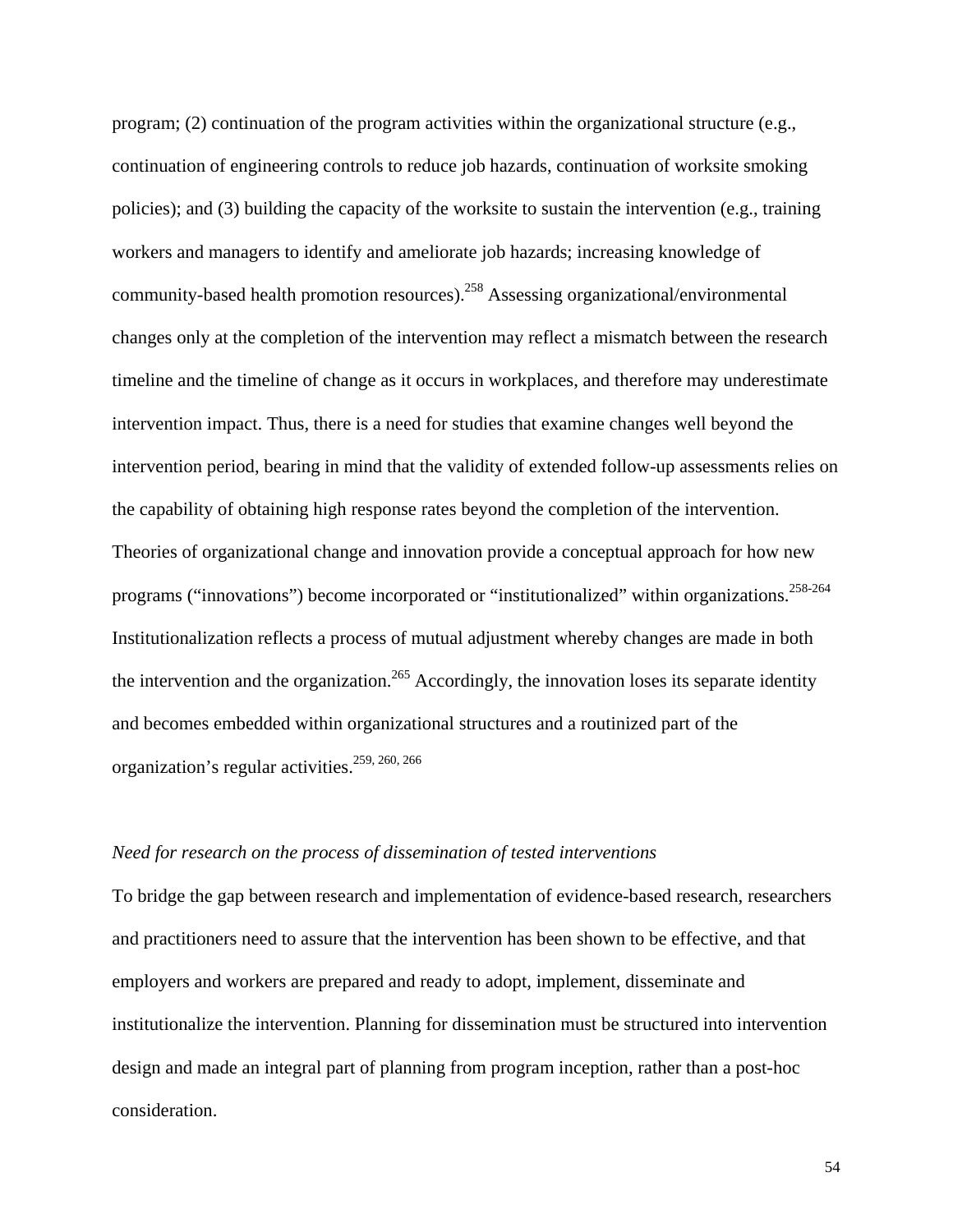Dissemination of effective interventions requires the identification of both core and adaptive elements of the intervention.<sup>267-269</sup> Core elements are those features of a program or policy that *must* be replicated to maintain the integrity of the interventions as they are transferred to new settings. For example, core elements might include factors such as the inclusion of tested, theoretically-based behavior change strategies, targeting multiple levels of influence, and the involvement of empowered community leaders.<sup>270, 271</sup> Adaptive elements include those features of an intervention that can be tailored to organizational, social and economic realities of the new setting without diluting the intervention's effectiveness.<sup>267</sup> These adaptations might include timing and scheduling issues or modifications in culturally meaningful themes through which the educational and behavior change strategies are delivered. Dissemination research could help to identify alternatives to conceptualizing transfer of intervention technology from research to the practice setting. Rather than disseminating an exact replication of specific tested interventions, program transfer might be based on core and adaptive intervention components at both the individual and community/organizational levels, through dissemination research and process evaluation.<sup>240, 272, 273</sup>

There is a need to learn more about how dissemination occurs in order to increase the effectiveness of the process. Goldenhar and colleagues<sup>225</sup> pointed to several important questions for dissemination research in OSH that are clearly applicable to dissemination of integrated OSH/WHP interventions, including: (1) What factors hinder and facilitate the dissemination of effective interventions to appropriate worksites? (2) How can we increase the speed and improve the effectiveness of the dissemination process?<sup>225</sup> Dissemination research may additionally explore: What characteristics of worksite and union leaders are associated with dissemination of integrated programs? What personnel and material resources are needed to implement and maintain prevention programs? How can we provide both written materials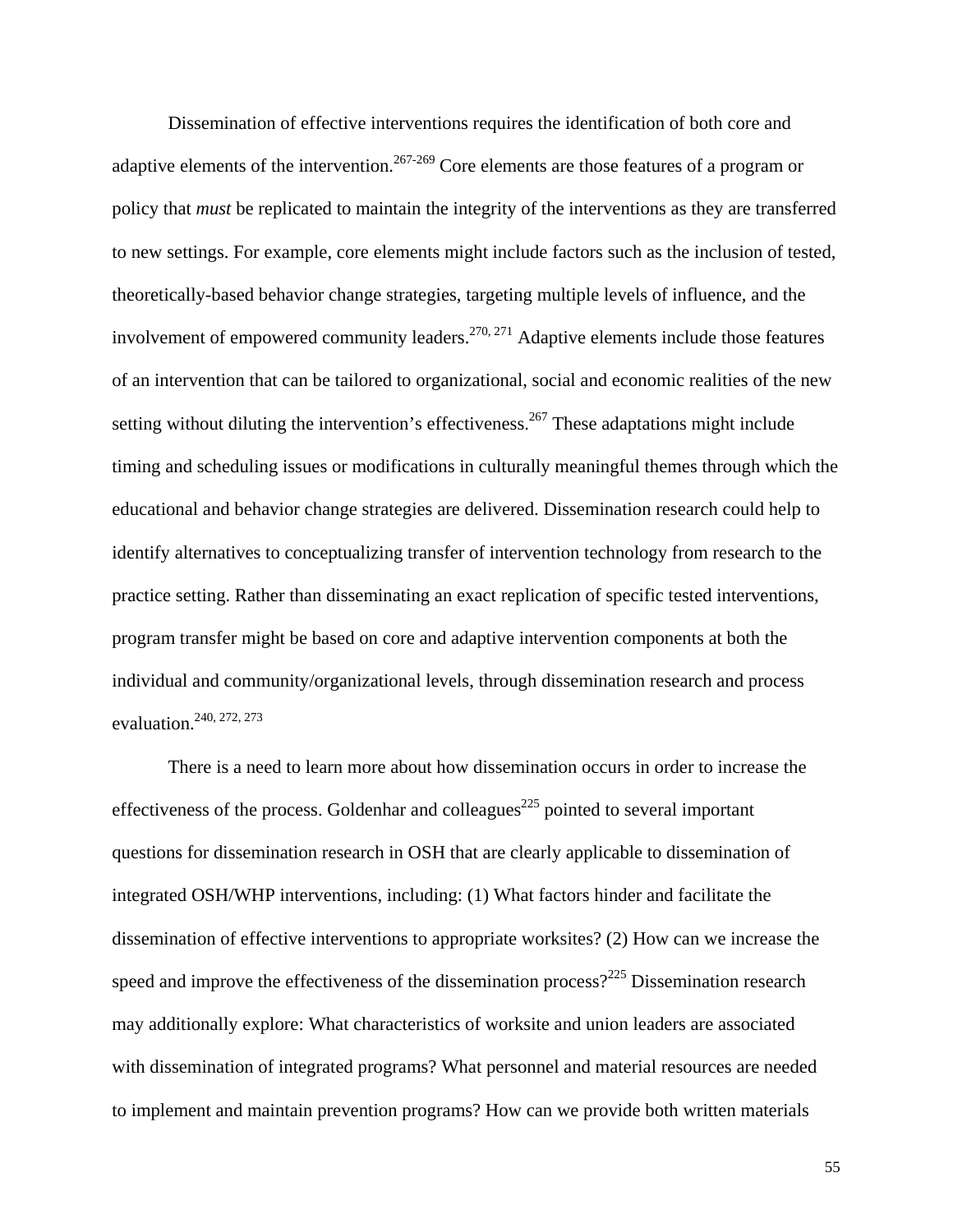and training in program implementation that will preserve fidelity to core elements? $2^{267}$ Dissemination research may also examine worksite organizational factors that may facilitate or hinder the adoption, implementation and maintenance of integrated OSH/WHP programs. Diffusion theory assumes that the unique characteristics of the adopter (i.e., worksite) interact with the specific attributes of the innovation (risk factor targets) to determine whether and when an innovation is adopted and implemented.<sup>260, 274, 275</sup>

Dissemination research can also help to identify strategies to increase participation in programs among worksites with limited resources to provide their own integrated OSH/WHP programs, such as businesses employing fewer than 50 people.<sup>111, 276</sup> Through effective dissemination of community programs, it may be possible to engage employers through outsourcing and in collaborating with other small worksites to purchase services.<sup>277</sup>

## **G.7. Barriers to research**

To accomplish this research agenda, it is important to attend to several key challenges. First, several methodological issues require careful consideration. As we discuss in Section G.4, there is a need for *diversification of research methods*, with particular attention to the development and adaptation of methods that bridge OSH and WHP. For example, although the randomized controlled design provides one rigorous method for assessing the efficacy of interventions, this study design may not be feasible or even desirable for some research questions, for example, for assessing the impacts of broad-based structural changes that require a level management commitment going beyond that which could be randomly assigned. It is important that a range of both inductive and deductive methodologies be articulated, taking advantage of the strengths of both OSH and WHP research traditions, in order to design rigorous, credible and reproducible investigations across the full range of research phases. In addition, studies must be designed with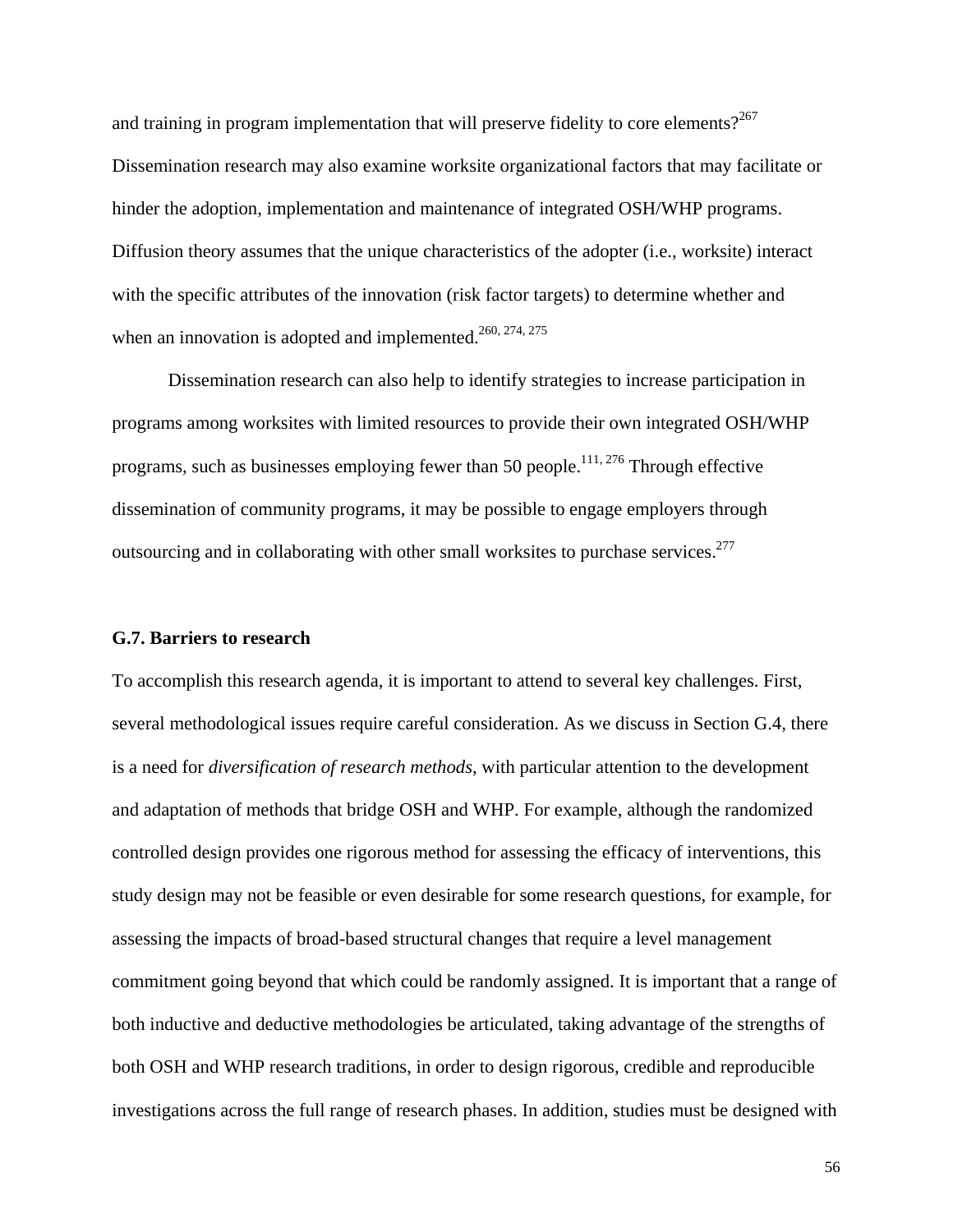careful attention to *maximizing the generalizability* of research findings. Too often only larger, more affluent, stable worksites are available for study, and the results of investigations may not be applicable to small businesses or those with more transient workforces. Worksites selected for inclusion in the studies must be representative of a larger population of worksites, and when individual workers are surveyed as part of the outcome assessment, it is important that they represent the work force from which they were sampled. The self-selection of worksites into studies may contribute to a response bias at the worksite level. In addition, there is a need for *valid and reliable measurement tools* that permit consistent assessment of outcomes across worksites participating in the research, and that are appropriate for diverse groups of workers. Finally, measurement of the full range of outcomes resulting from integrated OSH/WHP interventions requires *access to worksite data* permitting measurement of morbidity indicators, health care utilization, absenteeism, and related issues.

To accomplish the most useful research, investigators need access to a range of populations, through close collaborations with industry and labor. These relationships are best fostered over the long-term, through on-going partnerships based on a shared commitment to worker health. Such collaborations are likely to foster opportunities for observing the benefits to be derived from broad-based organizational changes integrating OSH and WHP. It is imperative that these relationships reflect the growing diversity of the labor market and the range of settings in which workers are employed, as we illustrate in our discussion of labor trends. To be effective with a range of audiences, intervention programs must take into account the assets and health strengths as well as health risks of workers of low socioeconomic status and from racial and ethnic minority groups.

Full implementation of these recommendations regarding interventions and research needed may also require changes in the ways that funders view and support OSH and WHP.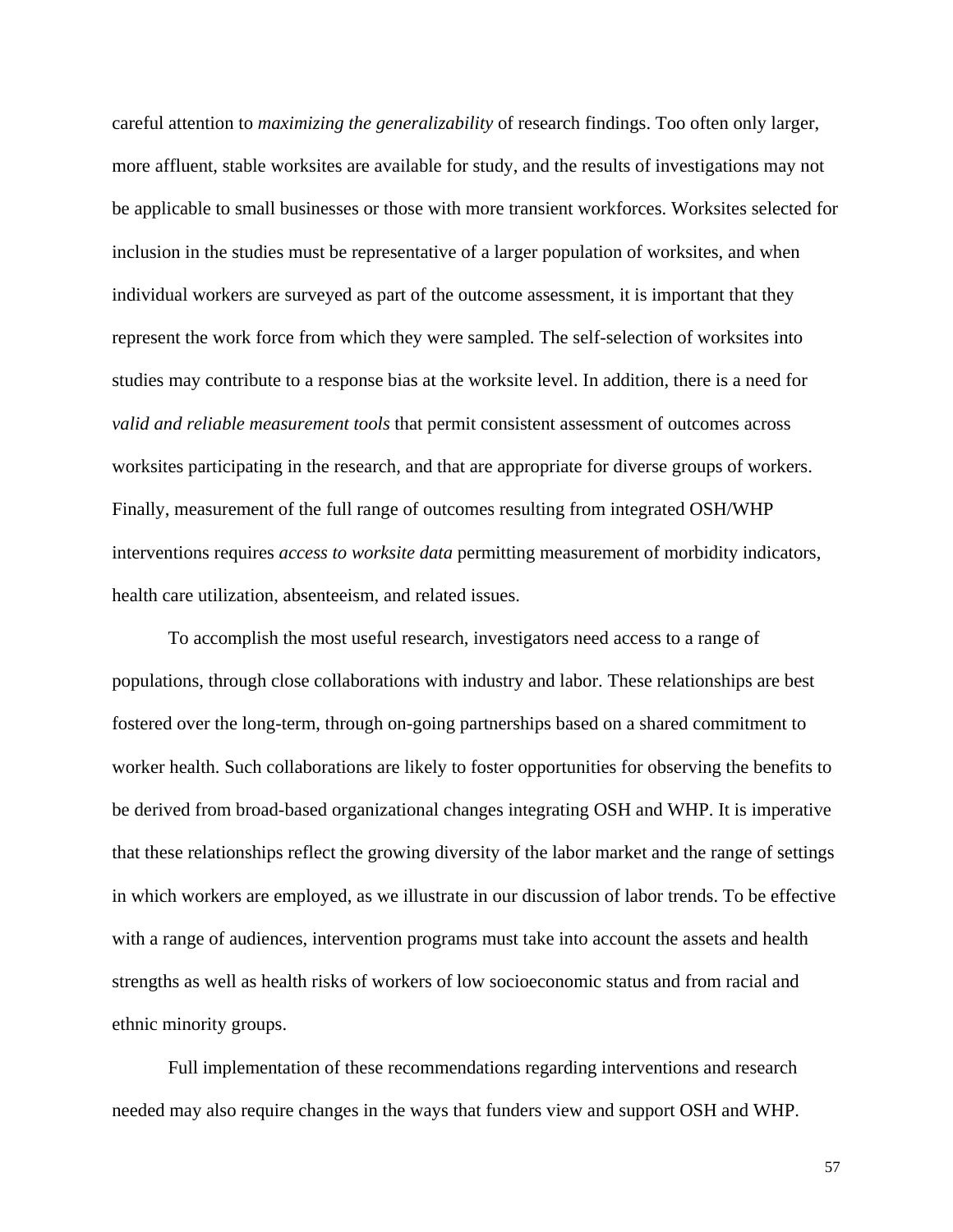Categorical funding of research initiatives has furthered the segregation of these fields. A comprehensive view of worker health would be supported by systematic funding of interdisciplinary, collaborative research and training.

## **H. Conclusions**

In conclusion, as we move forward with an agenda for integrating OSH and worksite health promotion, it is critical that rigorous scientific evidence be the cornerstone of our planning. Advancing knowledge in this area requires that we attend to barriers for scientists, including the real work of assembling multi-disciplinary teams and identifying funding sources to support integrated studies. Research to develop and test effective intervention strategies integrating OSH and WHP requires an interdisciplinary approach. Experts in these areas read different journals, attend different professional meetings, and employ different research methodologies. Indeed, these diverse backgrounds have contributed to differing ideological perspectives about responsibility for worker health. The belief that worker health begins with individual behavior change sets in motion a different set of intervention strategies from the legal formulation in the Occupational Safety and Health Act, which starts from the assumption that management bears primary responsibility for worker health and safety on the job.<sup>1</sup> Overcoming the segmentation of these fields ultimately will require an inclusive, comprehensive model of work and health, providing for resolution – or at least understanding – of our differences assumptions, vocabulary, research methods, and intervention approaches.<sup>278</sup> It is possible to expand communication streams across disciplines to support transdisciplinary/inter-disciplinary strategies, for example, through shared journals or further shared symposiums such as the NIOSH symposium for which this document was created.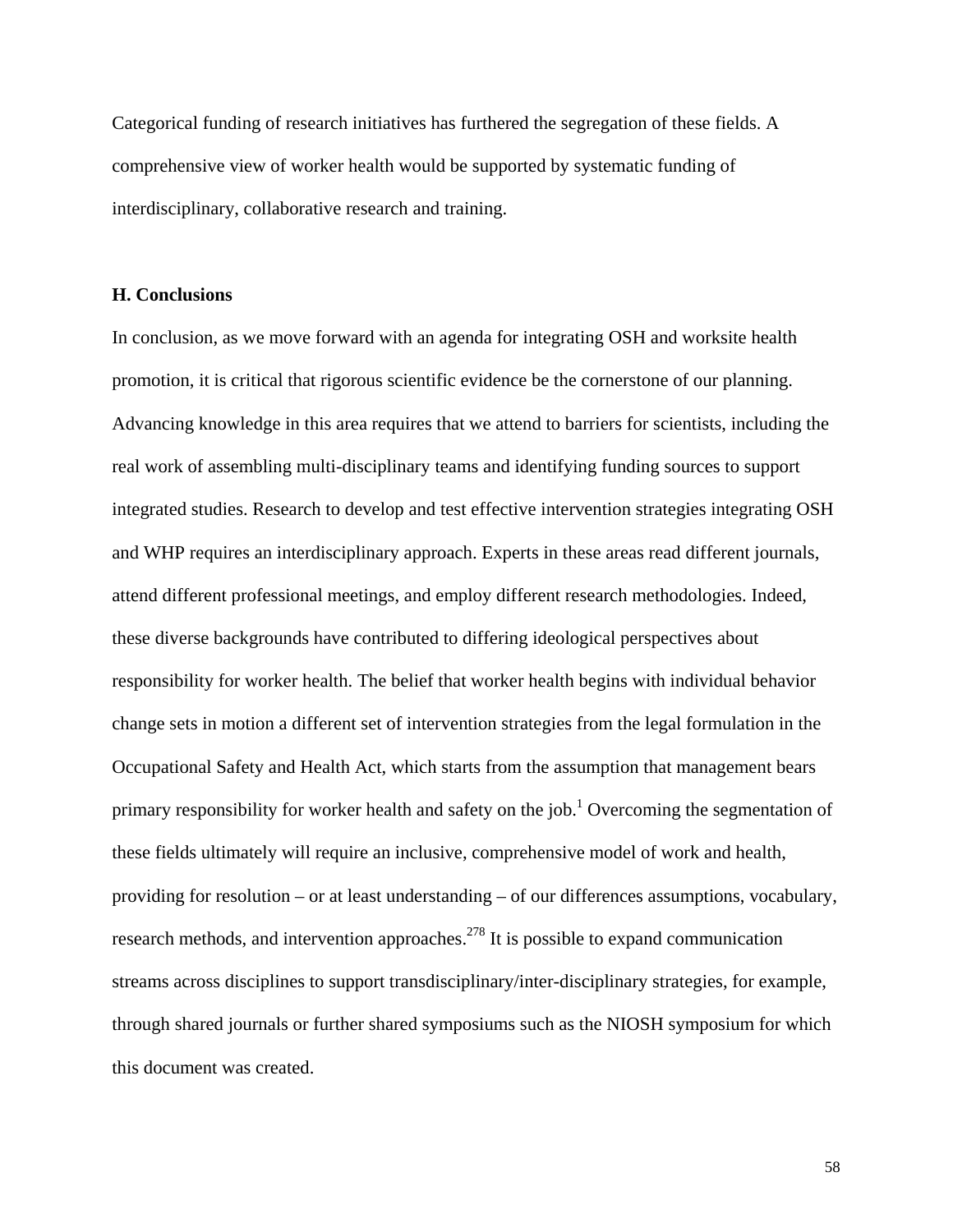One vehicle to promote this requisite collaboration may be through the creation of multidisciplinary centers of excellence, bringing together researchers across disciplines and with diverse perspectives, yet with a shared focus on a common endpoint: the health of workers. To advance the field, it is important that these multidisciplinary teams of include representation of occupational health and safety, industrial hygiene, behavioral and social sciences, organizational change, health promotion, labor education, and cost analysis, among other areas, with the ability to apply both quantitative and qualitative research methods.<sup>1, 148</sup> Together, researchers in such centers may be able to create broad-based partnerships with industry and labor in the design and evaluation of feasible and innovative interventions integrating OSH and WHP. An emerging science of interdisciplinarity can help to inform the development and structure of these centers. Stokols has articulated, for example, key processes that can contribute to the success of transdisciplinary collaboration.<sup>209</sup> Through careful planning and purposeful and strategic operations, these centers of excellence may further advance the field by developing and applying rigorous research methodologies to evaluate the efficacy, generalizability, sustainability, and disseminability of these integrated interventions across a range of worksite settings.

Implementation of these research recommendations is also likely to necessitate changes in the ways that funding agencies like the National Institutes of Health and NIOSH view worker health proposals. The budgets for these agencies are also vastly discrepant, with NIOSH receiving far fewer resources than NIH institutes such as the National Cancer Institute. An interagency collaboration to jointly support integrated OSH/WHP interventions would provide much-needed resources to advance scientific discovery. It is important that such inter-agency funding extends rather than supplants current NIOSH efforts, thereby protecting the central function of NIOSH focused on worker health protection. A related issue is the way that funders currently review research proposals. At present, proposals to address health behavior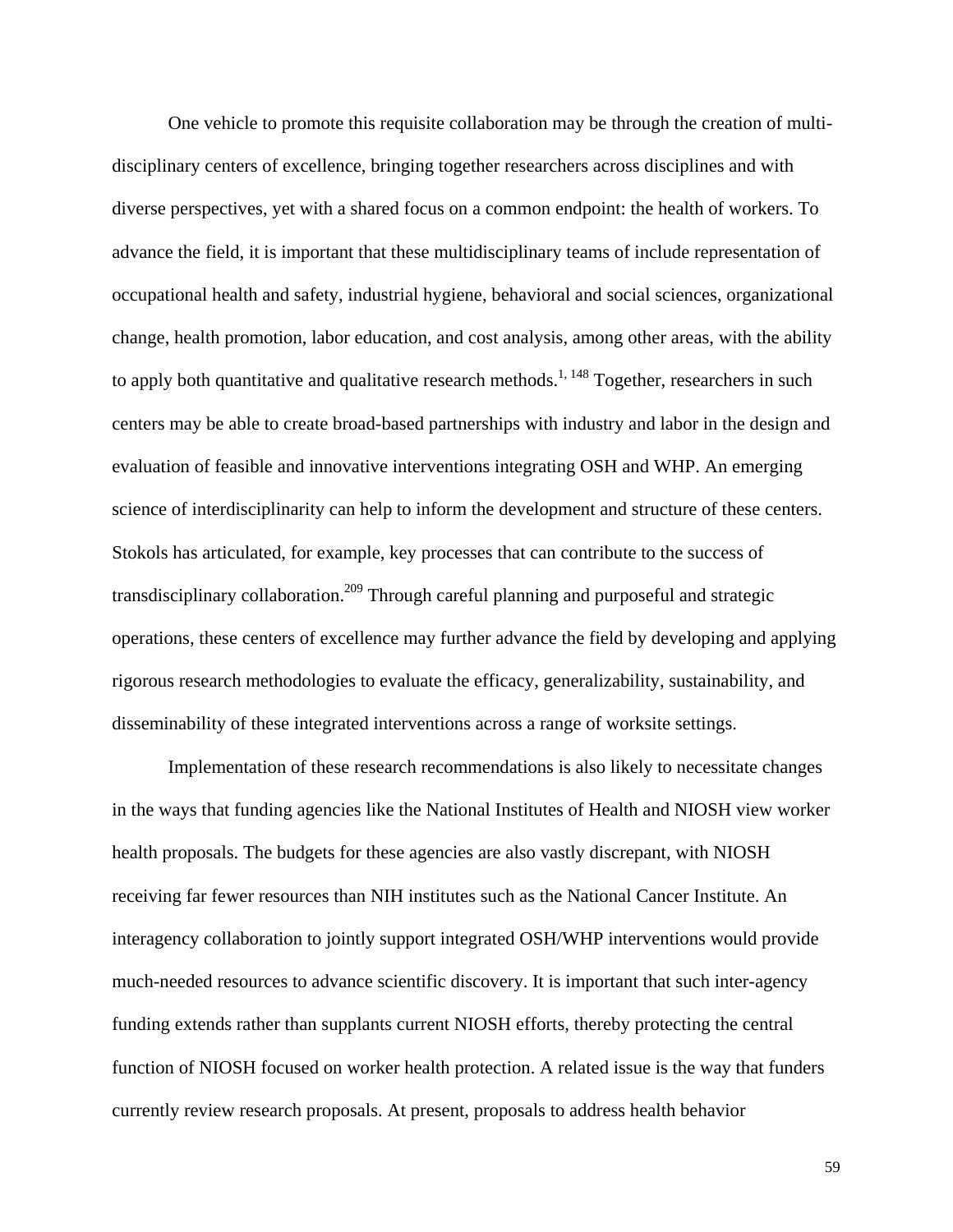interventions are handled by certain review panels in NIH, while occupational health intervention proposals are separately addressed by a special occupational health review panel. Given the unique expertise represented by these panels, it may be difficult for investigators to convince members of one or the other review panel of the importance of integrated interventions, let alone to receive a sophisticated critique of study methods unique to each discipline. If NIH agencies and NIOSH join forces to support integrated intervention research, it would also be important to convene an ad hoc reviewer panel representing expertise in multiple relevant disciplines.

We have attempted to define a comprehensive agenda for future work, structured in a step-by-step fashion. The development and dissemination of effective intervention methods will be enhanced as research is implemented across the full spectrum of the phases of research – from methods development studies through dissemination research. By combining what we have learned to date from testing of worksite health promotion interventions and OSH interventions, we are well poised to launch the next generation of research in support of worker health.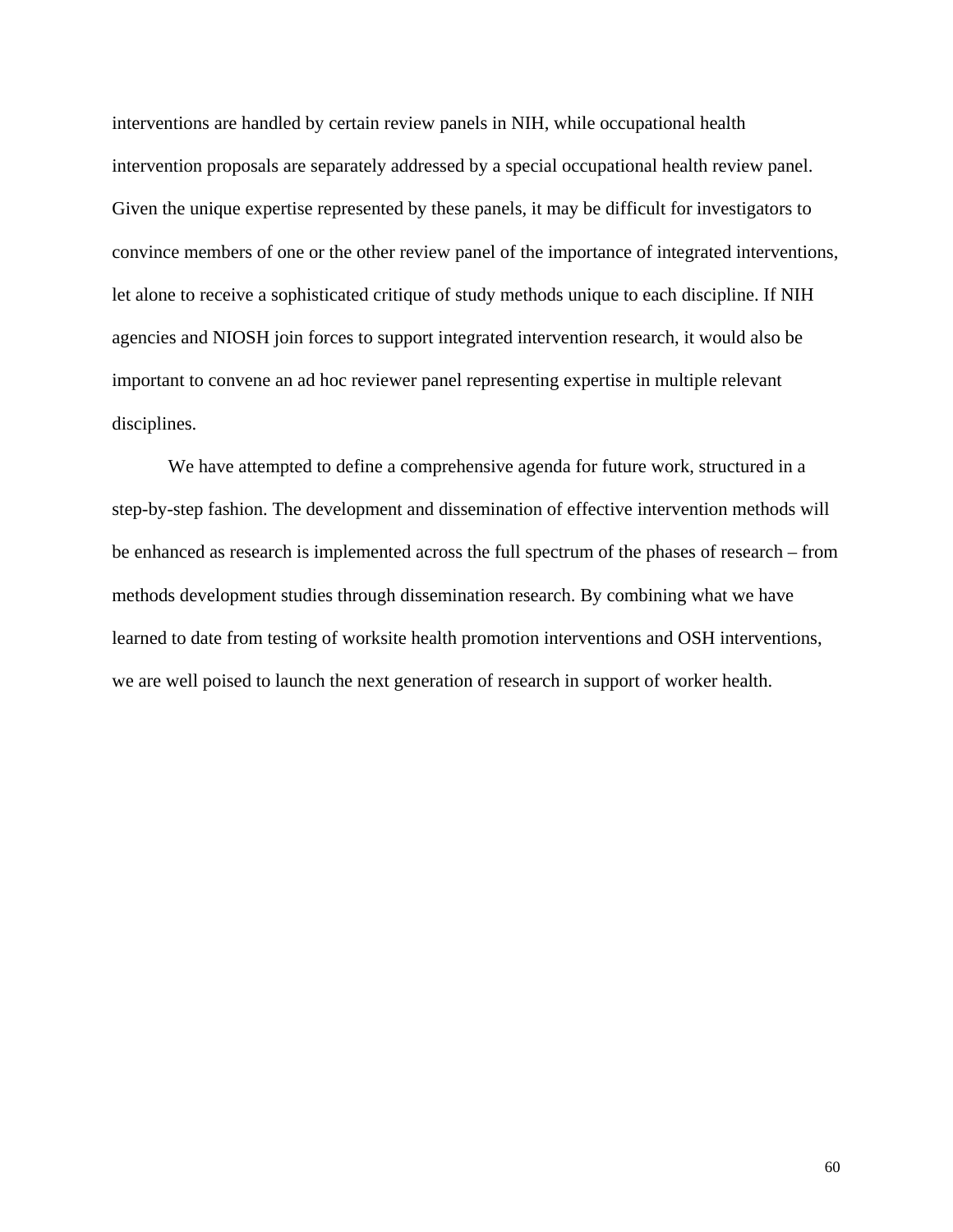## **I. Literature cited**

- 1. Sorensen, G. Smoking cessation at the worksite: What works and what is the role of occupational health?, in *Work, Smoking, and Health, A NIOSH Scientific Workshop, June 15-16, 2000* (National Institute for Occupational Safety and Health, Ed.), US Department of Health and Human Services, Public Health Service, Centers for Disease Control and Prevention, National Institute for Occupational Safety and Health; DHHS (NIOSH) Publication No. 2002-148, Cincinnati, OH, 2002.
- 2. National Institute for Occupational Safety and Health. NIOSH program plan by program areas for fiscal years 1984-89, U.S. Department of Health and Human Services, Public Health Service, Centers for Disease Control, National Institute for Occupational Safety and Health, Rockville, M.D., 1984.
- 3. McLeroy, K., Bibeau, D., Steckler, A., Glanz, K. An ecological perspective on health promotion programs. *Health Education Quarterly* 1988; 15: 351-377.
- 4. Stokols, D., Pelletier, K., Fielding, J. The ecology of work and health: Research and policy directions for the promotion of employee health. *Health Education Quarterly* 1996; 23: 137-158.
- 5. Sorensen, G., Barbeau, E., Hunt, M.K., Emmons, K. Reducing social disparities in tobacco use: A social contextual model for reducing tobacco use among blue-collar workers. *American Journal of Public Health* 2004; 94: 230-239.
- 6. LaMontagne, A. Integrating health promotion and health protection in the workplace, in *Hands-on health promotion* (V. H. P. Foundation, Ed.), IP Communications, Melbourne, Australia, in press.
- 7. Levy, B.S., Wegman, D.H. *Occupational health: Recognizing and preventing workrelated disease and injury*, Lippincott, Williams and Wilkins, Philadelphia, PA, 2000.
- 8. Green, K.L., Johnson, J.V. The effect of psychological work organization on patterns of cigarette smoking among male chemical plant employees. *American Journal of Public Health* 1990; 80: 1368-1371.
- 9. DeJoy, D., Southern, D. An integrative perspective on worksite health promotion. *Journal of Medicine* 1993; 35: 1221-1230.
- 10. U.S. Department of Health and Human Services. Healthy People 2010: Understanding and improving health and objectives for health, 2nd edition, U.S. Government Printing Office, Washington, DC, 2000.
- 11. O'Donnell, M.P. Health impact of workplace health promotion programs and methodological quality of the research literature. *Art of Health Promotion* 1997; 1: 1-7.
- 12. U.S. Preventive Services Task Force. Guide to Clinical Preventive Services: An assessment of the effectiveness of 169 interventions, International Medical Publishing, Alexandria, V.A., 1996.
- 13. Walsh, D.W., Jennings, S.E., Mangione, T., Merrigan, D.M. Health promotion versus health protection? Employees' perceptions and concerns. *Journal of Public Health Policy* 1991; 12: 148-164.
- 14. Abrams, D.B. Conceptual models to integrate individual and public health interventions: The example of the workplace, in *Proceedings of the International Conference on Promoting Dietary Change in Communities* (M. Henderson, Ed.), The Fred Hutchinson Cancer Research Center, Seattle, WA, 1991, pp. 173-194.
- 15. Chu, C., Driscoll, T., Dwyer, S. The health-promoting workplace: An integrative perspective. *The Australian and New Zealand Journal of Public Health* 1997; 21: 377- 385.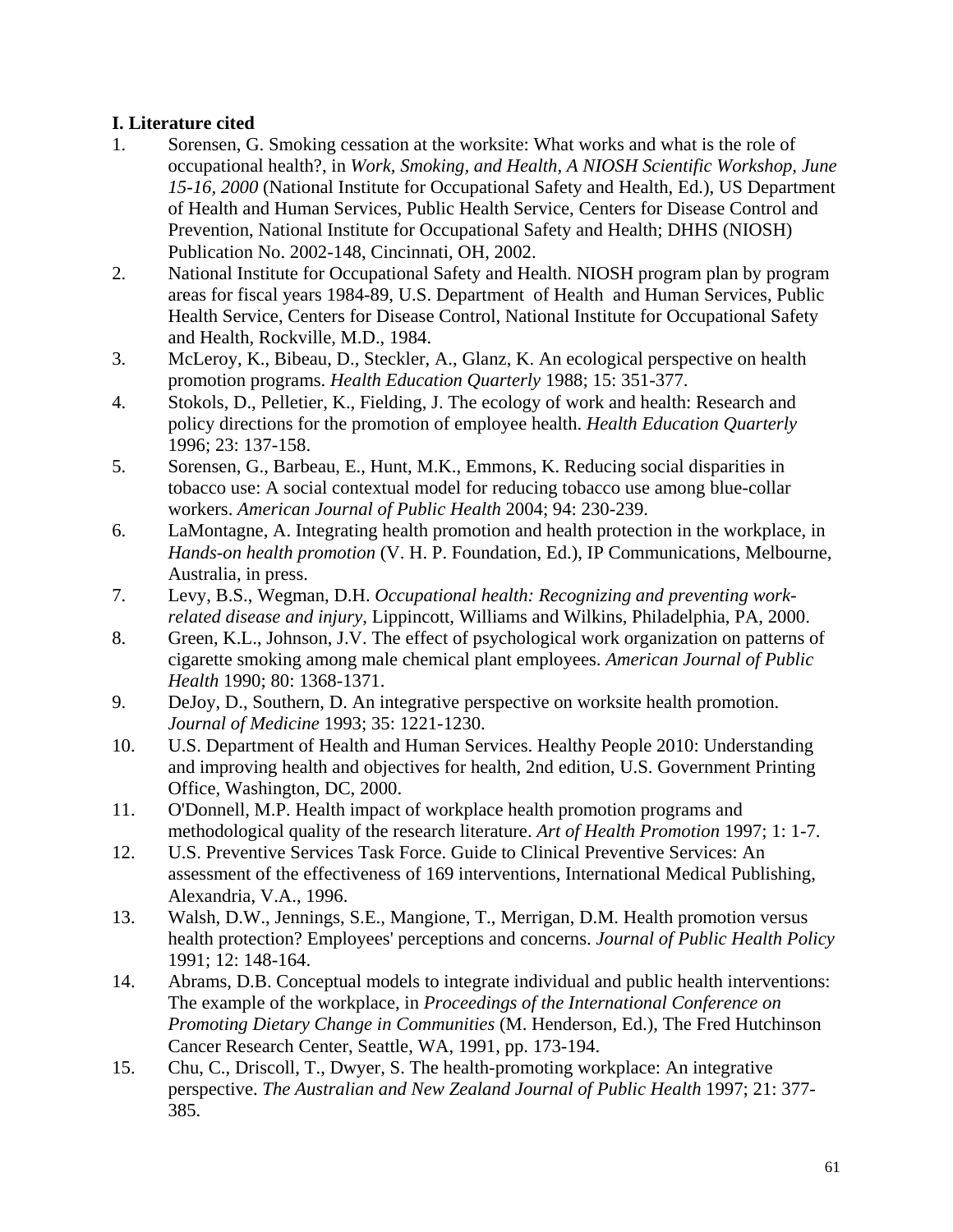- 16. Baker, E., Israel, B., Schurman, S. The integrated model: Implications for worksite health promotion and occupational health and safety practice. *Health Education Quarterly* 1996; 23: 175-188.
- 17. Blewett, V., Shaw, A. Health promotion, handle with care: Issues for health promotion in the workplace. *Journal of Occupational Health Safety* 1995; 11: 461-465.
- 18. Fielding, J.E. Smoking control at the workplace. *Annual Review of Public Health* 1991; 12: 209-234.
- 19. Robins, T., Klitzman, S. Hazard communication in a large U.S. manufacturing firm: The ecology of health education in the workplace. *Health Education Quarterly* 1988; 15: 451- 472.
- 20. Sorensen, G., Himmelstein, J.S., Hunt, M.K., Youngstrom, R., Hebert, J., Hammond, S.K., Palombo, R., Stoddard, A.M., Ockene, J. A model for worksite cancer prevention: Integration of health protection and health promotion in the WellWorks project. *American Journal of Health Promotion* 1995; 10: 55-62.
- 21. Levenstein, C. Policy implications of intervention research: Research on the social context for intervention. *American Journal of Industrial Medicine* 1996; 29: 358-361.
- 22. Green, K.L. Issues of control and responsibility in worker's health. *Health Education Quarterly* 1988; 15: 473-486.
- 23. Quinn, M.M. Occupational health, public health, worker health. *American Journal of Public Health* 2003; 93: 256.
- 24. Levenstein, C. Worksite Health Promotion. *American Journal of Public Health* 1989; 79: 11.
- 25. World Health Organization. Jakarta statement on healthy workplaces, World Health Organization, Jakarta, Indonesia, 1997.
- 26. European Network for Workplace Health Promotion. The Luxembourg declaration on workplace health promotion in the European Union, in *European Network for Workplace Health Promotion Meeting*, European Network for Workplace Health Promotion, Luxembourg, 1997.
- 27. World Health Organization. Regional guidelines for the development of healthy workplaces, World Health Organization, Western Pacific Regional Office, Shanghai, 1999, pp. 66.
- 28. World Health Organization. Anexo 6: Estrategia de promocion de la salud en los lugares de trabajo de America Latina y el Caribe, World Health Organization, Geneva, Switzerland, 2000, pp. 23.
- 29. World Health Organization. Ottawa Charter for Health Promotion, Vol. 2004, World Health Organization,, 1986.
- 30. Maes, S., Verhoeven, C., Kittel, F., Scholten, H. Effects of a Dutch worksite wellnesshealth program: The Brabantia project. *American Journal of Public Health* 1998; 88: 1037-1041.
- 31. Sorensen, G., Stoddard, A., Hunt, M.K., Herbert, J.R., Ockene, J.K., Spitz Avrunin, J., Himmelstein, J.S., Hammond, S.K. The effects of a health promotion-health protection intervention on behavior change: The WellWorks Study. *American Journal of Public Health* 1998; 88: 1685-1690.
- 32. Sorensen, G., Barbeau, E., Stoddard, A., Hunt, M.K., Kaphingst, K., Wallace, L. Promoting behavior change among working-class, multi-ethnic workers: Results of the Healthy Directions Small Business Study. *American Journal of Public Health* in press;
- 33. National Institute for Occupational Safety and Health. Worker health chartbook 2000, U.S. Department of Health and Human Services, Washington, DC, 2000.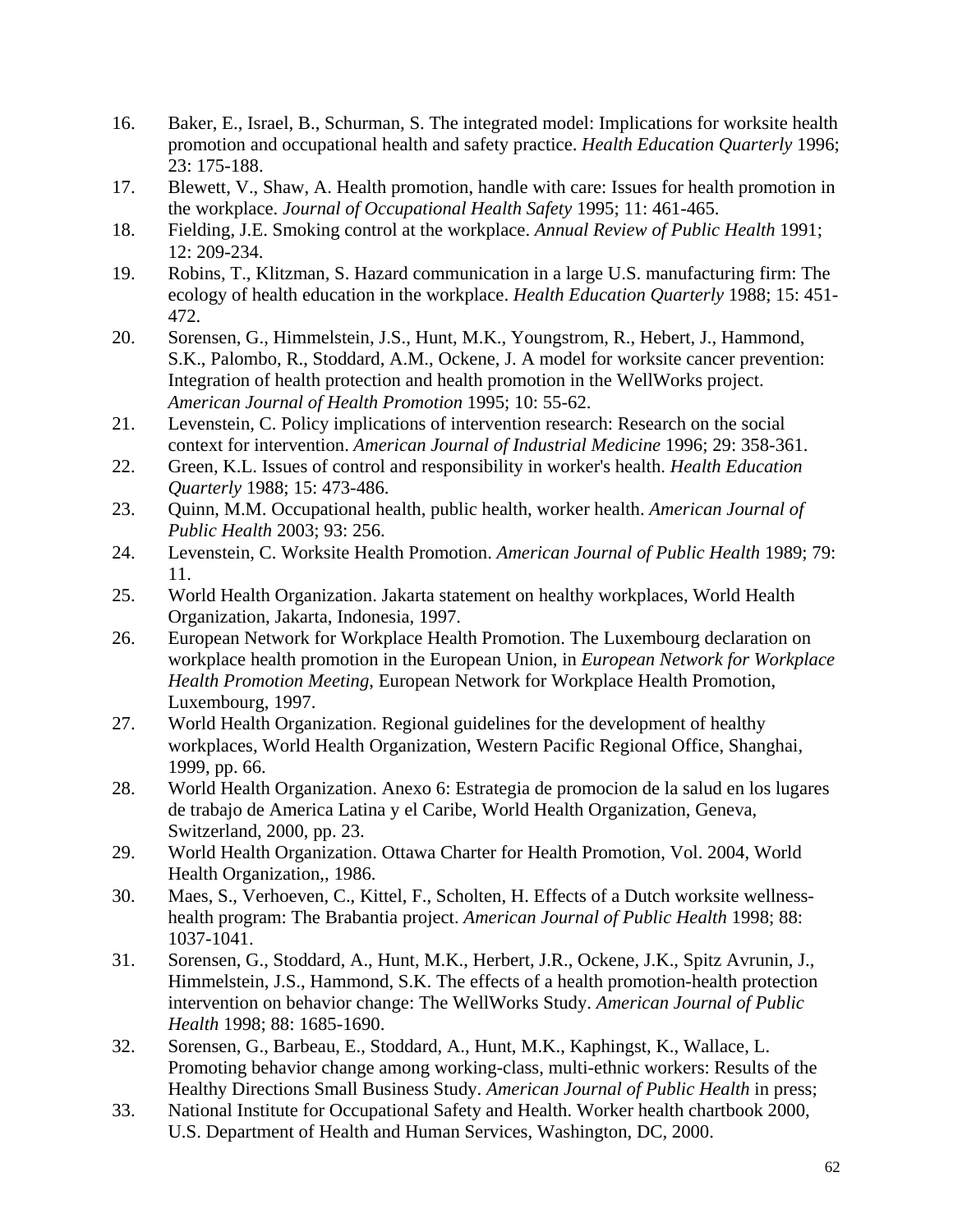- 34. Mokdad, A.H., Marks, J.S., Stroup, D.F., Gerberding, J.L. Actual causes of death in the United States, 2000. *Journal of the American Medical Association* 2004; 291: 1238-1245.
- 35. Walsh, D.C., Sorensen, G., Leonard, L. Gender, health, and cigarette smoking, in *Society and health* (B. C. I. Amick, S. Levine, A. R. Tarlov, and D. C. Walsh, Eds.), Oxford University Press, New York, NY, 1995, pp. 131-171.
- 36. Marmot, M., Theorell, T. Social class and cardiovascular disease: The contribution of work, in *The psychosocial work environment: Work organization, democratization and health* (J. Johnson, and G. Johansson, Eds.), Baywood, Amityville, NY, 1991, pp. 21-48.
- 37. Karasek, R., Gardell, B., Lindell, J. Work and non-work correlates of illness and behaviour in male and female Swedish white-collar workers. *Journal of Occupational Behaviour* 1987; 8: 187-207.
- 38. Giovino, G., Pederson, L., Trosclair, A. The prevalence of selected cigarette smoking behaviors by occupation in the United States, in *Work, Smoking and Health: A NIOSH Scientific Workshop*, Washington, D.C., 2000.
- 39. National Center for Health Statistics. Table 150. Persons enrolled in health maintenance organizations (HMOs) by geographic region and state: United States, selected years 1980-2002, in *Health, United States 2003, with chartbook on trends in the health of Americans* (National Center for Health Statistics, Ed.), National Center for Health Statistics,, Hyattsville, MD, 2003.
- 40. National Statistics (UK). The National Statistics Socio-Economic Classification (NS-SEC): Introduction, Vol. 2004, National Statistics (UK),, 2004.
- 41. Anonymous. Cigarette smoking among adults: United States, 2002. *Morbidity and Mortality Weekly Report* 2004; 53: 427-431.
- 42. Sarlio-Lahteenkorva, S., Silventoinen, K., Lahelma, E. Relative weight and income at different levels of socioeconomic status. *American Journal of Public Health* 2004; 94: 468-472.
- 43. Galobardes, B., Morabia, A., Bernstein, M.S. The differential effect of education and occupation on body mass and overweight in a sample of working people of the general population. *Annals of Epidemiology* 2000; 10: 532-537.
- 44. Everson, S.A., Siobhan, C.M., Lynch, J.W., Kaplan, G.A. Epidemiologic evidence for the relation between socioeconomic status and depression, obesity, and diabetes. *Journal of Psychosomatic Research* 2002; 53: 891-895.
- 45. Mokdad, A. H., Ford, E. S., Bowman, B. A., Dietz, W. H., Vinicor, F., Bales, V. S., Marks, J. S. Prevalence of obesity, diabetes, and obesity-related health risk factors, 2001. *JAMA* 2003; 289: 76-9.
- 46. Sorensen, G., Stoddard, A., Hammond, S.K., Hebert, J.R., Ocklene, J.K. Double jeopardy: Job and personal risks for craftspersons and laborers. *American Journal of Health Promotion* 1996; 10: 355-363.
- 47. Kant, A.K., Schatzkin, A., Block, G., Ziegler, R.G., Nestle, M. Food group intake patterns and associated nutrient profiles of the US population. *Journal of the American Dietetic Association* 1991; 91: 1532-1537.
- 48. Patterson, BH, Block, G. Food choices and the cancer guidelines. *Am J Public Health* 1988; 78: 282-286.
- 49. Conrad, K.M. Effect of worksite health promotion programs on employee absenteeism. *AAOHN Journal* 1990; 38: 573-580.
- 50. Bradbury, J.A. The policy implications of differing concepts of risk. *Science, Technology & Human Values* 1989; 14: 381-396.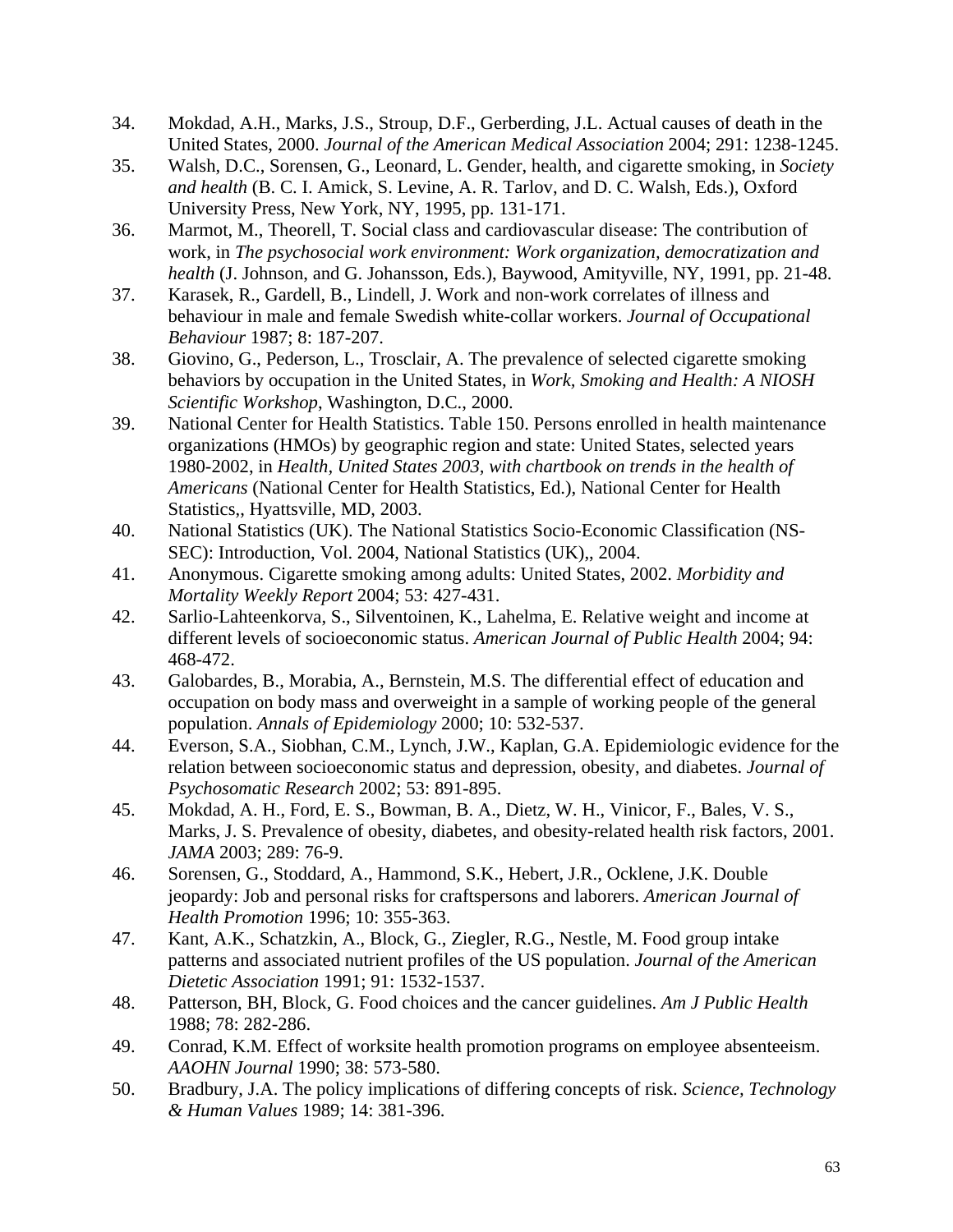- 51. Baker, F. Risk communication about environmental hazards. *Journal of Public Health Policy* 1990; 11: 341-359.
- 52. Fischoff, B., Bostrom, A., Quadrel, M.J. Risk perception and communication. *Annual Review of Health* 1993; 14: 183-200.
- 53. Warshaw, L.J., Messite, J. Health protection and promotion in the workplace: An overview, in *Encyclopaedia of occupational health and safety* (J. M. Stellman, Ed.), International Labour Office, Geneva, Switzerland, 1998, pp. 79-89.
- 54. Morris, W., Conrad, K., Marcantonio, R., Marks, B., Ribisl, K. Do blue-collar workers perceive the worksite health climate differently than white-collar workers? *Journal of Health Promotion* 1999; 13: 319-324.
- 55. Sorensen, G., Stoddard, A., Ockene, J.K., Hunt, M.K., Youngstrom, R. Worker participation in an integrated health promotion/health protection program: Results from the WellWorks Project. *Health Education Quarterly* 1996; 23: 191-203.
- 56. Ozminkowski, R.J., Ling, D., Goetzel, R.Z., Bruno, J.A., Rutter, K.R., Isaac, F., Wang, S. Long-term impact of Johnson & Johnson's Health & Wellness Program on health care utilization and expenditures. *Journal of Occupational and Environmental Medicine* 2002; 44: 21-29.
- 57. Golaszewski, T. Shining lights: Studies that have most influenced the understanding of health promotion's financial impact. *American Journal of Health Promotion* 2001; 15: 332-340.
- 58. Martinson, B.C., Crain, A.L., Pronk, N.P., O'Connor, P.J., Maciosek, M.V. Changes in physical activity and short-term changes in health care charges: A prospective cohort study of older adults. *Preventive Medecine* 2003; 37: 319-326.
- 59. Aldana, S.G. Financial impact of health promotion programs: A comprehensive review of the literature. *American Journal of Health Promotion* 2001; 15: 296-320.
- 60. Harris, J.R., Holman, P.B., Carande-Kulis, V.G. Financial impact of health promotion: We need to know much more, but we know enough to act. *American Journal of Health Promotion* 2001; 15: 378-382.
- 61. Aldana, S.G., Pronk, N.P. Health promotion programs, modifiable health risks, and employee absenteeism. *Journal of Occupational and Environmental Medicine* 2001; 43: 36-46.
- 62. Sexner, S., Gold, D., Anderson, D., Williams, D. The impact of a worksite health promotion program on short-term disability usage. *Journal of Occupational and Environmental Medicine* 2001; 43: 25-29.
- 63. Evans, C.J. Health and work productivity assessment: State of the art or state of flux. *Journal of Occupational and Environmental Medicine* 2004; 46: S3-S11.
- 64. Goetzel, R.Z., Long, S.R., Ozminkowski, R.J., Hawkins, K., Wang, S., Lynch, W. Health, absence, disability and presenteeism cost estimates of certain physical and mental health conditions affecting US employers. *Journal of Occupational and Environmental Medicine* 2004; 46: 398-412.
- 65. Ozminkowski, R.J., Goetzel, R.Z., Chang, S., Long, S. The application of two health and productivity instruments at a large employer. *Journal of Occupational and Environmental Medicine* 2004; 43: 635-648.
- 66. Lahiri, S., Markkanen, P., Levenstein, C. Cost effectiveness of interventions to reduce occupational back pain, in *The World Health Report 2002: Reducing Risks, Promoting Healthy Life*, World Health Organization, Geneva, Switzerland, 2002.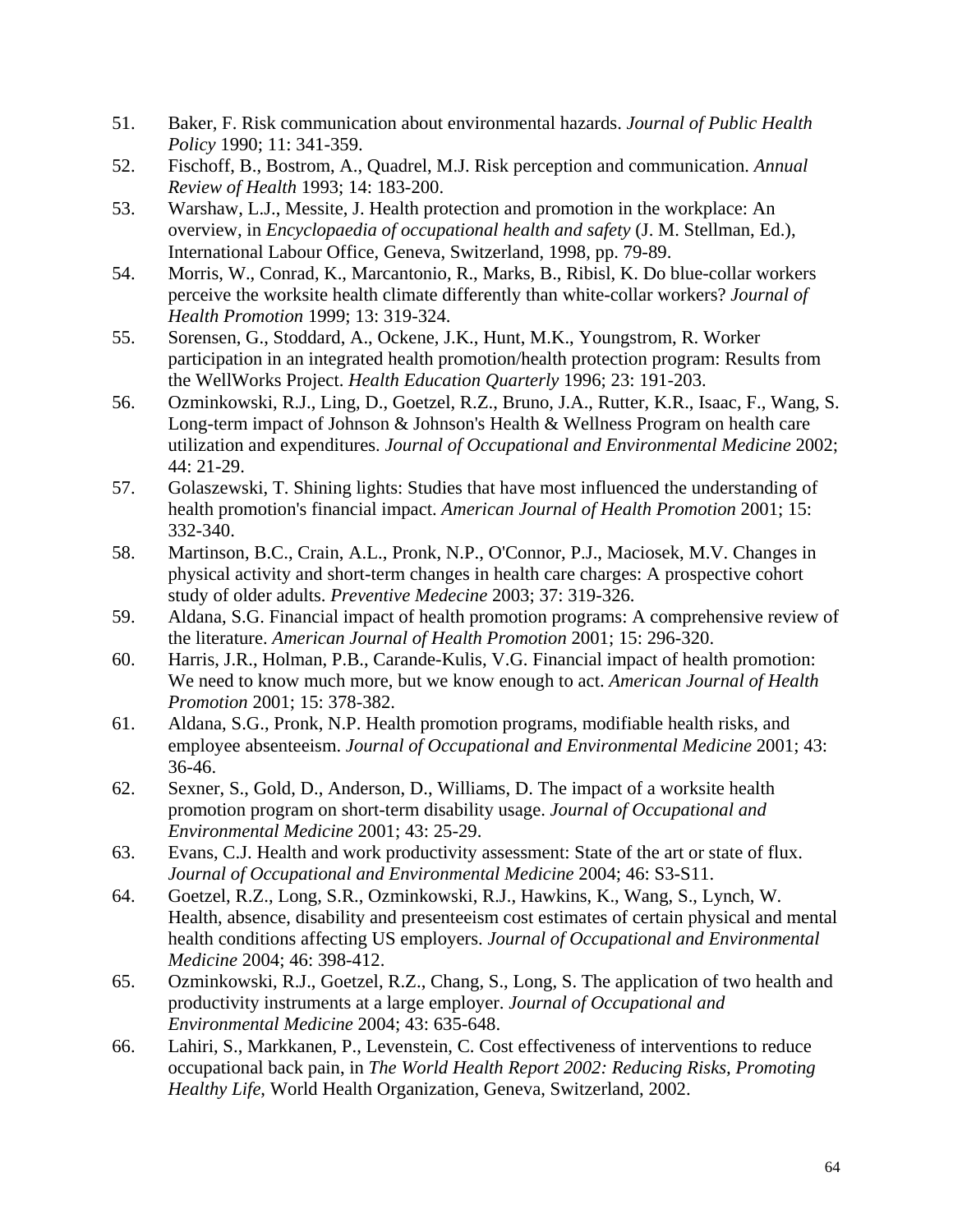- 67. Lahiri, S., Markkanen, P., Levenstein, C. The cost effectiveness of occupational health interventions: Preventing occupational back pain. *American Journal of Industrial Medicine* in review;
- 68. Lahiri, S., Levenstein, C., Imel-Nelson, D., Rosenberg, B.J. The cost effectiveness of occupational health interventions: Prevention of silicosis. *American Journal of Industrial Medicine* in review;
- 69. Lahiri, S., Gold, J., Levenstein, C. Esitmation of net-costs for prevention of occupational low back pain: Three case studies from the US. *American Journal of Industrial Medicine* in review;
- 70. Seabury, S.A., Lakdawalla, D., Reville, R.T. The economics of integrating injury prevention and health promotion programs, in *Steps to a Healthier U.S. Workforce*, National Institute of Occupational Safety and Health, Washington, DC, 2004.
- 71. Goetzel, R.Z. Policy and practice: Examining the value of integrating occupational health and safety and health promotion programs in the workplace, in *Steps to a Healthier U.S. Workforce*, National Institute of Occupational Safety and Health, Washington, DC, 2004.
- 72. Taylor, C.A. The corporate response to rising health care costs, The Conference Board of Canada, Ottawa, ON, 1996.
- 73. Occupational Safety and Health Administration. OSHA Facts, Occupational Safety and Health Administration, U.S. Department of Labor, Washington, DC, 1996.
- 74. Occupational Safety and Health Administration. TED 8.1a Revised Voluntary Protection Programs (VPP) policies and procedures manual, Occupational Safety and Health Administration,, Washington, DC, 1996.
- 75. Henshaw, J.L. Address of the Assistant Secretary of the US Occupational Safety and Health Administration, in *VPPPA 18th Annual Conference* (Occupational Safety and Health Administration, Ed.), Orlando, FL, 2002.
- 76. Office of Technology Assessment. Preventing illness and injury in the workplace, Office of Technology Assessment, Congressional Board of the 99th Congress, US Government Printing Office, Washington, DC, 1985.
- 77. Frick, K., Wren, J. Reviewing occupational health and safety management: Multiple roots, diverse perspectives and ambiguous outcomes, in *Systematic occupational health and safety management: Perspectives on an international development* (K. Frick, P. L. Jensen, M. Quinlan, and T. Wilthagen, Eds.), Elsevier, Amsterdam, Netherlands, 2000, pp. 17-42.
- 78. Frick, K., Jensen, P.L., Quinlan, M., Wilthagen, T. Systematic occupational health and safety management: An introduction to a new strategy for occupational safety, health and well-being, in *Systematic occupational health and safety management: Perspectives on an international development* (K. Frick, P. L. Jensen, M. Quinlan, and T. Wilthagen, Eds.), Elsevier, Amsterdam, Netherlands, 2000, pp. 1-14.
- 79. Occupational Safety and Health Administration. Safety and health program management guidelines: Issuance of voluntary guidelines, Occupational Safety and Health Administration, Department of Labor, Washington, DC, 1989.
- 80. Occupational Safety and Health Administration. Draft proposed safety and health program rule, Vol. 2001, U.S Department of Labor, 1998.
- 81. Needleman, C.E. OSHA at the crossroads: Conflicting frameworks for regulating OHS in the United States, in *Systematic occupational health and safety management: Perspectives on an international development* (K. Frick, P. L. Jensen, M. Quinlan, and T. Wilthagen, Eds.), Elsevier, Amsterdam, Netherlands, 2000, pp. 67-85.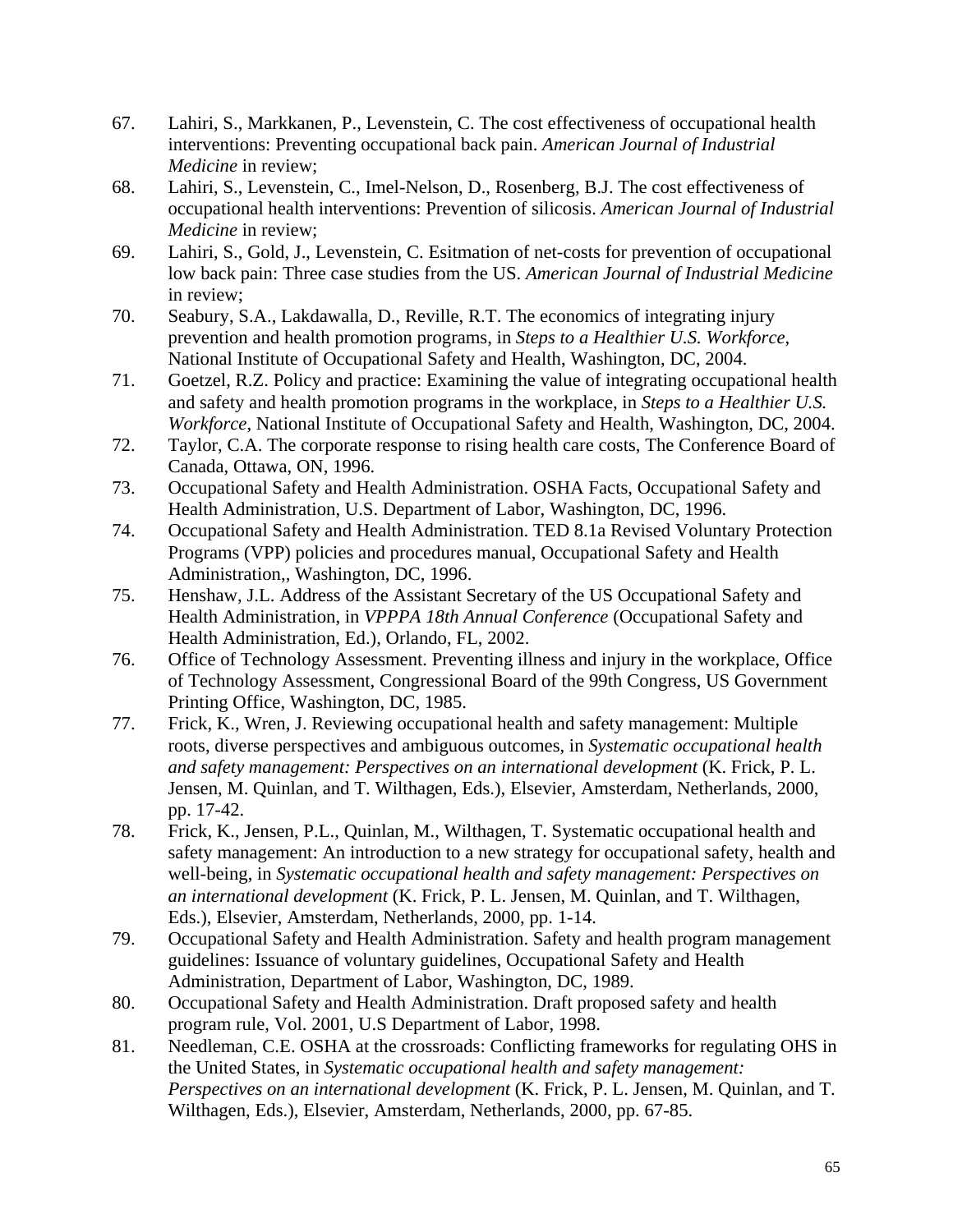- 82. LaMontagne, A.D., Youngstrom, R.A., Lewiton, M., Stoddard, A.M., McLellan, D., Wallace, L.M., Barbeau, E., Sorensen, G. Assessing and intervening on OSH programs: Effectiveness evaluation of the WellWorks-2 intervention in fifteen manufacturing worksites. *Occupational and Environmental Medicine* 2004; 61: 651-660.
- 83. Barbeau, E., Roelofs, C., Youngstrom, R., Sorensen, G., Stoddard, A.M., LaMontagne, A.D. Assessment of occupational safety and health programs in small businesses. *American Journal of Industrial Medicine* 2004; 45: 371-379.
- 84. Levenstein, C., Wooding, J. *The point of production: Work environment in advanced and industrialized societies*, Guilford Press, New York, NY, 1999.
- 85. Noble, C. *Liberalism at work: The rise and fall of OSHA*, Temple University Press, Philadelphia, PA, 1986.
- 86. Hamilton, A. *Exploring the dangerous trades: The autobiography of Alice Hamilton, MD*, Little Brown and Company, Boston, MA, 1943.
- 87. Roelofs, C., Barbeau, E., Moure-Eraso, R., Ellenbecker, M.J. Prevention strategies in industrial hygiene: A critical literature review. *American Industrial Hygiene Association Journal* 2003; 64: 62-67.
- 88. Goldenhar, L.M., Schulte, P.A. Intervention research in occupational health and safety. *Journal of Occupational Medicine* 1994; 36: 763-775.
- 89. Zwerling, C., Daltroy, L.H., Fine, L.J., Johnston, J.J., Melius, J., Silverstein, B.A. Design and conduct of occupational injury intervention studies: A review of evaluation strategies. *American Journal of Industrial Medicine* 1997; 32: 164-179.
- 90. Johnston, J.J., Cattledge, G.T.H., Collins, J.W. The efficacy of training for occupational injury control. *Occupational Medicine* 1994; 9: 147-158.
- 91. Karas, B.E., Conrad, K.M. Back injury prevention interventions in the workplace: An integrative review. *AAOHN Journal* 1996; 44: 189-196.
- 92. Guastello, S.J. Do we really know how well our occupational accident prevention programs work? *Safety Science* 1993; 16: 445-463.
- 93. Shannon, H.S., Robson, L.S., Sale, J.E.M. Creating safer and healthier workplaces: Role of organizational factors and job characteristics. *American Journal of Industrial Medicine* 2001; 40: 319-334.
- 94. Rivara, F.P., Thompson, D.C. Systematic reviews of injury prevention strategies for occupational injuries: An overview. *American Journal of Preventive Medicine* 2000; 18: 1-3.
- 95. Eakin, J.M., Lamm, P., Limborg, H.J. International perspectives on the promotion of health and safety in small workplaces, in *Systematic OHS management: Perspectives on an international development* (J. P. L. Frick K., Quinlan M., Wilthagen T., Ed.), Elsevier Press, Amsterdam, Netherlands, 2000.
- 96. U.S. Small Business Administration, Office of Advocacy. Characteristics of small business employees and owners, 1997, Vol. 2004, U.S. Small Business Administration, Office of Advocacy,, 2003.
- 97. Lusk, S.L., Raymond, D.M. 3rd. Impacting health through the worksite. *Nursing Clinics of North America* 2002; 37: 247-256.
- 98. National Institute for Occupational Safety and Health. National occupational research agenda: Organization of work, Vol. 2004, Centers for Disease Control and Prevention, 1999.
- 99. Rosenstock, L., Olenec, C., Wagner, G.R. The National Occupational Research Agenda: A model of broad stakeholder input into priority setting. *American Journal of Public Health* 1998; 88: 353-356.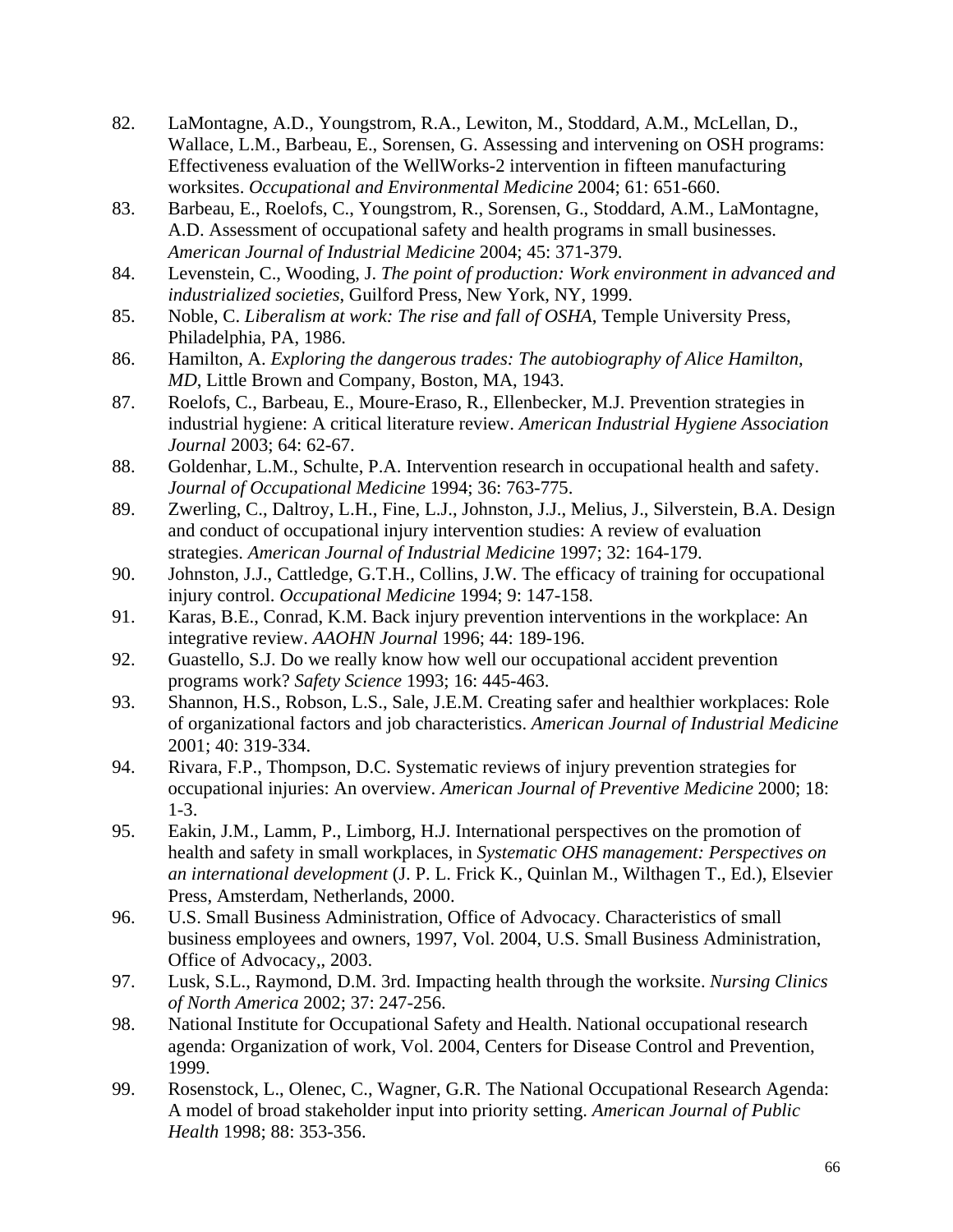- 100. National Institute for Occupational Safety and Health. National Occupational Research Agenda: Intervention effectiveness, Vol. 2004, National Institute for Occupational Safety and Health,, 2004.
- 101. O'Donnell, M.P. (Ed.) *Health promotion in the workplace, 3rd edition*, Delmar Thomson Learning, Toronto, ON, 2002.
- 102. Partnership for Prevention. Prevention priorities: Employers guide to the highest value preventive services, Partnership for Prevention,, Washington, DC, 2001.
- 103. Harris, J.S., Fries, J. The health effects of health promotion, in *Health promotion in the workplace, 3rd edition* (M. P. O'Donnell, Ed.), Delmar Thompson Learning, Toronto, ON, 2002, pp. 1-22.
- 104. O'Donnell, M.P., McDonald, T., Harris, J. Design of workplace health promotion programs, in *Health promotion in the workplace, 3rd edition* (M. P. O'Donnell, Ed.), Delmar Thomson Learning, Toronto, ON, 2002, pp. 49-77.
- 105. Business for Social Responisibility, Corporate Social Responisibility. Issue Brief: Health and Wellness, Vol. 2004, Business for Social Responisibility,, 2004.
- 106. Centers for Disease Control and Prevention, National Center for Health Statistics. National Health Interview Survey, Centers for Disease Control and Prevention, National Center for Health Statistics,, Atlanta, GA, 1994.
- 107. Grosch, J., Alterman, T., Petersen, M., Murphy, L. Worksite health promotion programs in the U.S.: Factors associated with availability and participation. *American Journal of Health Promotion* 1998; 13: 36-45.
- 108. Linnan, L.A., Sorensen, G., Colditz, G., Klar, N., Emmons, K. Using theory to understand the multiple determinants of low participation in worksite health promotion programs. *Health Education and Behavior* 2001; 28: 591-607.
- 109. Conrad, P. Wellness in the work place: Potentials and pitfalls of work-site health promotion. *Milbank Quarterly* 1987; 65: 255-275.
- 110. Gebhardt, D.L., Crump, C. Employee fitness and wellness programs in the workplace. *American Psychology* 1990; 262-272.
- 111. Glasgow, R.E., McCaul, K.D., Fisher, K.J. Participation in worksite health promotion: A critique of the literature and recommendations for future practice. *Health Education Quarterly* 1993; 20: 391-408.
- 112. Erfurt, J. The Wellness Outreach at Work program: A step-by-step guide, National Institutes of Health, Washington, D.C., 1995.
- 113. Association for Worksite Health Promotion. *1999 National Worksite Health Promotion Survey*, Association for Worksite Health Promotion, Northbrook, IL, 1999.
- 114. Linnan, L., Fava, J.L., Thompson, B., Emmons, K.M., Basen-Engquist, K., Probart, C., Hunt, M.K., Heimendinger, J. Measuring participatory strategies: Instrument development for worksite populations. *Health Education Research* 1999; 14: 371-386.
- 115. Alexy, B. Workplace health promotion and the blue-collar worker. *American Association of Occupational Health Nurses Journal* 1990; 38: 12-16.
- 116. Eriksen, M.P., Gottlieb, N.H. A review of the health impact of smoking control at the workplace. *American Journal of Health Promotion* 1998; 13: 83-104.
- 117. Moher, M., Hey, K., Lancaster, T. Workplace interventions for smoking cessation. *The Cochrane Library* 2003; 3:
- 118. Abrams, D.B., Orleans, C.T., Niaura, R.S., Goldstein, M.G., Prochaska, J.O., Velicer, W. Integrating individual and public health perspectives for treatment of tobacco dependence under managed health care: A combined stepped-care and matching model. *Annals of Behavioral Medicine* 1996; 18: 290-304.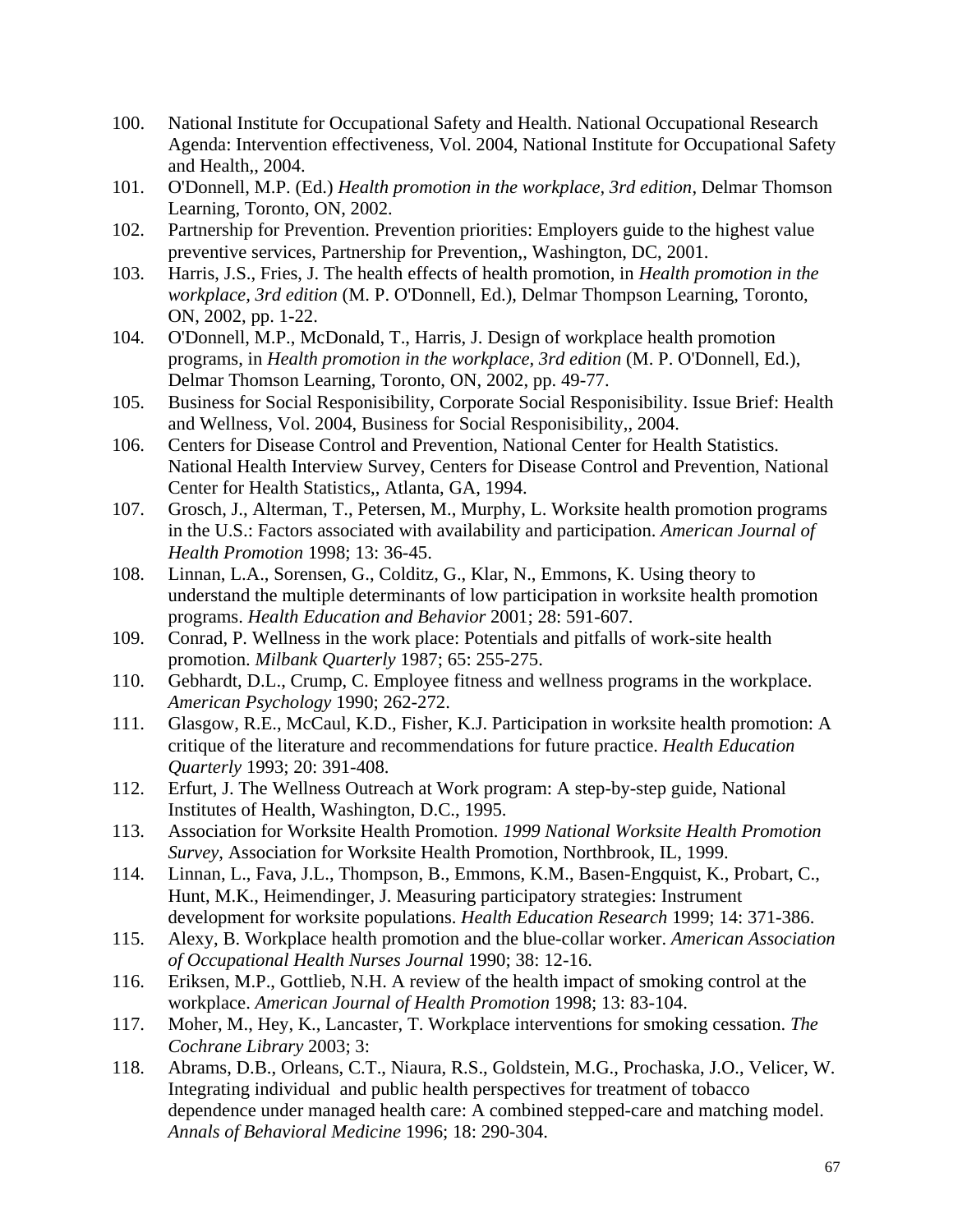- 119. Glasgow, R.E., McKay, H., Piette, J., Reynolds, K.D. The RE-AIM framework for evaluating interventions: What can it tell us about approaches to chronic illness management? *Patient Education and Counseling* 2001; 44: 119-127.
- 120. Rimer, B.K., Orleans, C.T., Fleisher, L., Cristinzio, S., Resch, N., Telepchak, J., Keintz, M.K. Does tailoring matter? The impact of a tailored guide on ratings and short-term smoking-related outcomes for older smokers. *Health Education Research* 1994; 9: 69-84.
- 121. King, E, Rimer, BK, Seay, J, Balshem, A, Enstrom, PF. Promoting mammography use through progressive interventions: Is it effective? *Am J Public Health* 1994; 84: 104-106.
- 122. Velicer, W.F., Prochaska, J.O., Bellis, J.M., DiClemente, C.C., Rossi, J.S., Fava, J.L., Steiger, J.H. An expert system intervention for smoking cessation. *Addictive Behaviors* 1993; 18: 269-290.
- 123. Curry, S.J., McBride, C.M., Grothaus, L.C., Louie, D., Wagner, E.H. A randomized trial of self-help materials personalized feedback and telephone counseling with nonvolunteer smokers. *Journal of Consulting and Clinical Psychology* 1995; 63: 1005-1014.
- 124. Rimer, B.K., Glassman, B. Tailoring communications for primary care settings. *Methods of Information in Medicine* 1997; 37: 171-177.
- 125. Stillman, F.A., Becker, D.M., Swank, R.T. Ending smoking at the Johns Hopkins Medical Institutions. *Journal of the American Medical Association* 1990; 246: 1565- 1592.
- 126. Marcus, B.H., Emmons, K.M., Abrams, D.B., Marshall, R.M., Kane, M, Novotny, T.E., Etzel, R.A. Restrictive workplace smoking policies: Impact on nonsmoker's tobacco exposure. *Journal of Public Health Policy* 1992; 13: 42-51.
- 127. Hammond, S.K., Sorensen, G., Youngstrom, R., Ockene, J.K. Occupational exposure to environmental tobacco smoke. *Journal of the American Medical Association* 1995; 37: 453-460.
- 128. Paulozzi, L.J., Spengler, R.F., Gower, G.A. An evaluation of the Vermont Worksite Smoking Law. *Public Health Reports* 1992; 107: 724-726.
- 129. Kinne, S., Kristal, A.R., White, E. Worksite smoking policies: Their population impact in Washington State. *American Journal of Public Health* 1993; 83: 1031-1033.
- 130. Woodruff, T.J., Rosbrook, B., Pierce, B., Glantz, S.T. Lower levels of cigarette consumption found in smoke-free workplaces in California. *Archives of Internal Medicine* 1993; 153: 1485-1493.
- 131. Brigham, J., Gross, J., Stitzer, M.L. Effects of a restricted worksite smoking policy on employees who smoke. *American Journal of Public Health* 1994; 84: 773-778.
- 132. Pierce, J.P., Shanks, T.G., Pertschuk, M. Do smoking ordinances protect non-smokers from environmental tobacco smoke at work? *Tobacco Control* 1994; 3: 15-20.
- 133. Jeffery, R.W., French, S.A., Raether, C., Baxter, J.E. An environmental intervention to increase fruit and salad purchases in a cafeteria. *Preventive Medicine* 1994; 23: 788-792.
- 134. Sorensen, G., Rigotti, N., Rosen, A., Pinney, J., Prible, R. Employee knowledge of and attitudes about a worksite nonsmoking policy: Rationale for further smoking restrictions. *Journal of Occupational Medicine* 1991; 33: 1125-1130.
- 135. Sorensen, G., Linnan, L., Hunt, M.K. Worksite-based research and initiatives to increase fruit and vegetable consumption. *Preventive Medicine* 2004; 39: S94-S100.
- 136. Glanz, K., Sorensen, G., Farmer, A. The health impact of worksite nutrition and cholesterol intervention programs. *American Journal of Health Promotion* 1996; 10: 453- 470.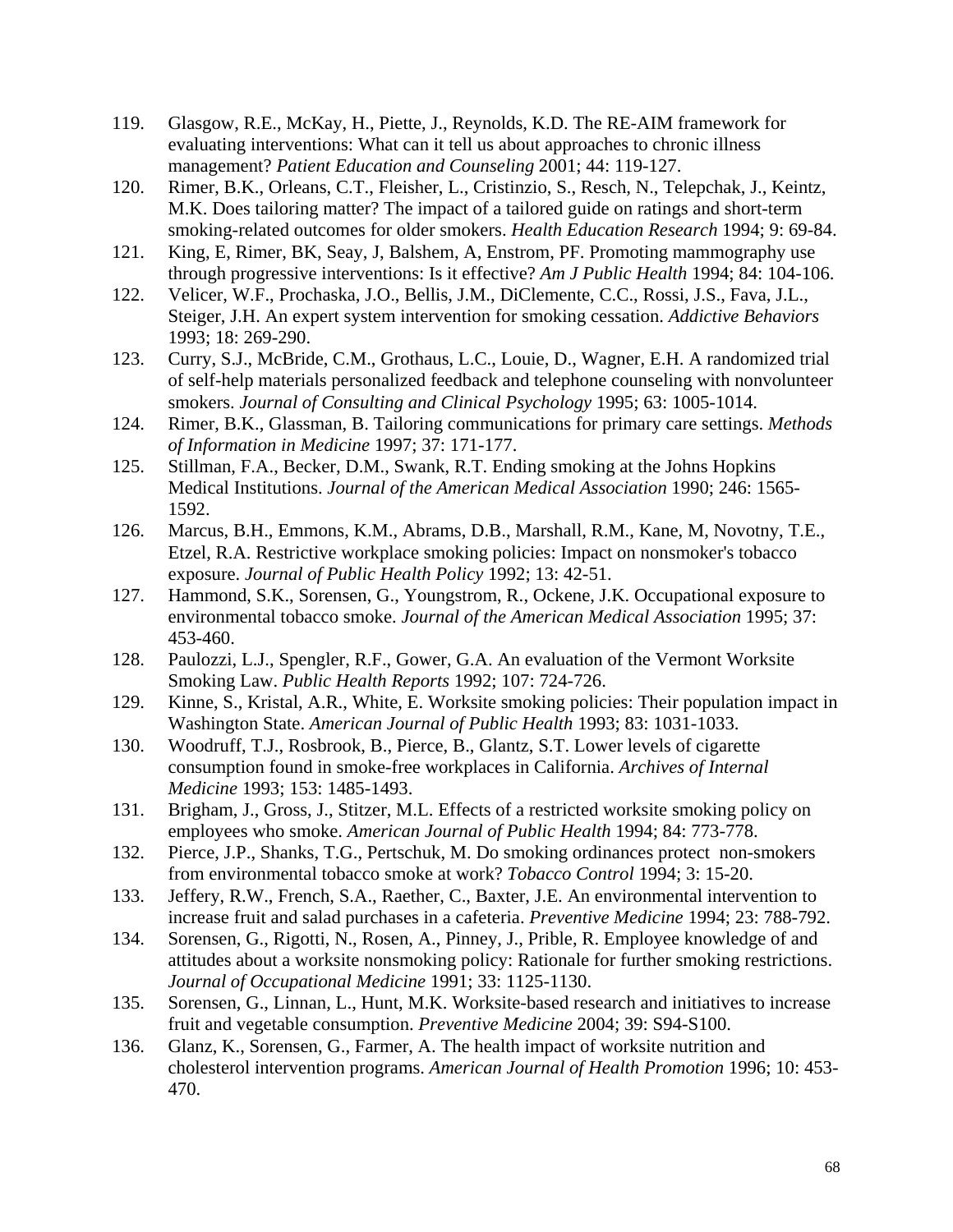- 137. Pelletier, K.R. A review and analysis of the clinical and cost-effectiveness studies of comprehensive health promotion and disease management programs at the worksite: 1998-2000 update. *American Journal of Health Promotion* 2001; 16: 107-116.
- 138. Eakin, J.M., Cava, M., Smith, T.F. From theory to practice: A determinants approach to workplace health promotion in small businesses. *Health Promotion Practice* 2001; 2: 172-181.
- 139. Bettenhausen, K., Murnighan, J.K. The emergence of norms in competitive decisionmaking groups. *Administrative Science Quarterly* 1985; 30: 350-372.
- 140. Raven, B., Rubin, J. *Social psychology: People in groups*, Wiley Press, New York, N.Y., 1976.
- 141. Rose, G. Sick individuals and sick populations. *International Journal of Epidemiology* 1985; 14: 32-38.
- 142. Rose, G. *The strategy of preventive medicine*, Oxford University Press, New York, N.Y., 1992.
- 143. Tosteson, A.N.A., Weinstein, M.C., Hunink, M.G.M., Mittleman, M.A., Williams, L.W., Goldman, P.A., Goldman, L. Cost-effectiveness of population-wide educational approaches to reduce serum cholesterol levels. 1997; (In press).
- 144. Linnan, L., LaMontagne, A., Stoddard, A., Emmons, K., Sorensen, G. Worksite-level norms concerning smoking, nutrition and occupational health and safety practices: Results of the WellWorks-2 Study. *American Journal of Health Behavior* in press;
- 145. Landsbergis, P. The changing organization of work and the health and safety of working people: A commentary. *Journal of Occupational and Environmental Medicine* 2003; 45: 61-72.
- 146. Eakin, J.M. Work-related determinants of health behavior, in *Handbook of health behavior research I: Personal and social determinants* (D. S. Gochman, Ed.), Plenum Press, New York, NY, 1997, pp. 337-357.
- 147. Dryson, E.W. Preferred components of an occupational health service for small industry in New Zealand: Health protection or health promotion? *Occupational and Environmental Medicine* 1995; 45: 31-34.
- 148. Israel, B., Baker, E., Goldenhar, L., Heaney, C., Schurman, S. Occupational stress, safety, and health: Conceptual framework and principals for effective prevention interventions. *Journal of Occupational Health Psychology* 1996; 1: 261-286.
- 149. Corneil, D.W., Yassi, A. Ethics in Health Protection and Health Promotion. *Encyclopedia of Occupational Health and Safety* 1998; 19: 18-23.
- 150. Shain, M., Kramer, D.M. Health promotion in the workplace: Framing the concept, reviewing the evidence. *Occupational and Environmental Medicine* 2004; 61: 643-648.
- 151. Chapman Walsh, D. Toward a sociology of worksite health promotion: A few reactions and reflections. *Social Science and Medicine* 1988; 26: 569-575.
- 152. Koplin, A.N., Davidow, B., Backman, P., Escobar, V. The combined employee health risk - occupational hazard appraisal: The New York City experience. *Journal of Public Health Policy* 1988; 9: 42-55.
- 153. Marcus, A.C., Baker, D.B., Froines, J. The ICWU cancer control and evaluation program: Research design and needs assessment. *Journal of Occupational Medicine* 1986; 28: 226- 236.
- 154. Schenck, A., Thomas, R., Hochbaum, G., Beliczky, L. A labor and industry focus on education: Using baseline survey data in program design. *Health Education Research* 1987; 33-44.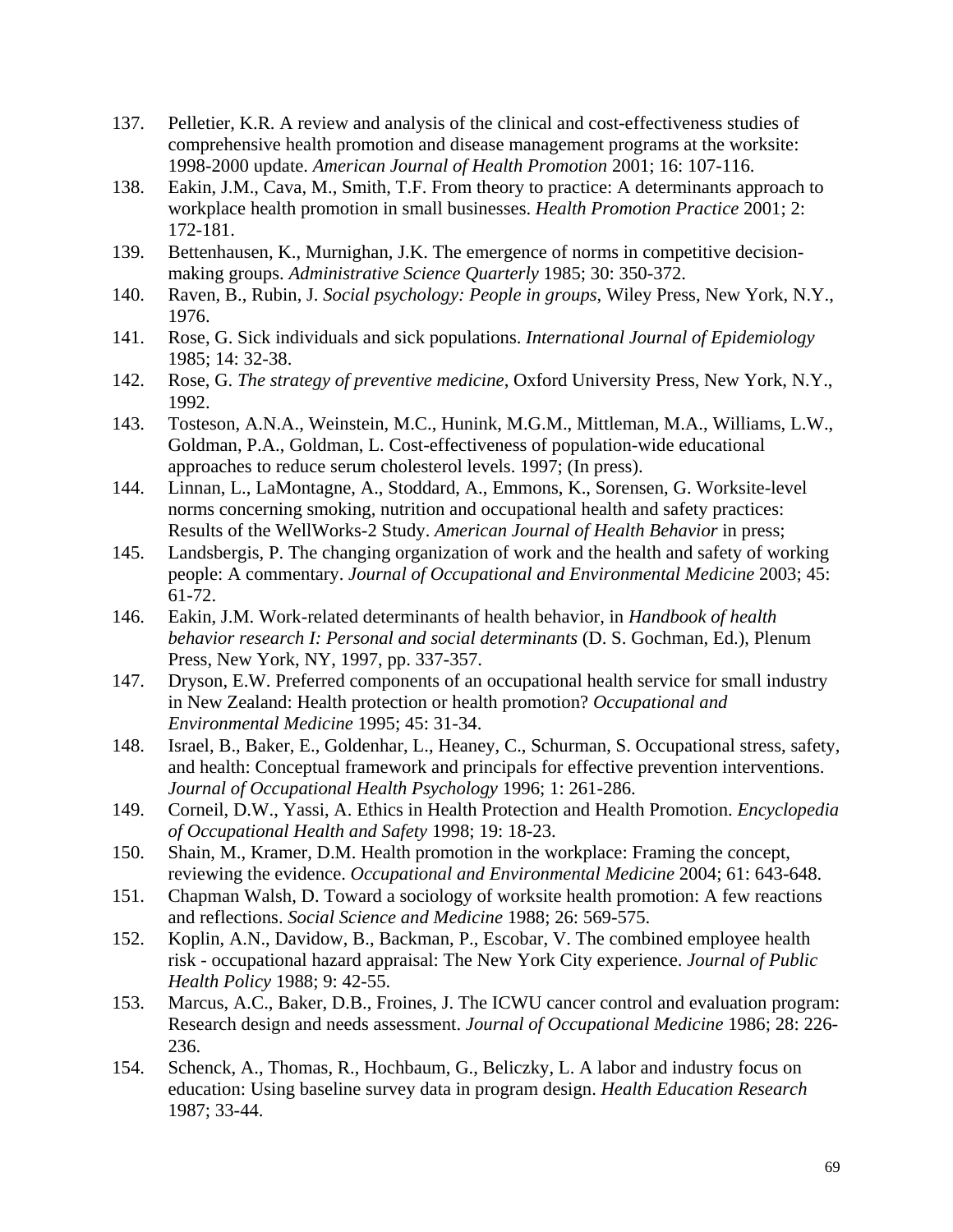- 155. Porru, S., Donato, F., Apostoli, P., Coniglio, L., Duca, P., Alessio, L. The utility of health education among lead workers: The experience of one program. *American Journal of Industrial Medicine* 1993; 22: 473-481.
- 156. Sandroff, D.J., Bradford, S., Gilligan, V.F. Meeting the health promotion challendge through a model of shared responsibility. *Occupational Medicine* 1990; 5: 677-690.
- 157. Isaac, F., Flynn, P. Johnson & Johnson LIVE FOR LIFE Program: Now and then. *American Journal of Health Promotion* 2001; 15: 365-367.
- 158. Edington, M., Karjalainen, T., Hirschland, D., Edington, D.W. The UAW-GM Health Promotion Program: Successful outcomes. *American Association of Occupational Health Nurses Journal* 2002; 50: 26-31.
- 159. Whitehead, D.A. A corporate perspective on health promotion: Reflections and advice from Chevron. *American Journal of Health Promotion* 2001; 15: 367-369.
- 160. Anderson, M.A., Stoltzfus, J.A. The 3M corporate experience: Health as a business strategy. *American Journal of Health Promotion* 2001; 15: 371-373.
- 161. Stave, G.M. The Glaxo Wellcome health promotion program: The contract for health and wellness. *American Journal of Health Promotion* 2001; 15: 358-360.
- 162. Ozminkowski, R.J., Dunn, R.L., Goetzel, R.Z., Cantor, R.I., Murnane, J., M., Harrison. A return on investment evaluation of the Citibank, N.A., health management program. *American Journal of Health Promotion* 1999; 14: 31-43.
- 163. Ozminkowski, R.J., Goetzel, R.Z., Smith, M.W., Cantor, R.I., Shaughnessy, A., Harrison, M. The impact of the Citibank, NA, Health Management Program on changes in employee health risks over time. *Journal of Occupational and Environmental Medicine* 2000; 42: 502-511.
- 164. Sorensen, G., Stoddard, A., LaMontagne, A., Emmons, K., Hunt, M., Youngstrom, R., McLellan, D., Christiani, D. A comprehensive worksite cancer prevention intervention: Behavior change results from a randomized controlled trial in manufacturing worksites (United States). *Cancer Causes and Control* 2002; 13: 493-502.
- 165. LaMontagne, A., Youngstrom, R., Lewiton, M., Stoddard A., Perry, M., Klar, J., Christiani, D.C., Sorensen, G. An exposure prevention rating method for intervention needs assessment and effectiveness evaluation. *Applied occupational and environmental hygiene* 2003; 18: 523-534.
- 166. LaMontagne, A.D., Stoddard, A.M., Youngstrom, R.A., Lewiton, M., Klar, J.M., Sorensen, G. Improving the prevention and control of hazardous substance exposures: A randomized controlled trial in manufacturing worksites. in review;
- 167. Hunt, M.K., Lederman, R., Stoddard, A.M., LaMontagne, A.D., McLellan, D., Combe, C., Barbeau, E., Sorensen, G. Integrating occupational health and health promotion in the WellWorks-2 worksite intervention study: Process evaluation results. *Health Education and Behavior* in press;
- 168. Colditz, G. Disseminating research findings into public health practice (editorial). *Cancer Causes and Control* 2002; 13: 503-504.
- 169. Barbeau, E., McLellan, D., Levenstein, C., Delaurier, G., Kelder, G., Sorensen, G. Reducing occupation-based disparities related to tobacco: Roles for occupational health and organized labor. *American Journal of Industrial Medicine* 2004; 46: 170-179.
- 170. U.S. Department of Labor, Bureau of Labor Statistics, Office of Productivity and Technology,. Comparative civilian labor force statistics: Ten countries, 1959-2003, U.S. Government Printing Office, Washington, DC, 2004.
- 171. Westerlund, H., Theorell, T., Alfredsson, L. Organizational instability and cardiovascular risk factors in white-collar employees: An analysis of correlates of structural instability of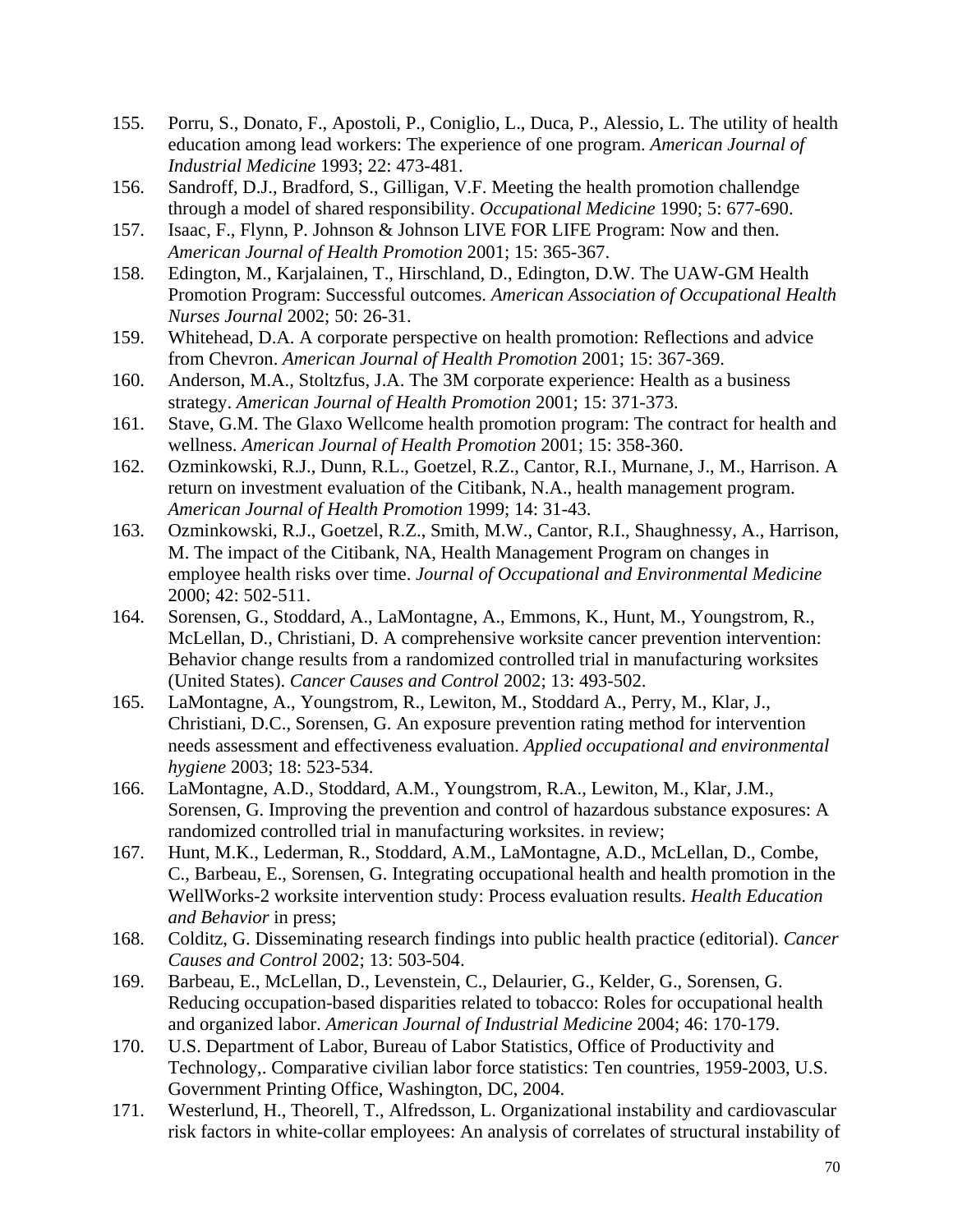workplace organization on risk factors for coronary heart disease in a sample of 3,904 white collar employees in the Stockholm region. *European Journal of Public Health* 2004; 14: 37-42.

- 172. Cameron, K., Freeman, S.J., Mishra, A.K. Best practices in whitecollar downsizing: Managing contradictions. *Academy of Management Executive* 1991; 5: 57-73.
- 173. Ashford, S., Lee, C., Bobko, P. Content, causes, and consequences of job insecurity: A theory-based measure and substantive test. *Academy of Management Journal* 1989; 32: 803-829.
- 174. Davy, J., Kinicki, A., Scheck, C. Developing and testing a model of survivor responses to layoffs. *Journal of Vocational Behavior* 1991; 38: 302-317.
- 175. Probst, T.M. Wedded to the job: Moderating effects of job involvement on the consequences of job insecurity. *Journal of Occupational Health Psychology* 2000; 5: 63- 73.
- 176. Dooley, D., Rook, K., Catalano, R. Job and non-job stressors and their moderators. *Journal of Occupational Psychology* 1987; 60: 115-132.
- 177. Kuhnert, K., Sims, R., Lahey, M. The relationship between job security and employees' health. *Group and Organizational Studies* 1989; 14: 399-410.
- 178. Roskies, E., Louis-Guerin, C. Job insecurity in managers: Antecedents and consequences. *Journal of Organizational Behavior* 1990; 11: 345-359.
- 179. Dekker, S.W., Shaufeli, W.B. The effects of job insecurity on psychological health and withdrawal: A longitudinal study. *Australian Psychologist* 1995; 30: 57-63.
- 180. Vahtera, J., Kivimaki, M., Pentti, J., Linna, A., Virtanen, M., Virtanen, P., Ferrie, J.E. Organisational downsizing, sickness absence, and mortality: 10-town prospective cohort study. *British Medical Journal* 2004; 328: 555.
- 181. Lee, S., Colditz, G.A., Berkman, L.F., Kawachi, I. Prospective study of job insecurity and coronary heart disease in US women. *Annals of Epidemiology* 2004; 14: 24-30.
- 182. Landsbergis, P., Cahill, J., Schnall, P. The impact of lean production and related new systems of work organization on worker health. *Journal of Occupational Health Psychology* 1999; 4: 108-130.
- 183. Winston, S. Labor deptartment report confirms trend toward temporary workforce, according to expert, in *AOL Business News Center*, 2000.
- 184. Crittenden, A. Lifestyles. *Working Women* 1994; 19: 32-35.
- 185. Thompson, J.A. The contingent workforce: The solution to the paradoxes of the new economy. *Strategy and Leadership* 1997; 25: 44-45.
- 186. Schaudies, J.P., Sokolow, D.H., Whitehead, S.J. Chasing a revolution: Employment laws affecting the flexible workforce. *Benefits Quarterly* 1999; 15: 26-36.
- 187. Osterman, P. *Securing prosperity, The American labor market: How it has changed and what to do about it*, Princeton University Press, Princeton, NJ, 1999.
- 188. Colclough, G., Tolbert, C.M. *Work in the fast lane: Flexibility, division of labor, and inequality in high tech industries*, SUNY Press, Albany, NY, 1992.
- 189. Kivimaki, M., Vahtera, J., Virtanen, M., Elovainio, M., Pentti, J., Ferrie, J. Temporary employment and risk of overall and cause-specific mortality. *American Journal of Epidemiology* 2003; 158: 663-668.
- 190. Medoff, J., Shapiro, H., M., Calabrese. The impact of labor market trends on health care coverage, The Center for National Policy, Washington, DC, 2000.
- 191. Ni, H., Cohen, R. Trends in health insurance coverage by race/ethnicity among persons under 65 years of age: United States, 1997-2001, U.S. Department Of Health And Human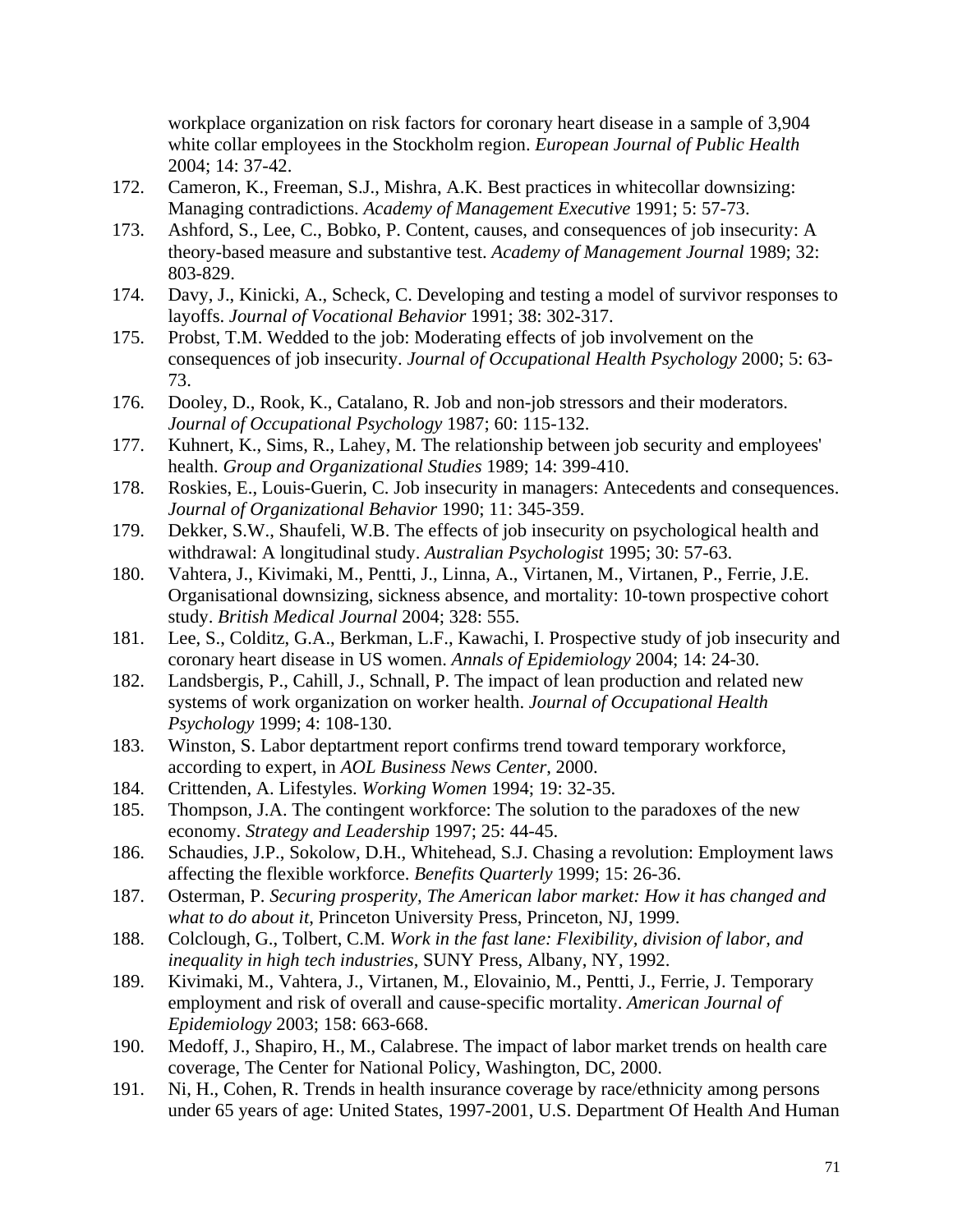Services, Centers For Disease Control And Prevention, National Center for Health Statistics, Washington, DC, 2001.

- 192. U.S. Census Bureau. Historical income tables: Families, Vol. 2004, U.S. Census Bureau,, 2004.
- 193. Mishel, L., Bernstein, J., Allegretto, S. *The state of working America 2004-2005*, Economic Policy Institute, Cornell University Press, Ithaca, NY, 2004.
- 194. U.S. Department of Labor, Bureau of Labor Statistics. National Compensation Survey: Occupational wages in the United States, Vol. 2003, U.S. Department of Labor, Bureau of Labor Statistics,, 2002.
- 195. U.S. Bureau of the Census. Poverty 2002, Vol. 2003, U.S. Bureau of the Census,, 2002.
- 196. Isaacs, S.L., Schroeder, S.A. Class: The ignored determinant of the nation's health. *The New England Journal of Medicine* 2004; 351: 1137-1142.
- 197. Williams, D.R. Race and health: Trends and policy implications, in *Income, socioeconomic status, and health: Exploring the relationships* (J. A. Auerbach, and B. K. Krimgold, Eds.), National Policy Association, Washington, DC, 2001, pp. 74.
- 198. Krieger, N., Fee, E. Social class: The missing link in US health data. *International Journal of Health Services* 1994; 24: 25-44.
- 199. Bureau of Labor Statistics. Union Members in 2002, Vol. 2004, Bureau of Labor Statistics, 2002.
- 200. Gottschalk, M. *The shadow welfare state: Labor, business and the politics of health care in the United States*, ILR Press, Ithaca, NY, 2000.
- 201. Bureau of Labor Statistics. Current population survey, Vol. 2002, 1997.
- 202. Institute of Medicine, Committee on Communication for Behavior Change in the 21st Century: Improving the Health of Diverse Populations. *Speaking of health: Assessing health communication strategies for diverse populations*, National Academies Press, Washington, DC, 2002.
- 203. Gobble, D. Aging and worksite health promotion, in *Health promotion in the workplace, 3rd edition* (M. P. O'Donnell, Ed.), Delmar Thomson Learning, Toronto, ON, 2002.
- 204. Greenwald, P., Cullen, J.W. A scientific approach to cancer control. *Cancer* 1984; 25: 236-244.
- 205. National Heart Lung and Blood Institute. *Guidelines for demonstation and education research grants*, National Heart Lung and Blood Institute, Washington, DC, 1983.
- 206. Flay, B.R. Efficacy and effectiveness trials (and other phases of research) in the development of health promotion programs. *Preventive Medicine* 1986; 15: 451-474.
- 207. Eakin, J.M., Robertson, A., Poland, B., Coburn, D., Edwards, R. Towards a critical social science perspective on health promotion research. *Health Promotion International* 1996; 11: 157-165.
- 208. Eakin, J.M. Leaving it up to the workers: Sociological perspective on the management of health and safety in small workplaces. *International Journal of Health Services* 1992; 22: 689-704.
- 209. Stokols, D., Harvey, R., Gress, J., Fuqua, J., Phillips, K. InVivo studies of transdisciplinary scientific collaboration: Lessons learned and implications for active living research. in review;
- 210. Berkman, L.F., Kawachi, I. (Eds.) *Social epidemiology*, Oxford University Press, New York, NY, 2000.
- 211. Frumkin, H., Pransky, G. Special populations in occupational health, in *Occupational medicine: State of the art reviews, special populations* (H. Frumkin, and G. Pransky, Eds.), Hanley and Belfus, Inc., Philadelphia, PA, 1999.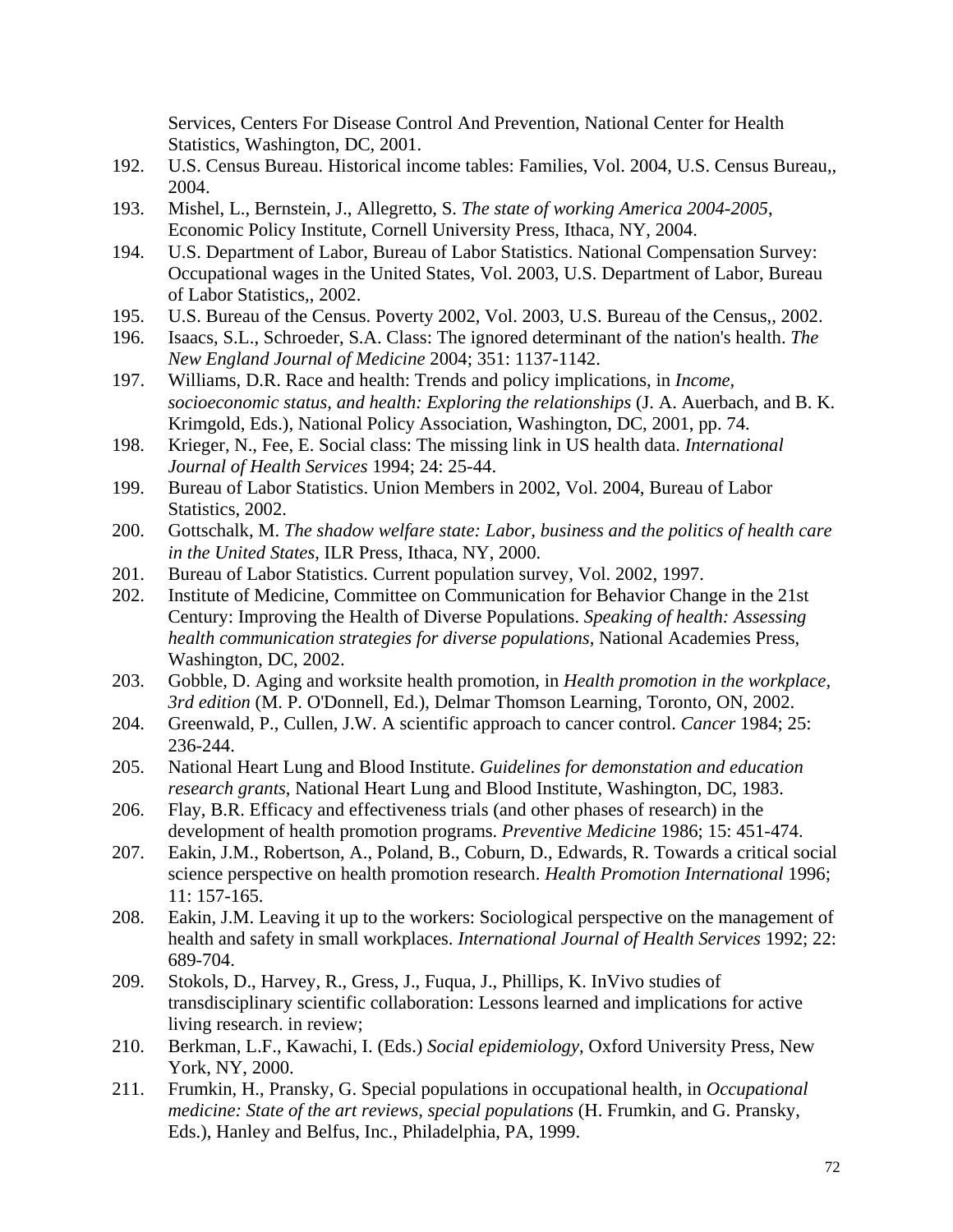- 212. Frumkin, H., Walker, E.D., Friedman-Jimenez, G. Minority workers and communities. *Occupational Medicine* 1999; 14: 495-517.
- 213. Institute of Medicine. *Promoting health: Intervention strategies from social and behavioral research*, National Academy Press, Washington, DC, 2000.
- 214. Sorensen, G., Emmons, K., Hunt, M.K., Barbeau, E., Goldman, R., Peterson, K., Kuntz, K., Stoddard, A., Berkman, L. Model for incorporating social context in health behavior interventions: Applications for cancer prevention for working-class, multiethnic populations. *Preventive Medicine* 2003; 37: 188-197.
- 215. Graham, H. Gender and class as dimensions of smoking behavior in Britain: insights from a survey of mothers. *Social Science Medicine* 1994; 38: 691-698.
- 216. Graham, H. *When life's a drag: Women, smoking and disadvantage*, University of Warwick, Department of Health, London, U.K., 1994.
- 217. Graham, H. Promoting health against inequality: Using research to identify targets for intervention, A case study of women and smoking. *Health Education Journal* 1998; 57: 292-302.
- 218. Devine, C.M., Connors, M.M., Sobal, J., Bisogni, C.A. Sandwiching it in: Spillover of work onto food choices and family roles in low- and moderate-income urban households. *Social Science Medicine* 2003; 56: 617-630.
- 219. Kuh, D.J., Ben-Sholmo, Y. *A life course approach to adult disease*, Oxford University Press, New York, NY, 1997.
- 220. Johnson, J., Stewart, W. Measuring work organization exposure over the life course with a job-exposure matrix. *Scandinavian Journal of Work Environment and Health* 1993; 19: 21-28.
- 221. Howard, J. Navigating uncharted territory in occupational safety and health research: 21st century challenges, in *American Industrial Hygiene Conference*, National Institute for Occupational Safety and Health, Dallas, TX, 2003.
- 222. Lazovich, D., Parker, D.L., Brosseau, L.M., Milton, F.T., Dugan, S.K., Pan, W., Hock, L. Effectiveness of a worksite intervention to reduce an occupational exposure: The Minnesota Wood Dust Study. *American Journal of Public Health* 2002; 92: 1498-1505.
- 223. Koepsell, T.D., Wagner, E.H., Cheadle, A.C., Patrick, D.L., Martin, D.C., Diehr, P.H., Perrin, E.B., Kristal, A.R., Allan-Andrilla, C.H., Dey, L.J. Selected methodological issues in evaluating community-based health promotion and disease prevention programs. *Annual Review of Public Health* 1992; 13: 31-57.
- 224. Susser, M. Editorial: The tribulations of trials interventions in communities. *American Journal of Public Health* 1995; 85: 156-158.
- 225. Goldenhar, L.M., LaMontagne, A.D., Katz, T., Heaney, C., Landsbergis, P. The intervention research process in occupational safety and health: An overview for the National Occupational Research Agenda Intervention Effectiveness Research Team. *Journal of Occupational and Environmental Medicine* 2001; 43: 616-622.
- 226. Golaszewski, T., Fisher, B. Heart Check: The development and evolution of an organizational heart health assessment. *American Journal of Health Promotion* 2002; 17: 132-153.
- 227. Oldenburg, B. , Sallis, J.F., Harris, D., Owen, N. Checklist of health promotions environments at worksites (CHEW). *American Journal of Health Promotion* 2002; 16: 288-299.
- 228. McKinlay, J.B. The promotion of health through planned sociopolitical change: Challenges for research and policy. *Social Science and Medicine* 1993; 36: 109-117.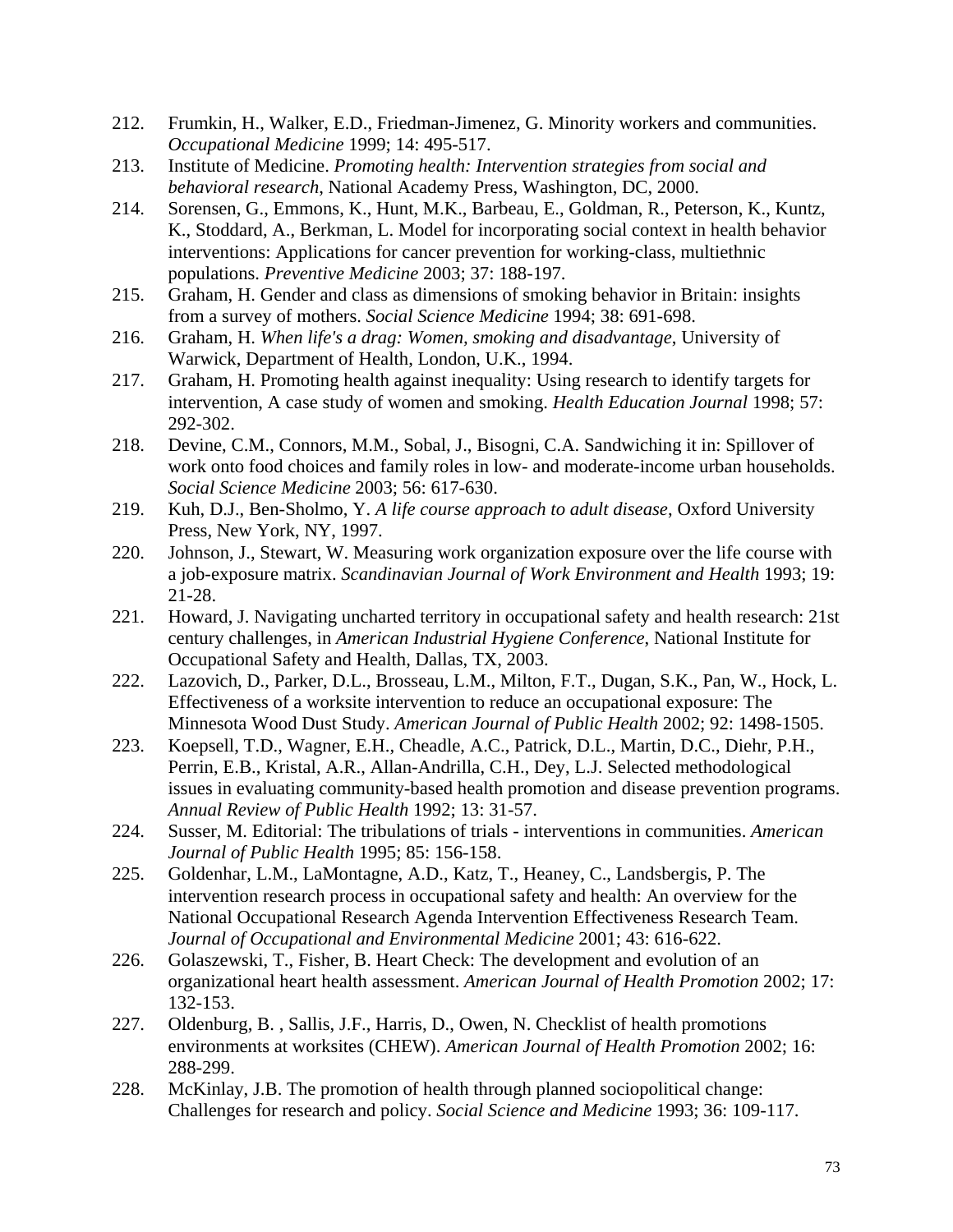- 229. Murray, DM. Design and Analysis of Community Trials: Lessons from the Minnesota Heart Health Program. *American Journal of Epidemiology* 1995; 142: 569-575.
- 230. Murray, R.P., Johnston, J.J., Dolce, J.J., Wong Lee, W., O'Hara, P. Social Support for Smoking Cessation and Abstinance:The Lung Health Study. *Addictive Behaviors* 1995; 20: 159-170.
- 231. Koepsell, T.D., Diehr, P.H., Cheadle, A., Kristal, A. Invited commentary: Symposium on community intervention trials. *American Journal of Epidemiology* 1995; 142: 594-599.
- 232. Fisher, E.B. Editorial: The results of the COMMIT trial. *American Journal of Public Health* 1995; 85: 159-160.
- 233. Israel, Barbara A. Social networks and social support: Implications for natural helper and community level interventions. *Health Education Quarterly* 1985; 12: 65-80.
- 234. Eng, E., Blanchard, L. Action-oriented community diagnosis: A health education tool. *International Quarterly of Community Health Education* 1990-1991; 11: 93-110.
- 235. Robertson, A., Minkler, M. New health promotion movement: A critical examination. *Health Education Quarterly* 1994; 21: 295-312.
- 236. McGraw, S.A., McKinley, S.M., McClemments, L., Lasater, T.M., Assaf, A., Carleton, R.A. Methods in program evaluation: the process evaluation systems of the Pawtucket Heart Health Program. *Evaluation Review* 1989; 13: 459-483.
- 237. McGraw, S.A., Stone, E.J., Osganian, S.K., Elder, J.P., Perry, C.L., Johnson, C.C., Parcel, G.S., Webber, L.S., Luepker, R.V. Design of process evaluation within the Child and Adolescent Trial for Cardiovascular Health (CATCH). *Health Education Quarterly* 1994; Suppl 2: S5-S26.
- 238. Corbett, K, Thompson, B, White, N, Taylor, M. Process evaluation in the community intervention trial for smoking cessation (COMMIT). *Int'l Quarterly of Community Health Education* 1991; 11: 291-309.
- 239. Scheirer, M.A., Shediac, M.C., Cassady, C.E. Measuring the implementation of health promotion programs: The case of the breast and cervical cancer program in Maryland. *Health Education Research* 1995; 10: 11-25.
- 240. Hunt, M.K., Lederman, R., Stoddard, A., Potter, S., Phillips, J., Sorensen, G. Process tracking results from the Treatwell 5-A-Day worksite study. *American Journal of Health Promotion* 2000; 14: 179-187.
- 241. Linnan, L., Steckler, A. Process evaluation and public health interventions: An overview, in *Process evaluation in public health interventions and research*, Jossey-Bass Publishers, San Francisco, CA, 2002.
- 242. Linnan, L., Thompson, B., Kobetz, E. Process evaluation results from the Working Well Trial, in *Process evaluation in public health interventions and research: Theory and practice* (A. Steckler, and L. Linnan, Eds.), Jossey-Bass Publishers, San Francisco, CA, 2002, pp. 155-183.
- 243. Steckler, A., L., Linnan (Eds.) *Process evaluation in public health interventions: Theory and practice*, Jossey-Bass Publishers, San Francisco, CA, 2002.
- 244. Jacobs, D.R., Forster, J.L., Jeffery, R.W., Perry, C.L. Methodological issues in worksite health intervention research: II. Computation of variance in worksite data: unit of analysis, US Department of Health and Human Services, Washington, DC, 1988, pp. 77- 89.
- 245. Scheirer, M.A. Implementation and process analysis, in *Methodological issues in worksite research* (K. Johnson, J. H. LaRosa, C. J. Scheirer, and J. M. Wolle, Eds.), U.S. Department of Health and Human Services, Washington, D.C., 1988, pp. 41-93.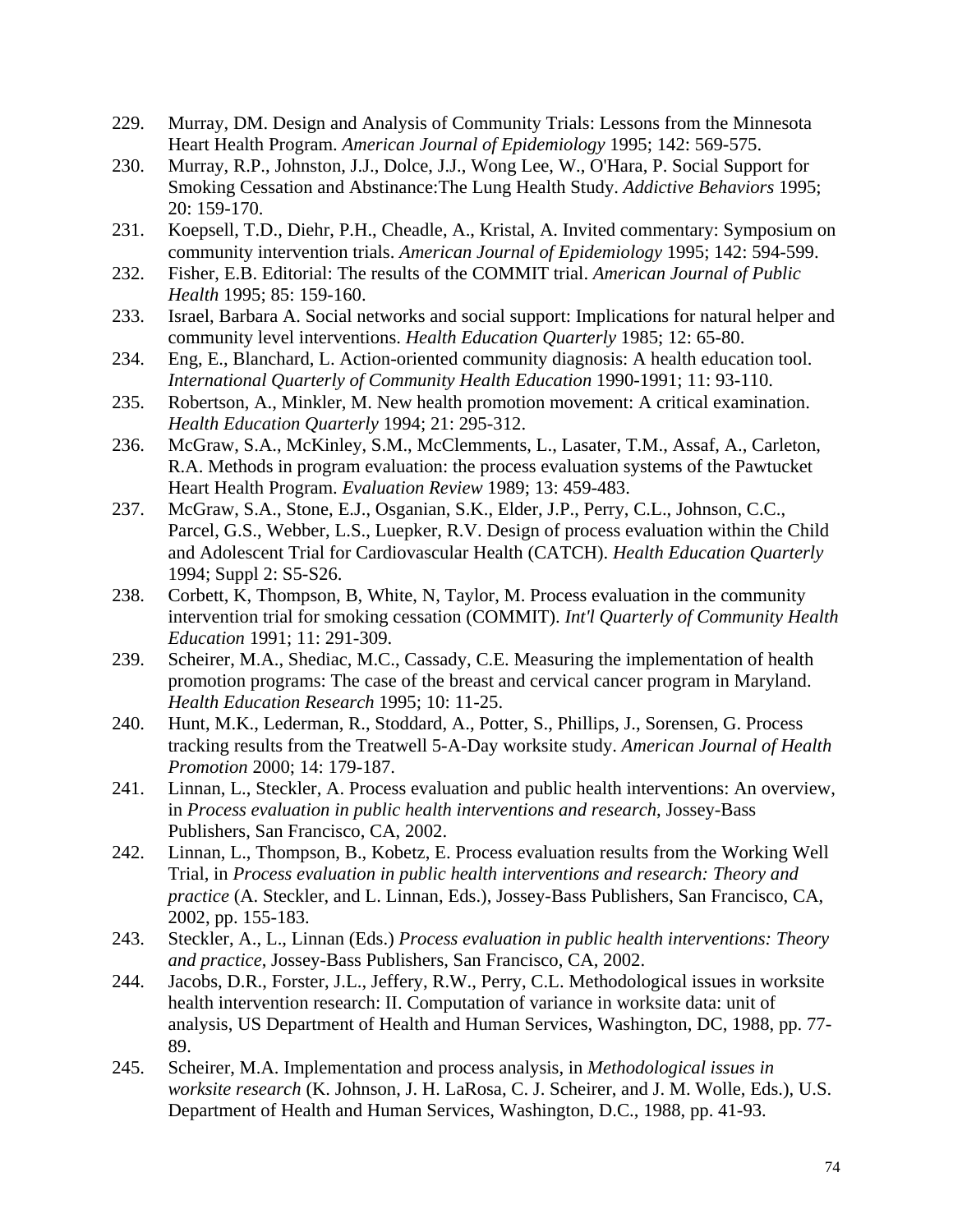- 246. Sorensen, G., Emmons, K., Hunt, M.K., Johnston, D. Implications of the results of community intervention trials. *Annual Review of Public Health* 1998; 19: 379-416.
- 247. Sobell, M.B., Sobell, L.C. Stepped care as a heuristic approach to the treatment of alcohol problems. *Journal of Counseling and Clinical Psychology* 2000; 68: 573-579.
- 248. Bull, S.S., Gillette, C., Glasgow, R.E., Estabrooks, P. Worksite health promotion research: To what extent can we generalize the results and what is needed to translate research to practice? *Health Education and Behavior* 2003; 30: 537-549.
- 249. Willemsen, M., de Vries, H., van Breukelen, G., Genders, R. Long-term effectiveness of two Dutch work site smoking cessation programs. *Health Education and Behavior* 1998; 25: 418-435.
- 250. Linnan, L., Weiner, B., Graham, A., Emmons, K. Manager beliefs regarding worksite health promotion: Results from the Working Healthy Project 2. in review;
- 251. Koepsell, T. Epidemiologic issues in the design of Community Intervention Trials, in *Applied Epidemiology* (R. C. Brownson, and D. Petitti, Eds.), Oxford University Press, New York, NY, 1998.
- 252. Bickman, L. The functions of program theory. *New Directions in Program Evaluation* 1987; 33: 5-18.
- 253. Lipsey, M.W. Theory as method: Small theories of treatments. *New Direction in Program Evaluation* 1993; 57: 5-38.
- 254. Lipsey, M.W., Polard, J.A. Driving toward theory in program evaluation: More models to choose from. *Evaluation and Program Planning* 1989; 12: 317-328.
- 255. Donaldson, S.I., Graham, J.W., Hansen, W.B. Testing the generalizability of intervening mechanism theories: Understanding the effects of adloescent drug use prevention intervention. *Journal of Behavioral Medicine* 1994; 17: 195-216.
- 256. Anderson, N.B. Crossroads Panel II: Future Paradigms and Policies for Translating Prevention Research into Practice, in *Program and Abstracts*, National Institute of Health, 1998, pp. 74-.
- 257. Price, R.H. Theory guided reinvention as the key high fidelity prevention practice, in *Program and Abstracts*, National Institutes of Health, 1998.
- 258. Shediac-Rizkallah, M.C., Bone, L.R. Planning for the sustainability of community-based health programs: Conceptual frameworks and future directions for research, practice and policy. *Health Education Research* 1998; 13: 87-108.
- 259. Yin, R.K. *Changing urban bureaucracies: How new practices become routinized*, Lexington Book, Lexington, MA, 1979.
- 260. Rogers, E.M. *Diffusion of innovations*, The Free Press, New York, NY, 1983.
- 261. Goodman, R.M., Steckler, A.B. A model for the institutionalization of health promotion programs. *Family and Community Health* 1989; 11: 63-78.
- 262. Goodman, R.M., Steckler, A.B. A framework for assessing program institutionalization. *Knowledge in Society* 1989; 2: 57-71.
- 263. Steckler, A.B., Goodman, R.M. How to institutionalize health promotion programs. *American Journal of Health Promotion* 1989; 3: 34-44.
- 264. Orlandi, M.A. The diffusion and adoption of worksite health promotion innovations: An analysis of barriers. *Preventive Medicine* 1986; 15: 522-536.
- 265. Pressman, J.L., Wildavsky, A. *Implementation*, University of California Press, Berkeley, CA, 1979.
- 266. Goodman, R.M., McLeroy, K.R., Steckler, A.B., Hoyle, R.H. Development of level of institutionalization scales for health promotion programs. *Health Education Quarterly* 1993; 20: 161-178.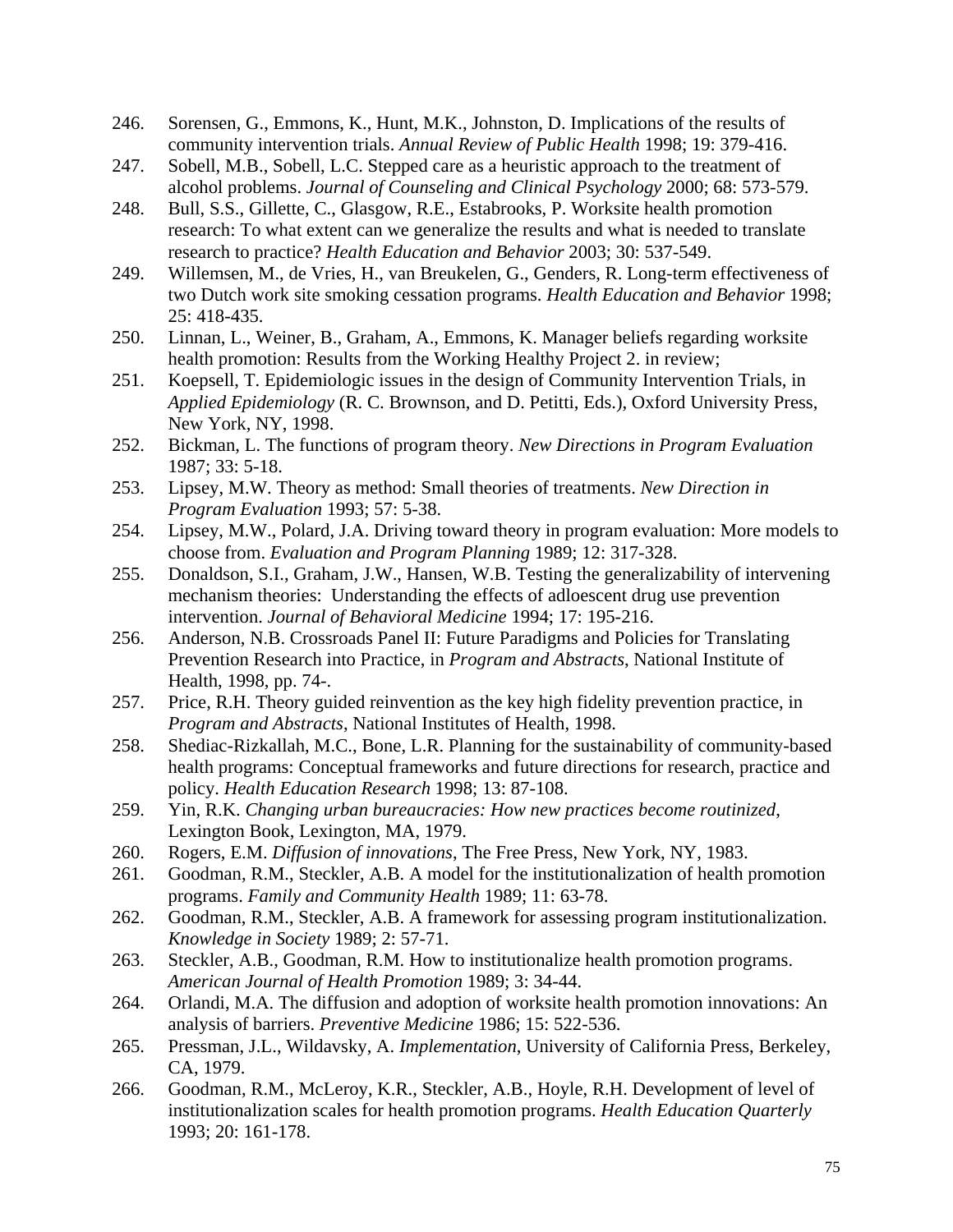- 267. Price, R.H., R.P., Lorioin. Prevention programming as organizational reinvention: From research to implementation, in *Prevention of mental disorders, alcohol and drug use in children and adolescents* (M. M. Silverman, and V. Anthony, Eds.), DHHS, Rockville, M.D., 1989, pp. 97-123.
- 268. Pentz, M.A., Trebow, E. Implementation issues in drug abuse prevention research. *Substance Use and Misuse* 1997; 32: 1655-1660.
- 269. Pentz, M. A., Trebow, E., Hansen, W.B., MacKinnon, D.P., Dwyer, J.H., Flay, B.R., Daniels, S., Cormack, C., Johnson, C.A. Effects of program implementation on adolescent drug use behavior: The Midwestern Prevention Project (MPP). *Evaluation Review* 1990; 14: 264-289.
- 270. Florin, P., Wandersman, A. An introduction to citizen participation, voluntary organizatons, and community development: Insights for empowerment through research. *American Journal of Community Psychology* 1990; 18: 41-53.
- 271. Pentz, M.A. Research to practice in community-based prevention trials, in *Programs and Abstracts*, National Institutes of Health, 1998, pp. 82-83.
- 272. Blaine, T.M., Forster, J.L., Hennrikus, D., O'Neil, S., Wolfson, M., Pham, H. Creating tobacco control policy at the local level: Implementation of a direct action organizing approach. *Health Education and Behavior* 1997; 24: 640-651.
- 273. Mittelmark, M.B., Hunt, M.K., Heath, G.W., Schmid, T.L. Realistic Outcomes: Lessons from Community-Based Research and Demonstration Programs for the Prevention of Cardiovascular Diseases. *Journal of Public Health Policy* 1993; 14: 437-462.
- 274. Emmons, K.M., Linnan, L.A., Shadel, W.G., Marcus, B., Abrams, D.B. The Working Healthy Project: A worksite health-promotion trial targeting physical activity, diet, and smoking. *Journal of Occupational and Environmental Medicine* 1999; 41: 545-55.
- 275. Rogers, E.M. *Diffusion of innovations*, The Free Press, New York, NY, 1995.
- 276. McMahan, S., Wells, M., Stokols, D., Phillips, K., Clitheroe, H.C. Assessing health promotion programming in small businesses. *American Journal of Health Studies* 2001; 17: 120-128.
- 277. U.S. Department of Health and Human Services. *1999 National Worksite Health Promotion Survey*, U. S. Department of Health and Human Services, Centers for Disease Control and Prevention, Bethesday, MD, 2000.
- 278. Blix, A. Integrating occupational health protection and health promotion: Theory and program application. *AAOHN Journal* 1999; 47: 168-171.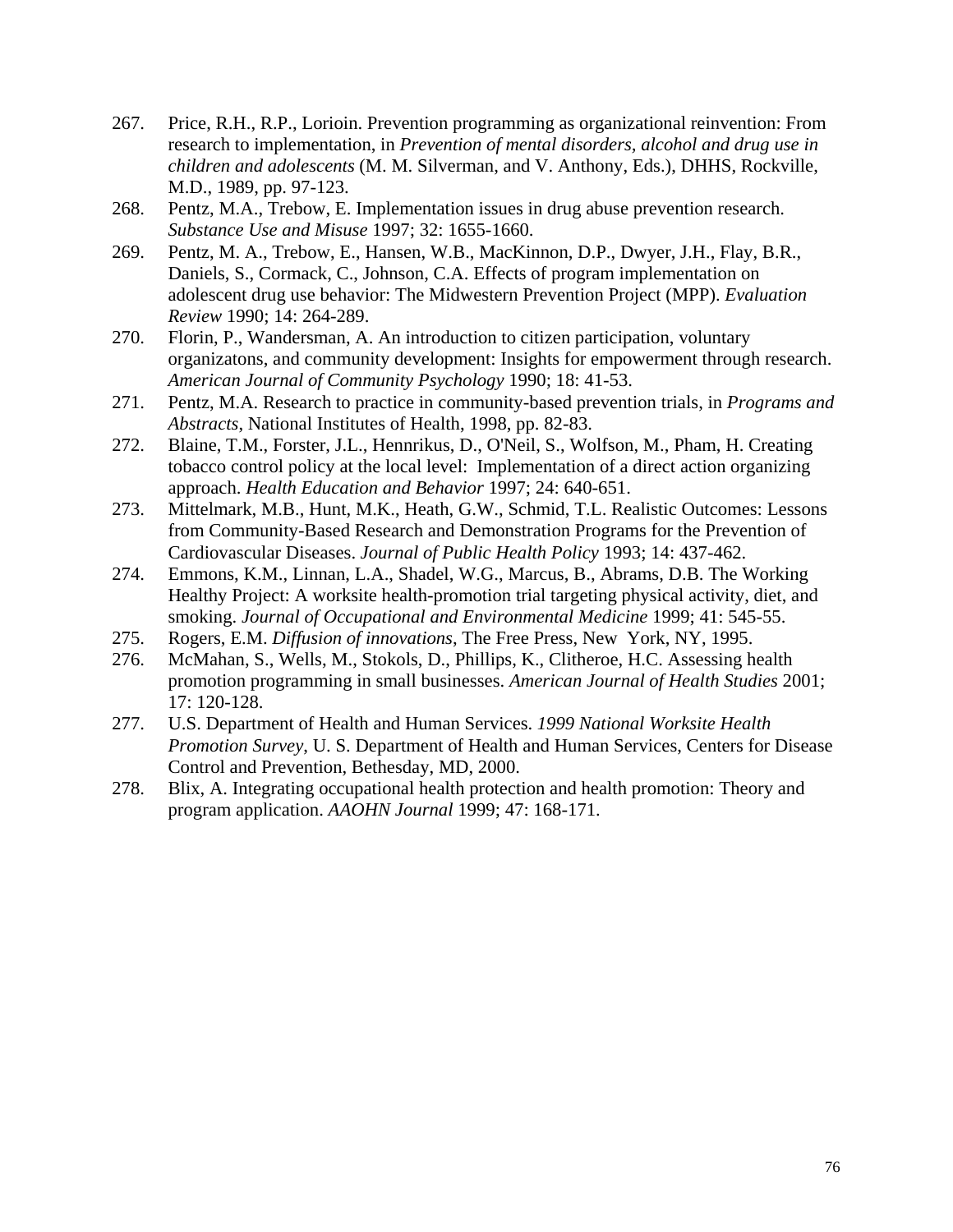# **J. Figures and Tables**

|                                         |                          | Level of Influence              |             |
|-----------------------------------------|--------------------------|---------------------------------|-------------|
| <b>Content</b>                          | Individual/Interpersonal | <b>Organization/Environment</b> | Multi-Level |
| Occupational health and<br>safety (OSH) |                          |                                 |             |
| Health promotion (WHP)                  |                          |                                 |             |
| Integrated OSH/WHP                      |                          |                                 |             |

# Figure 1. Matrix of interventions supporting worker health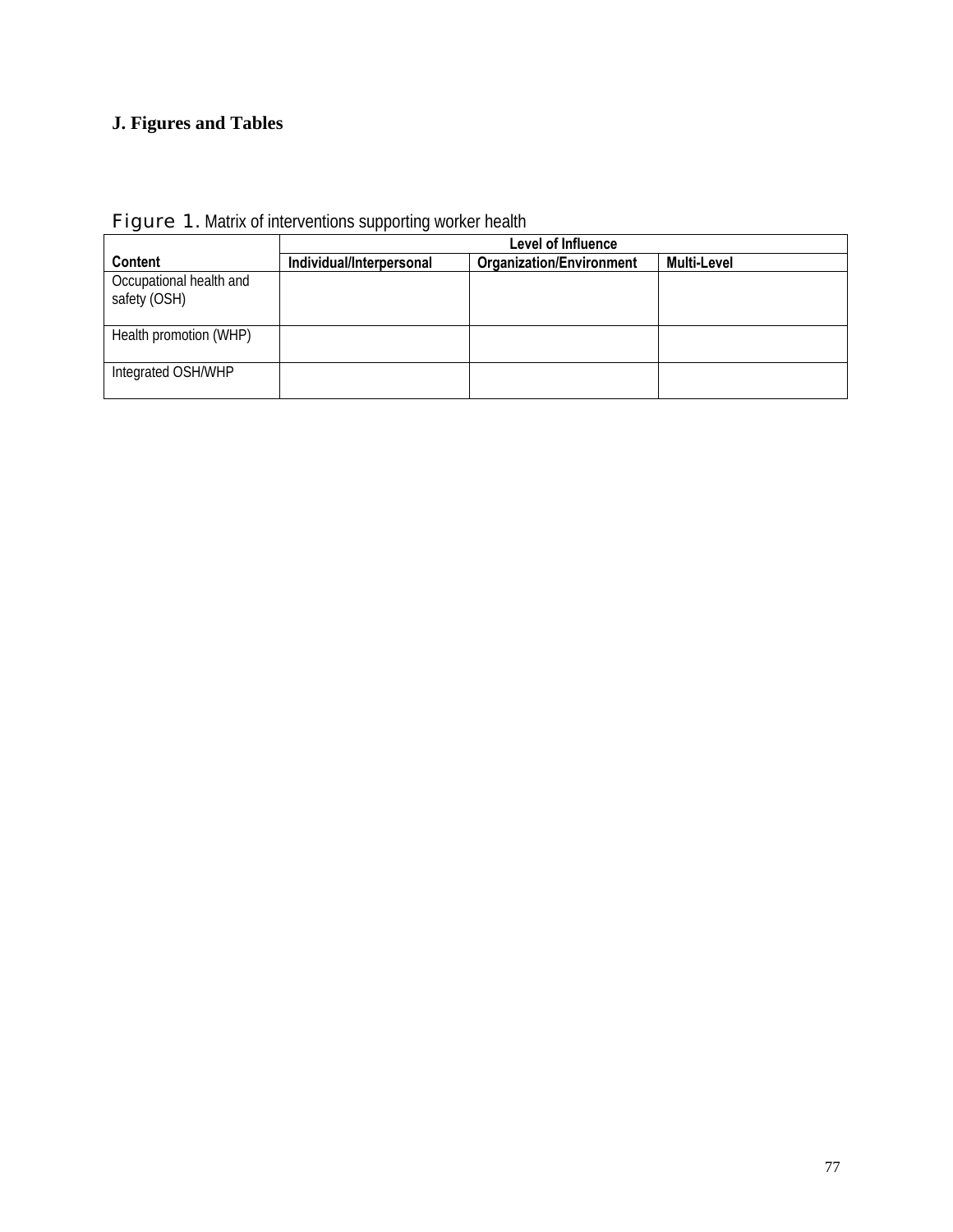|                                                                               |                                               | Physical<br>Activity |                           | Nutrition/<br>Cholesterol | Weight<br>control       | Smoking<br>cessation/<br>polcy                                      |              | <b>Alcohol</b><br><b>Stress</b> |   |    | Cancer risk<br>factors | component<br>programs<br>Multi-   |   |   |              |              |
|-------------------------------------------------------------------------------|-----------------------------------------------|----------------------|---------------------------|---------------------------|-------------------------|---------------------------------------------------------------------|--------------|---------------------------------|---|----|------------------------|-----------------------------------|---|---|--------------|--------------|
|                                                                               | Significant Findings I                        | a                    | $\boldsymbol{\mathsf{b}}$ | C                         | $\overline{\mathsf{d}}$ | e                                                                   | $\mathbf{f}$ | g                               | h | j. |                        | $\overline{\mathbf{k}}$           | ı | m | $\mathsf{n}$ | $\mathbf{o}$ |
| Anthropometrics                                                               | Weight loss                                   |                      |                           |                           |                         |                                                                     |              |                                 |   |    |                        |                                   |   |   |              |              |
|                                                                               | <b>BMI</b> reduction                          |                      |                           |                           |                         |                                                                     |              |                                 |   |    |                        |                                   |   |   |              |              |
|                                                                               | % body fat reduction                          |                      |                           |                           |                         |                                                                     |              |                                 |   |    |                        |                                   |   |   |              |              |
|                                                                               | Blood pressure reduction                      |                      |                           |                           |                         |                                                                     |              |                                 |   |    |                        |                                   |   |   |              |              |
|                                                                               | Cholesterol reduction                         |                      |                           |                           |                         |                                                                     |              |                                 |   |    |                        |                                   |   |   |              |              |
|                                                                               | Improved glycemic control                     |                      |                           |                           |                         |                                                                     |              |                                 |   |    |                        |                                   |   |   |              |              |
|                                                                               | Physical activity increase                    |                      |                           |                           |                         |                                                                     |              |                                 |   |    |                        |                                   |   |   |              |              |
| <b>Health promotion</b>                                                       | Reduced smoking                               |                      |                           |                           |                         |                                                                     |              |                                 |   |    |                        |                                   |   |   |              |              |
| behaviors                                                                     | incidence                                     |                      |                           |                           |                         |                                                                     |              |                                 |   |    |                        |                                   |   |   |              |              |
|                                                                               | Improved endurance/                           |                      |                           |                           |                         |                                                                     |              |                                 |   |    |                        |                                   |   |   |              |              |
|                                                                               | fitness                                       |                      |                           |                           |                         |                                                                     |              |                                 |   |    |                        |                                   |   |   |              |              |
|                                                                               | Nutrition choices                             |                      |                           |                           |                         |                                                                     |              |                                 |   |    |                        |                                   |   |   |              |              |
|                                                                               | Reduced alcohol                               |                      |                           |                           |                         |                                                                     |              |                                 |   |    |                        |                                   |   |   |              |              |
|                                                                               | Increased seatbelt use                        |                      |                           |                           |                         |                                                                     |              |                                 |   |    |                        |                                   |   |   |              |              |
| Life satsifaction/                                                            | Increased life satisfaction/                  |                      |                           |                           |                         |                                                                     |              |                                 |   |    |                        |                                   |   |   |              |              |
| attitudinal                                                                   | well-being                                    |                      |                           |                           |                         |                                                                     |              |                                 |   |    |                        |                                   |   |   |              |              |
|                                                                               | Increased job satisfaction/                   |                      |                           |                           |                         |                                                                     |              |                                 |   |    |                        |                                   |   |   |              |              |
|                                                                               | well-being                                    |                      |                           |                           |                         |                                                                     |              |                                 |   |    |                        |                                   |   |   |              |              |
|                                                                               | Reduced stress/anxiety/<br>somatic complaints |                      |                           |                           |                         |                                                                     |              |                                 |   |    |                        |                                   |   |   |              |              |
|                                                                               | Nutrition attitude                            |                      |                           |                           |                         |                                                                     |              |                                 |   |    |                        |                                   |   |   |              |              |
|                                                                               | Alcohol attitude                              |                      |                           |                           |                         |                                                                     |              |                                 |   |    |                        |                                   |   |   |              |              |
| Morbidity/                                                                    | Reduced mortality                             |                      |                           |                           |                         |                                                                     |              |                                 |   |    |                        |                                   |   |   |              |              |
| <b>Mortality</b>                                                              | Fewer visits to doctors/                      |                      |                           |                           |                         |                                                                     |              |                                 |   |    |                        |                                   |   |   |              |              |
|                                                                               | hospitalizations                              |                      |                           |                           |                         |                                                                     |              |                                 |   |    |                        |                                   |   |   |              |              |
|                                                                               | Reduced flu and                               |                      |                           |                           |                         |                                                                     |              |                                 |   |    |                        |                                   |   |   |              |              |
|                                                                               | complications                                 |                      |                           |                           |                         |                                                                     |              |                                 |   |    |                        |                                   |   |   |              |              |
|                                                                               | Ealier cancer diagnosis                       |                      |                           |                           |                         |                                                                     |              |                                 |   |    |                        |                                   |   |   |              |              |
|                                                                               | (breast)                                      |                      |                           |                           |                         |                                                                     |              |                                 |   |    |                        |                                   |   |   |              |              |
|                                                                               | Reduced back pains                            |                      |                           |                           |                         |                                                                     |              |                                 |   |    |                        |                                   |   |   |              |              |
|                                                                               | Decrease in overall                           |                      |                           |                           |                         |                                                                     |              |                                 |   |    |                        |                                   |   |   |              |              |
|                                                                               | disease risk                                  |                      |                           |                           |                         |                                                                     |              |                                 |   |    |                        |                                   |   |   |              |              |
| Organizational                                                                | Fewer accidents                               |                      |                           |                           |                         |                                                                     |              |                                 |   |    |                        |                                   |   |   |              |              |
| outcomes                                                                      | Reduced absenteeism/                          |                      |                           |                           |                         |                                                                     |              |                                 |   |    |                        |                                   |   |   |              |              |
|                                                                               | sick days                                     |                      |                           |                           |                         |                                                                     |              |                                 |   |    |                        |                                   |   |   |              |              |
|                                                                               | Increased productivity                        |                      |                           |                           |                         |                                                                     |              |                                 |   |    |                        |                                   |   |   |              |              |
|                                                                               | Sickness costs                                |                      |                           |                           |                         |                                                                     |              |                                 |   |    |                        |                                   |   |   |              |              |
|                                                                               | Positive return on                            |                      |                           |                           |                         |                                                                     |              |                                 |   |    |                        |                                   |   |   |              |              |
|                                                                               | investment                                    |                      |                           |                           |                         |                                                                     |              |                                 |   |    |                        |                                   |   |   |              |              |
| Meta-analysis study, number of studies (years)                                |                                               |                      |                           |                           |                         |                                                                     | h.           | Roman et al 1995 24 (1970-1995) |   |    |                        |                                   |   |   |              |              |
| Shephard 1996 52 (1972-1994)<br>a.<br>Dishman et al 1998 26 (1979-1995)<br>b. |                                               |                      |                           |                           |                         |                                                                     | i.           |                                 |   |    |                        | Bamberg et al 1996 27 (1983-1992) |   |   |              |              |
| Proper et al 2002 8 (1981-1999)<br>C.                                         |                                               |                      |                           |                           |                         | Murphy 1996 64 (1974-1994)<br>Janer et al 2002 45 (1984-2000)<br>k. |              |                                 |   |    |                        |                                   |   |   |              |              |

Figure 2. Health risk reduction through various WHP by significant findings

d. Glanz et al 1996 Nutr=10, Chol=16 (1980-1995) l. Heaney et al 1997 47 (1978-1996)

e. Hennrikus et al 1996 43 (1968-1994) m. Pelletier 1996 26 (1992-1995)

f. Cochrane n. Pelleter 1999 11 (1994-1998)

g. Erikson et al 1998 81 (1968-1994) o. Pelletier 2001 12 (1998-2000)

c. Property 1220 84 (1274-1994)<br>k. Janer et al 2002 45 (1984-2000)<br>m. Pelletier 1996 26 (1992-1995)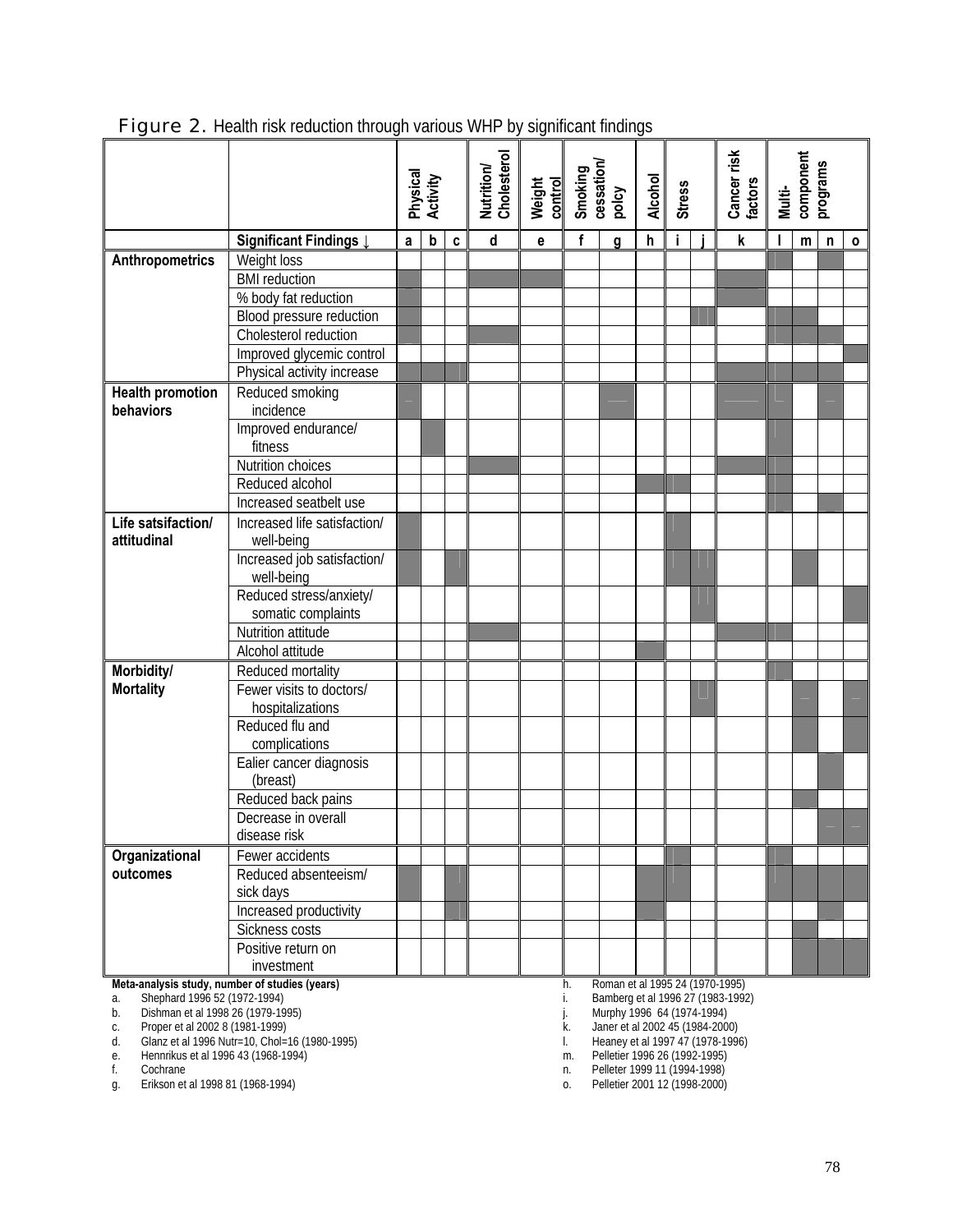

Figure 3. Adjusted Six-Month Quit Rates at Final by Intervention and Job Type (cohort of smokers at baseline: n=880)

Sorensen G, et al. Reducing social disparities in tobacco use: A social contextual model for reducing tobacco use among blue-collar workers. *American Journal of Public Health* 2004; 94: 230-239.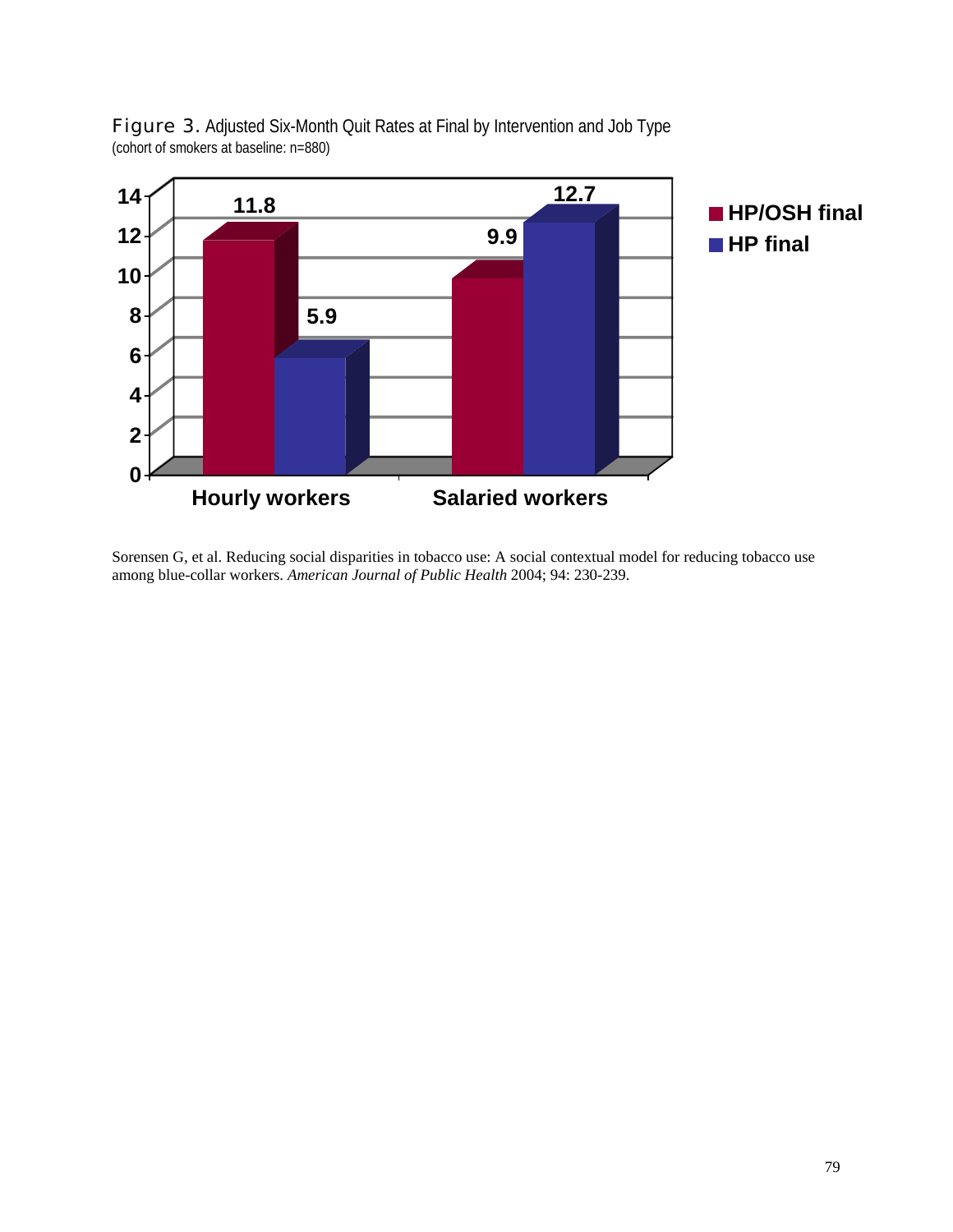

### Figure 4. Framework for research on integrating OSH and health promotion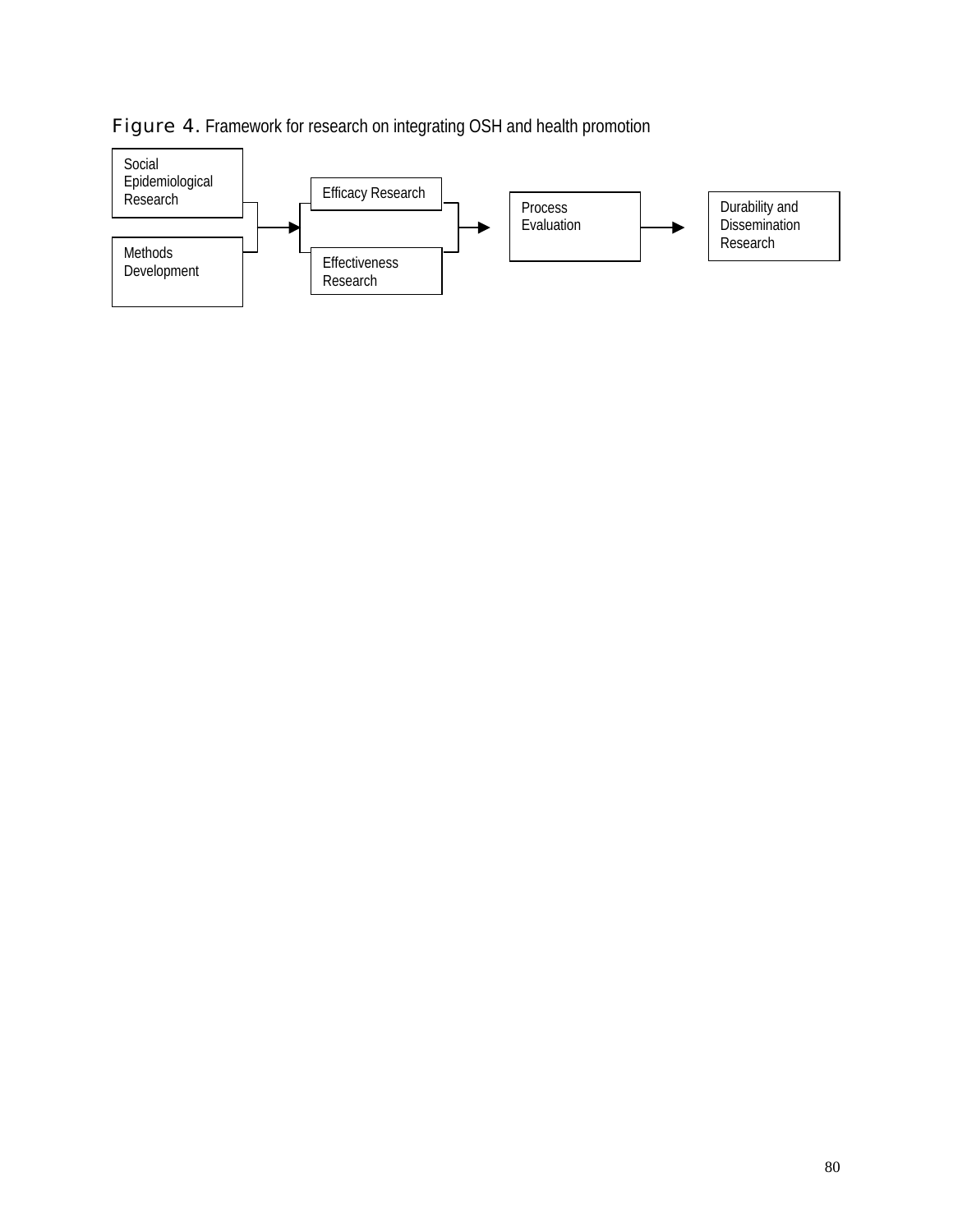| . .                 |           |                          |                                   |
|---------------------|-----------|--------------------------|-----------------------------------|
|                     |           |                          | Inclusion of OSH in intervention? |
|                     |           | <b>NC</b>                | <b>YES</b>                        |
| Inclusion of WHP in | <b>NO</b> | Non-Intervention Control | OSH-Only Intervention             |
| intervention?       | YES       | WHP-Only Intervention    | Integrated OSH/WHP Intervention   |

# Figure 5. Study design: Appropriate comparisons in assessing integrated OSH/WHP interventions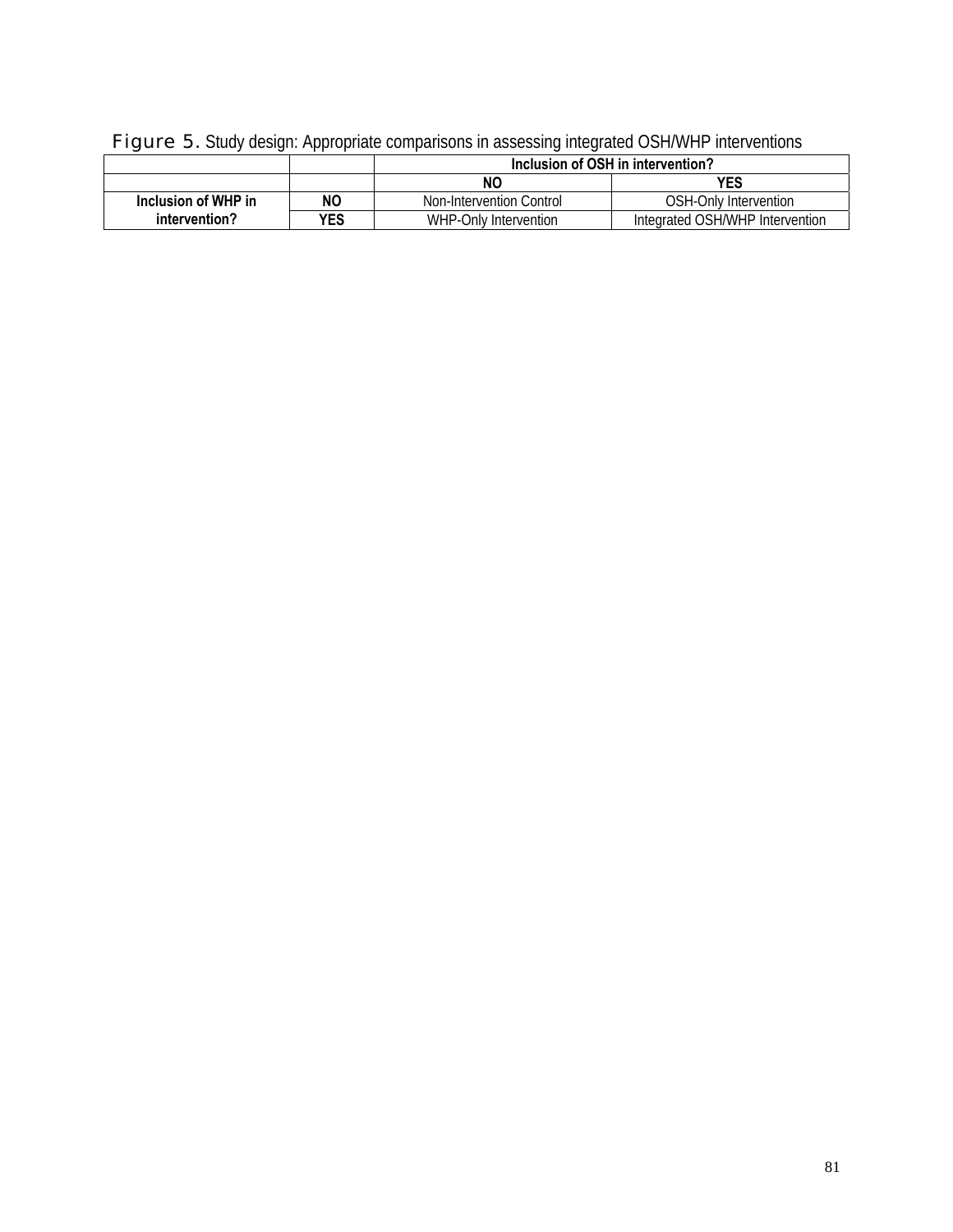| <b>Study</b>                                                                          | J.<br>Design                                      | Intervention<br><b>Outcomes</b>                                                                                                                                                       | Intervention# | <b>Results</b>                                                                                                                                                                                                                                                                                                                    | Setting                                                               |
|---------------------------------------------------------------------------------------|---------------------------------------------------|---------------------------------------------------------------------------------------------------------------------------------------------------------------------------------------|---------------|-----------------------------------------------------------------------------------------------------------------------------------------------------------------------------------------------------------------------------------------------------------------------------------------------------------------------------------|-----------------------------------------------------------------------|
| WellWorks-1<br>(Sorensen, et al,<br>1998)                                             | $RCT^*$<br>worksites                              | Smoking cessation<br>Dietary habits                                                                                                                                                   |               | Significant improvements<br>in smoking cessation and<br>fruit and vegetable<br>consumption for all workers<br>Significant improvements<br>in fiber consumption for<br>laborers                                                                                                                                                    | Mid-to-large<br>manufacturing<br>worksites<br>$(N=24$ sites)          |
| WellWorks-2<br>(Sorensen, et al,<br>1998)                                             | $RCT^*$<br>worksites                              | Smoking cessation<br>Fruit and vegetable<br>consumption<br>OSH exposures                                                                                                              |               | Significant improvements<br>in smoking cessation<br>among hourly workers<br>Significant improvements<br>in OSH programs                                                                                                                                                                                                           | Mid-to-large<br>manufacturing<br>worksites<br>$(N=15$ sites)          |
| The Brabantia<br>Project<br>(Maes, et al, 1998)                                       | Quasi-<br>experi-<br>mental<br>pre/post<br>design | Lifestyle score<br>(smoking, physical<br>activity, hours<br>sleep, BMI alcohol<br>use, fat intake)<br>Health risk<br>General stress<br>reactions<br>Working conditions<br>Absenteeism |               | Improved cardiovascular<br>health (due to improved<br>serum cholesterol in men)<br>Improved working<br>conditions (due to<br>improved perceived<br>psychological demand and<br>improved ergonomic<br>conditions)<br>Reduced absenteeism<br>(8.1% reducetion in<br>experiemental group, 4.8%<br>reduction in the control<br>group) | Three Dutch<br><b>Brabantia</b><br>worksites<br>$(N=3 \text{ sites})$ |
| <b>Healthy Directions/</b><br><b>Small Business</b><br>(Sorensen, et al, in<br>press) | $\overline{RCT^*}$<br>worksites                   | Fruit and vegetable<br>consumption<br>Red meat<br>consumption<br>Multi-vitamins<br>Physical activity                                                                                  |               | Significant improvements<br>in physical activity and<br>multi-vitamin use for all<br>workers<br>Larger effects for workers<br>than managers for fruits<br>and vegetables and<br>physical activity                                                                                                                                 | Small<br>manufacturing<br>worksites<br>$(N=24$ sites)                 |
| <b>MassBuilt</b><br>(Barbeau, et al)                                                  | Methods<br>developmen                             | Smoking cessation                                                                                                                                                                     |               | Not yet available                                                                                                                                                                                                                                                                                                                 | Construction<br>apprentices in<br>union program                       |
| United for a<br><b>Healthy Future</b><br>(Sorensen, et al)                            | $RCT^*$<br>worksites                              | Smoking cessation<br>Fruit and vegetable<br>consumption                                                                                                                               |               | Not yet available                                                                                                                                                                                                                                                                                                                 | Unionized<br>construction<br>laborers                                 |

Table 1. Studies Integrating OSH and Health Promotion

\* Random controlled trial with levels of randomization

‡ Intervention: Individual Organization

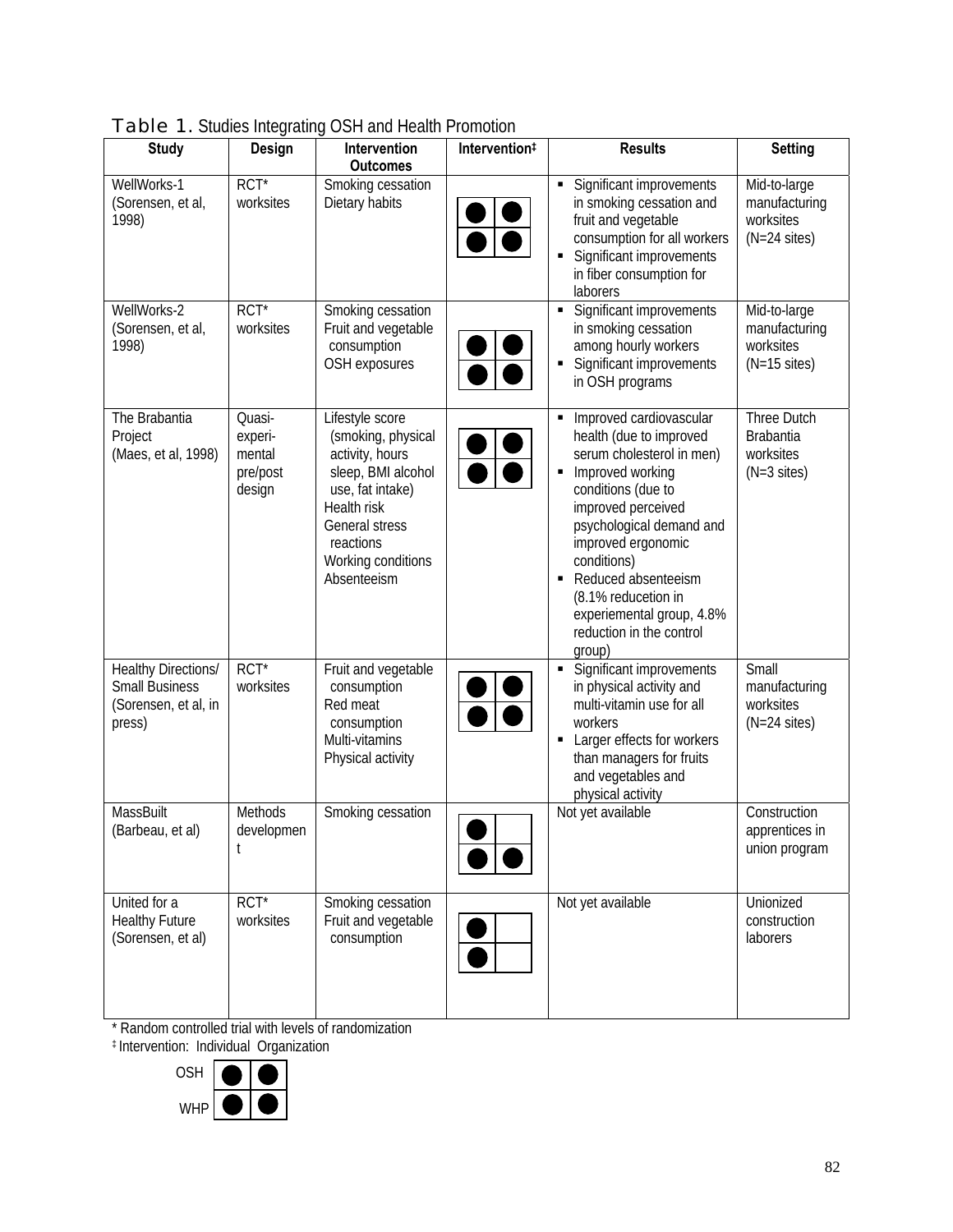| <b>Intervention Components</b>                                                  | <b>Health Promotion</b>                                                                                                                                                  | WHP + OSH                                                                                                                                                                                                                                                            |
|---------------------------------------------------------------------------------|--------------------------------------------------------------------------------------------------------------------------------------------------------------------------|----------------------------------------------------------------------------------------------------------------------------------------------------------------------------------------------------------------------------------------------------------------------|
| Joint worker-management participation                                           | Reprsentation:<br>■ Workers<br>• Management<br>• Various departments<br>• Variety of racial/ethnic groups<br>represented in the workplace                                | Representation:<br>• Workers<br>Management<br>Various departments<br>Variety of racial/ethnic groups<br>represented in the workplace<br>Occupational Health and Safety<br>Manager<br>Coordination with occupational health<br>and safety committees                  |
| Interventions targeting workplace<br>organizational and environmental<br>change | Consultation to management regarding:<br>- Tobacco control policies<br>· Food catering policies*<br>• Cafeteria and vending machine<br>signage of healthful food choices | Consultation to management regarding:<br>• Tobacco control policies<br>• Food catering policies*<br>Cafeteria and vending machine<br>signage of healthful food choices<br>Recommended changes to reduce<br>occupational hazards based on walk-<br>through assessment |
| Interventions targeting change in<br>individual health behaviors                | Traditional interventions addressing<br>tobacco and nutrition:<br>Group discussions<br>■ Worksite-wide events                                                            | Traditional plus integrated <sup>‡</sup> interventions<br>addressing tobacco, nutrition and<br>occupational health:<br>Group discussions<br>■ Worksite-wide events                                                                                                   |

| <b>Table 2.</b> Intervention Activities in the WellWorks-2 Study |  |
|------------------------------------------------------------------|--|
|------------------------------------------------------------------|--|

\* Catering policies specify offering healthful food options when food is served at company activities

‡ Integrated interventions address occupational health and nutrition, smoking, or both.

Sorensen G, et al. Reducing social disparities in tobacco use: A social contextual model for reducing tobacco use among blue-collar workers. *American Journal of Public Health* 2004; 94: 230-239.